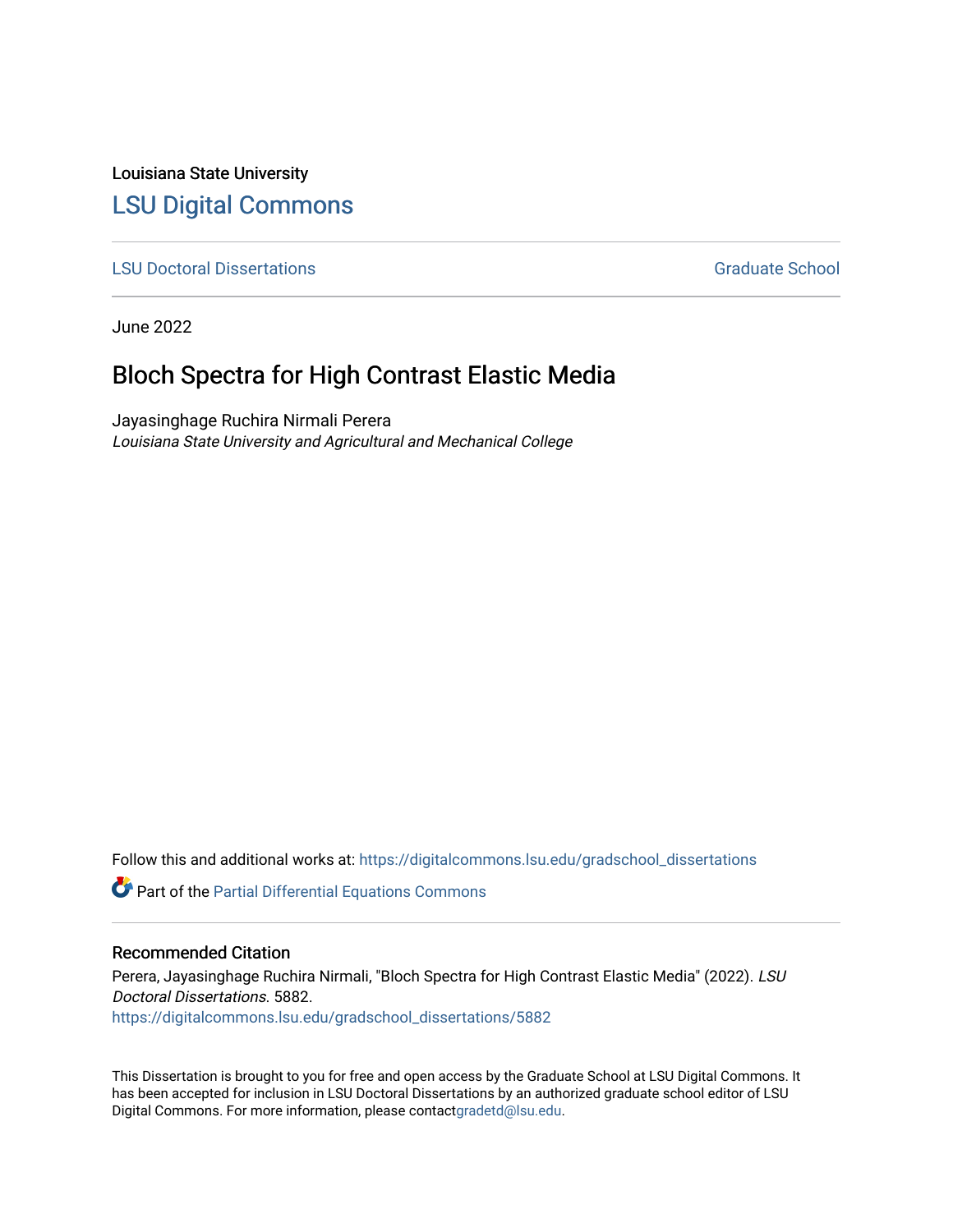# **BLOCH SPECTRA FOR HIGH CONTRAST ELASTIC MEDIA**

A Dissertation

Submitted to the Graduate Faculty of the Louisiana State University and Agricultural and Mechanical College in partial fulfillment of the requirements for the degree of Doctor of Philosophy

in

The Department of Mathematics

by Jayasinghage Ruchira Nirmali Perera B.S., University of Colombo, 2013 M.S., New Mexico State University, 2016 August 2022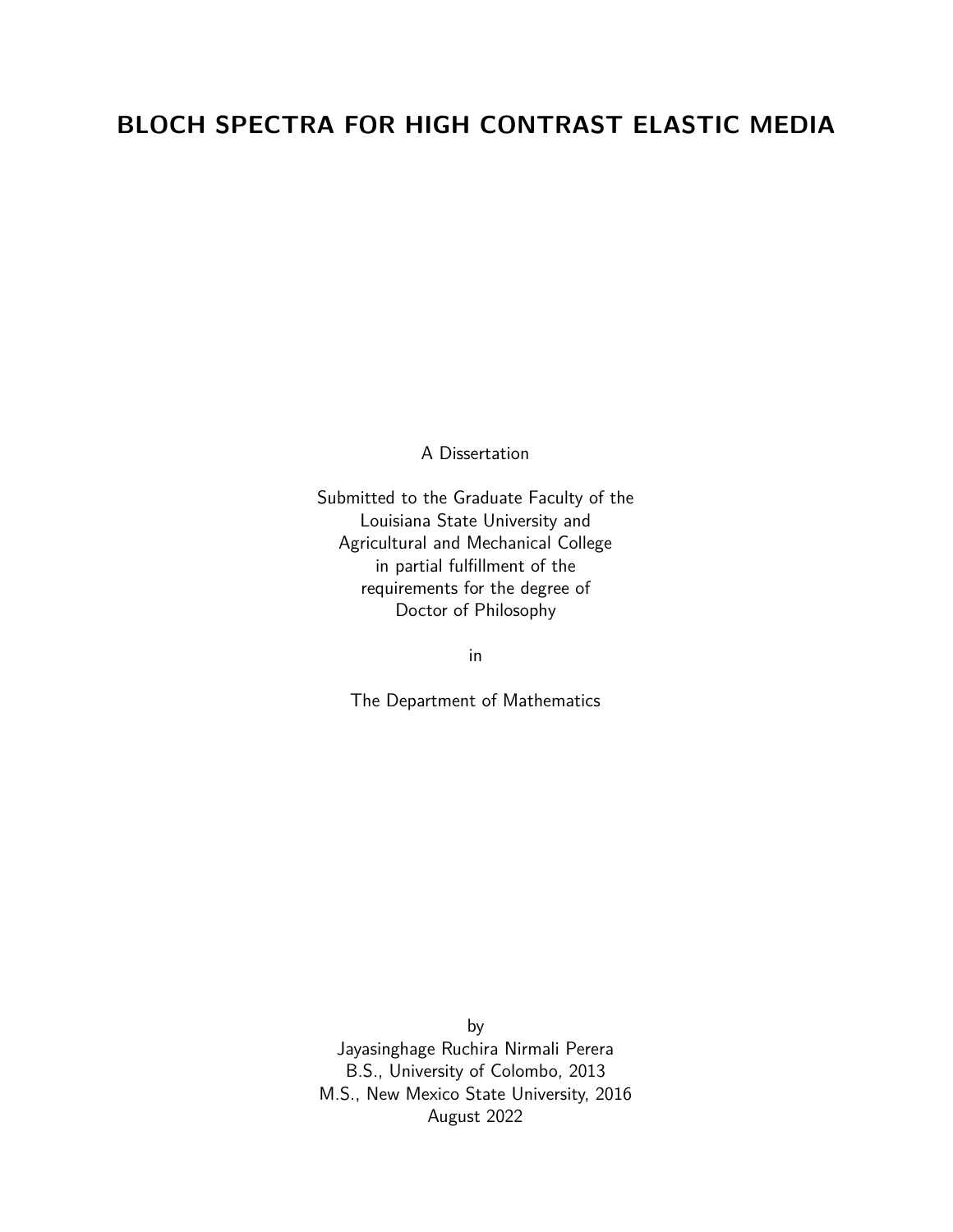© 2022

Jayasinghage Ruchira perera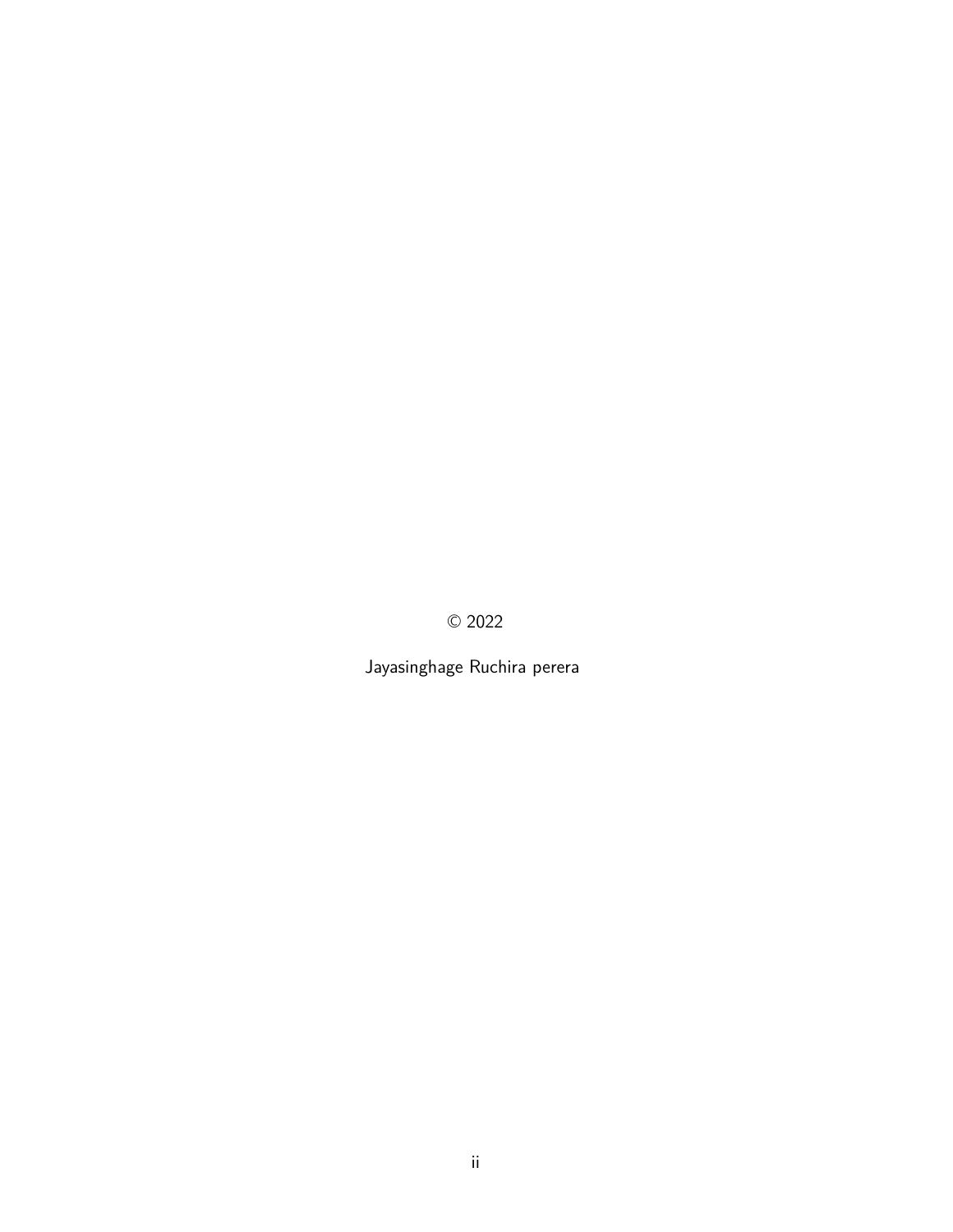## **Acknowledgments**

I am deeply thankful to my advisor Professor Robert Lipton for his immense support through out my PhD studies. His advising and thoughtful discussions enabled me not only to become a good researcher but also a successful person. I'm so grateful to my advisor for guiding and encouraging me to achieve my best and for being eager to help me at any time.

I would also like to thank my dissertation committee members Professor Stephen Shipman, Professor Shawn Walker and Professor David Koppelman for their valuable time and their suggestions to improve my dissertation. Furthermore, I greatly appreciate the support given by Professor Shipman and Professor Walker during my graduate studies.

My special thank goes to Professor William Adkins for his valuable support when I was applying to the graduate program. I express my sincere thank to Professor James Oxley and Dr. Julia Ledet for their efforts and guidance to enhance my teaching skills. I'm also thankful to Professor John Harding, Professor Robert Smith and Professor Shibin Dai at New Mexico State university and Dr. Sanjeewa Perera, Dr. Thilan Hewage, Dr. Jagath Wijerathne at University of Colombo for providing me recommendation letters to apply for graduate schools.

Finally I thank my husband, Shashika Nuwan for his care and continuous support. He gave me the strength and confidence to face challenges successfully. I'm also grateful to my mother (Indrani Ajantha) and farther (Lenin Perera) for comforting and encouraing me throughout the years. I dedicate this thesis to them.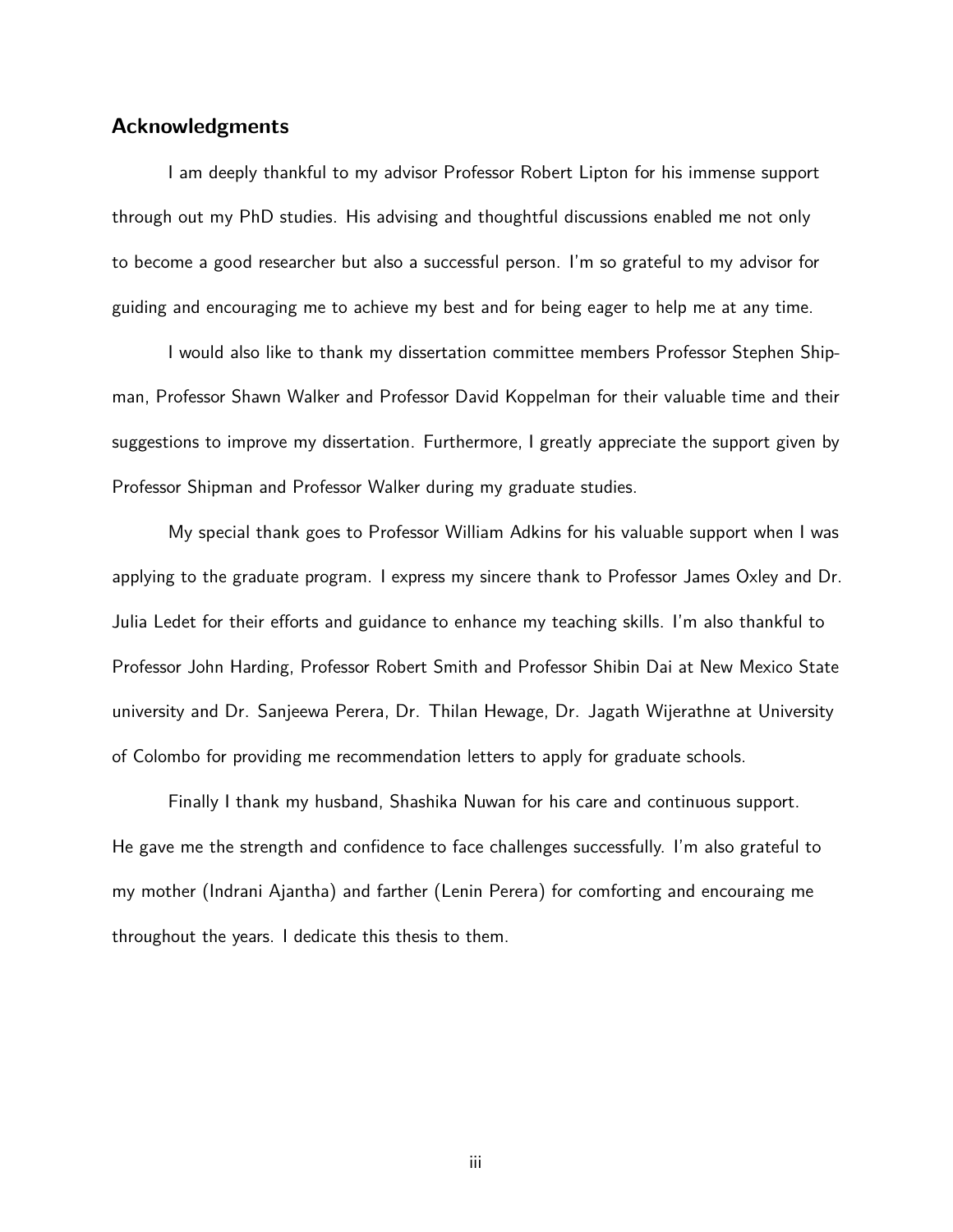# **Contents**

|                                                            |                                                                                                                                                                                                                                                                                                   | Ш                                      |
|------------------------------------------------------------|---------------------------------------------------------------------------------------------------------------------------------------------------------------------------------------------------------------------------------------------------------------------------------------------------|----------------------------------------|
|                                                            |                                                                                                                                                                                                                                                                                                   | $\mathsf{V}$                           |
|                                                            |                                                                                                                                                                                                                                                                                                   | $\mathbf{1}$                           |
| 2.1.<br>2.2.<br>2.3.<br>2.4.                               |                                                                                                                                                                                                                                                                                                   | 11<br>11<br>14<br>26<br>29             |
| Chapter 3.<br>3.1.<br>3.2.<br>3.3.<br>3.4.<br>3.5.<br>3.6. | Bloch Spectrum for High Contrast Periodic Media Fig.<br>Spectrum in the high contrast limit: quasi-periodic case<br>Spectrum in the high contrast limit: periodic case<br>Derivation of the convergence radius and the separation of spectra<br>Emergence of band gaps in the high contrast limit | 31<br>31<br>34<br>35<br>38<br>42<br>50 |
| 4.1.<br>4.2.                                               | Chapter 4. Periodic Scatters of General Shapes (also contained also contained a seriodic seriodic seriodic ser<br>Radius of convergence and rates of convergence for dispersions of spherical                                                                                                     | 54<br>54<br>57                         |
| 5.1.<br>5.2.                                               | Chapter 5. Layer Potential Representation of Operators in Power Series<br>Explicit first order correction to the Bloch band structure in the high contrast                                                                                                                                        | 59<br>59<br>61                         |
|                                                            |                                                                                                                                                                                                                                                                                                   | 65                                     |
|                                                            |                                                                                                                                                                                                                                                                                                   | 68                                     |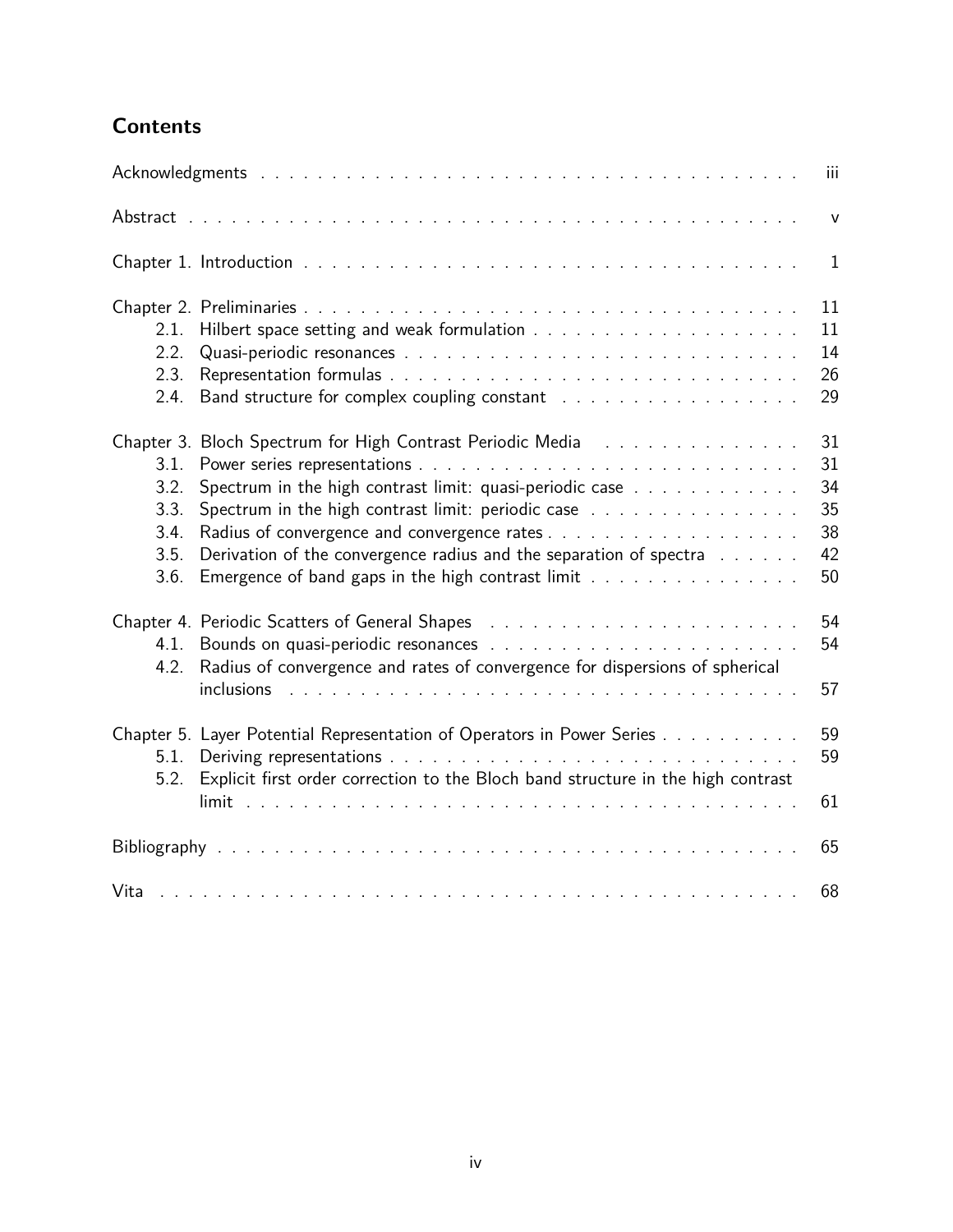## **Abstract**

The primary goal of this dissertation is to develop analytic representation formulas and power series to describe the band structure inside periodic elastic crystals made from high contrast inclusions. We use source free modes associated with structural spectra to represent the solution operator of the Lamé system inside phononic crystals. Then we obtain convergent power series for the Bloch wave spectrum using the representation formulas. An explicit bound on the convergence radius is given through the structural spectra of the inclusion array and the Dirichlet spectra of the inclusions. Sufficient conditions for the separation of spectral branches of the dispersion relation for any fixed quasi-momentum are identified. Finally, we found a condition that is sufficient for the emergence of band gaps.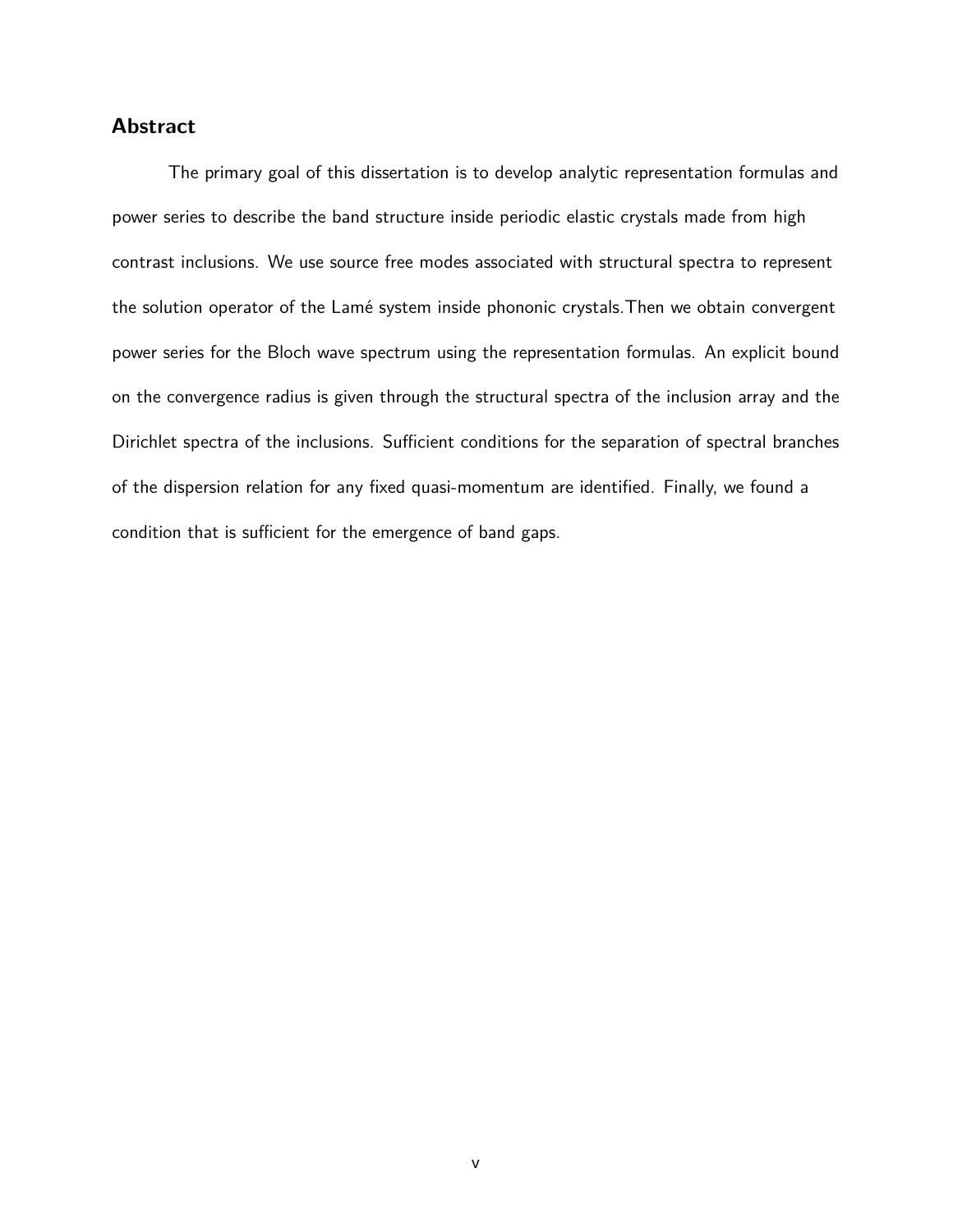## **Chapter 1. Introduction**

High contrast periodic elastic crystals have been studied both theoretically and experimentally and have been shown to exhibit unique dispersive properties. These crystals are designed as a periodic composite of two elastic materials with high contrasts in elasticity of the components. In my doctoral research, I studied wave propagation inside periodic high contrast phononic crystals, [26] . One can split high contrast crystals into two classes based on the length scale of the crystal structure relative to the wavelength. When crystal geometry is on the same length scale as the elastic wave the dispersion is due to Bragg scattering and the patterned material is referred to as a phononic crystal, [16, 36, 24, 37, 39, 2, 25]. Alternatively if the wave length lies above the crystal period a sub-wavelength resonance can be induced and this becomes the principal effect that controls wave dispersion. Crystals of this type are referred to as phononic metamaterials, [3, 32, 38, 10, 40]. In this thesis we address the former "multiple scattering," problem when the wave length is on the scale of the heterogeneities. We consider periodic arrays with low wave velocity inclusions embedded in a high wave velocity medium (often referred to as the matrix). Such crystals exhibit novel dispersion and are known to exhibit band gaps [17]. A phononic crystal with phononic band gap prevents phonons of selected ranges of frequencies from being transmitted through the material. Because of this aspect the phononic crystals are called the phononic band-gap materials and can be used to build frequency filters, beam splitters, or they can be used to design sound or vibration protection devices and elastic or acoustic waveguides.

My research focuses on dispersion relations describing wave propagation inside periodic phononic crystals. Earlier research activity has provided insights on the frequency spectrum for phononic crystals in periodic media. The work in [24] examines the band structure of periodic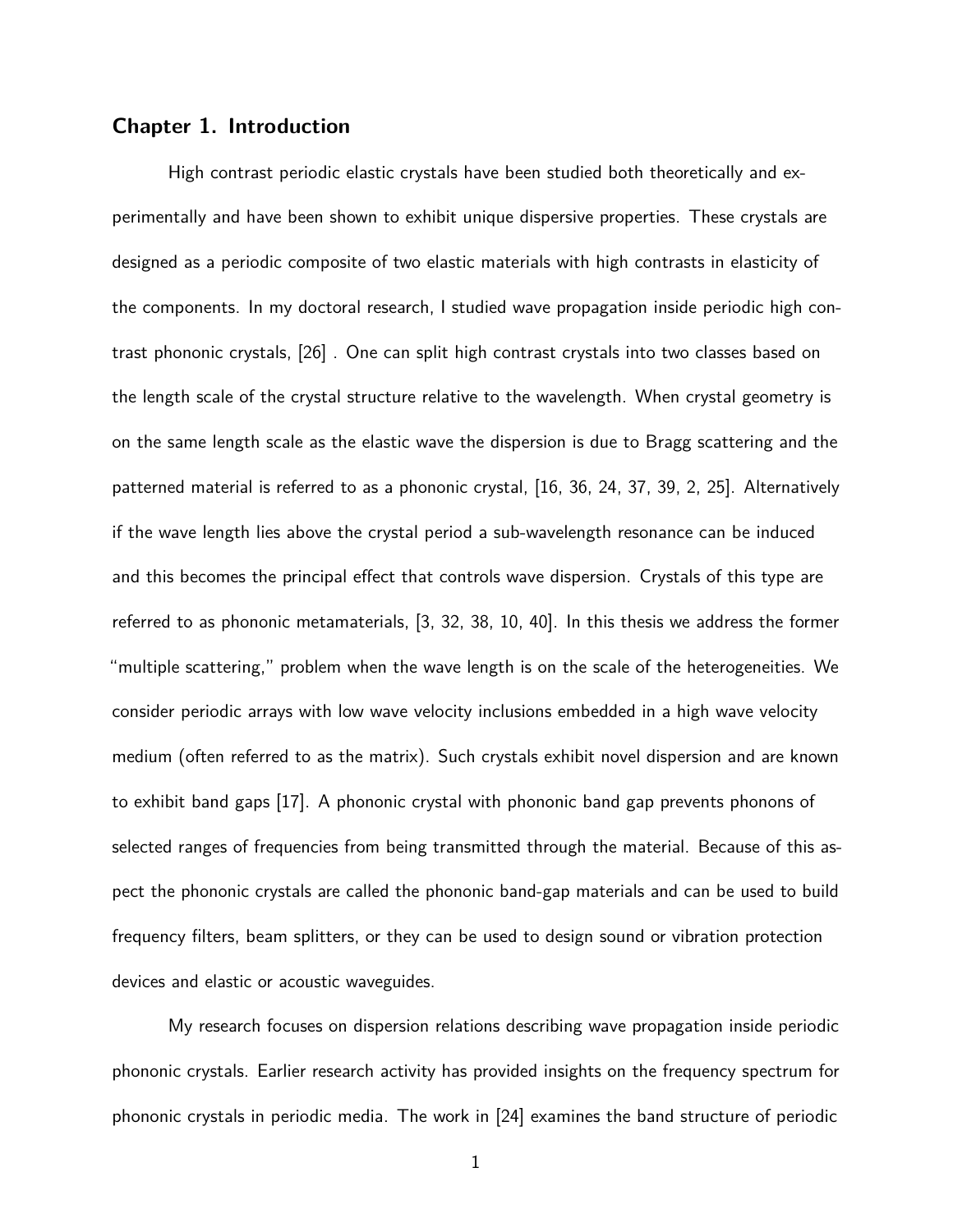phononic crystals made up of two materials with different elastic properties and experimentally showed the band gap existence. In [1], the band structure for a periodic elastic material with an array of inclusions that have lower shear modulus than the background material was addressed for two dimensional structures. In that work an asymptotic expansion was developed using the generalized Rouche's theorem and the limiting behavior of the spectra in the high contrast limit was identified. Additionally a criterion for band gap opening was presented. Three dimensional phononic crystals with solid spherical inclusions in a solid matrix was investigated by Economou and Sigalas [17]. There it was observed that observed wider band gaps for inclusions with lower density and higher shear modulus than the host material. The shape optimization of inclusions to maximize low frequency band gaps has been demonstrated in [40] and they focus on elastic composite with soft inclusions periodically distributed in stiff elastic matrix.

In my research, new rigorous and explicit analytic representation formulas and power series are developed to describe wave dispersion inside phononic crystals. These results apply to wave propagation inside phononic crystals made from high contrast inclusions. The explicit formulas are used to investigate the propagation band structure of the crystal as a function of the inclusion geometry. The phononic elastic crystal is a composite of two materials each with different density and elasticity. The propagation of a Bloch wave  $h(x)$  at frequency  $\omega$  inside the elastic crystal is described by the differential equation,

$$
-\nabla \cdot (\mathbf{C}(x)\mathcal{E}h(x)) = \omega^2 \rho(x)h(x), \ x \in \mathbb{R}^d, \ d = 2, 3. \tag{1.0.1}
$$

Here  $\mathbf{C}(x), x \in \mathbb{R}^d$ , is the fourth rank tensor that represents the local elastic constants of the material and  $\rho(x)$  is the local density. The crystal is taken to be infinite in extent and with out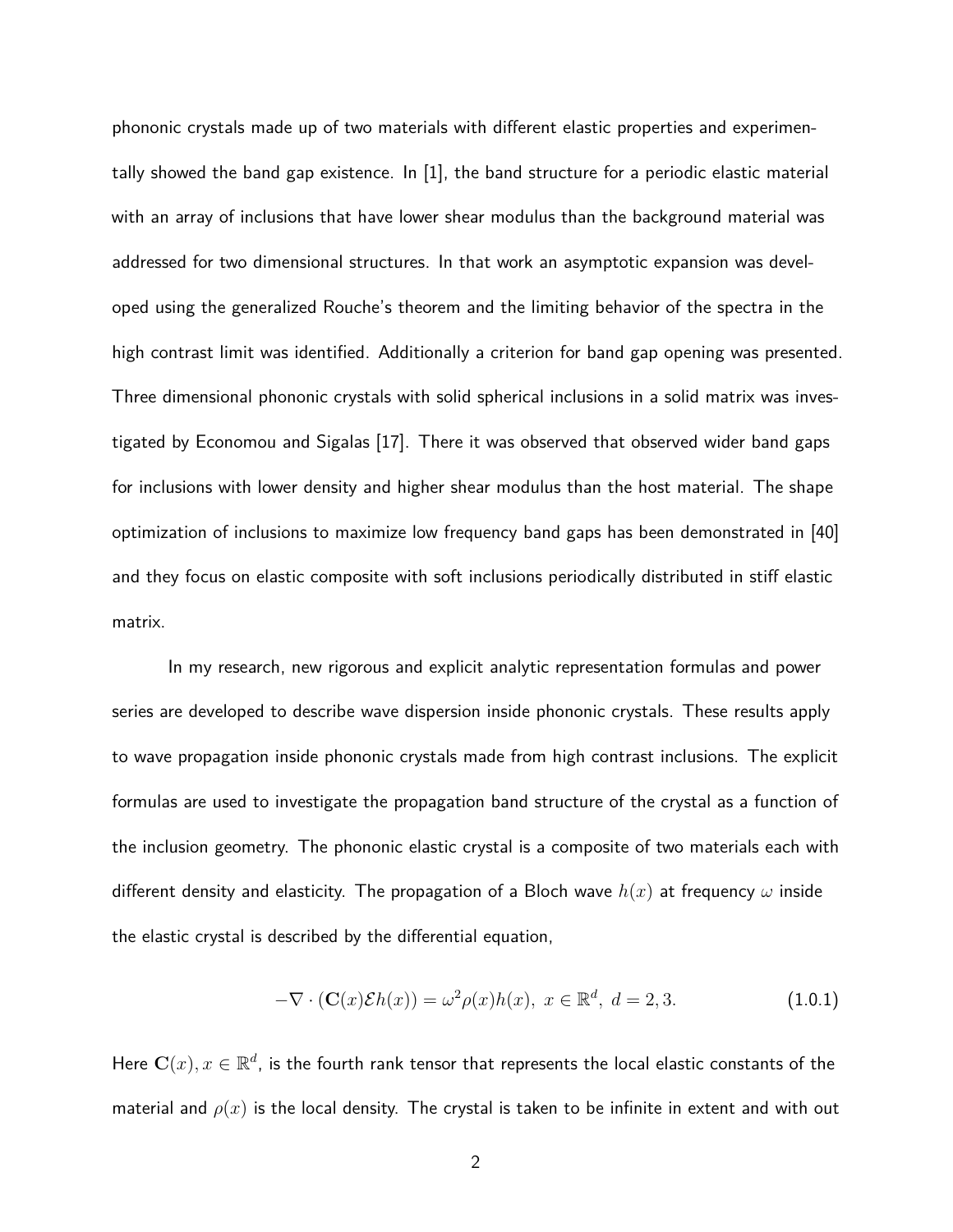loss of generality the unit period cell is the cube  $Y = (0,1]^d.$  The Bloch wave  $h(x)$  inside the crystal satisfies the  $\alpha$  quasi-periodicity condition  $h(x+p)=h(x)e^{i\alpha\cdot p}$ , where  $\alpha$  is the quasimomentum in the first Brillouin zone  $Y^* = (-\pi, \pi]^d$ . The piece wise constant elastic tensor and density are periodic and satisfy  $\mathbf{C}(x) = \mathbf{C}(x+p)$  and  $\rho(x) = \rho(x+p)$  with  $p \in \mathbb{Z}^d, d = 2,3$ . The crystal is composed of a periodic array of isolated inclusions *D* surrounded by a second phase. The array of inclusions is described by the set  $\Omega = \cup_{m \in \mathbb{Z}^d} (D + m)$ , and the connected phase is described by  $\mathbb{R}^d \setminus \Omega.$  In this treatment the boundary of the inclusion is taken to be  $C^\infty$ smooth. The low velocity inclusions are embedded in a high velocity matrix, i.e.,  $\rho^1 > \rho^2$  and  $k > 1$ . The piece wise constant density and the piece wise constant elasticity tensor for the medium are written

$$
\mathbf{C}(x) = \mathbf{C}^1 \chi_{\Omega}(x) + \mathbf{C}^2 (1 - \chi_{\Omega}(x))
$$
  
\n
$$
\rho(x) = \rho^1 \chi_{\Omega}(x) + \rho^2 (1 - \chi_{\Omega}(x))
$$
\n(1.0.2)

where  $\rho^1$ ,  $\rho^2$  are constant densities and the elasticity tensor  ${\bf C}^1:=C_{ijkl}:=\lambda_1\delta_{ij}\delta_{kl}+\mu_1(\delta_{ik}\delta_{jl}+1)$  $\delta_{il}\delta_{jk})$  is isotropic and specified by Lamé constants  $(\lambda_1,\mu_1)$  and  ${\bf C}^1$  satisfies

$$
0 < \gamma |\zeta|^2 \le \mathbf{C}^1 \zeta : \zeta \le \beta |\zeta|^2,\tag{1.0.3}
$$

for all  $\zeta\,\in\, Sym^d\,=\,\{\zeta\,\in\,\mathbb{R}^{d\times d}\,:\,\zeta\,=\,\zeta^T\}.$  The elastic moduli describing  ${\bf C}^2$  are given by  $\lambda_2 = k\lambda_1$  and  $\mu_2 = k\mu_1$ ,  $1 \leq k < \infty$ , where *k* represents the contrast between the two elastic materials. The symmetric gradient of the elastic displacement  $u$  is denoted by  $\mathcal{E}(u)$ , given by,

$$
\mathcal{E}(u) = \frac{1}{2}(\nabla u + \nabla u^t),
$$

where the superscript *t* denotes the matrix transpose. The corresponding co-normal derivative on *∂*Ω is

$$
\partial_n u := (\mathbf{C}^1 \mathcal{E}(u))n \tag{1.0.4}
$$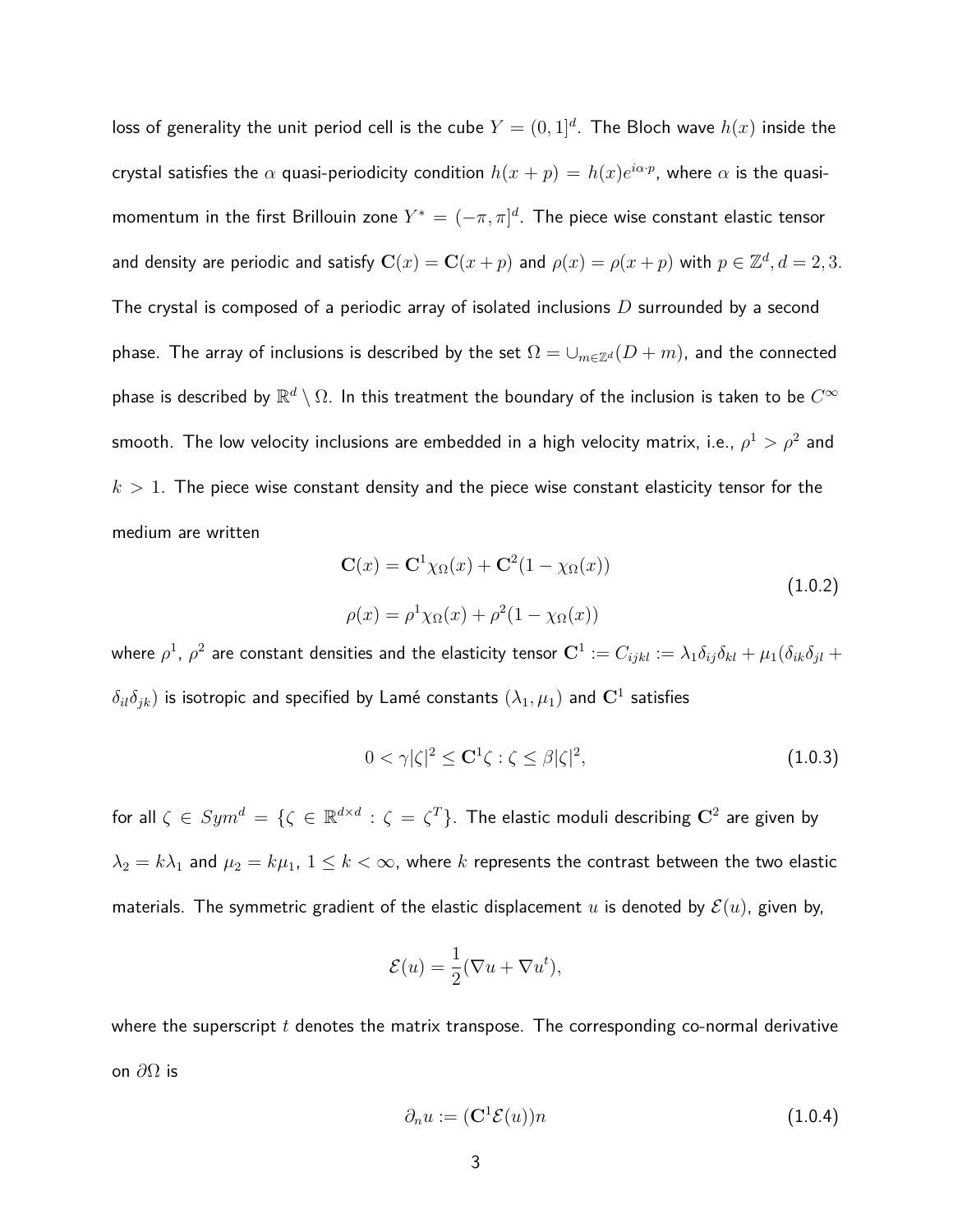where  $n$  is the outward unit normal vector to  $\partial\Omega$  and the Lamé operator  ${\mathcal L}$  on  $\mathbb{R}^d$ ,  $d=2,3$  is defined to be

$$
\mathcal{L}u := \nabla \cdot \mathbf{C}^1 \mathcal{E}(u) = \mu_1 \Delta u + (\lambda_1 + \mu_1) \nabla (\nabla \cdot u). \tag{1.0.5}
$$

Here we prove the results for the  $d = 3$  case. Our approach also applies to the  $d = 2$  case.

In this dissertation, we investigate the band structure as a function of the elastic contrast *k* between the two materials, inclusion shape and placement inside the period cell. It is known that frequency band gaps open up for elastic crystals for sufficiently high contrast, see [17]. For each  $\alpha \in Y^*$  the Bloch eigenvalues  $\omega^2$  are of finite multiplicity and denoted by  $\xi_i(k,\alpha)$ ,  $j \in \mathbb{N}$ . We develop explicit series expansions in the contrast *k* for each branch of the dispersion relation

$$
\xi_j(k,\alpha) = \omega^2, \ j \in \mathbb{N} \tag{1.0.6}
$$

that are valid for *k* in a neighborhood of infinity.

$$
\xi_j(k,\alpha) = \xi_j(\infty) + \sum (1/k)^n b_n(\alpha).
$$
\n(1.0.7)\n  
\n
$$
\xi_{j-1}(0) \qquad \xi_j(0) \qquad \xi_{j+1}(0)
$$

Figure 1.1. Limit spectrum

Here  $\xi_j(\infty)$  is the  $j^{th}$  eigenvalue of the limiting spectrum as  $k\mapsto \infty.$  It is identified that this limiting spectrum is independent of  $\alpha$ . Furthermore this high contrast limiting spectrum is characterized and we provide sufficient conditions for the emergence of band gaps. The radii of convergence and convergence rate for the series are found to depend explicitly on the inclusion shape and placement within the period cell, see sections 3.4 and 4.2. Conditions sufficient for the separation of spectral branches of the dispersion relation for any fixed quasi-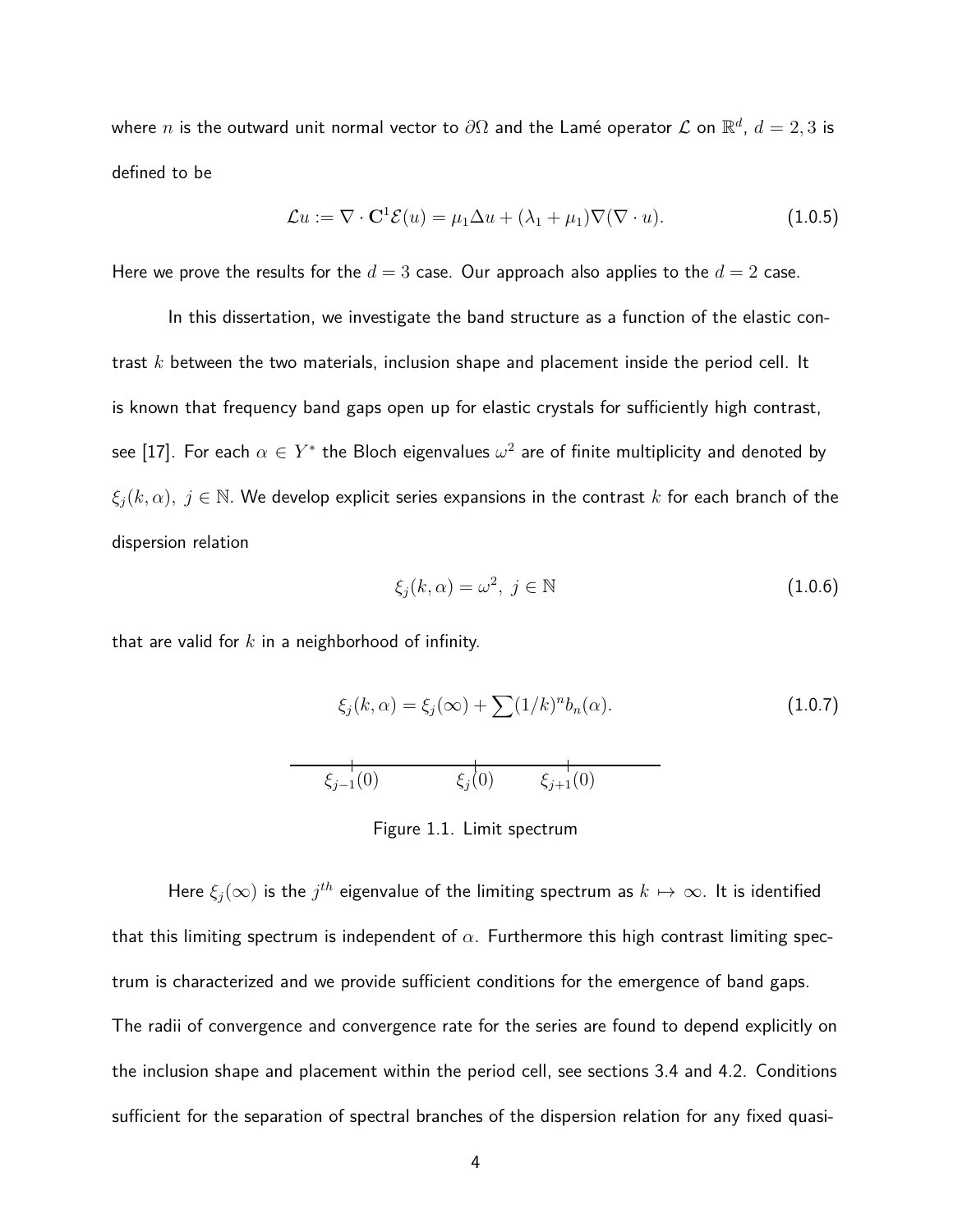

Figure 1.2. Inclusion geometry inside a period Cell.

momentum are found, see section 3.4. We characterize the high contrast limit of the Bloch spectra and give sufficient conditions for the emergence of band gaps, see section 3.6. When the inclusion is symmetric a new spectral interlacing property is found that is identical to that seen for scalar problems in acoustics, see [18]. The approach taken here is distinct from other approaches and as noted earlier is not asymptotic, instead it uses shape and configurational information contained in the structural spectra of the periodic array of inclusions. The structural spectra is identified here for the elastic problem and is a family of eigenvalues  $\{\tau_i(\alpha)\}_{i=1}^\infty$ ,  $\alpha \in Y^*$  associated with eigenvalue problems that encode the geometry of the crystal, see Definition 2.2.8. For fixed  $\alpha \in Y^*$  the eigenvalues  $\{\tau_i(\alpha)\}_{i=1}^\infty$ , are referred to as the quasi-periodic spectra of the crystal, see (2.2.26) of section 2.1. We identify this spectrum with the spectrum of the well known Neumann Poincaré operator [19], [4], [5] constructed in the quasi periodic setting, see Lemma 2.2.3.

To proceed we complexify the problem and consider  $k \in \mathbb{C}$ . Now  $\mathbf{C}(x)$  takes on complex values inside *Y* \ *D* and divergence form operator is no longer uniformly elliptic. Our approach develops an explicit representation formula for  $-\nabla \cdot (\mathbf{C}(x)\mathcal{E}(u))$  that holds for complex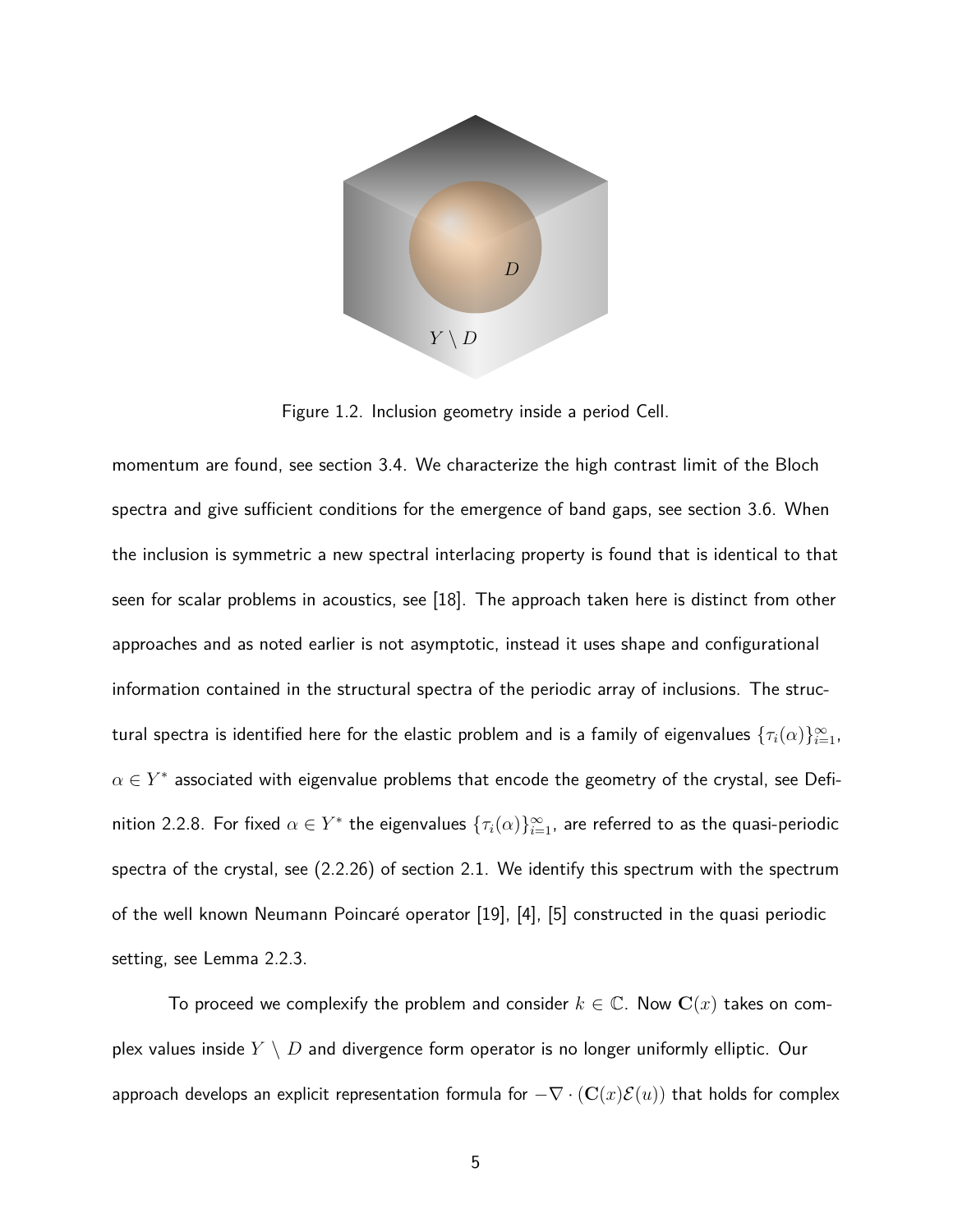values of  $k$ . We identify the subset  $z = \frac{1}{k}$  $\frac{1}{k} \in \Omega_0$  of  $\mathbb C$  where this operator is invertible. The explicit formula shows that the solution operator  $(-\nabla\cdot({\bf C}^1\chi_D+{\bf C}^2\chi_{Y\setminus D}))\mathcal{E})^{-1}$  may be regarded more generally as a meromorhic operator valued function of  $z$  for  $z\in\Omega_0=\mathbb{C}\setminus S^\alpha,$ see section 3.1 and Lemma 3.1.1 . Here the set  $S^\alpha$  consists of poles lying on the negative real axis with three accumulation points bounded away from  $z = 0$ . These poles are in one to one relation to with the structural spectra  $\{\tau_i(\alpha)\}_{i=1}^\infty,$   $\alpha\in Y^*.$  The interval of the negative real axis containing  $S^\alpha$  can be bounded uniformly for  $\alpha \in Y^*$  for a wide class of inclusion shapes and placements inside the unit period cell, see Sections 4.1 and 4.2. For the problem treated here we expand about  $z=0$  and the set  $S^\alpha$  is used to bound the radius of convergence for the power series. The spectral representation for  $-\nabla \cdot (\mathbf{C}^1 \chi_D + \mathbf{C}^2 \chi_{Y \setminus D})\mathcal{E}$  follows from the existence of a complete set of orthonormal set of quasi-periodic functions associated with the quasi-periodic resonances of the crystal, i.e., quasi periodic functions *v* and real eigenvalues *ξ* for which

$$
-\nabla \cdot (\mathbf{C}^1 \chi_D) \mathcal{E}(v) = -\xi \nabla \cdot \mathbf{C}^1 \mathcal{E}(v). \tag{1.0.8}
$$

These resonances are shown to be connected to the spectra of elastostatic Neumann-Poincaré operators associated with quasi periodic double layer potentials. For  $\alpha = 0$  and for a single sphere in  $\mathbb{R}^3$  these correspond to the elastostatic eigenvalues identified in [15]. Both elastostatic Neumann-Poincaré (N-P) operators and associated elastosatic resonances have been the focus of theoretical investigations [4]. Unlike scalar problems [19], these investigations have shown that N-P operator is not compact even for smooth domains. Instead the seminal work [4] shows that the N-P operator is polynomially compact. We say an operator *A* is polynomially compact if there is a polynomial p such that  $p(A)$  is compact. These results have been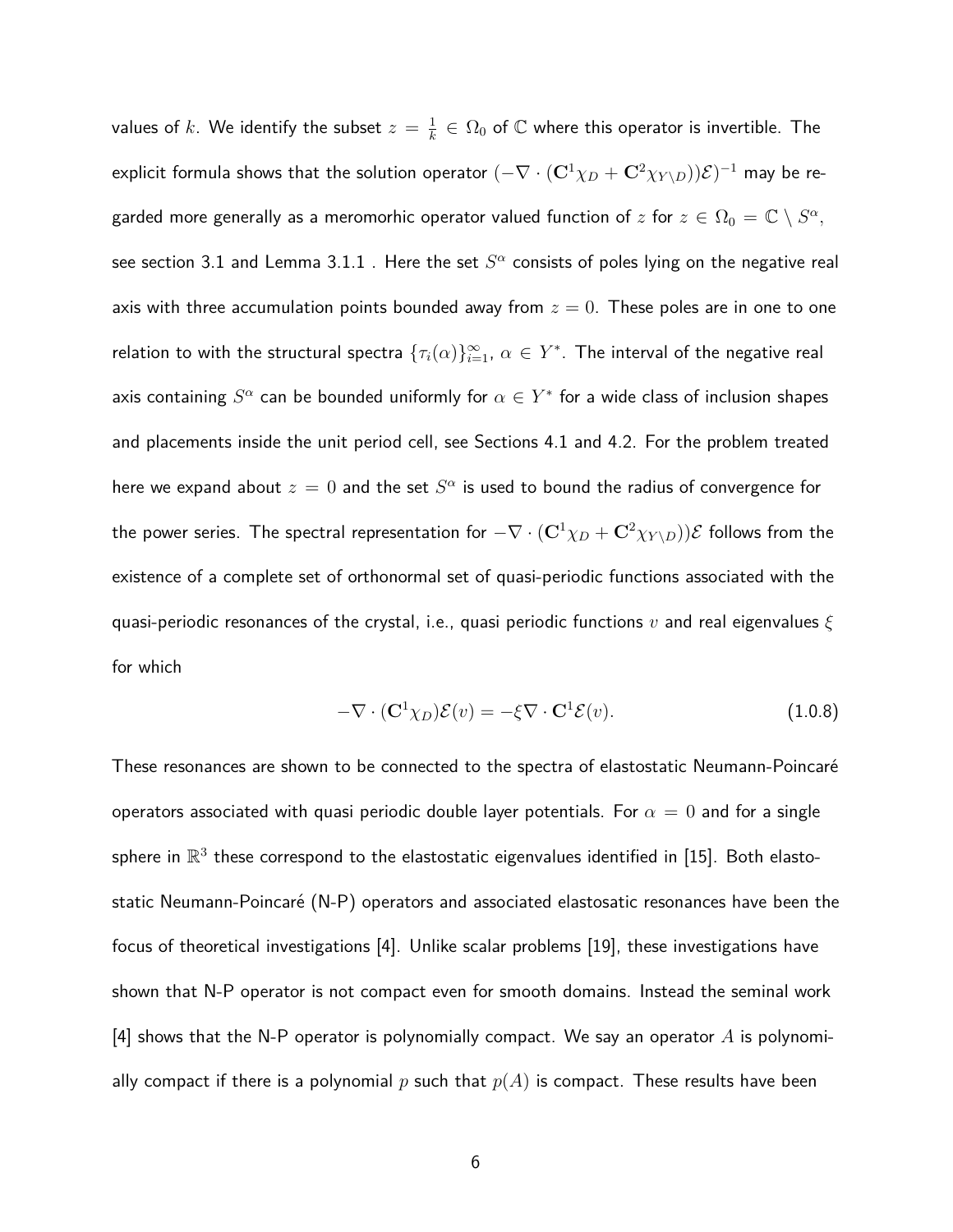applied in analysis of cloaking by anomalous localized resonance for the elastostatic system [5]. The explicit spectral representation for the operator  $(-\nabla \cdot (\mathbf{C}^1 \chi_D + \mathbf{C}^2 \chi_{Y\setminus D})\mathcal{E})$  developed here is crucial for elucidating the interaction between the contrast *k* and the quasi-periodic resonances of the crystal, see (2.4.2), (2.3.3), and (2.3.4). The spectral representation is applied  $\mathsf{t}$  continue the band structure  $\xi_j(k,\alpha)=\omega^2,\,\,j\in\mathbb{N},\,\,\alpha\in Y^*$  for  $k$  onto  $\mathbb{C},$  see Theorem 2.4.1. Application of the contour integral formula for spectral projections [21], [22] and [23] delivers an analytic representation formula for the band structure, see section 3.1. We apply perturbation theory in section 3.1 together with a calculation provided in section 3.5 to find explicit formula for the radii of convergence for the power series  $\xi_i(k, \alpha)$  about  $1/k = 0$ . The formula shows that the radius of convergence and separation between different branches of the dispersion relation are determined by: 1) the distance of the origin to the nearest pole  $z^\ast$ of  $(-\nabla\cdot({\bf C}^1\chi_D+{\bf C}^2\chi_{Y\setminus D}))\mathcal{E})^{-1},$  and 2) the separation between distinct eigenvalues in the  $z = 1/k \rightarrow 0$  limit, see Theorems 3.4.1 and 3.4.2. These theorems provide conditions on the contrast guaranteeing the separation of spectral bands that depend explicitly upon  $z^*, j \in \mathbb{N}$ and  $\alpha \in Y^*$ . Error estimates for series truncated after  $N$  terms follows directly from the formulation.

Next we apply these results and develop bounds on the convergence radii for a wide class of inclusions called buffered geometries. A buffered geometry is described by a randomly placed inclusion inside the unit period cell with a finite distance of separation between inclusion and cell boundary, see section 4.1. For these geometries we demonstrate that the poles of  $(-\nabla\cdot({\bf C}^1\chi_D+{\bf C}^2\chi_{Y\setminus D}))\mathcal{E})^{-1}$  associated with the quasi-periodic spectra are bounded away from the origin uniformly for  $\alpha \in Y^*.$  The quasi-periodic spectra  $\{\tau_i(\alpha)\}_{i \in \mathbb{N}}$  associated with a buffered geometry is shown to lie inside the interval  $-1/2 < \tau^{-} \leq \tau_i(\alpha) \leq 1/2$ , for every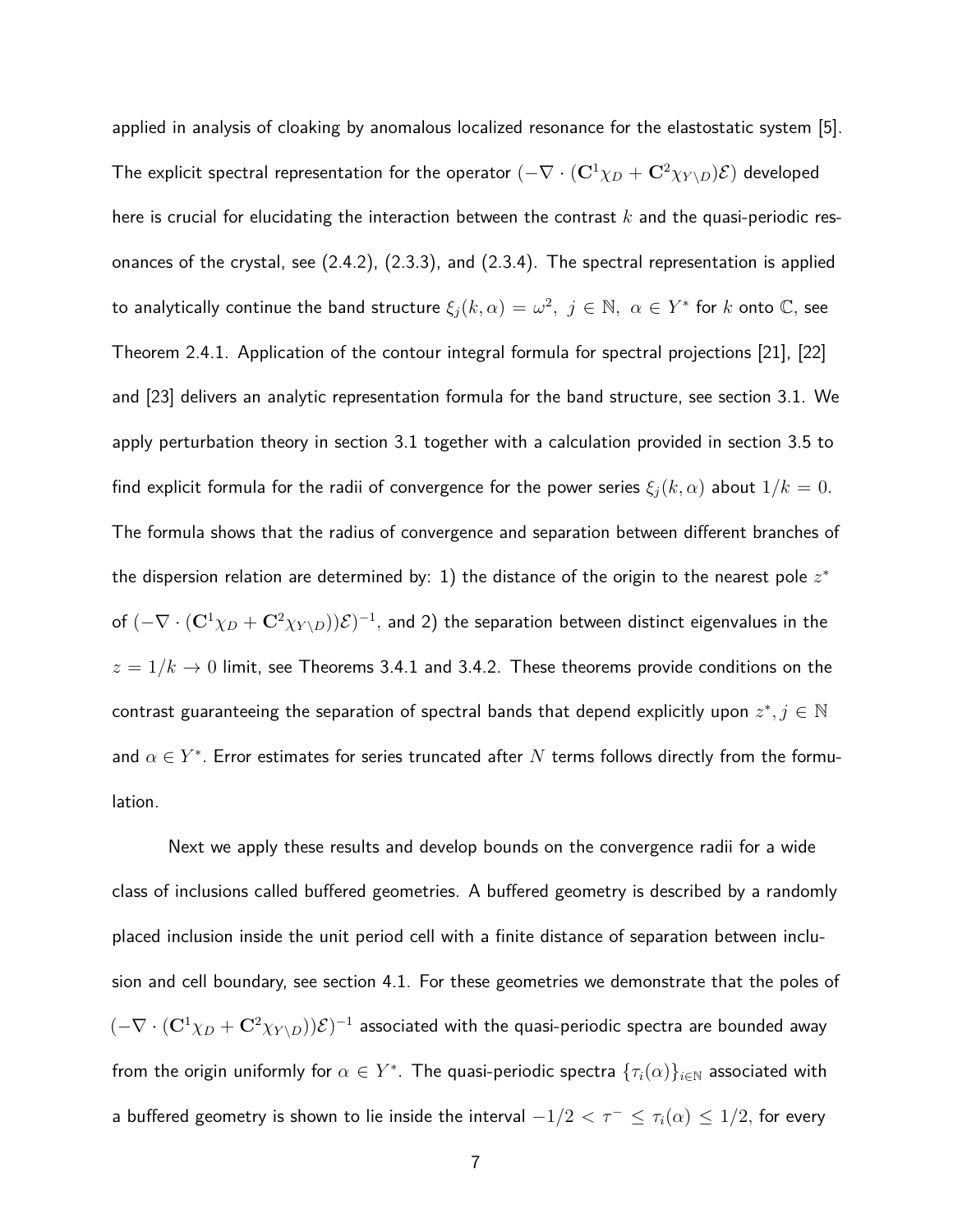$\alpha \in Y^*$ , see Theorem 4.1.1 and Corollary 4.1.3. The lower bound  $\tau^-$  is independent of  $\alpha \in Y^*$ and depends explicitly on the geometry of the inclusions. This control insures that the asso- $\pi$ ciated poles of  $(-\nabla\cdot({\bf C}^1\chi_D+{\bf C}^2\chi_{Y\setminus D}))\mathcal{E})^{-1}$  are uniformly bounded away from the origin and provides an explicit nonzero radius of convergence for the power series representation for the band structure  $\xi_j(k,\alpha) = \omega^2$  for each  $j \in \mathbb{N}$  and  $\alpha \in Y^*$ , see Theorems 3.4.1 and 3.4.2. In section 4.2 we apply these observations to periodic assemblages of buffered spheres. Here a buffered sphere is characterized by a period containing a randomly placed sphere within the interior of the unit call. The term buffer referrers to the distance between the boundary of the sphere to the boundary of the cell. For this case we recover explicit formulas for the radii of convergence of the power series expansion for  $\xi_i(k,\alpha)$  and explicit conditions for the separation of spectral bands in terms of the distance between sphere boundary and cell boundary. It is important to emphasize that the results on separation of spectra and convergence of power series are not asymptotic results but are valid for an explicitly delineated regime of finite contrast.

Earlier work on effective properties for periodic and random media [13], [20], [29], show that the effective elasticity for a composite medium is an analytic function of the contrast. The effective elasticity function is seen to be nonzero and analytic off the negative real axis and is determined by its singularities and zeros. Estimates for effective properties are obtained from partial knowledge of the singularities and zeros. The work [6] develops power series solutions to bound the poles and zeros of the effective elasticity function. This provides bounds on the effective elasticity function for the class of inclusion geometries discussed here. Asymptotic expansions for Bloch eigenvalues are developed and applied to the high contrast setting for two dimensional elasticity in [2]. The expansions are in terms of the contrast and developed using a boundary integral perturbation approach based on the generalized Rouché's theorem. In that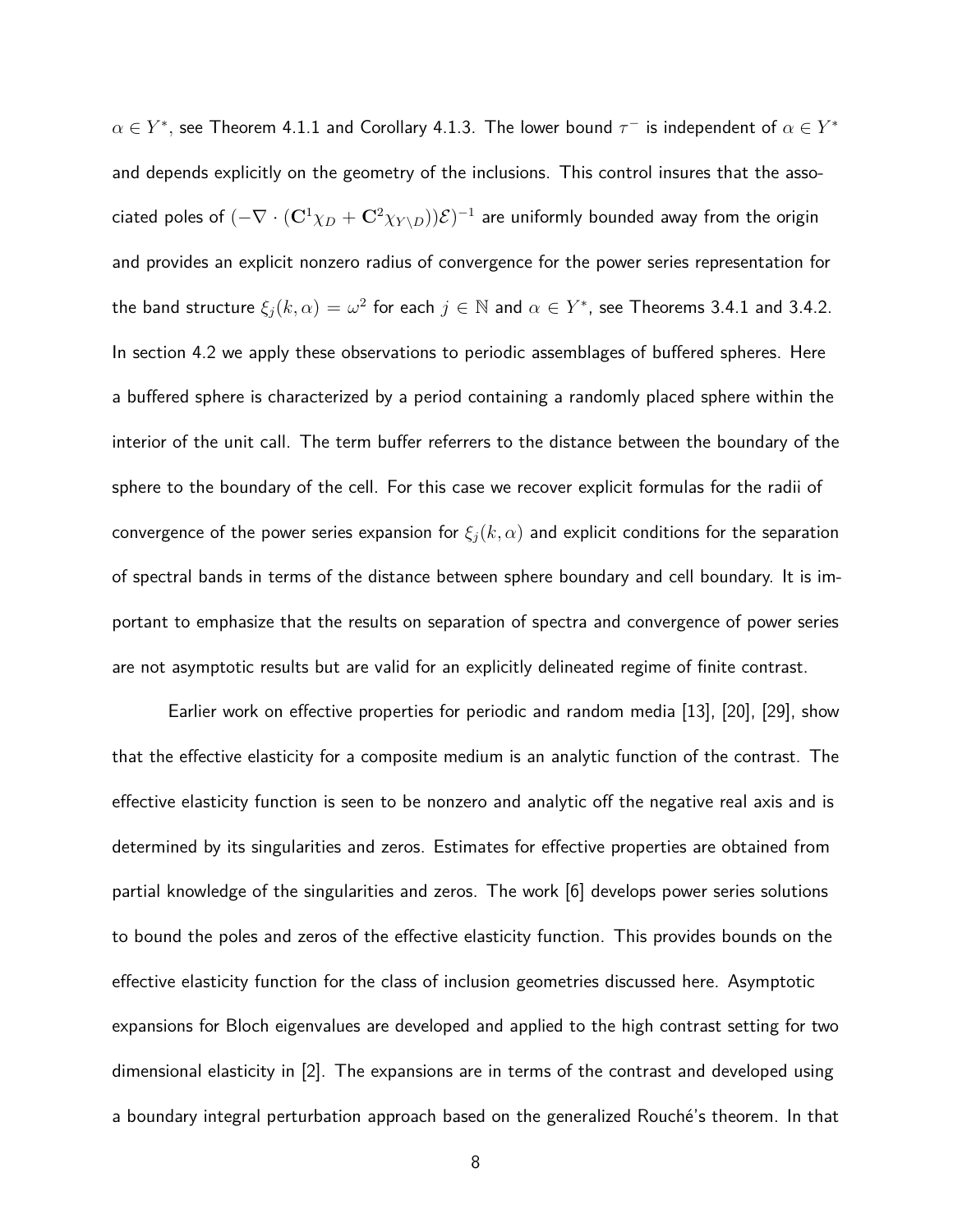work the high contrast band structure is identified and a criterion for band gap opening is given in 2 dimensions. The criterion sufficient for band gap opening in three dimensions given here is consistent with the one presented in [1]. However in the present context it is shown to follow from the Lipschitz continuity of Bloch eigenvalues with respect to quasi-momentum at fixed contrast. Recently the appropriate structural spectrum for the Helmholtz operator has been identified and used to quantitatively capture the photonic band structure for wave propagation problems in high contrast media for TE electromagnetic modes in [27]. This knowledge is used to establish explicit formulas for both photonic pass band and band gap frequency intervals as functions of the inclusion geometry in [28].

Last we point out that earlier work uses different methods to provide explicit power series representations for the spectra of two dimensional photonic metamaterials. The work of [33] develops a convergent power series representation for the spectra of metamaterial crystals made from high contrast frequency dependent rods. Explicit radii of convergence are obtained using special majorizing series. The work of [34] demonstrates the existence of convergent power series expansions for the spectrum of metamaterials containing high contrast positive or negative dielectric inclusions and for micro resonators [35]. The work of [11] provides a convergent power series representation of spectra for metamaterials made from periodic configurations containing both high contrast dielectric rods and frequency dependent dielectric rods. The existence of traveling waves with phase velocity opposite to the direction of the Poynting vector is rigorously shown to follow from Maxwell's equations.

The dissertation is is organized as follows: In chapter2 we introduce the Hilbert space formulation of the problem and the variational formulation of the quasi-static resonance problem. Here we establish the completeness of the eigenfunctions associated with the quasi-static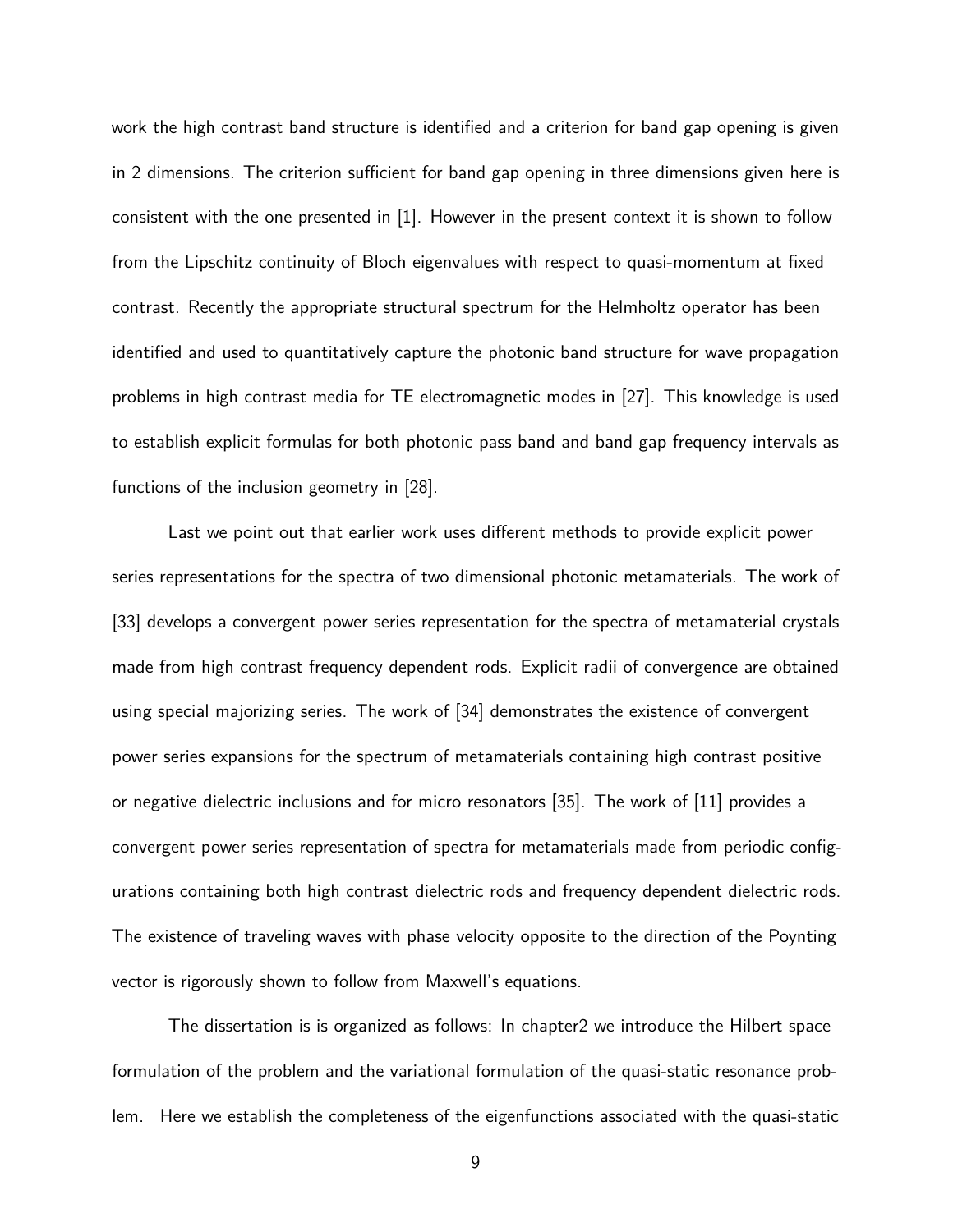spectrum and obtain the spectral representation for the operator  $(-\nabla \cdot (\mathbf{C}^1 \chi_D + \mathbf{C}^2 \chi_{Y \setminus D}))\mathcal{E}$ . These results are collected and used to continue the frequency band structure into the complex plane, see Theorem 2.4.1 section 2.4.

In chapter3 we recover the power series expansion for Bloch spectra in section 2.1.11 by applying spectral perturbation theory [23]. The leading order spectral theory is developed for quasi-periodic  $\alpha \neq 0$  and periodic  $\alpha = 0$  problems in sections 3.2 and 3.3. The main theorems on radius of convergence and convergence rates are given by Theorems 3.4.1, 3.4.2, and 3.4.4 are presented in section 3.4. The explicit formulas for the convergence radii are derived in section 3.5 as well as hands on proofs of Theorems 3.4.1, 3.4.2 and the error estimates for the series approximation. We also present sufficient conditions for band gap emergence using high contrast limit spectra 3.6.

In chapter 4 the class of buffered inclusions is introduced in section 4.1 and the explicit radii of convergence for a random suspension of disks is presented in section 4.2.

In chapter 5 explicit formulas for each term of the power series expansion is recovered and expressed in terms of layer potential. In section 5.2 the explicit formula for the first order correction in the power series is presented in the form of the Dirichlet energy of the solution of a transmission boundary value problem. This formula follows from the layer potential representation for the first term and consistent with the first order correction obtained in the work of [2] for two dimensions.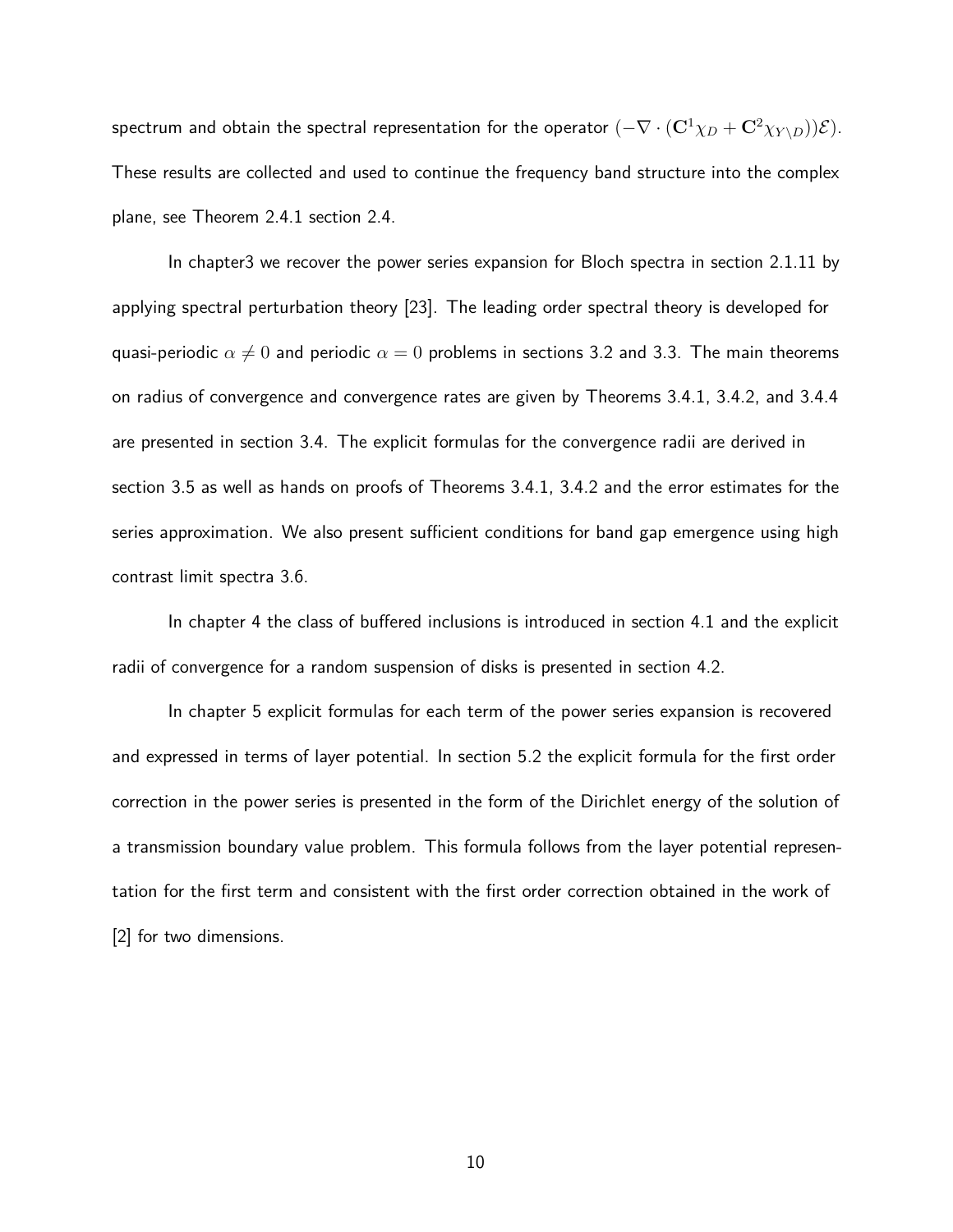## **Chapter 2. Preliminaries**

### **2.1. Hilbert space setting and weak formulation**

We denote the space of all  $\alpha$  quasi-periodic complex vector valued functions belonging to  $L^2_{loc}(\mathbb{R}^3)^3$  by  $L^2_{\#}(\alpha,Y)^3$  and the inner product is denoted by

$$
(u, v) = \int_{Y} u \cdot \overline{v} \, dx. \tag{2.1.1}
$$

For  $\alpha \neq 0$  the eigenfunctions *h* for (1.0.1) belong to the space

$$
H^1_{\#}(\alpha, Y)^3 = \{ h \in H^1_{loc}(\mathbb{R}^3)^3 : h \text{ is } \alpha \text{ quasi-periodic} \}. \tag{2.1.2}
$$

This space does not contain the space of rigid motions hence the kernel of the symmetric gradient is zero and the space  $H^1_{\#}(\alpha,Y)^3$  is a Hilbert space under the inner product

$$
\langle u, v \rangle = \int_{Y} \mathbf{C}^{1} \mathcal{E}(u) : \overline{\mathcal{E}(v)} dx.
$$
 (2.1.3)

The periodic eigenfunctions of (1.0.1) associated with nonzero eigenvalues belong to the space

$$
H^1_{\#}(0, Y)^3 = \left\{ h \in H^1_{loc}(\mathbb{R}^3)^3 : h \text{ is periodic}, \int_Y \rho \, h \, dx = 0 \right\}.
$$
 (2.1.4)

Note here that  $H^1_{\#}(0,Y)^3$  does not contain the space of rigid motions so it is also a Hilbert space with the inner product  $\langle u, v \rangle$  defined by (2.1.3).

In what follows we write  $\rho = \rho(x)$  and for any  $k \in \mathbb{C}$ , the weak formulation of the eigenvalue problem  $(1.0.1)$  for  $h$  and  $\omega^2$  is given by

$$
B_k(u, v) = \omega^2(\rho u, v)
$$
 for all  $v \in H^1_{\#}(\alpha, Y)^3$  (2.1.5)

where  $B_k: H^1_{\#}(\alpha, Y)^3\times H^1_{\#}(\alpha, Y)^3\mapsto \mathbb{C}$  is the sesquilinear form given by

$$
B_k(u, v) = \int_Y \mathbf{C}(x)\mathcal{E}(u) : \overline{\mathcal{E}(v)} dx
$$
  
=  $k \int_{Y \setminus D} \mathbf{C}^1 \mathcal{E}(u) : \overline{\mathcal{E}(v)} dx + \int_D \mathbf{C}^1 \mathcal{E}(u) : \overline{\mathcal{E}(v)} dx.$  (2.1.6)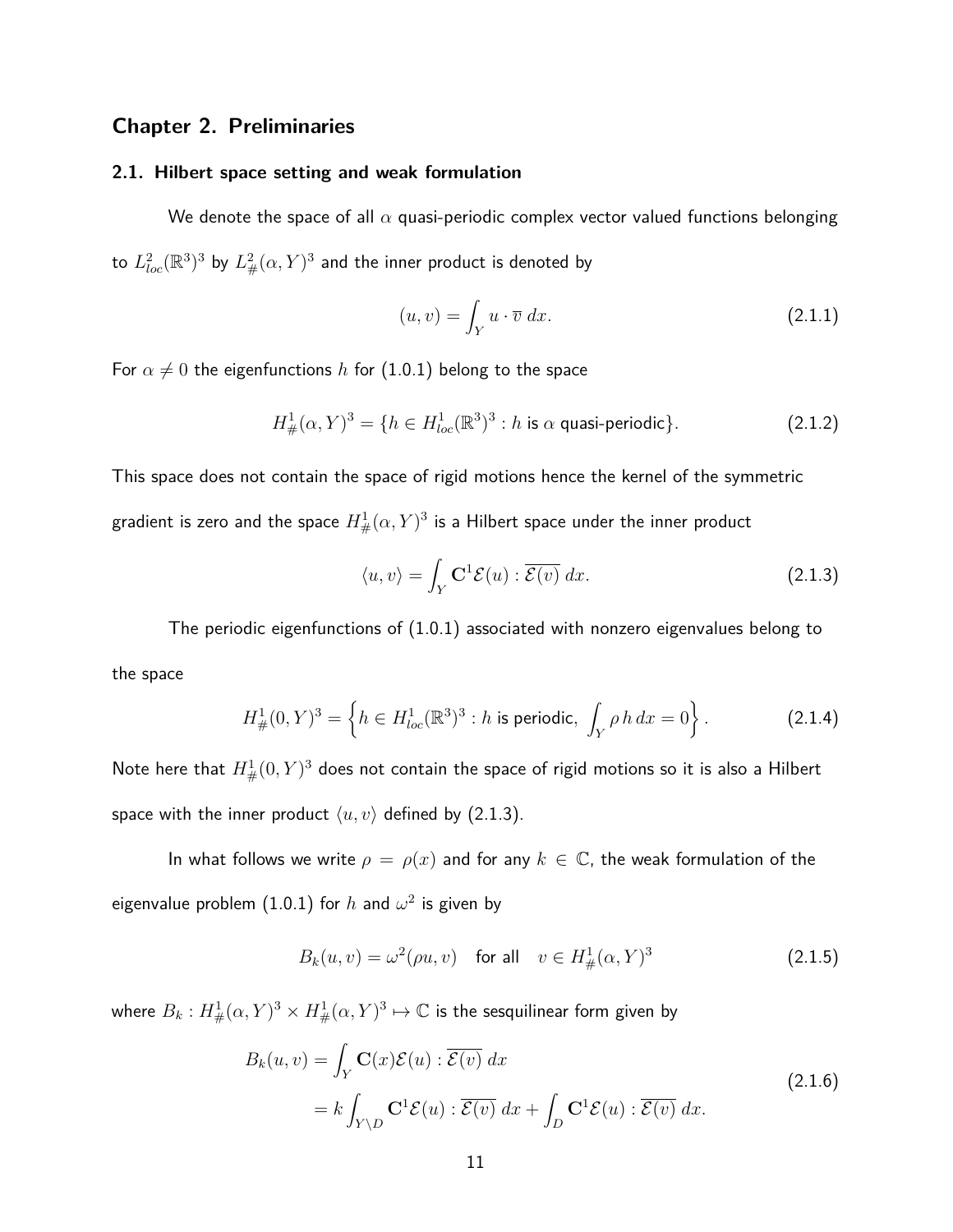Let  $T^{\alpha}_{k}: H_{\#}^{1}(\alpha,Y)^{3} \mapsto H_{\#}^{1}(\alpha,Y)^{3}$  be the associated linear operator such that

$$
\langle T_k^{\alpha} u, v \rangle = B_k(u, v) \text{ for all } v \in H^1_{\#}(\alpha, Y)^3. \tag{2.1.7}
$$

Hence from (2.1.5) the eigenvalue problem becomes finding the pair  $\omega^2,u$  such that  $\omega^2>0$ and  $u \in H^1_\#(\alpha, Y)^3$  for which

$$
\langle T_k^{\alpha} u, v \rangle = \omega^2(\rho u, v). \tag{2.1.8}
$$

Now we identify the operator associated with this eigenvalue problem. Let  $F(v): H^1_{\#}(\alpha, Y)^3 \mapsto$  $\mathbb C$  be the linear functional such that  $F(v) = (\rho u, v)$  for fixed  $u \in H^1_{\#}(\alpha, Y)^3$ . Then by the Riesz Representation Theorem, there is a unique  $z_{\rho u} \in H^1_{\#}(\alpha,Y)^3$  such that

$$
\langle z_{u\rho}, v \rangle = F(v) = (\rho u, v) \text{ for all } v \in H^1_{\#}(\alpha, Y)^3. \tag{2.1.9}
$$

Let  $-\mathcal{L}_\alpha$  be the Lamé operator associated with the bilinear form  $\langle\cdot,\cdot\rangle$  defined on  $H^1_{\#}(\alpha,Y)^3.$ so

$$
z_{\rho u} = -\mathcal{L}_{\alpha}^{-1} \rho u,
$$

and

$$
\langle T_k^{\alpha} u, v \rangle = \omega^2 \langle z_{\rho u}, v \rangle = \omega^2 \langle -\mathcal{L}_{\alpha}^{-1} \rho u, v \rangle \text{ for all } v \in H^1_{\#}(\alpha, Y)^3,
$$

or equivalently

$$
T_k^{\alpha}u=-\omega^2\mathcal{L}_{\alpha}^{-1}\rho u\ \ \text{as elements of}\ H^1_{\#}(\alpha,Y)^3.
$$

Now we aim to find the  $k$  values for a given  $\alpha$  such that  $(T_k^\alpha)^{-1}$  exists and write

$$
\frac{1}{\omega^2}u = (T_k^{\alpha})^{-1}(-\mathcal{L}_{\alpha})^{-1}\rho u.
$$
\n(2.1.10)

This is equivalent to solving the original eigenvalue problem (1.0.1) on writing

$$
-\nabla \cdot (\mathbf{C}(x)\mathcal{E}u) = -\mathcal{L}_{\alpha}T_{k}^{\alpha}u \tag{2.1.11}
$$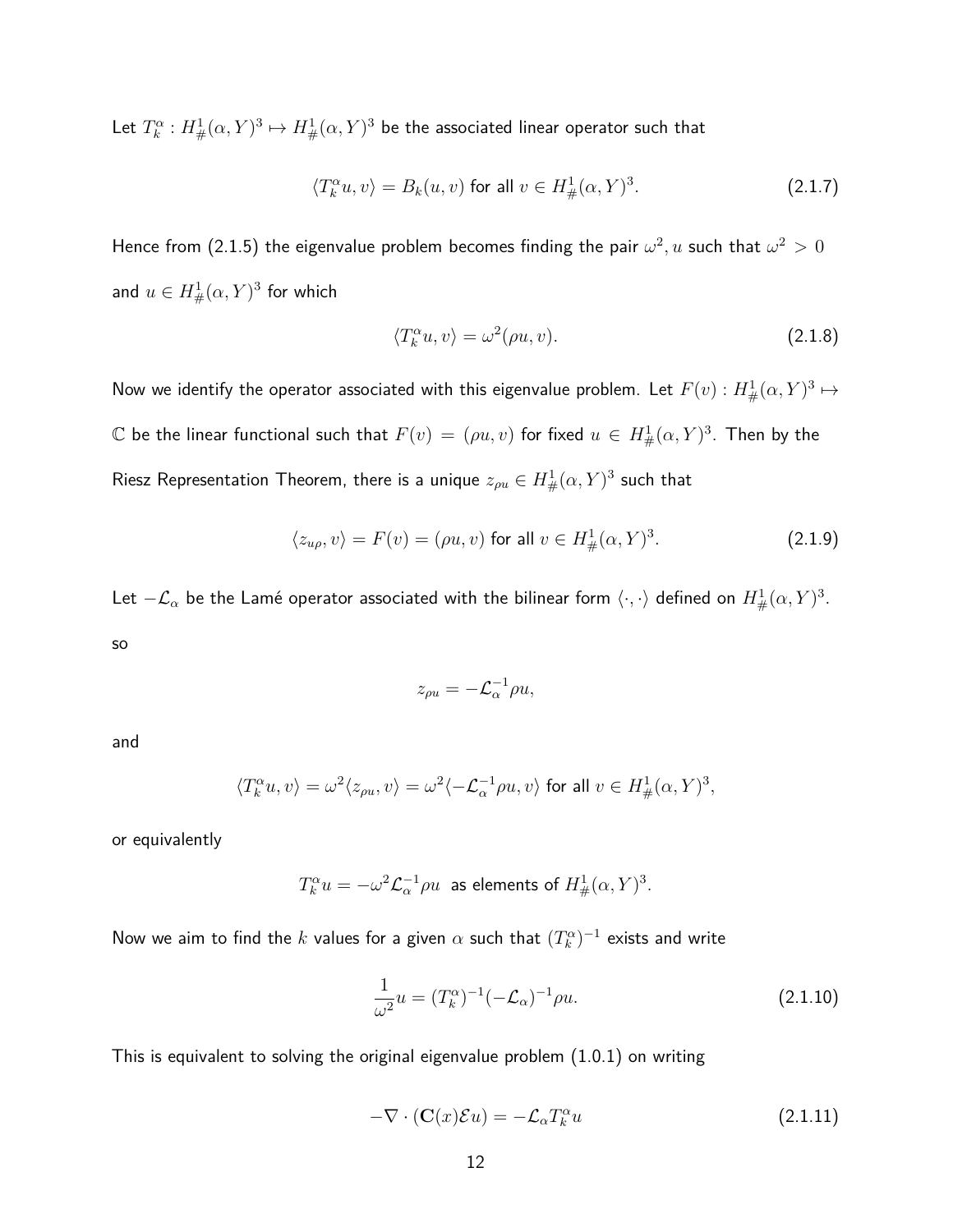and noting

$$
\mathcal{L}_{\alpha} T_k^{\alpha} u = \omega^2 \rho u \text{ as elements of } L^2_{\#}(\alpha, Y)^3. \tag{2.1.12}
$$

Thus we will consider the operator  $(T_k^\alpha)^{-1}(-\mathcal{L}_\alpha)^{-1}\rho$  of (2.1.10) and show that for a given subset of  $k$  in  $\mathbb C$  it is a bounded operator from  $L^2_{\#}(\alpha,Y)^3$  to  $H^1_{\#}(\alpha,Y)^3.$  In order to accomplish this we express  $(T_k^{\alpha})$  explicitly and discern the values  $k$  in  $\mathbb C$  for which  $(T_k^{\alpha})$  is invertible.

We start by decomposing  $H^1_{\#}(\alpha,Y)^3$  into invariant subspaces of source free modes associated with a quasi-periodic resonance spectra. This decomposition provides the explicit spectral representation for the operator  $(T_k^\alpha)$ , see Theorem 2.3.1. Consider the quasi-periodic  $\alpha$  given by  $\alpha\in Y^*\setminus\{0\}.$  Set  $W^\alpha_1=\{u\in H^1_\#(\alpha,Y)^3:\mathcal{E}(u)=0\text{ in }D\}$  and  $W^\alpha_2=\{u\in E\}$  $H^1_\#(\alpha,Y)^3:\mathcal{E}(u)=0$  in  $Y\setminus D\}.$  One checks as that these spaces are orthogonal in the  $\langle\cdot,\cdot\rangle$  $\mathsf{inner}$  product. We define  $W_3^\alpha := (W_1^\alpha \oplus W_2^\alpha)^\perp$  and

$$
H^1_{\#}(\alpha, Y)^3 = W_1^{\alpha} \oplus W_2^{\alpha} \oplus W_3^{\alpha}.
$$
 (2.1.13)

Now consider  $\alpha = 0$  and decompose  $H^1_{\#}(0,Y)^3$ . Set  $W^0_1 = \{u \in H^1_{\#}(0,Y)^3 : \mathcal{E}(u) = 0\}$  $0$  in  $D\}$  and  $W^0_2=\{u\in H^1_{\#}(0,Y)^3:\mathcal{E}(u)=0$  in  $Y\setminus D\}.$  One checks that these spaces are orthogonal in the  $\langle\cdot,\cdot\rangle$  inner product. Set  $\langle\rho\rangle=\int_Y\rho\,dx$ , then one also has the equivalent representation of  $W_2^0$  given by

 ${\bf L}$ emma 2.1.1. The subspace  $W^0_2$  of  $H^1_{\#}(0,Y)^3$  has the representation

$$
W_2^0 = \{ u = \tilde{u} - \langle \rho \rangle^{-1} \int_D \rho^1 \tilde{u} \, dx \, 1_Y \mid \tilde{u} \in \tilde{H}_0^1(D)^3 \} \tag{2.1.14}
$$

where  $\tilde{H}^1_0(D)^3$  is the subspace of  $H^1_0(Y)^3$  given by all  $H^1_0(D)^3$  functions extended by zero into  $Y \setminus D$  and and  $1_Y$  is the indicator function of  $Y$ .

*Proof.* Let  $x \in Y \setminus D$ . Since  $\mathcal{E}(u) = 0$  there, then *u* has to be a rigid motion in  $Y \setminus D$ . However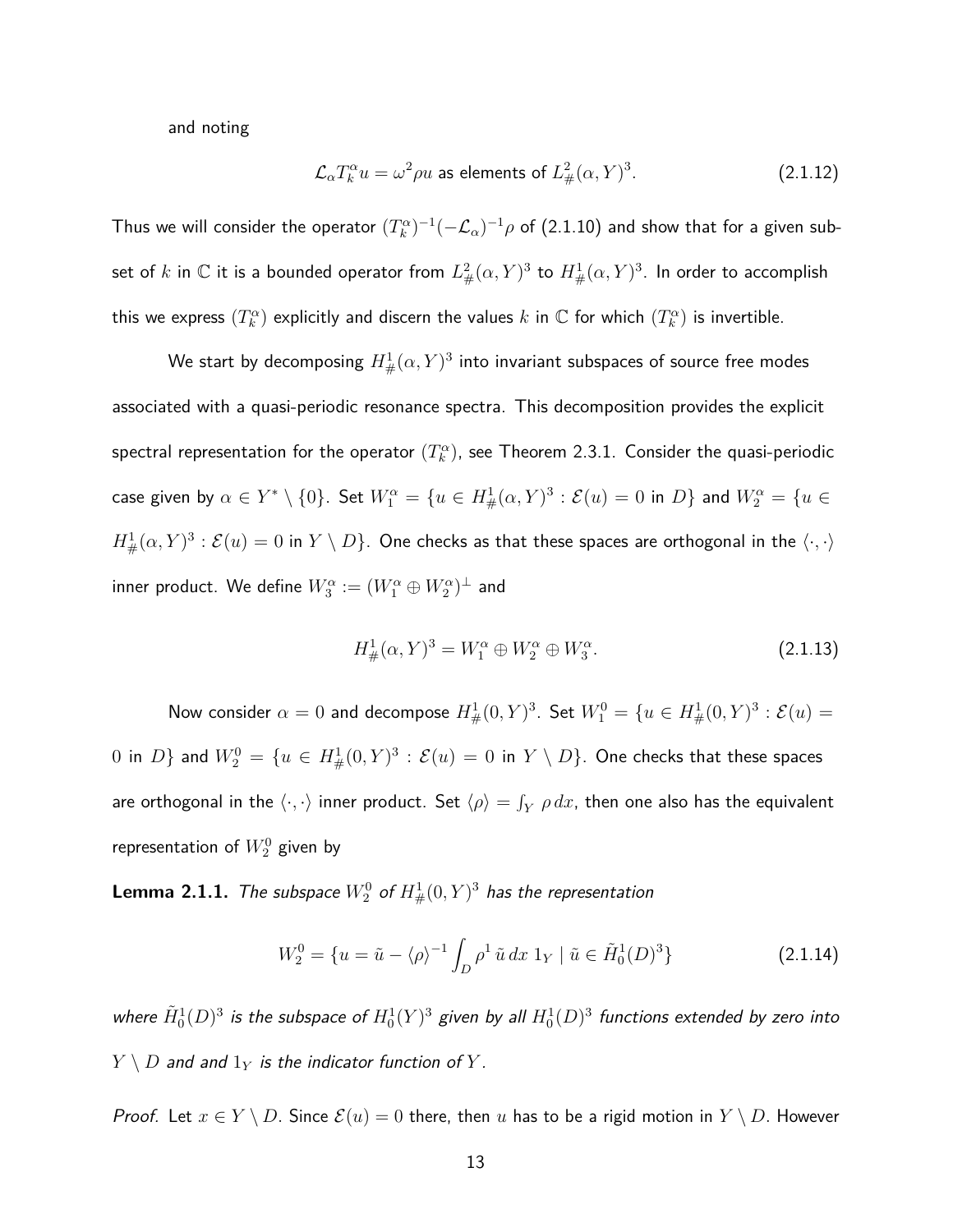since rigid rotations are not periodic,  $u$  must be a rigid translation. Thus we write  $u = c$  for  $x \in Y \setminus D$  where  $c$  is a constant vector in  $\mathbb{R}^3.$  From the continuity of  $u$  across the boundary of  $D$  we have  $u|_{\partial D}=c$  so we can express  $u$  as  $u=\tilde{u}+c$  for  $x\in Y$  where  $\tilde{u}\in \tilde{H}^{1}_{0}(D)^{3}.$  Then the  $f_Y \rho \; u dx = 0$  in  $Y$  implies that  $c = -\langle \rho \rangle^{-1} \int_D \rho^1 \, \tilde{u} \, dx$ , where  $\langle \rho \rangle = \int_Y \rho \, dx$  and the Lemma follows.  $\Box$ 

Clearly  $W^0_1$  and  $W^0_2$  are orthogonal subspaces of  $H^1_{\#}(0,Y)^3$  and define  $W^0_3:=(W^0_1\oplus W^0_2)^\perp$  and

$$
H^1_{\#}(0, Y)^3 = W_1^0 \oplus W_2^0 \oplus W_3^0. \tag{2.1.15}
$$

With these definitions in hand we write  $W_1^{\alpha}$ ,  $W_2^{\alpha}$ ,  $W_3^{\alpha}$  for all  $\alpha \in Y^*.$ 

#### **2.2. Quasi-periodic resonances**

To set up the spectral analysis we observe that orthogonality and integration by parts shows that for  $u \in W_3^{\alpha}$ ,

$$
\mathcal{L}u = 0 \tag{2.2.1}
$$

separately in  $D$  and  $Y\setminus D$ , for all  $\alpha\in Y^*.$  This implies that elements of  $W^{\alpha}_3$  can be represented in terms of single layer potentials supported on *∂D*. We introduce the 3-dimensional *α*-quasiperiodic Green's function

$$
\mathbf{G}^{\alpha}(x,y) = \frac{1}{\mu_1} \sum_{n \in \mathbb{Z}^3} e^{i(2\pi n + \alpha) \cdot (x-y)} \left( \frac{-\delta_{ij}}{|2\pi n + \alpha|^2} + \frac{\lambda_1 + \mu_1}{\lambda_1 + 2\mu_1} \frac{(2\pi n + \alpha)_i (2\pi n + \alpha)_j}{|2\pi n + \alpha|^4} \right), \quad (2.2.2)
$$

and for  $\alpha = 0$  the periodic Green's function by

$$
\mathbf{G}^{0}(x,y) = \frac{1}{\mu_{1}} \sum_{n \in \mathbb{Z}^{3} \setminus \{0\}} e^{i(2\pi n) \cdot (x-y)} \left( \frac{-\delta_{ij}}{|2\pi n|^{2}} + \frac{\lambda_{1} + \mu_{1}}{\lambda_{1} + 2\mu_{1}} \frac{4\pi^{2} n_{i} n_{j}}{|2\pi n|^{4}} \right) \text{ for } \alpha = 0.
$$
 (2.2.3)

Let  $H^{1/2}(\partial D)^3$  be the fractional Sobolev space on  $\partial D$  with dual  $(H^{1/2}(\partial D)^3)^*=H^{-1/2}(\partial D)^3.$ For  $\phi\in H^{-1/2}(\partial D)^3$ , and  $\alpha\in Y^*$  define the single layer potential  $\mathcal{S}_D^\alpha[\phi](x)$  associated with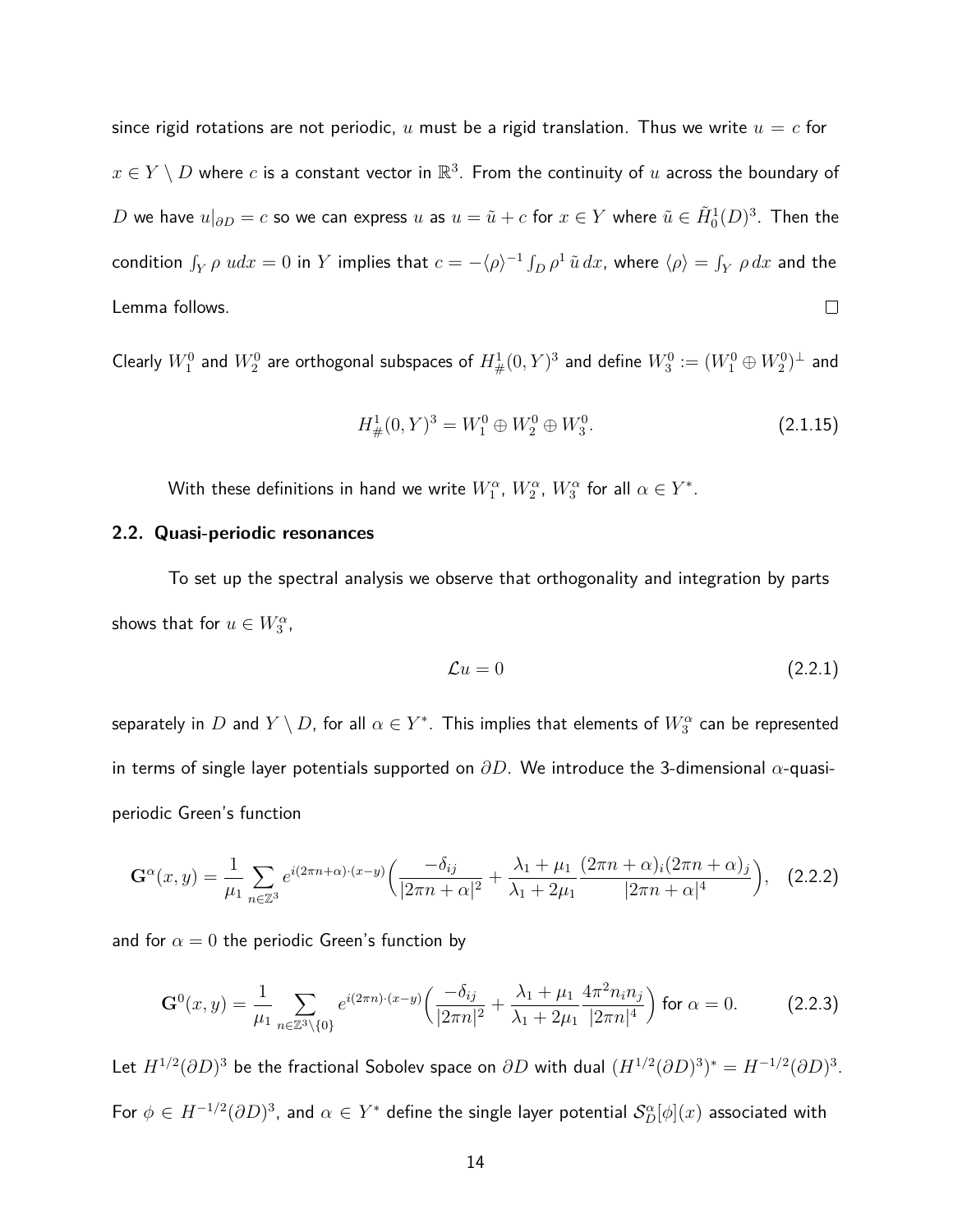the Lamé system

$$
\mathcal{S}_D^{\alpha}[\phi](x) := \int_{\partial D} \mathbf{G}^{\alpha}(x, y)\phi(y) \ ds(y) \ , x \in Y. \tag{2.2.4}
$$

It follows from [1], for any  $\phi \in H^{-1/2} (\partial D)^3$ 

$$
\mathcal{L}S_{D}^{\alpha}\phi = 0 \text{ in } D \text{ and } Y \setminus D,
$$
  
\n
$$
S_{D}^{\alpha}\phi|_{\partial D}^{-} = S_{D}^{\alpha}\phi|_{\partial D}^{+},
$$
  
\n
$$
\frac{\partial}{\partial \nu}S_{D}^{\alpha}\phi|_{\partial D}^{\pm} = (\pm \frac{1}{2}I + (\tilde{\mathcal{K}}^{-\alpha})^{*})[\phi],
$$
\n(2.2.5)

where  $\nu$  is the outward unit normal to  $\partial D$  and  $(\tilde{\mathcal{K}}_D^{-\alpha})^*$  is the Neumann Poincaré operator defined by

$$
(\tilde{\mathcal{K}}_D^{-\alpha})^*[\phi](x) = p.v \int_{\partial D} \partial_{\nu_x} \mathbf{G}^{\alpha}(x - y)\phi(y) \ ds(y), \ \ x \in \partial D \tag{2.2.6}
$$

where  $\tilde{\mathcal{K}}^{\alpha}_D$  is the Neumann Poincaré operator

$$
\tilde{\mathcal{K}}_{D}^{\alpha}[\phi](x) = p.v \int_{\partial D} \partial_{\nu_{y}} \mathbf{G}^{\alpha}(x - y)\phi(y) ds(y), \ \ x \in \partial D. \tag{2.2.7}
$$

Define  $\mathcal{S}^\alpha_{\partial D}\phi=\mathcal{S}^\alpha_D\phi|_{\partial D}$  for all  $\phi\in H^{-1/2}(\partial D)^3$ , then we have the following Lemma.

**Lemma 2.2.1.**  $S_{\partial D}^{\alpha}: H^{-1/2}(\partial D)^3 \mapsto H^{1/2}(\partial D)^3$  is invertible.

*Proof.* We show that  $Ker\{\mathcal{S}_{\partial D}^{\alpha}\} = \{0\}$ . Let  $\phi \in H^{-1/2}(\partial D)^3$  and suppose  $\mathcal{S}_{\partial D}^{\alpha}\phi = 0$ . Set  $u = \mathcal{S}_D^\alpha \phi$ . Then  $u \in W^\alpha_3$ , and satisfy  $\mathcal{L} u = 0,$  in  $D$  with  $u|_{\partial D^-} = 0.$  Hence we have  $u = 0$  in *D*. Likewise since  $\mathcal{L}u = 0$ , in  $Y \setminus D$  and  $u|_{\partial D^+} = 0$  with quasi-periodic boundary conditions on  $\partial Y$ , we conclude  $u = 0$  in  $Y \setminus D$ . Then since  $\phi = \partial_n u|_{\partial D^+} - \partial_n u|_{\partial D^-}$ , it yields  $\phi = 0$ . To show the surjectivity of  $\mathcal{S}^\alpha_{\partial D}$ , let  $g\in H^{1/2}(\partial D)^3.$  Since the trace map  $G:W^\alpha_3\mapsto H^{1/2}(\partial D)^3$ is onto, there exists  $u \in W_3^\alpha$  such that  $Gu = g$ . Define  $\phi_u := \partial_n u|_{\partial D^+} - \partial_n u|_{\partial D^-}$  and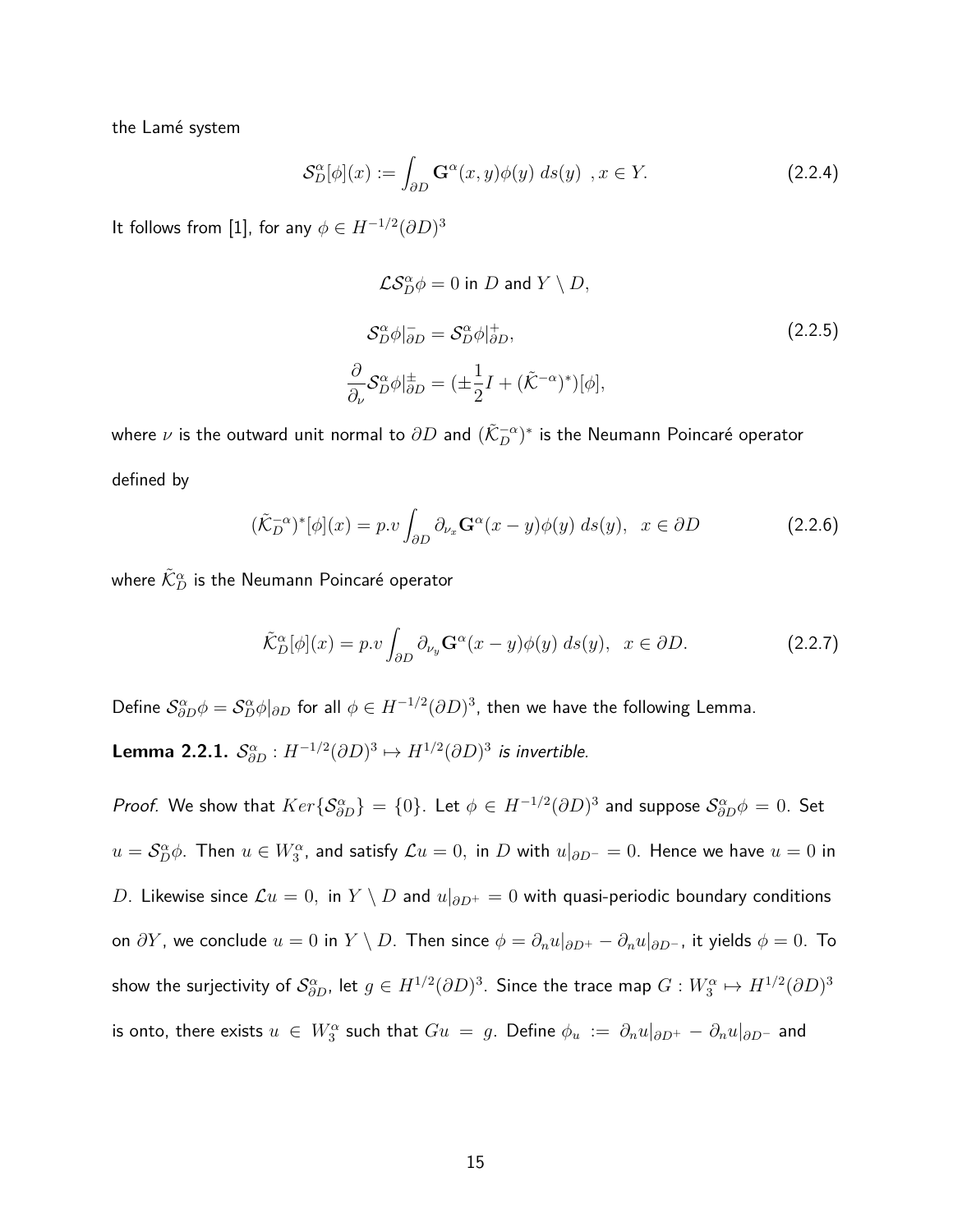$w(x):=\mathcal{S}_D^\alpha[\phi_u](x)=\int_{\partial D}\mathbf{G}^\alpha(x,y)\phi_u(y)\;ds(y).$  Thus  $u,w\in W_3^\alpha$  and  $l:=u-w$  satisfy

$$
\mathcal{L}l=0 \text{ in } D \text{ and } Y\setminus D,
$$
  

$$
l|_{\partial D^-}=l|_{\partial D^+},
$$
  

$$
n\cdot {\bf C}^1\mathcal{E}(l)|_{\partial D^-}=n\cdot {\bf C}^1\mathcal{E}(l)|_{\partial D^+}.
$$

Then we see that

$$
\int_Y \mathbf{C}^1 \mathcal{E}(l) : \mathcal{E}(l) \, dx = 0.
$$

This implies that *l* is a rigid body motion and therefore we conclude that  $l = 0$ . Hence  $u =$  $\Box$ *w*.

Let  $\mathbf{\Gamma} = (\Gamma_{j,k})_{j,k=1}^3$  denote the Kelvin matrix associated with the fundamental solution

of the Lamé operator and has the following representation

$$
\Gamma_{j,k}(x) = -\frac{b_1 \delta_{jk}}{4\pi |x|} - \frac{b_2}{4\pi} \frac{x_j x_k}{|x|^3}
$$
\n(2.2.8)

with

$$
b_1 := \frac{1}{2} \left( \frac{1}{\mu_1} + \frac{1}{2\mu_1 + \lambda_1} \right) \text{ and } b_2 := \frac{1}{2} \left( \frac{1}{\mu_1} - \frac{1}{2\mu_1 + \lambda_1} \right). \tag{2.2.9}
$$

 $\mathbf{W}$ e define  $\mathbf{F}(x,y) := \mathbf{G}^\alpha(x,y) - \mathbf{\Gamma}(x,y).$  One has the identities

$$
\mathcal{L}G^{\alpha}(x,y) = \sum_{n \in \mathbb{Z}^3} \delta(x - y - n)I , \alpha \neq 0,
$$
 (2.2.10)

$$
\mathcal{L}G^{0}(x,y) = \sum_{n \in \mathbb{Z}^{3}} \delta(x - y - n)I - I.
$$
 (2.2.11)

We also know that

$$
-\mathcal{L}\Gamma(x,y) = \delta(x-y)I.
$$
 (2.2.12)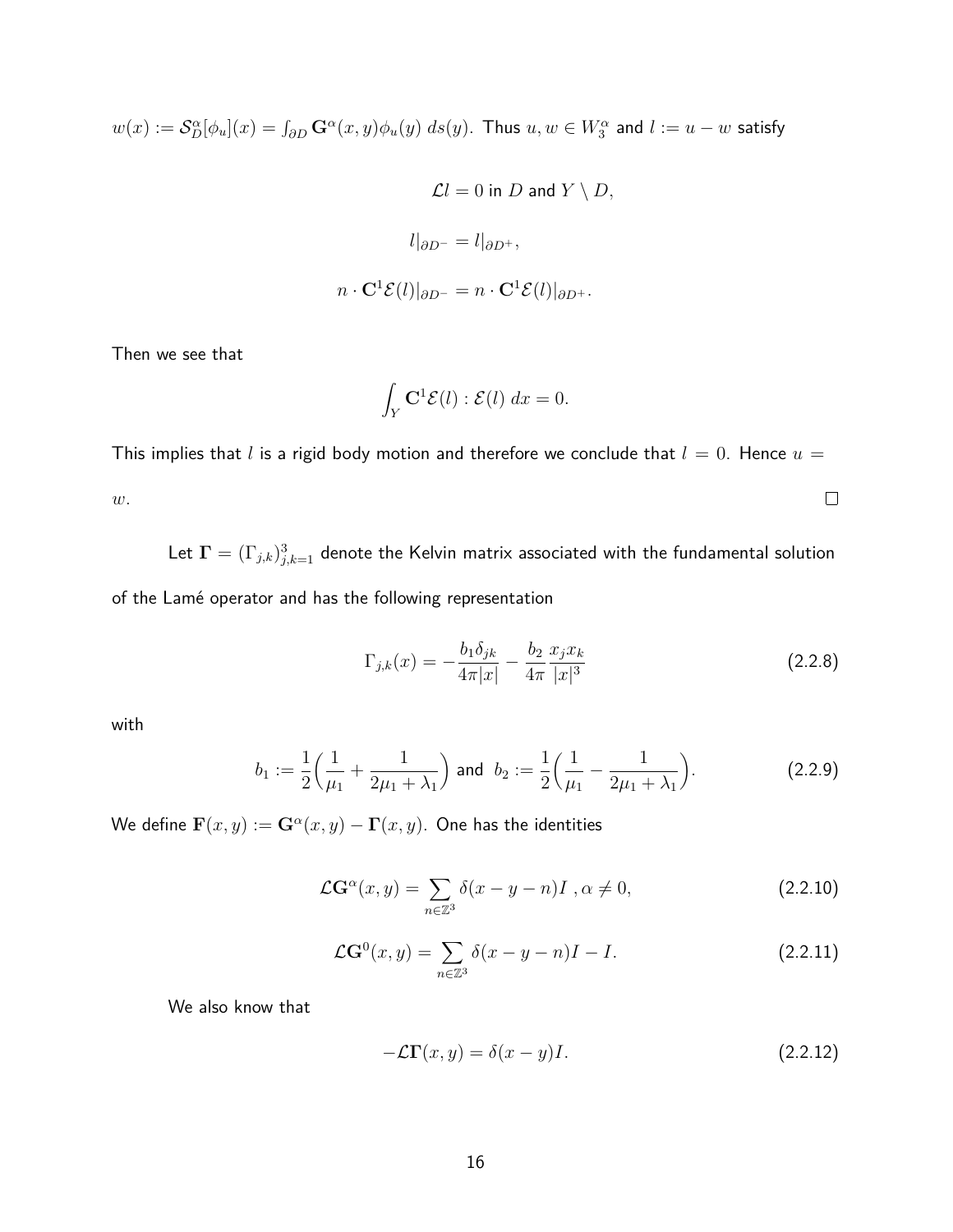Thus on *Y* for  $\alpha \neq 0$ , we have

$$
\begin{cases}\n-\mathcal{L}\mathbf{F}(x,y) = 0 \text{ for } x \text{ in } Y \\
\mathbf{F}(x,y)|_{\partial Y} \text{ is continuous.} \n\end{cases}
$$
\n(2.2.13)

This shows that  **satisfies the homogeneous Lamé equation on**  $Y$  **and we form** 

$$
\partial_{\nu_x} \mathbf{G}^{\alpha}(x, y) = \partial_{\nu_x} \mathbf{\Gamma}(x, y) + \partial_{\nu_x} \mathbf{\mathbf{F}}(x, y). \tag{2.2.14}
$$

So the Neumann Poincaré operator has the equivalent representation

$$
(\tilde{\mathcal{K}}_D^{-\alpha})^*[\phi](x) = p.v \int_{\partial D} \partial_{\nu_x} \mathbf{G}^{\alpha}(x, y)\phi(y) ds(y) = p.v \{ \int_{\partial D} \partial_{\nu_x} \mathbf{\Gamma}(x, y)\phi(y) ds(y) \qquad (2.2.15)
$$

$$
+ \int_{\partial D} \partial_{\nu_x} \mathbf{\Gamma}(x, y)\phi(y) ds(y) \}.
$$

Recall the identity

$$
\partial_{\nu_x} \Gamma(\mathbf{x}, \mathbf{y}) = k_0 \mathbf{K}_1(x, y) + \mathbf{K}_2(x, y)
$$
\n(2.2.16)

where

$$
k_0 = \frac{-\mu_1}{2(2\mu_1 + \lambda_1)},\tag{2.2.17}
$$

$$
\mathbf{K}_1(x,y) = \frac{n_x(x-y)^T - (x-y)n_x^T}{2\pi|x-y|^3},\tag{2.2.18}
$$

$$
\mathbf{K_2}(x,y) = \frac{\mu_1}{2\mu_1 + \lambda_1} \frac{(x-y) \cdot n_y}{4\pi |x-y|^3} I + \frac{2(\mu_1 + \lambda_1)}{2\mu_1 + \lambda_1} \frac{(x-y) \cdot n_y}{4\pi |x-y|^5} (x-y)(x-y)^T.
$$
 (2.2.19)

Here *I* is the  $3 \times 3$  identity matrix. Then by substituting this to (2.2.14) yields

$$
\partial_{\nu_x} \mathbf{G}^\alpha(x, y) = k_0 \mathbf{K}_1(x, y) + \mathbf{K}_2(x, y) + \partial_{\nu_x} \mathbf{F}.
$$
 (2.2.20)

We now argue as in the fundamental paper [4]. Define

$$
\mathbf{T}[\phi](x) = p.v \int_{\partial D} \mathbf{K}_1(x, y)\phi(y) \ ds(y), \ \ x \in \partial D. \tag{2.2.21}
$$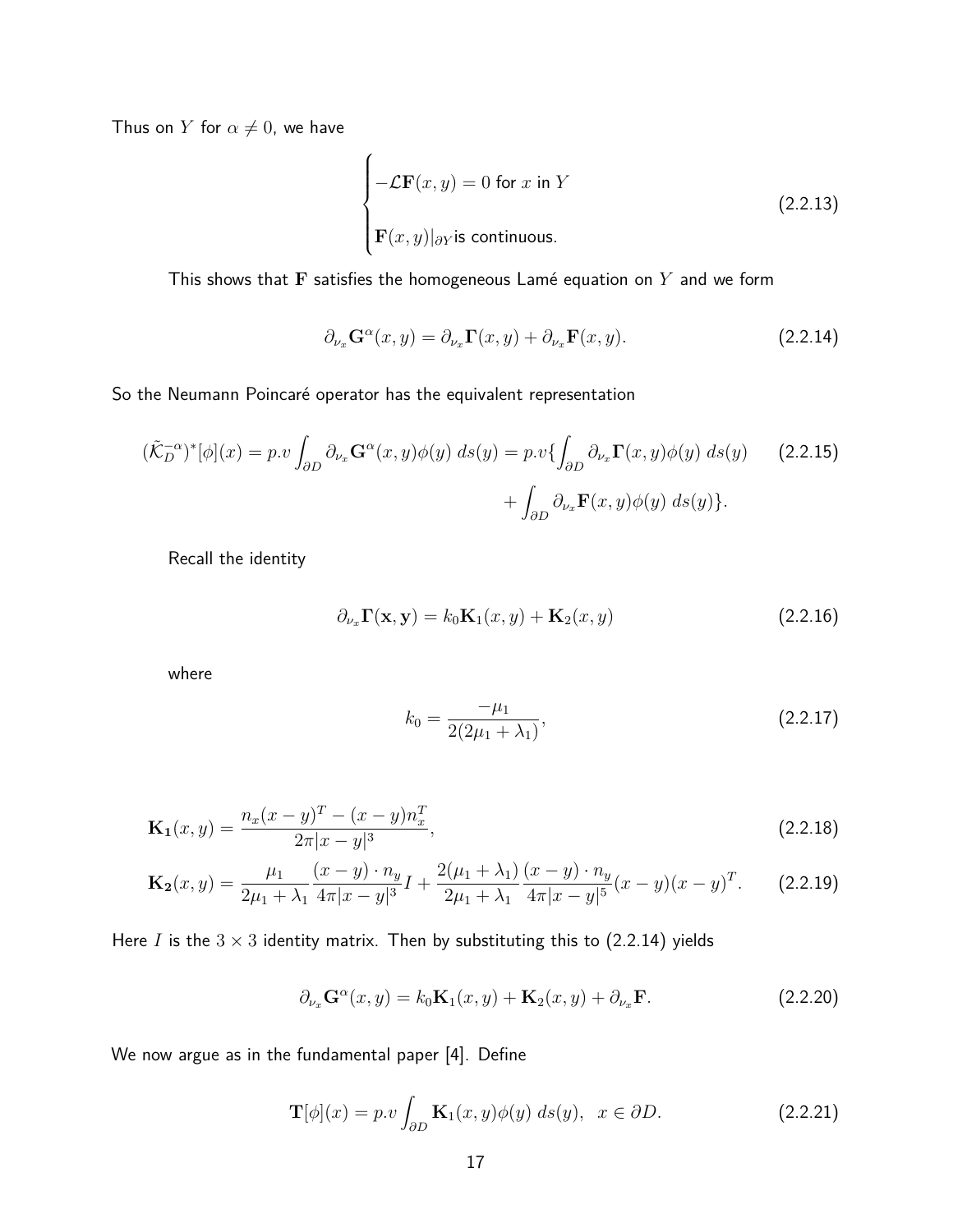$\textsf{Since } \mathbf{K}_2 \textsf{ and } \mathbf{F} \textsf{ satisfy the weakly singular conditions } |\mathbf{K}_2(x,y)| \ \le \ C|x \, - \, y|^{-1} \textsf{ and } \mathbf{F} \textsf{ and } \mathbf{F} \textsf{ is a finite.}$  $|\partial_{n(x)}\mathbf F(x,y)|\leq C|x-y|^{-1}$  the integral operators  $\int_{\partial D}\mathbf K_2(x,y)\phi(y)\;ds(y)$  and  $\int_{\partial D}\partial_{n(x)}\mathbf F(x,y)\phi(y)\;ds(y)$ are compact on *H*<sup>−</sup>1*/*<sup>2</sup> (*∂D*) 3 . Therefore we write

$$
(\tilde{\mathcal{K}}_D^{-\alpha})^*[\phi](x) = k_0 \mathbf{T}[\phi] + \text{compact operator.} \tag{2.2.22}
$$

Equation (2.2.22) delivers the same relation between the Neumann Poincar´e operator and **T** as in the single inclusion case, see equation (3.5) of [4]. Because of this we can directly apply the fundamental results derived in the paper [4] for T to the case here. We write  $A \equiv B$  if  ${\bf A}-{\bf B}$  is compact on  $H^{-1/2}(\partial D)^3$ , and Proposition 5.2 of [4] shows that  ${\bf T}^3-{\bf T}$  is compact on *H*<sup>−</sup>1*/*<sup>2</sup> (*∂D*) <sup>3</sup> but that **T**(**T** − **I**)*,* **T**(**T** + **I**), and **T**<sup>2</sup> − **I** are not compact. blueNow consider the special polynomial given by  $p_3(t)=t^3-k_0^2t$  blue and it is evident that

$$
p_3((\tilde{K}_D^{-\alpha})^*) \equiv k_0^3(\mathbf{T}^3 - \mathbf{T}) \equiv \mathbf{0}.
$$

 $\textsf{So}\ p_3((\tilde{\mathcal{K}}_D^{-\alpha})^*)$  is compact. Moreover  $(\tilde{\mathcal{K}}_D^{-\alpha})^*((\tilde{\mathcal{K}}_D^{-\alpha})^* + k_0\mathbf{I}),\ (\tilde{\mathcal{K}}_D^{-\alpha})^*((\tilde{\mathcal{K}}_D^{-\alpha})^* - k_0\mathbf{I}),$  and  $[(\tilde{\cal K}_{D}^{-\alpha})^{*}]^{2}-k_{0}^{2}{\bf I}$  are not compact.  $\;$  This is a transposition of the statement of Theorem 2.1 of [4] for the single inclusion case to the quasiperiodic context.

The spectrum of  $(\tilde{\mathcal{K}}_D^{-\alpha})^*$  is denoted by  $\sigma((\tilde{\mathcal{K}}_D^{-\alpha})^*)$ . We conclude using the spectral  $\textsf{mapping theorem that }p_3(\sigma((\tilde{\mathcal{K}}_D^{-\alpha})^*))\ =\ \sigma(p_3((\tilde{\mathcal{K}}_D^{-\alpha})^*))\text{. Since }p_3((\tilde{\mathcal{K}}_D^{-\alpha})^*)\text{ is compact,}$  $p_3(\sigma((\tilde{\mathcal{K}}_D^{-\alpha})^*))$  consists of eigenvalues (of finite multiplicities) converging to  $0.$  Let  $\{r_n(\alpha)\}$ be the set of eigenvalues of  $p_3((\tilde{\cal K}_D^{-\alpha})^*)$  and suppose  $\zeta\in\sigma((\tilde{\cal K}_D^{-\alpha})^*)$ . Then for each  $n$ , we have the equation

$$
\zeta^3 - k_0^2 \zeta = r_n(\alpha) \tag{2.2.23}
$$

Now set

$$
\gamma_n^{\pm} = \sqrt[3]{\frac{r_n(\alpha)}{2} \pm \sqrt{\frac{r_n^2(\alpha)}{4} - \frac{k_0^6}{27}}}.
$$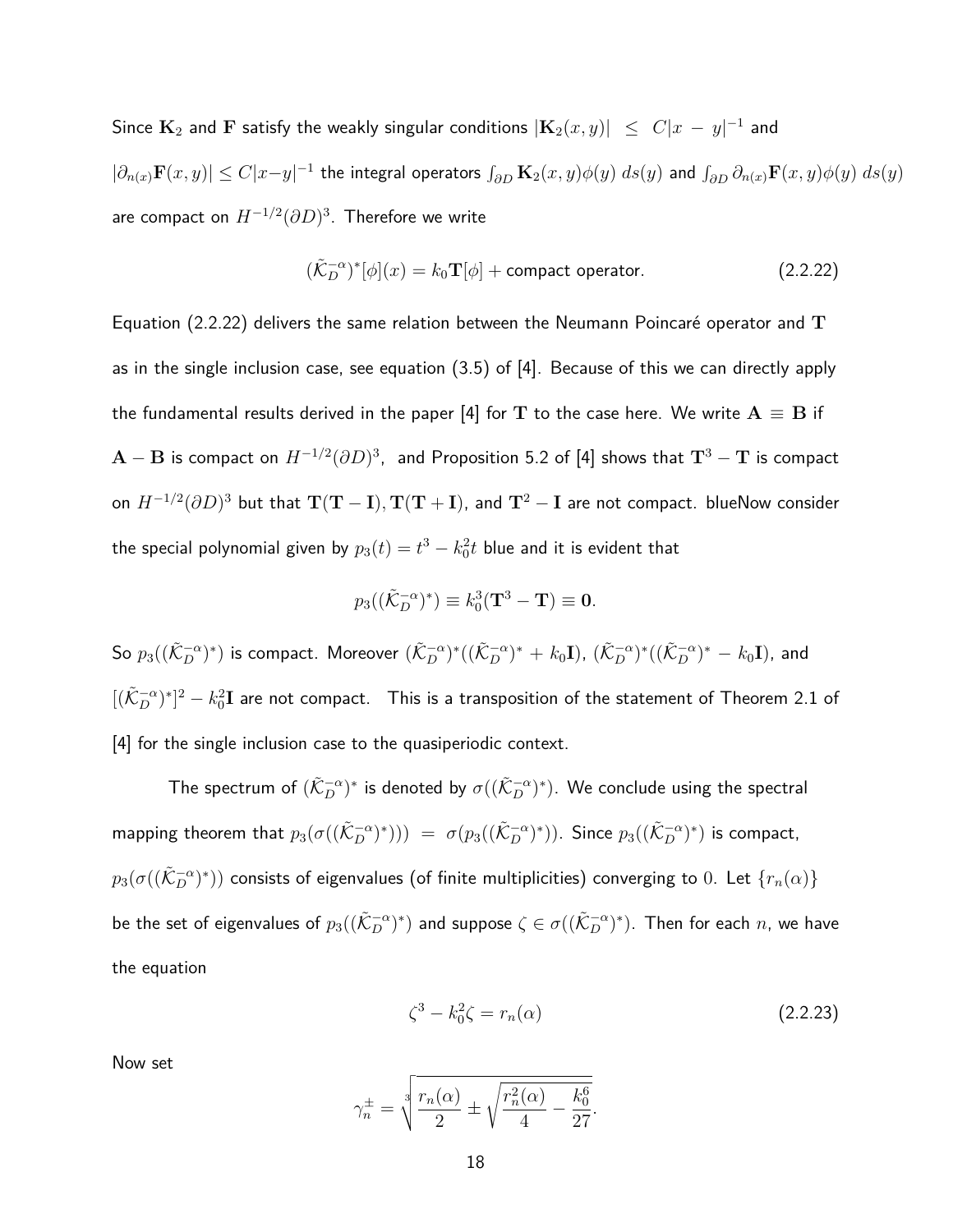Solving (2.2.23) we recover three roots and denote them by  $\zeta_{n_1}, \zeta_{n_2}, \zeta_{n_3}$  where

$$
\zeta_{n_1} = \gamma_n^+ + \gamma_n^-
$$
\n
$$
\zeta_{n_2} = -\frac{\gamma_n^+ + \gamma_n^-}{2} + \frac{\gamma_n^+ - \gamma_n^-}{2} \sqrt{-3}
$$
\n
$$
\zeta_{n_3} = -\frac{\gamma_n^+ + \gamma_n^-}{2} - \frac{\gamma_n^+ - \gamma_n^-}{2} \sqrt{-3}.
$$
\n(2.2.24)

Thus for each *n* we get 3 different eigenvalues and therefore we have 3 different sequences of eigenvalues with accumulation points associated with  $\lim_{\to\infty} r_n(\alpha) = 0$ . We emphasize that while not indicated explicitly these eigenvalues depend on  $\alpha \in Y^*$ .

Next we show that  $(\tilde{\mathcal{K}}_D^{-\alpha})^*$  is self-adjoint and obtain a resolution of the identity on  $W_3^{\alpha}.$ Let  $G\colon W_3^{\alpha} \to H^{1/2}(\partial D)^3$  be the trace operator which is bounded one to one and onto.

**Lemma 2.2.2.** 
$$
S_D^{\alpha}: H^{-1/2}(\partial D)^3 \mapsto W_3^{\alpha}
$$
 is one to one and onto and moreover  $(S_D^{\alpha})^{-1} = (S_{\partial D}^{\alpha})^{-1}G$ .

*Proof.* Let  $\phi \in H^{-1/2}(\partial D)^3$ . As shown earlier  $S_D^{\alpha}: H^{-1/2}(\partial D)^3 \mapsto W_3^{\alpha}$  has  $Ker(S_D^{\alpha})=0$ so  $\mathcal{S}_D^\alpha$  is one to one and  $f=\mathcal{S}_D^\alpha\phi\in W^\alpha_3$  for every  $\phi\in H^{-1/2}(\partial D)^3.$  Now suppose  $u\in W^\alpha_3,$ and consider  $Gu=u|_{\partial D}\in H^{1/2}(\partial D)^3.$  Define  $w=\mathcal{S}_D^\alpha (\mathcal{S}_{\partial D}^\alpha)^{-1}Gu).$  Since  $u,w\in W_3^\alpha,$  we have  $u - w \in W_3^{\alpha}$ . Also  $Gu = Gw$  and hence  $G(u - w) = 0$ , so  $w - u \in (W_1^{\alpha} \oplus W_2^{\alpha})$ . But  $W^{\alpha}_{3} = (W^{\alpha}_{1} \oplus W^{\alpha}_{2})^{\perp}$  and therefore  $w = u$ .  $\Box$ 

We define an auxiliary operator  $T^\alpha: W^\alpha_3 \mapsto W^\alpha_3$  such that

$$
\langle T^{\alpha}u, v \rangle = \frac{1}{2} \int_{Y \setminus D} \mathbf{C}^{1} \mathcal{E}(u) : \overline{\mathcal{E}(v)} dx - \frac{1}{2} \int_{D} \mathbf{C}^{1} \mathcal{E}(u) : \overline{\mathcal{E}(v)} dx.
$$
 (2.2.25)

The spectrum of  $T^\alpha|_{W^\alpha_3}$  will be useful when writing the partition of unity for  $u\in H^1_{\#}(\alpha,Y)^3.$ If  $\xi$  is an eigenvalue of  $T^\alpha$ , then there exists  $u\in W^\alpha_3$  such that

$$
T^{\alpha}u = \xi u. \tag{2.2.26}
$$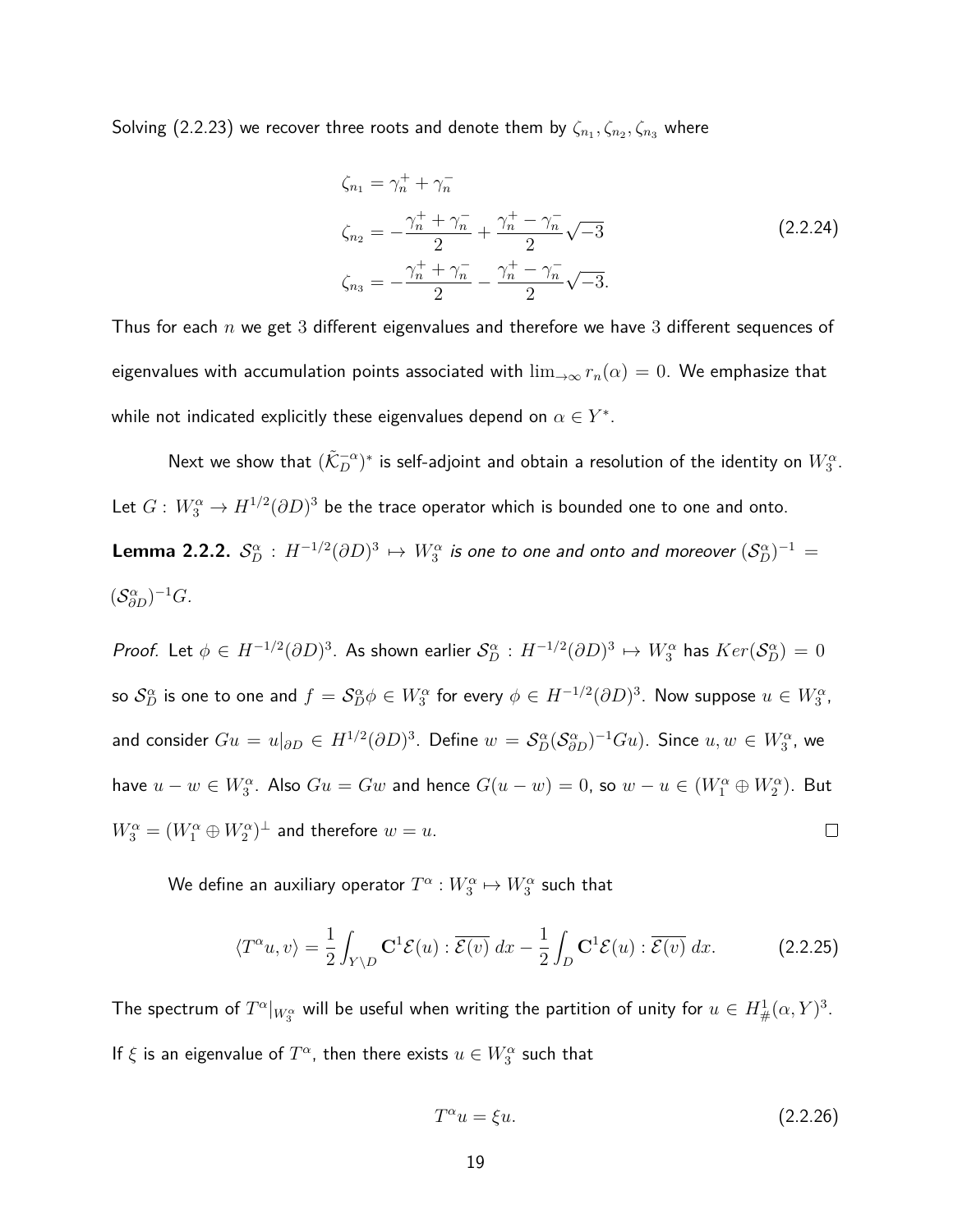From (2.2.25), it is clear that,

$$
-\frac{1}{2}\langle u, u \rangle = -\frac{1}{2} \int_{Y \setminus D} \mathbf{C}^1 \mathcal{E}(u) : \overline{\mathcal{E}(u)} dx - \frac{1}{2} \int_D \mathbf{C}^1 \mathcal{E}(u) : \overline{\mathcal{E}(u)} dx
$$
  
\n
$$
\leq \langle T^{\alpha} u, u \rangle = \xi \langle u, u \rangle
$$
  
\n
$$
\leq \frac{1}{2} \int_{Y \setminus D} \mathbf{C}^1 \mathcal{E}(u) : \overline{\mathcal{E}(u)} dx + \frac{1}{2} \int_D \mathbf{C}^1 \mathcal{E}(u) : \overline{\mathcal{E}(u)} dx = \frac{1}{2} \langle u, u \rangle.
$$

Thus for any eigenvalue  $\xi$  of  $T^{\alpha}$ , we have the following.

$$
-\frac{1}{2}\leq \xi \leq \frac{1}{2}.
$$

The upper bound  $1/2$  is the eigenvalue associated with the eigenspace  $W_1^{\alpha}$ .

The next theorem shows the relation between the auxiliary operator  $T^\alpha$  restricted to  $W^{\alpha}_{3}$  and the Elastic Neumann Poincaré operator.

**Theorem 2.2.3.** For  $u \in W_3^{\alpha}$  the operator  $T^{\alpha}$  is given by

$$
T^{\alpha} = \mathcal{S}_D^{\alpha} (\tilde{\mathcal{K}}_D^{-\alpha})^* (\mathcal{S}_D^{\alpha})^{-1}
$$
\n(2.2.27)

and is self-adjoint.

Proof. Let  $u, v \in W_3^{\alpha}$ . Consider

$$
\langle \mathcal{S}_D^{\alpha} (\tilde{\mathcal{K}}_D^{-\alpha})^* (\mathcal{S}_D^{\alpha})^{-1} u, v \rangle = \int_Y \mathbf{C}^1 \mathcal{E} [\mathcal{S}_D^{\alpha} (\tilde{\mathcal{K}}_D^{-\alpha})^* (\mathcal{S}_D^{\alpha})^{-1} u] : \overline{\mathcal{E}(v)} dx
$$
\n
$$
= \int_{Y \setminus D} \mathbf{C}^1 \mathcal{E} [\mathcal{S}_D^{\alpha} (\tilde{\mathcal{K}}_D^{-\alpha})^* (\mathcal{S}_D^{\alpha})^{-1} u] : \overline{\mathcal{E}(v)} dx
$$
\n
$$
+ \int_D \mathbf{C}^1 \mathcal{E} [\mathcal{S}_D^{\alpha} (\tilde{\mathcal{K}}_D^{-\alpha})^* (\mathcal{S}_D^{\alpha})^{-1} u] : \overline{\mathcal{E}(v)} dx.
$$
\n(2.2.28)

Since  $\mathcal{LS}^\alpha_D\phi=0$  in  $D$  and  $Y\setminus D$ , for any  $\phi\in H^{-1/2}(\partial D)^3$ , using integration by parts gives

$$
\langle \mathcal{S}_D^{\alpha} (\tilde{\mathcal{K}}_D^{-\alpha})^* (\mathcal{S}_D)^{\alpha} \rangle^{-1} u, v \rangle = \int_{\partial D} (n \cdot \mathbf{C}^1 \mathcal{E} [\mathcal{S}_D^{\alpha} (\tilde{\mathcal{K}}_D^{-\alpha})^* (\mathcal{S}_D^{\alpha})^{-1} u] |_{\partial D^{-}} - n \cdot \mathbf{C}^1 \mathcal{E} [\mathcal{S}_D^{\alpha} (\tilde{\mathcal{K}}_D^{-\alpha})^* (\mathcal{S}_D^{\alpha})^{-1} u] |_{\partial D^{+}}) \overline{v}.
$$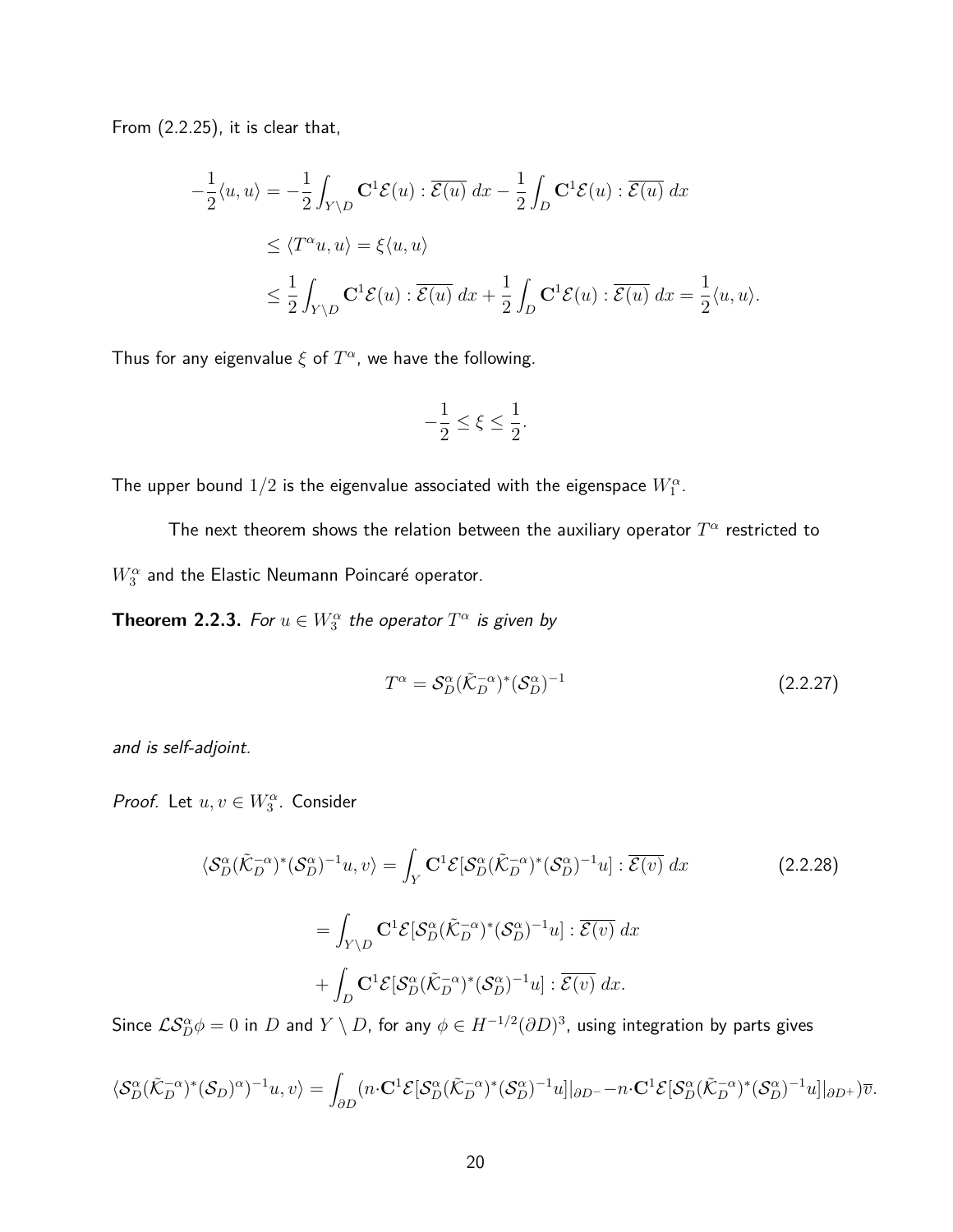Applying the jump conditions from (2.2.5) gives

$$
\langle \mathcal{S}_D^{\alpha} (\tilde{\mathcal{K}}_D^{-\alpha})^* (\mathcal{S}_D^{\alpha})^{-1} u, v \rangle = - \int_{\partial D} (\tilde{\mathcal{K}}_D^{-\alpha})^* (\mathcal{S}_D^{\alpha})^{-1} u \overline{v} \, ds. \tag{2.2.29}
$$

The same jump conditions gives

$$
(\tilde{\mathcal{K}}_D^{-\alpha})^*[\phi] = \frac{1}{2} \left( \frac{\partial}{\partial_{\nu}} \mathcal{S}_D^{\alpha} \phi |_{\partial D^{-}} + \frac{\partial}{\partial_{\nu}} \mathcal{S}_D^{\alpha} \phi |_{\partial D^{+}} \right)
$$

where  $\phi = (S_D^\alpha)^{-1} u$  . Thus (2.2.29) yields

$$
\langle \mathcal{S}_{D}^{\alpha} (\tilde{\mathcal{K}}_{D}^{-\alpha})^{*} (\mathcal{S}_{D}^{\alpha})^{-1} u, v \rangle = - \int_{\partial D} (\frac{1}{2} \frac{\partial}{\partial_{\nu}} u|_{\partial D^{-}} + \frac{1}{2} \frac{\partial}{\partial_{\nu}} u|_{\partial D^{+}}) \overline{v} ds
$$
(2.2.30)  

$$
= -\frac{1}{2} \int_{D} \mathbf{C}^{1} \mathcal{E}(u) : \overline{\mathcal{E}(v)} dx - \frac{1}{2} (- \int_{Y \setminus D} \mathbf{C}^{1} \mathcal{E}(u) : \overline{\mathcal{E}(v)} dx)
$$

$$
= \langle T^{\alpha} u, v \rangle.
$$

It is clear from the symmetry and continuity of  $(2.2.25)$  that  $T^{\alpha}$  is self-adjoint.  $\Box$ 

Next we show that  $(\tilde{\mathcal{K}}_D^{-\alpha})^*$  is self-adjoint with respect to the following inner product on *H*<sup>-1/2</sup>(∂D)<sup>3</sup>,

$$
(f,g)_* = -\int_{\partial D} f \cdot \overline{\mathcal{S}_{\partial D}^{\alpha} g} ds \qquad \forall f, g \in H^{-1/2}(\partial D)^3.
$$
 (2.2.31)

**Lemma 2.2.4.**  $(\cdot, \cdot)_*$  is an inner product on  $H^{-1/2}(\partial D)^3$ . The norm induced by this inner *product is equivalent to*  $\|\cdot\|_{H^{-1/2}(\partial D)^3}.$ 

The proof is straight forward and follows [5].

 ${\sf Lemma~ 2.2.5.}$  The operator  $(\tilde{\mathcal{K}}_D^{-\alpha})^*$  is self-adjoint with respect to the inner product  $(\cdot,\cdot)_*.$ 

Proof. from Theorem 2.2.3 and (2.2.29) we have

$$
\langle \mathcal{S}_D^{\alpha} (\tilde{\mathcal{K}}_D^{-\alpha})^* (\mathcal{S}_D^{\alpha})^{-1} u, v \rangle = - \int_{\partial D} (\tilde{\mathcal{K}}_D^{-\alpha})^* (\mathcal{S}_D^{\alpha})^{-1} u \cdot \overline{v} \, ds
$$
  
=  $\langle u, \mathcal{S}_D^{\alpha} (\tilde{\mathcal{K}}_D^{-\alpha})^* (\mathcal{S}_D^{\alpha})^{-1} v \rangle = \int_{\partial D} (\partial_\nu u|_{\partial D^{-}} - \partial_\nu u|_{\partial D^{+}}) \cdot \overline{\mathcal{S}_D^{\alpha} (\mathcal{K}_D^{-\alpha})^* (\mathcal{S}_D^{\alpha})^{-1} v} \, ds.$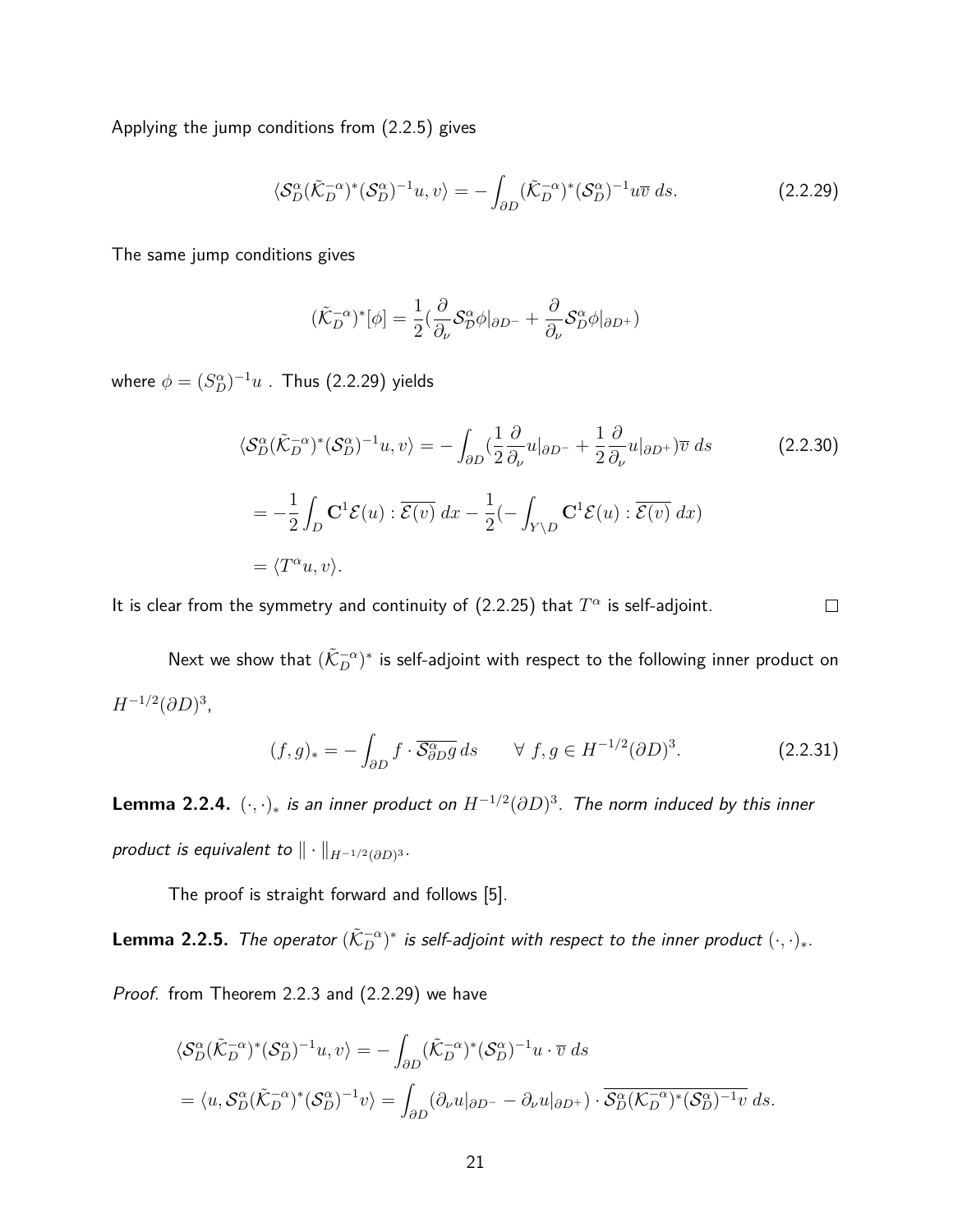On setting  $u=\mathcal{S}_D^\alpha f$  and  $v=\mathcal{S}_D^\alpha g$  for  $f,g\in H^{-1/2}(\partial D)^3$  and applying (2.2.5) to the jump in co-normal derivative of *u* we recover

$$
-\int_{\partial D} (\tilde{\mathcal{K}}_D^{-\alpha})^* f \cdot \overline{S_{\partial D}^{\alpha} g} ds = -\int_{\partial D} f \cdot \overline{S_{\partial D}^{\alpha} (\tilde{\mathcal{K}}_D^{-\alpha})^* g} ds
$$

and the Lemma follows.

Since  $(\tilde{\mathcal{K}}_D^{-\alpha})^*$  is self-adjoint it follows that its point spectra is real and given by the three sequences of roots (2.2.24) converging to 0,  $k_0$  and  $-k_0$  respectively.

 ${\sf Lemma~ 2.2.6.}$  When restricted to  $W^{\alpha}_{3}$  the point spectrum of  $T^{\alpha}$  is given by the point spectrum of  $(\tilde{\cal K}_D^{-\alpha})^*$  and the essential spectrum of  $T^\alpha$  is given by the accumulation points  $0$ ,  $k_0$ , and  $-k_0$  of the eigenvalues of operator  $(\tilde{\cal K}_D^{-\alpha})^*$  where  $-1/2 \notin \sigma_p ((\tilde{\cal K}_D^{-\alpha})^*)$ .

*Proof.* To see that  $-1/2 \notin \sigma_p((\tilde{\mathcal{K}}_D^{-\alpha})^*)$ , suppose  $(\tilde{\mathcal{K}}_D^{-\alpha})^*[\phi] = -1/2\phi$ , for some nonzero  $\phi \in H^{-1/2} (\partial D)^3.$  Set  $u = \mathcal{S}_D^\alpha \phi.$  Then from (2.2.5), we have

$$
\mathcal{L}u = 0 \text{ in } Y \setminus D,
$$
  
\n
$$
u|_{\partial D}^{-} = u|_{\partial D}^{+},
$$
  
\n
$$
\frac{\partial}{\partial \nu}u|_{\partial D}^{+} = (\frac{1}{2}I + (\tilde{\mathcal{K}}_{D}^{-\alpha})^{*})[\phi] = 0,
$$
\n(2.2.32)

and we obtain  $\int_{Y\setminus D}\mathbf{C}^1\mathcal{E}(u): \mathcal{E}(u)\;dx=0.$  This implies that  $u$  is a rigid motion in  $Y\setminus D$  and from the continuity across *∂D* we have *u* is a rigid motion in *D* hence a rigid motion on all of  $Y.$  This gives the necessary contradiction since rigid motions do not belong to  $H^1_{\#}(\alpha,Y)^3.$ Since  $T^\alpha$  is self-adjoint, it has empty residual spectrum and  $\sigma(T^\alpha) = \sigma_p(T^\alpha) \cup \sigma_{ess}(T^\alpha)$ , see, e.g., [31]. We establish the theorem by showing  $\sigma_p(T^\alpha)=\sigma_p((\tilde{\cal K}_D^{-\alpha})^*)$  and  $\sigma_{ess}(T^\alpha)=$  ${-k_0, 0, k_0}$ . To prove the claim on the point spectrum, suppose  $(\xi, u) \in (-1/2, 1/2] \times W_3^{\alpha}$ 

 $\Box$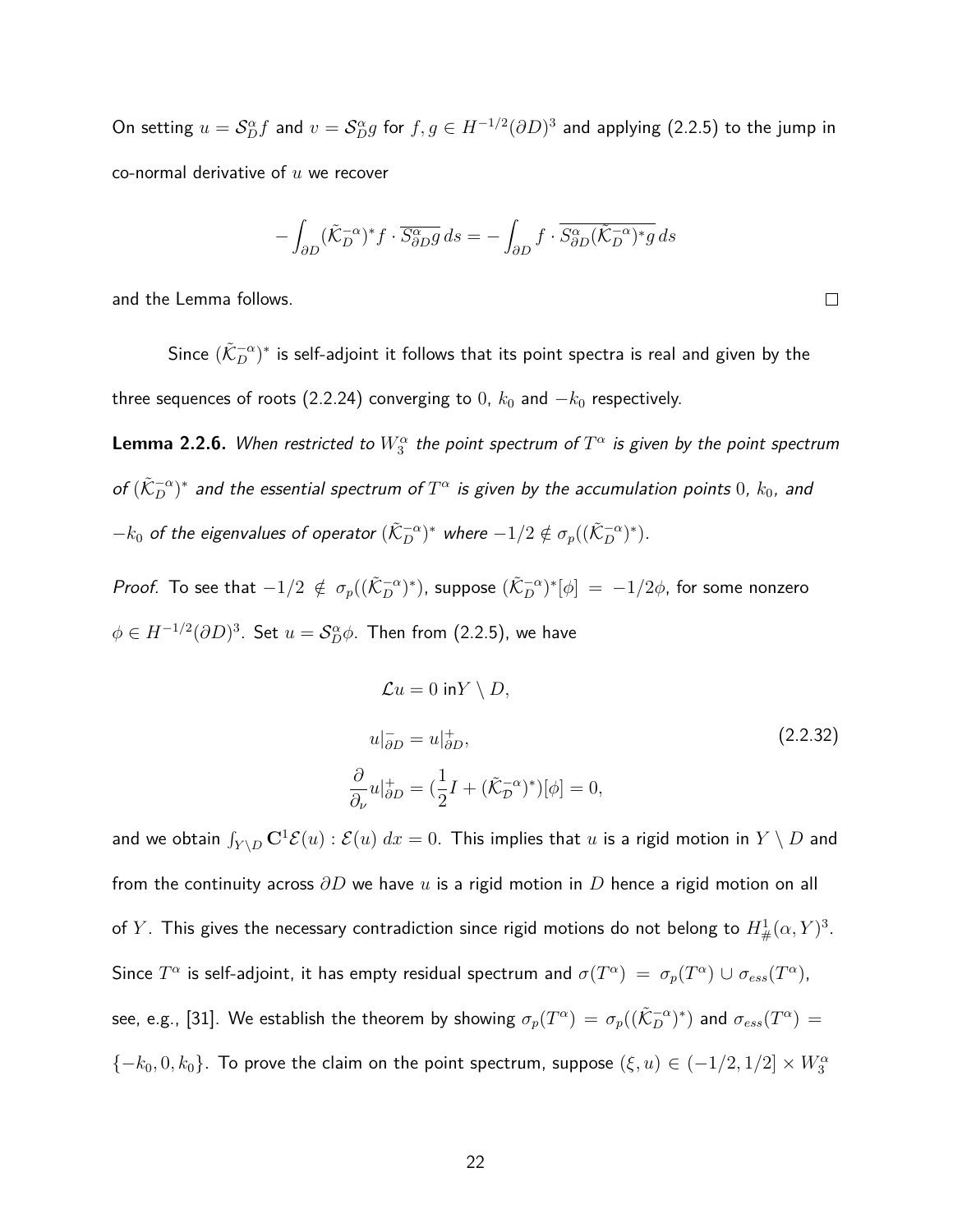satisfies  $T^{\alpha}u = \xi u$ . Then

$$
\mathcal{S}_D^{\alpha}(\tilde{\mathcal{K}}_D^{-\alpha})^*(\mathcal{S}_D^{\alpha})^{-1}u = \xi u
$$
  

$$
(\tilde{\mathcal{K}}_D^{-\alpha})^*(\mathcal{S}_D^{\alpha})^{-1}u = \xi(\mathcal{S}_D^{\alpha})^{-1}u.
$$

This shows that  $(\mathcal{S}_D^\alpha)^{-1}u$  is an eigenfunction for  $(\tilde{\mathcal{K}}_D^{-\alpha})^*$  associated the with eigenvalue  $\xi.$  On the other hand, if  $(\xi,w)\,\in\, (-1/2,1/2]\times H^{-1/2}(\partial D)^3$  satisfy  $(\tilde{\mathcal{K}}_D^{-\alpha})^*w\,=\,\xi w,$  then since the trace map is onto, there is a  $u\in W_3^\alpha$  such that  $w=(\mathcal{S}_D^\alpha)^{-1}u$ . Thus replacing  $(\mathcal{S}_D^\alpha)^{-1}u$ for  $w$  yields  $(\tilde{\mathcal{K}}_D^{-\alpha})^*(\mathcal{S}_D^{\alpha})^{-1}u\,=\,\xi(\mathcal{S}_D^{\alpha})^{-1}u$  and therefore we obtain  $\mathcal{S}_D^{\alpha}(\tilde{\mathcal{K}}_D^{-\alpha})^*(\mathcal{S}_D^{\alpha})^{-1}u\,=\,\xi u.$ Which shows that  $u$  is an eigenfunction of  $T^\alpha$  associated with the eigenvalue  $\xi$ . We now prove  $\sigma_{ess}(T^{\alpha}) \; = \; \{-k_0, 0, k_0\}.$  Suppose  $\xi \; \in \; \{-k_0, 0, k_0\}.$  Note first there exists a sequence  $\{\xi_n, \rho_n\}$   $\in \mathbb{R} \times H^{-1/2} (\partial D)^3$  such that  $\rho_n$  is a sequence of eigenvectors,  $\|\rho_n\| = 1$ , and *ξ<sup>n</sup>* → *ξ* for which

$$
|\xi_n-\xi|=\|((\tilde{\mathcal{K}}_D^{-\alpha})^*-\xi I)\rho_n\|.
$$

Now since  $(\mathcal{S}_D^\alpha)^{-1}$  is onto, we can find  $u_n\in W_3^\alpha$  such that  $\rho_n=(\mathcal{S}_D^\alpha)^{-1}u_n.$  Therefore

$$
||(T^{\alpha} - \xi I)u_n|| = ||\mathcal{S}_D^{\alpha}((\tilde{\mathcal{K}}_D^{-\alpha})^* - \xi I)(\mathcal{S}_D^{\alpha})^{-1}u_n||
$$
  

$$
= ||\mathcal{S}_D^{\alpha}((\tilde{\mathcal{K}}_D^{-\alpha})^* - \xi I)\rho_n||
$$
  

$$
\leq ||\mathcal{S}_D^{\alpha}||||((\tilde{\mathcal{K}}_D^{-\alpha})^* - \xi I)\rho_n||
$$
  

$$
\leq M||\xi_n - \xi|.
$$

Since  $T^\alpha$  is selfadjoint the eigenfunctions  $\{u_n\}$  form an orthogonal system and  $\{-k_0,0,k_0\}$ constitute the essential spectrum of  $T^\alpha.$ 

 $\Box$ 

From Lemma (2.2.6), we see that the eigenvalues of the elastic NP operator lie in (−1*/*2*,* 1*/*2]. The accumulation points of eigenvalues *k*0*,* −*k*0*,* 0 also lie in (−1*/*2*,* 1*/*2]. To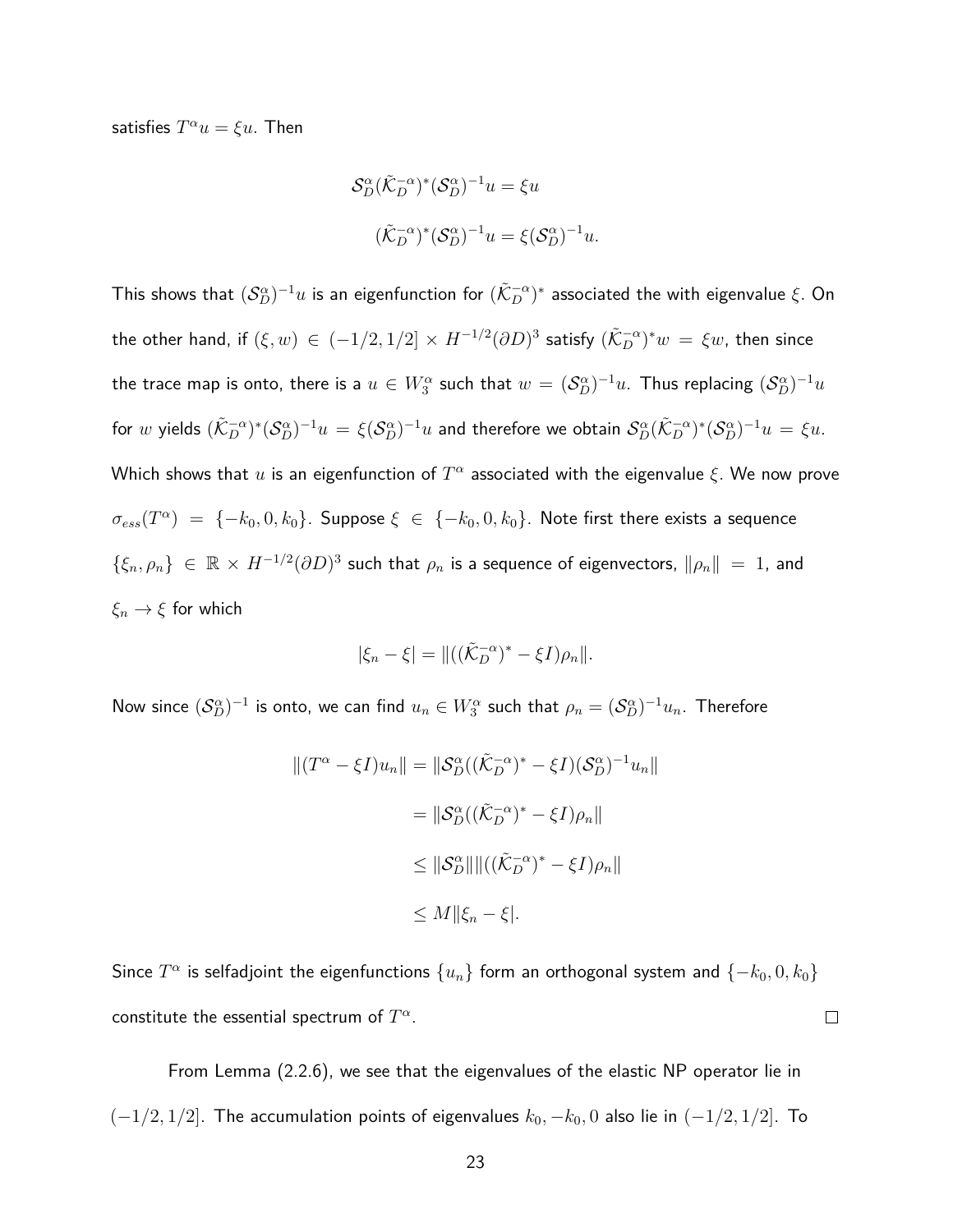see that  $k_0, -k_0$  lie in  $(-1/2, 1/2]$ , we use the relation  $K_1 - \frac{2\mu_1}{3} = \lambda_1$  where  $K_1 > 0$  is the bulk modulus. Since

$$
\pm k_0 = \mp \frac{\mu_1}{2(2\mu_1 + \lambda_1)}
$$

*,*

and we have

$$
|k_0| = \frac{\mu_1}{2(2\mu_1 + \lambda_1)} = \frac{\mu_1}{4\mu_1 + 2\lambda_1}
$$
  
= 
$$
\frac{\mu_1}{4\mu_1 + 2(K_1 - 2\mu_1/3)} = \frac{\mu_1}{8\mu_1/3 + 2K}
$$
  

$$
\leq \frac{\mu_1}{8\mu_1/3} = \frac{3}{8} < \frac{1}{2}.
$$

We now derive an appropriate resolution of the identity on the space  $W^{\alpha}_{3}$  and an associated spectral representation formula for  $T^\alpha.$  In what follows we do not explicitly indicate dependence of eigenvalues on  $\alpha \in Y^*$  for ease of exposition. Let the three sequences of eigenvalues for  $T^{\alpha}$  be denoted by  $\{\xi_i^k\}_{i=1}^{\infty}$ ,  $k=1,2,3$ , associated with the three accumulation points  $\xi^1\,=\,-k_0,\,\xi^2\,=\,0$ , and  $\xi^3\,=\,k_0.$  The invariant subspace associated with each eigenvalue is denoted by  $E_i^k \ = \ \{u \ \in \ W_3^\alpha\, ; T^\alpha u \ = \ \xi_i^k u\}$  and the orthogonal projection onto this subspace is denoted by  $P_i^k$ , here orthogonality is with respect to the  $\langle\cdot,\cdot\rangle$  inner product. We write  $E^1 \ =\ \sum_{i=1}^\infty \oplus E_i^1$ ,  $E^2 \ =\ \sum_{i=1}^\infty \oplus E_i^2$ ,  $E^3 \ =\ \sum_{i=1}^\infty \oplus E_i^3$ ,  $E^4 \ =\ ker\{\tilde{T}\}$ , and the projection operators onto the spaces are  $P^k,\,k=1,2,3.$  We define

$$
\tilde{T} = \sum_{k=1}^{3} \sum_{i=1}^{\infty} (\xi_i^k - \xi^k) P_i^k,
$$
\n(2.2.33)

and  $E^4 = ker\{\tilde{T}\}$ , with projection  $P^4$ . This operator is selfadjoint and compact. Compactness follows as it is the limit of the rank one operators

$$
\tilde{T}^n = \sum_{k=1}^3 \sum_{i=1}^n (\xi_i^k - \xi^k) P_i^k.
$$
\n(2.2.34)

One has the following decomposition of  $T^\alpha$  restricted to  $W^\alpha_3$ :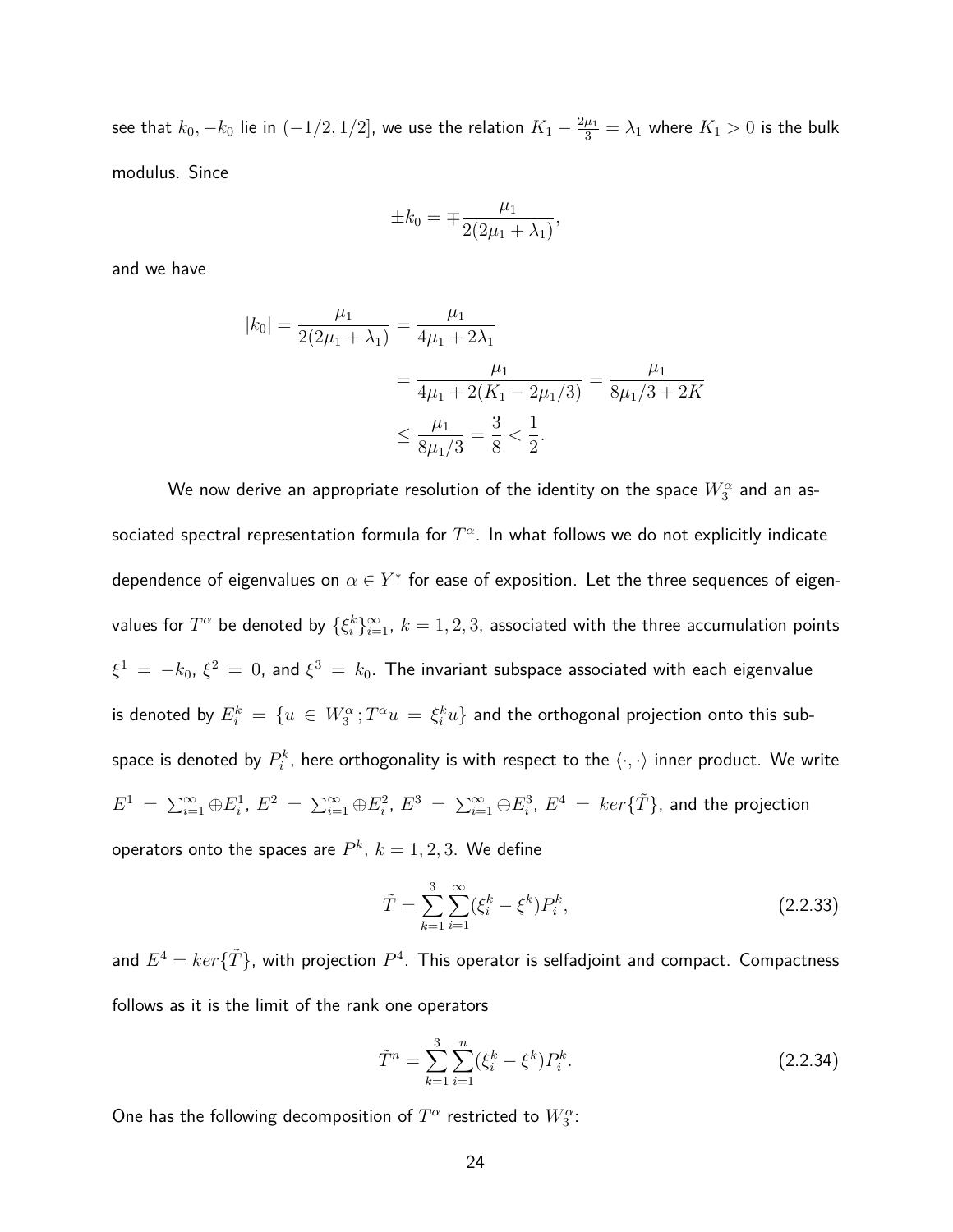**Lemma 2.2.7.**

$$
T^{\alpha} = \sum_{k=1}^{3} \sum_{i=1}^{\infty} \xi_i^k P_i^k.
$$
 (2.2.35)

The identity on  $W_3^{\alpha}$  is given by

$$
I = \sum_{k=1}^{3} \sum_{i=1}^{\infty} P_i^k + P^4.
$$
 (2.2.36)

*Proof.* Since  $\tilde{T}$  is compact and selfadjoint on  $W^{\alpha}_{3}$ , it follows immediately from the theory that  $W^{\alpha}_3=(\sum_{k=1}^3\sum_{i=1}^{\infty}\oplus E^k_i)\oplus ker\{\tilde{T}\}$  and (2.2.36) follows. Writing any element of  $u\in W^{\alpha}_3$  as  $u = \sum_{k=1}^3 \sum_{i=1}^\infty P^k_i u + P^4 u$  shows

$$
||T^{\alpha} - (-k_0 P^1 + k_0 P^3) - \tilde{T}^n|| \to 0,
$$
\n(2.2.37)

in the operator norm. Thus given  $\epsilon > 0$  we can find N such that

$$
||T^{\alpha} - (-k_0 P^1 + k_0 P^3) - \tilde{T}|| \le ||T^{\alpha} - (-k_0 P^1 + k_0 P^3) - \tilde{T}^n|| + ||\tilde{T}^n - \tilde{T}|| \le \epsilon, \quad (2.2.38)
$$

for all  $n > N$  hence

$$
T^{\alpha} - (-k_0 P^1 + k_0 P^3) = \tilde{T}.
$$
 (2.2.39)

and the Lemma follows.

To simplify the exposition we collect all eigenvalues of  $T^\alpha$  restricted to  $W^\alpha_3$  and denote them as the sequence  $\{\tau_n(\alpha)\}_{n=1}^\infty \in (-1/2,1/2]$  and we have the definition

**Definition 2.2.8.** The structural spectra of the crystal is defined as  $\cup_{\alpha \in Y^*} {\{\tau_i(\alpha)\}}_{i=1}^{\infty}$ .

This spectra is independent of contrast encodes the geometry of the crystal.

For fixed  $\alpha$  the projections onto their eigenspaces in  $W^{\alpha}_{3}$  are denoted as  $P_{\tau_n(\alpha)}.$  We also write  $\tau_0=0$  and the projection onto  $ker\{T^\alpha\}$  as  $P_{\tau_0}.$  On writing the projections on  $W^\alpha_1$  and

 $\Box$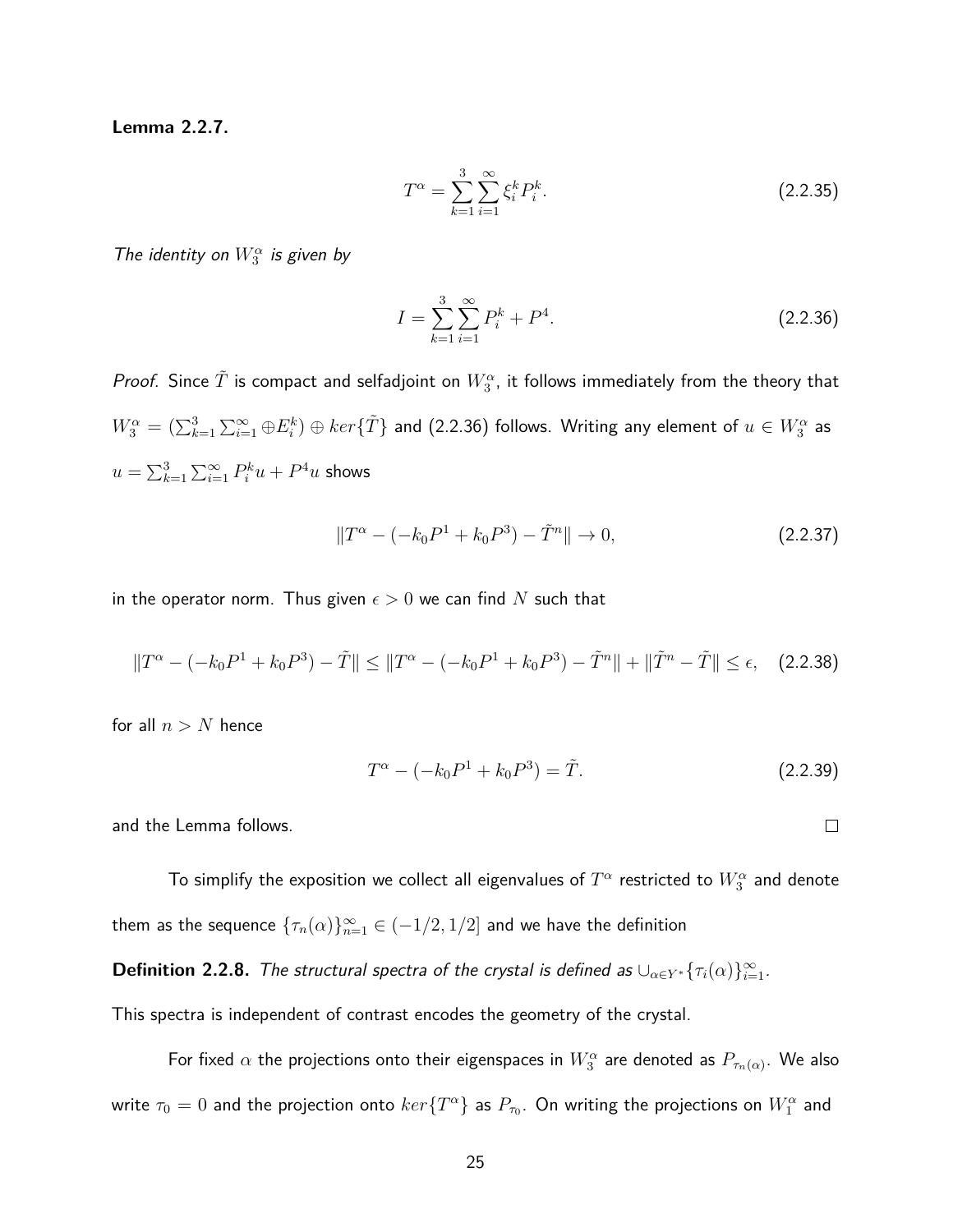$W^\alpha_2$  as  $P^\alpha_1$ ,  $P^\alpha_2$  respectively, we arrive at the desired partition of unity for  $u$ ,  $v$  in  $H^1_\#(\alpha,Y)^3 =$  $W_1^{\alpha} \oplus W_2^{\alpha} \oplus W_3^{\alpha}$  given by

$$
\langle u, v \rangle = \langle P_1^{\alpha} u + P_2^{\alpha} u + \left( \sum_{-\frac{1}{2} < \tau_i(\alpha) < \frac{1}{2}} P_{\tau_i(\alpha)} \right) u, v \rangle. \tag{2.2.40}
$$

### **2.3. Representation formulas**

In this section we derive the spectral decomposition for  $T_k^\alpha$  associated with the sesquilinear form which is given by the following theorem.

**Theorem 2.3.1.** The linear operator  $T_k^{\alpha}: H^1_{\#}(\alpha, Y)^3 \mapsto H^1_{\#}(\alpha, Y)^3$  associated with the sesquilinear form *B<sup>k</sup>* is given by

$$
\langle T_k^{\alpha} u, v \rangle = \langle k P_1^{\alpha} u + P_2^{\alpha} u + \sum_{-\frac{1}{2} < \tau_i(\alpha) < \frac{1}{2}} [k(1/2 + \tau_i(\alpha)) + (1/2 - \tau_i(\alpha))] P_{\tau_i(\alpha)} u, v \rangle
$$
\nfor all  $u, v \in H^1_{\#}(\alpha, Y)^3$ .

*Proof.* Recall that for all  $u, v \in H^1_\#(\alpha, Y)^3$ 

$$
B_k(u, v) = \int_Y \mathbf{C}(x)\mathcal{E}(u) : \overline{\mathcal{E}(v)} dx
$$
  
= 
$$
\int_{Y \setminus D} \mathbf{C}^2 \mathcal{E}(u) : \overline{\mathcal{E}(v)} dx + \int_D \mathbf{C}^1 \mathcal{E}(u) : \overline{\mathcal{E}(v)} dx
$$
  
= 
$$
k \int_{Y \setminus D} \mathbf{C}^1 \mathcal{E}(u) : \overline{\mathcal{E}(v)} dx + \int_D \mathbf{C}^1 \mathcal{E}(u) : \overline{\mathcal{E}(v)} dx.
$$

Let  $u, v \in W_3^\alpha$ . Since  $P_{\tau_i(\alpha)}u$  is the eigenvector corresponding to eigenvalue  $\tau_i(\alpha)$  of  $T^\alpha$ , we have  $\langle T^\alpha(P_{\tau_i(\alpha)}u),v\rangle=\tau_i(\alpha)\langle P_{\tau_i(\alpha)}u,v\rangle$  or equivalently after manipulation

$$
\int_{Y\setminus D} \mathbf{C}^1 \mathcal{E}(P_{\tau_i(\alpha)} u) : \overline{\mathcal{E}(v)} dx = \frac{\left(\frac{1}{2} + \tau_i(\alpha)\right)}{\left(\frac{1}{2} - \tau_i(\alpha)\right)} \int_D \mathbf{C}^1 \mathcal{E}(P_{\tau_i(\alpha)} u) : \overline{\mathcal{E}(v)} dx.
$$

So we find that

$$
B_k(P_{\tau_i(\alpha)}u,v) = [k\frac{(\frac{1}{2}+\tau_i(\alpha))}{(\frac{1}{2}-\tau_i(\alpha))}+1] \int_D \mathbf{C}^1 \mathcal{E}(P_{\tau_i(\alpha)}u) : \overline{\mathcal{E}(v)} dx.
$$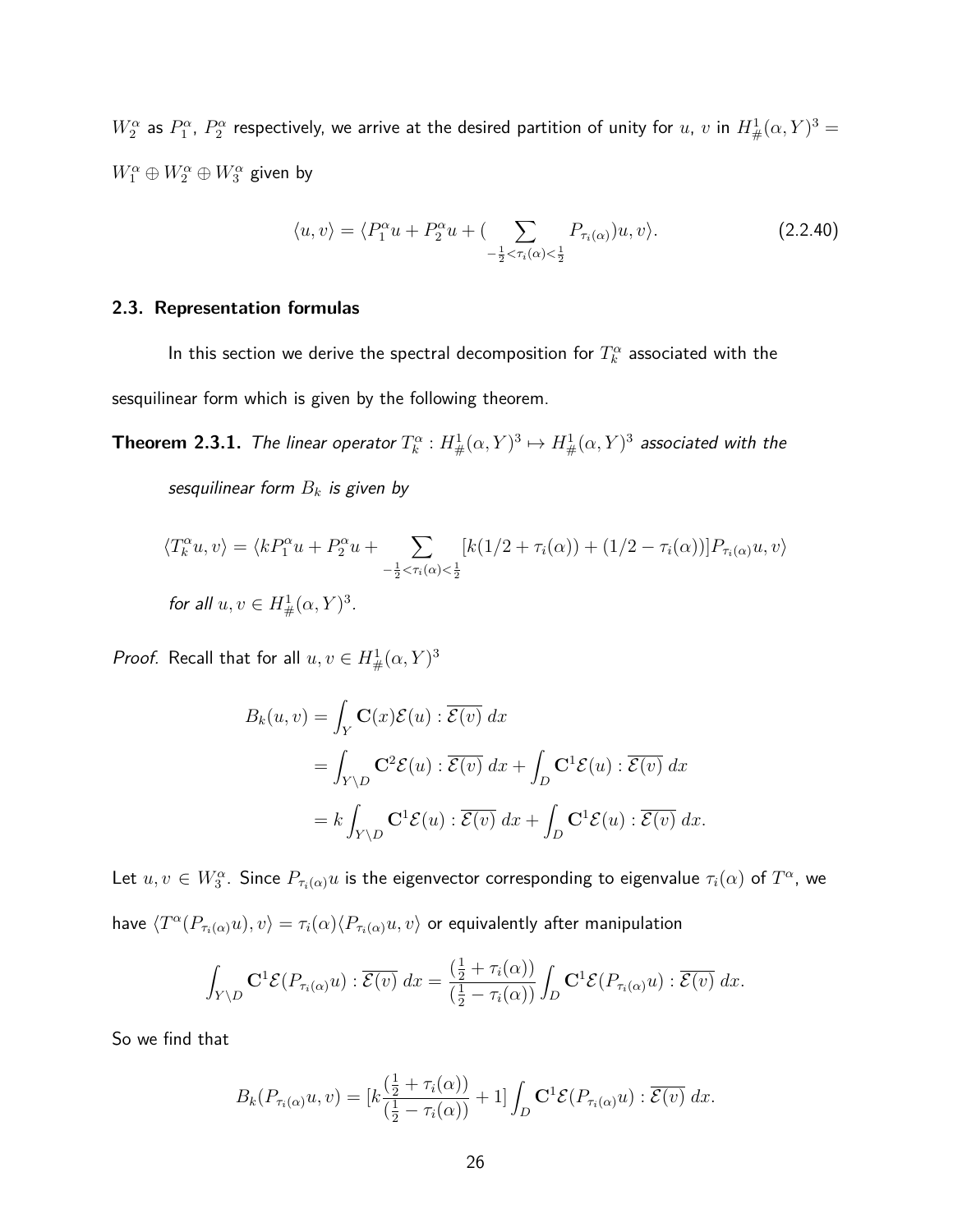We also have

$$
\int_D \mathbf{C}^1 \mathcal{E}(P_{\tau_i(\alpha)} u) : \overline{\mathcal{E}(v)} dx = (1/2 - \tau_i(\alpha)) \int_Y \mathbf{C}^1 \mathcal{E}(P_{\tau_i(\alpha)} u) : \overline{\mathcal{E}(v)} dx.
$$

Therefore

$$
B_k(P_{\tau_i(\alpha)}u,v)=[k(1/2+\tau_i(\alpha))+(1/2-\tau_i(\alpha))]\int_Y \mathbf{C}^1\mathcal{E}(P_{\tau_i(\alpha)}u):\overline{\mathcal{E}(v)} dx.
$$

It is easily seen that

$$
B_k(P_1^{\alpha}u, v) = k \int_{Y \setminus D} \mathbf{C}^1 \mathcal{E}(P_1^{\alpha}u) : \overline{\mathcal{E}(v)} dx
$$
  

$$
B_k(P_2^{\alpha}u, v) = k \int_D \mathbf{C}^1 \mathcal{E}(P_2^{\alpha}u) : \overline{\mathcal{E}(v)} dx,
$$

so

$$
\langle T_k^{\alpha} u, v \rangle = \langle k P_1^{\alpha} u + P_2^{\alpha} u + \sum_{-\frac{1}{2} < \tau_i < \frac{1}{2}} [k(1/2 + \tau_i(\alpha)) + (1/2 - \tau_i(\alpha))] P_{\tau_i(\alpha)} u, v \rangle.
$$

It is clear that  $T^{\alpha}_{k}: H^{1}_{\#}(\alpha,Y)^3 \mapsto H^{1}_{\#}(\alpha,Y)^3$  is invertible when

$$
k \in \mathbb{C} \setminus Z^{\alpha} \text{ where } Z^{\alpha} = {\tau_i(\alpha) - 1/2 \choose \tau_i(\alpha) + 1/2} \}_{\{-\frac{1}{2} < \tau_i(\alpha) < \frac{1}{2}\}}.
$$
\n(2.3.1)

So for  $z = k^{-1}$ , we have

$$
(T_k^{\alpha})^{-1} = zP_1^{\alpha} + P_2^{\alpha} + \sum_{-\frac{1}{2} < \tau_i(\alpha) < \frac{1}{2}} z[(1/2 + \tau_i(\alpha)) + z(1/2 - \tau_i(\alpha))]^{-1} P_{\tau_i(\alpha)}.\tag{2.3.2}
$$

For future reference we also introduce the set  $S^\alpha$  of  $z\in\mathbb{C}$  for which  $T^\alpha_k$  is not invertible given by

$$
S^{\alpha} = \left\{ \frac{\tau_i(\alpha) + 1/2}{\tau_i(\alpha) - 1/2} \right\}_{\{-1/2 \le \tau_i(\alpha) \le 1/2\}}
$$
(2.3.3)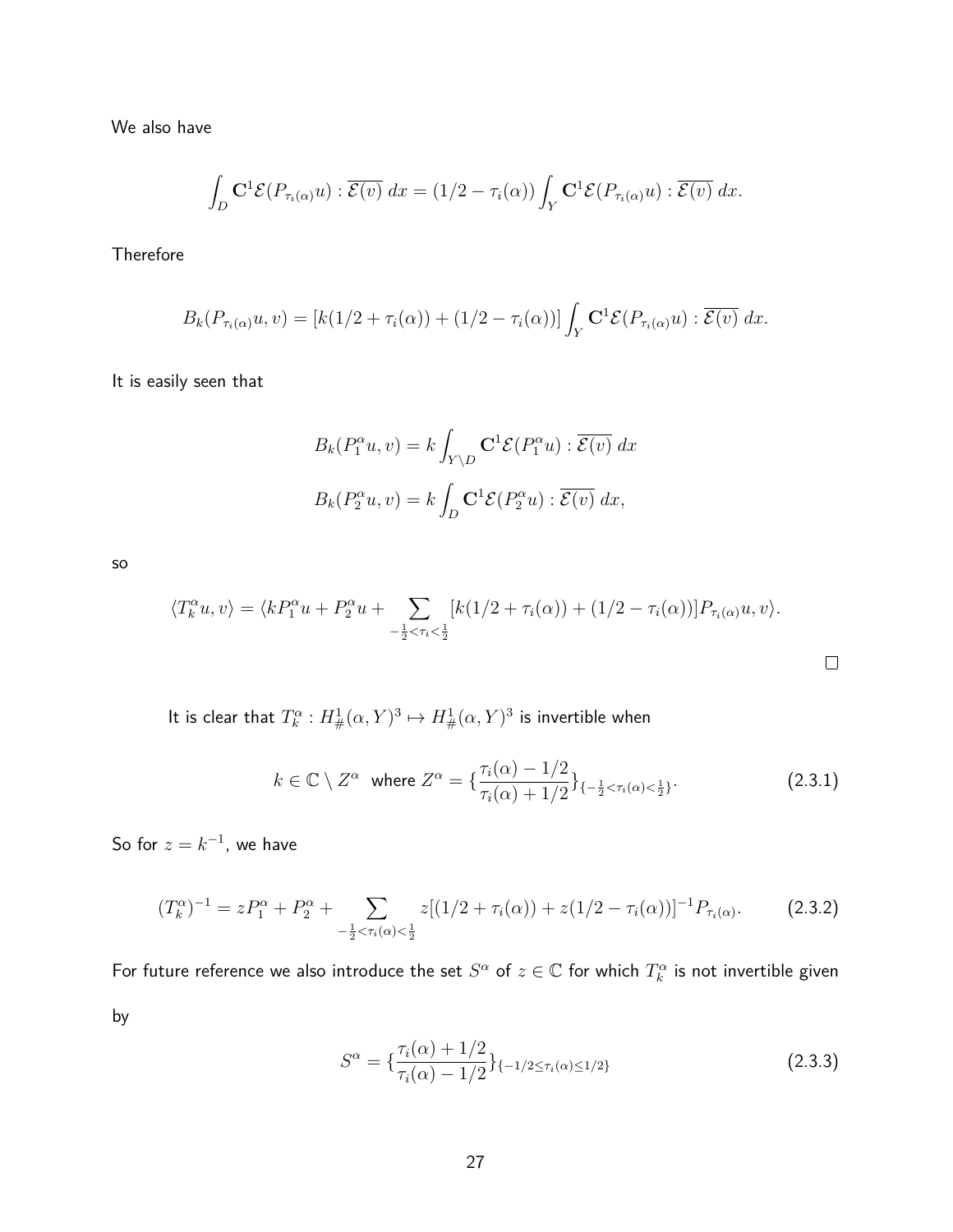which also lies on the negative real axis. Collecting results, the spectral representation of the  $\mathsf{operator} - \nabla \cdot (\mathbf{C}^1 \chi_D(x) + \mathbf{C}^2 \chi_{Y \setminus D}(x)) \mathcal{E}$  on  $H^1_{\#}(\alpha, Y)^3$  is given by

$$
-\nabla \cdot (\mathbf{C}^1 \chi_D(x) + \mathbf{C}^2 \chi_{Y \setminus D}(x)) \mathcal{E} = -\mathcal{L}_\alpha T_k^\alpha, \tag{2.3.4}
$$

in the sense of linear functionals over the space  $H^1_{\#}(\alpha,Y)^3$  and recall that  $-\mathcal{L}_{\alpha}$  is the Lamé  $\mathsf{operator}$  associated with the bilinear form  $\langle\cdot,\cdot\rangle$  defined on  $H^1_\#(\alpha,Y)^3.$  This formulation is useful since it separates the effect of the contrast *k* from the underlying geometry of the crystal. We note for future use that  $(-\mathcal{L}_\alpha)^{-1}$  is given by

$$
(-\mathcal{L}_{\alpha})^{-1}u(x) = -\int_{Y} \mathbf{G}^{\alpha}(x, y)u(y) dy.
$$
 (2.3.5)

We derive (2.3.5) as follows. Since  $u(x)$  is  $\alpha$  quasi-periodic, we represent

$$
u(x) = \varphi(x)e^{i\alpha \cdot x}
$$
 where  $\varphi(x)$  is periodic in Y.

Thus we write

$$
\varphi(x) = \sum_{n \in \mathbb{Z}^3} \hat{\varphi}_n e^{2\pi n \cdot x}
$$

We start with the identity

$$
\nabla \cdot \mathbf{C}^1 \mathcal{E}(u) = \mu \Delta u + (\lambda + \mu) \nabla (\nabla \cdot u)
$$

Then compute

$$
\mu \Delta u(x) = -\mu \sum_{n \in \mathbb{Z}^3} |\xi|^2 \hat{\varphi}_n e^{ix \cdot \xi}
$$

where  $\xi = 2\pi n + \alpha$ . Likewise

$$
(\lambda + \mu)\nabla(\nabla \cdot u) = -(\lambda + \mu) \sum_{n \in \mathbb{Z}^3} (\xi \otimes \xi) \hat{\varphi}_n e^{ix \cdot \xi}
$$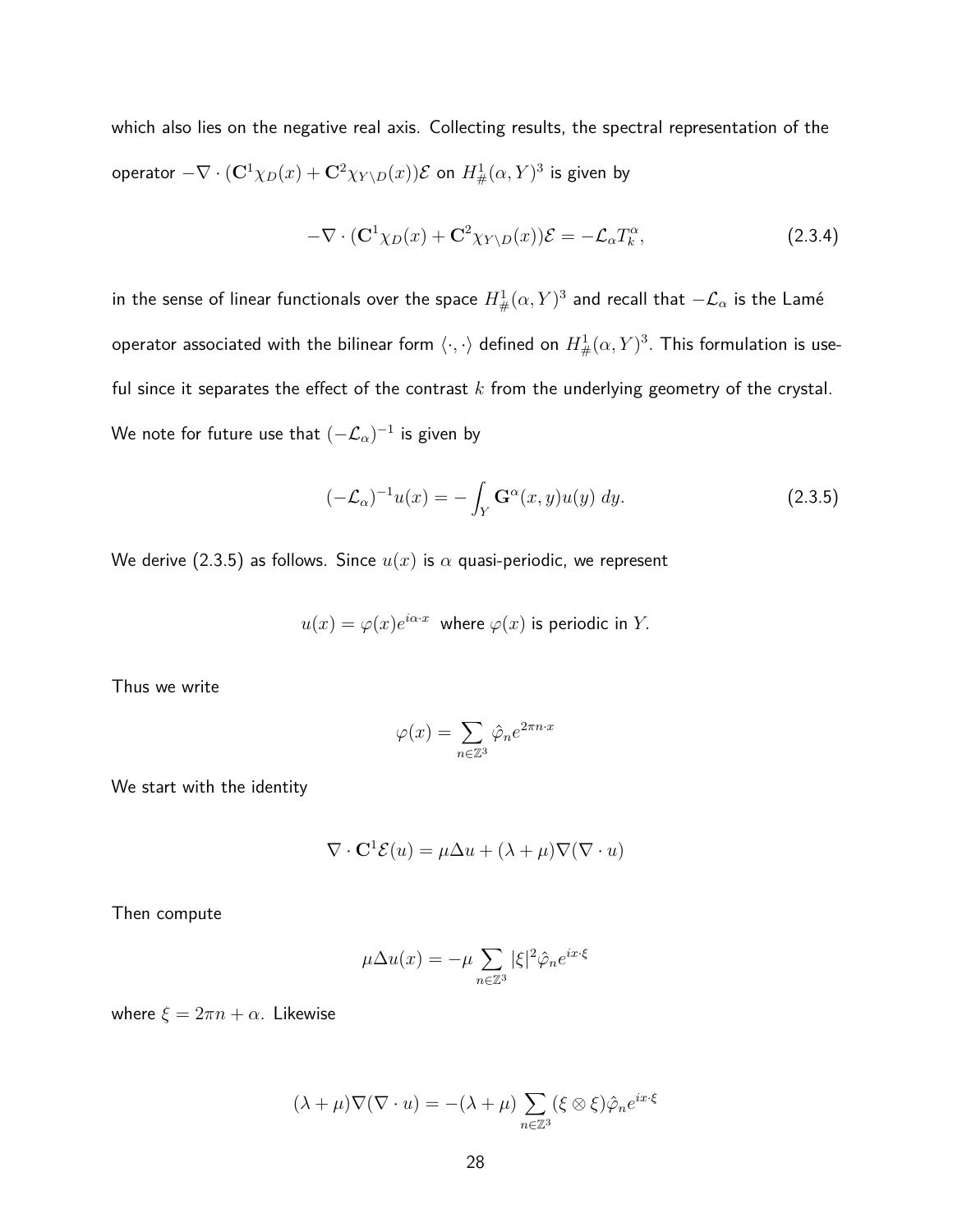Then we have  $\mu \widehat{\Delta u} = -\mu |\xi|^2 I \hat{\varphi}_n$  and  $(\lambda + \mu) \widehat{\nabla (\nabla \cdot u)} = (\lambda + \mu) (\xi \otimes \xi) \hat{\varphi}_n$ .

Suppose  $\nabla \cdot \mathbf{C}^1 \mathcal{E}(u) = f$ . By using Fourier coefficients we have

$$
-(\mu|\xi|^2I+(\lambda+\mu)(\xi\otimes\xi))\hat{\varphi}_n=\widehat{f(\xi)}.
$$

Let  $l(\xi) := -(\mu |\xi|^2 I + (\lambda + \mu)(\xi \otimes \xi)$ . Then

$$
\hat{\varphi}_n = l^{-1}(\xi) \widehat{f(\xi)}
$$

Thus

$$
u(x) = \sum_{n \in \mathbb{Z}^3} l^{-1}(\xi) \widehat{f(\xi)} e^{ix\cdot\xi}
$$
  
\n
$$
= \sum_{n \in \mathbb{Z}^3} l^{-1}(\xi) \int_Y f(y) e^{-i\xi \cdot y} dy e^{ix\cdot\xi}
$$
  
\n
$$
= \int_Y l^{-1}(\xi) \int_Y f(y) e^{i\xi \cdot (x-y)} dy
$$
  
\n
$$
= \int_Y \sum_{n \in \mathbb{Z}^3} l^{-1}(\xi) e^{i\xi \cdot (x-y)} f(y) dy
$$
  
\n
$$
= \int_Y \mathbf{G}^{\alpha}(x, y) f(y) dy = (\mathcal{L}^{\alpha})^{-1} f(x)
$$

Thus

$$
(-\mathcal{L}^{\alpha})^{-1}u(x) = -\int_{Y} \mathbf{G}^{\alpha}(x, y)u(y) dy.
$$

### **2.4. Band structure for complex coupling constant**

In this section we describe the dependence of band structure on the complex coupling  $\epsilon$ constant  $k$  and the quasi momentum variable  $\alpha.$  We set  $\omega^2=\xi$  in  $(1.0.1)$  and consider the extended Bloch eigenvalue problem to complex coefficient  $k$  outside the set  $Z^\alpha$  given by (2.3.1). The operator representation is applied to write the Bloch eigenvalue problem as

$$
-\nabla \cdot (\mathbf{C}^1 \chi_D(x) + \mathbf{C}^2 \chi_{Y \setminus D}(x)) \mathcal{E}(u) = -\mathcal{L}_{\alpha} T_k^{\alpha} u = \xi \rho u
$$
  
(2.4.1)  

$$
(T_k^{\alpha})^{-1} (-\mathcal{L}_{\alpha})^{-1} \rho u = \frac{1}{\xi} u.
$$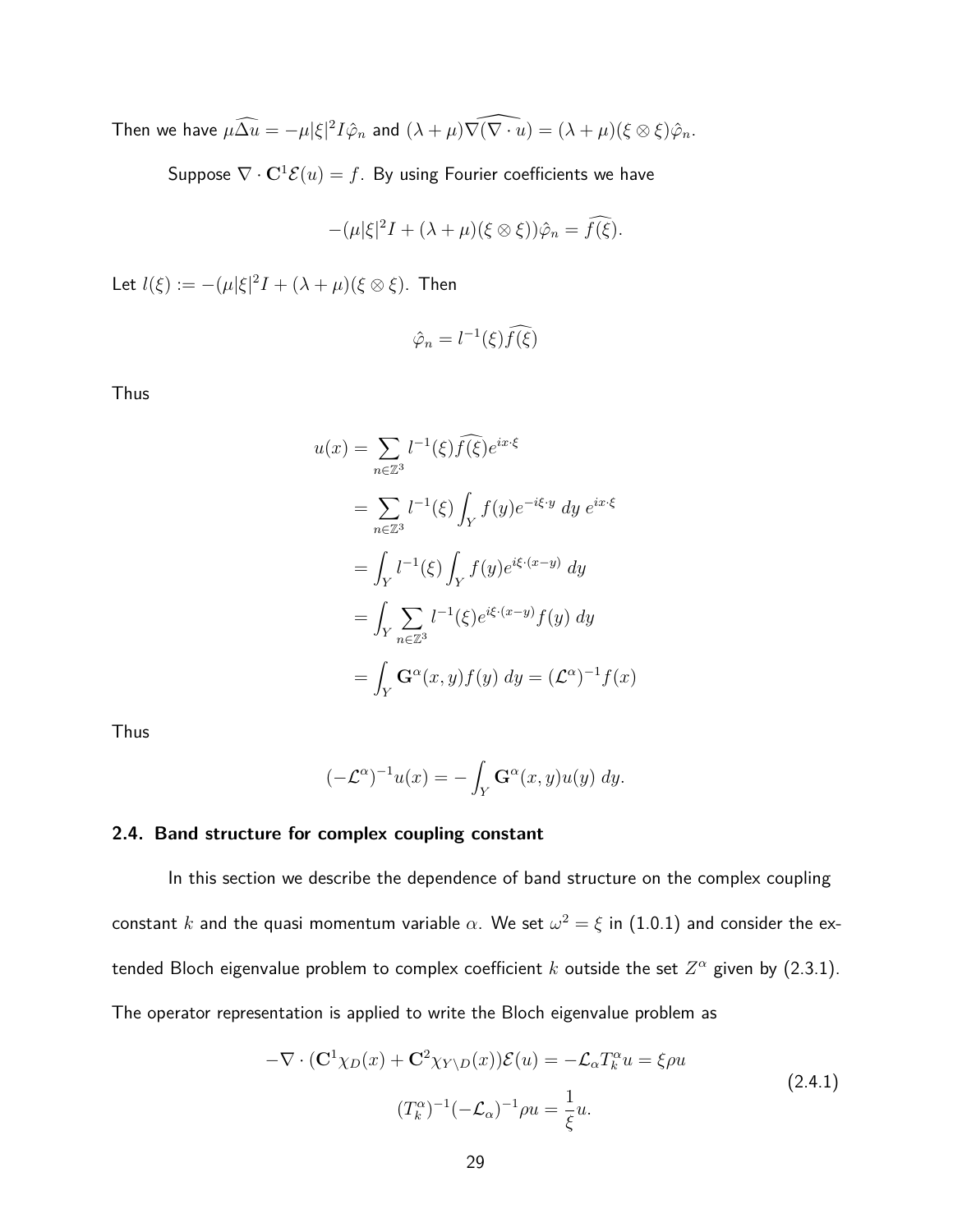We characterize the Bloch spectra by analysing the operator

$$
B^{\alpha}(k) = (T_k^{\alpha})^{-1}(-\mathcal{L}_{\alpha})^{-1},
$$
\n(2.4.2)

and the operator given by the product  $B^{\alpha}(k)\rho$ .

It is shown in Theorem 3.5.5 that the operator  $B^{\alpha}(k): L^2_{\#}(\alpha, Y)^3 \mapsto H^1_{\#}(\alpha, Y)^3$  is bounded for  $k \notin Z^\alpha$ . Thus the product  $B^\alpha (k) \rho: L^2_\#(\alpha, Y)^3 \mapsto H^1_\#(\alpha, Y)^3$  is also bounded. It follows from the compact embedding of  $H^1_{\#}(\alpha,Y)^3$  into  $L^2_{\#}(\alpha,Y)^3$  that  $B^\alpha(k)\rho$  is compact on  $L^2_\#(\alpha,Y)^3$  and therefore has a discrete spectrum  $\{\gamma_i(k,\alpha)\}_{i\in\mathbb{N}}$  with a possible accumulation point at 0. The corresponding eigenspaces are finite dimensional and the eigenfunctions *p<sup>i</sup>* ∈  $L^2_{\#}(\alpha, Y)^3$  satisfy

$$
[B^{\alpha}(k)\rho]p_i(x) = \gamma_i(k,\alpha)p_i(x) \text{ for } x \text{ in } Y \tag{2.4.3}
$$

and also belong to  $H^1_{\#}(\alpha, Y)^3$ . Note further for  $\gamma_i \neq 0$  that (2.4.3) holds if and only if (2.4.1) holds with  $\xi_i(k,\alpha)=\gamma_i^{-1}(k,\alpha)$ , and  $-\mathcal{L}_\alpha T_k^\alpha p_i=\rho \xi_i(k,\alpha) p_i.$  Collecting results we have the following theorem

**Theorem 2.4.1.** Let  $Z^{\alpha}$  denote the set of points on the negative real axis defined by (2.3.1). Then the Bloch eigenvalue problem (1.0.1) for the operator  $-\nabla \cdot (\mathbf{C}(x)\mathcal{E}h(x))$  associated with the sesquilinear form (2.1.6) can be extended for values of the coupling constant *k* off the positive real axis into  $\mathbb{C}\setminus Z^{\alpha}$ , i.e., for each  $\alpha\in Y^*$  the Block eigenvalues are of finite multiplicity and denoted by  $\xi_j(k,\alpha)=\gamma_j^{-1}(k,\alpha), j\in\mathbb{N}$ , and the band structure

$$
\xi_j(k,\alpha) = \omega^2, \ j \in \mathbb{N} \tag{2.4.4}
$$

extends to complex coupling constants  $k \in \mathbb{C} \setminus Z^{\alpha}$ .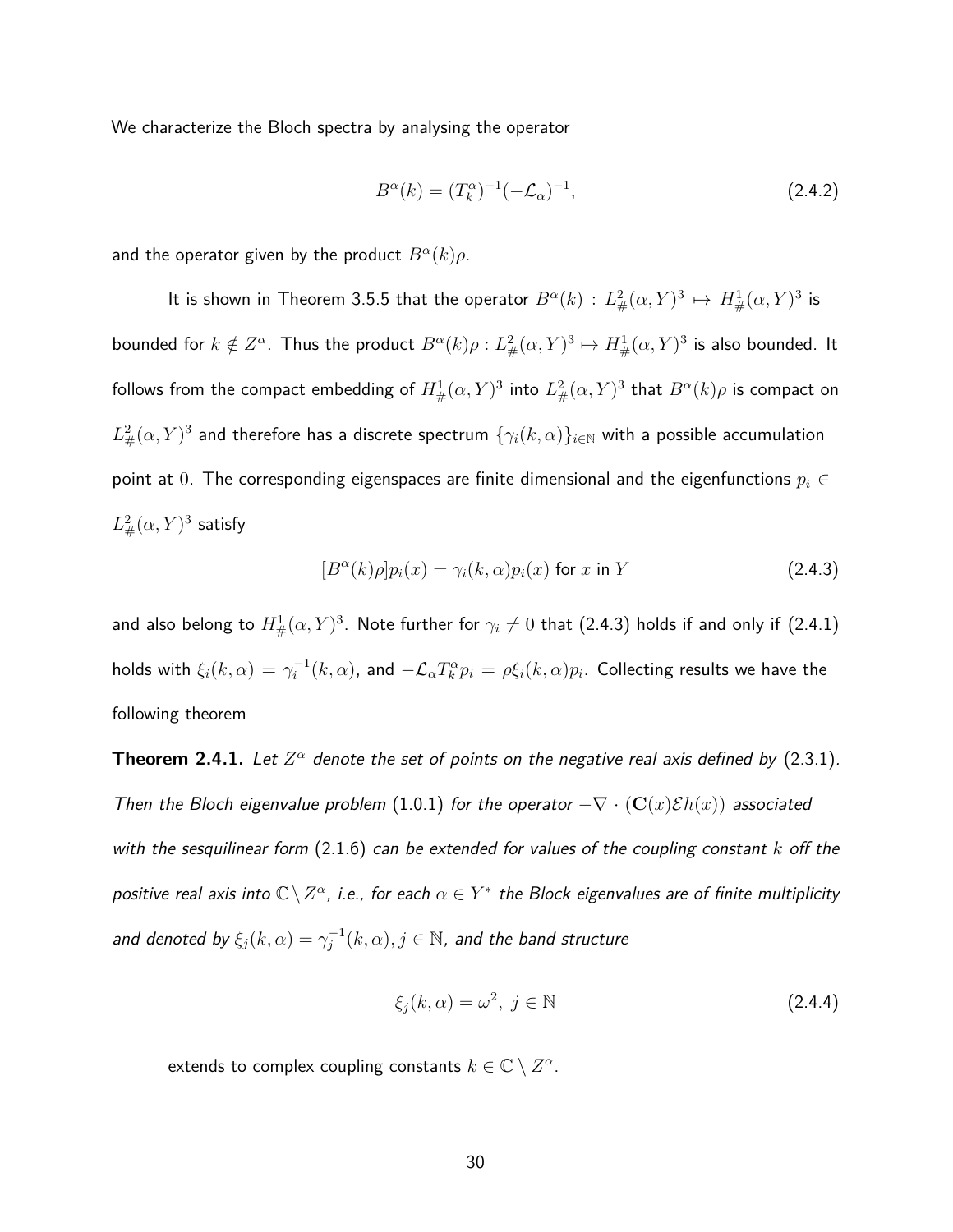### **Chapter 3. Bloch Spectrum for High Contrast Periodic Media**

#### **3.1. Power series representations**

Here, we derive power series representations to describe the band structure inside high  $\textsf{contrast}$  periodic media. We set  $\gamma = \xi^{-1}(k, \alpha)$  and analyse the spectral problem

$$
[B^{\alpha}(k)\rho]u = \gamma(k,\alpha)u.
$$
\n(3.1.1)

We analyse the high contrast limit by developing a power series in  $z=\frac{1}{k}$  $\frac{1}{k}$  about  $z=0$  for the spectrum of the family of operators associated with (3.1.1).

$$
B^{\alpha}(k) := (T_k^{\alpha})^{-1}(-\mathcal{L}_{\alpha})^{-1}
$$
  
=  $(zP_1^{\alpha} + P_2^{\alpha} + \sum_{-\frac{1}{2} < \tau_i(\alpha) < \frac{1}{2}} z[(1/2 + \tau_i(\alpha)) + z(1/2 - \tau_i(\alpha))]^{-1}P_{\tau_i(\alpha)}(-\mathcal{L}_{\alpha})^{-1}$   
=  $A^{\alpha}(z)$ .

We define the operator  $A^\alpha(z)$  such that  $A^\alpha(1/k) \,=\, B^\alpha(k)$  and the associated eigenvalues  $\beta(1/k, \alpha) = \gamma(k, \alpha)$  and the spectral problem is  $[A^{\alpha}(z) \rho] u = \beta(z, \alpha) u$  for  $u \in L^2_\#(\alpha, Y)^3.$ 

From the above representation, it is easily seen that  $A^\alpha(z)$  is self-adjoint for  $k\in\mathbb{R}$  and is a family of bounded operators taking  $L^2_{\#}(\alpha,Y)^3$  into itself.

**Lemma 3.1.1.**  $A^\alpha(z)$  is holomorphic on  $\Omega_0:=\mathbb{C}\setminus S^\alpha$ , where  $S^\alpha=\cup_{i\in\mathbb{N}}z_i$  is the collection of points  $z_i = (1/2 + \tau_i(\alpha))/( \tau_i(\alpha) - 1/2)$  on the negative real axis associated with the eigenvalues  $\{\tau_i(\alpha)\}_{i\in\mathbb{N}}$ . The set  $S^\alpha$  consists of poles of  $A^\alpha(z)$  with accumulation points  $z\in$  $\{-\frac{3\mu_1 + \lambda_1}{\mu_1 + \lambda_1}, -1, -\frac{\mu_1 + \lambda_1}{3\mu_1 + \lambda_1}\}$  $rac{\mu_1 + \lambda_1}{3\mu_1 + \lambda_1}$ .

In section 4.1 we develop explicit  $\alpha$  independent lower bounds  $-1/2 < \tau^- \leq \tau^-(\alpha) = 1/2$  $\min_i\{\tau_i(\alpha)\}$ , that hold for generic classes of inclusion domains  $D$  and for every  $\alpha\in Y^*.$  The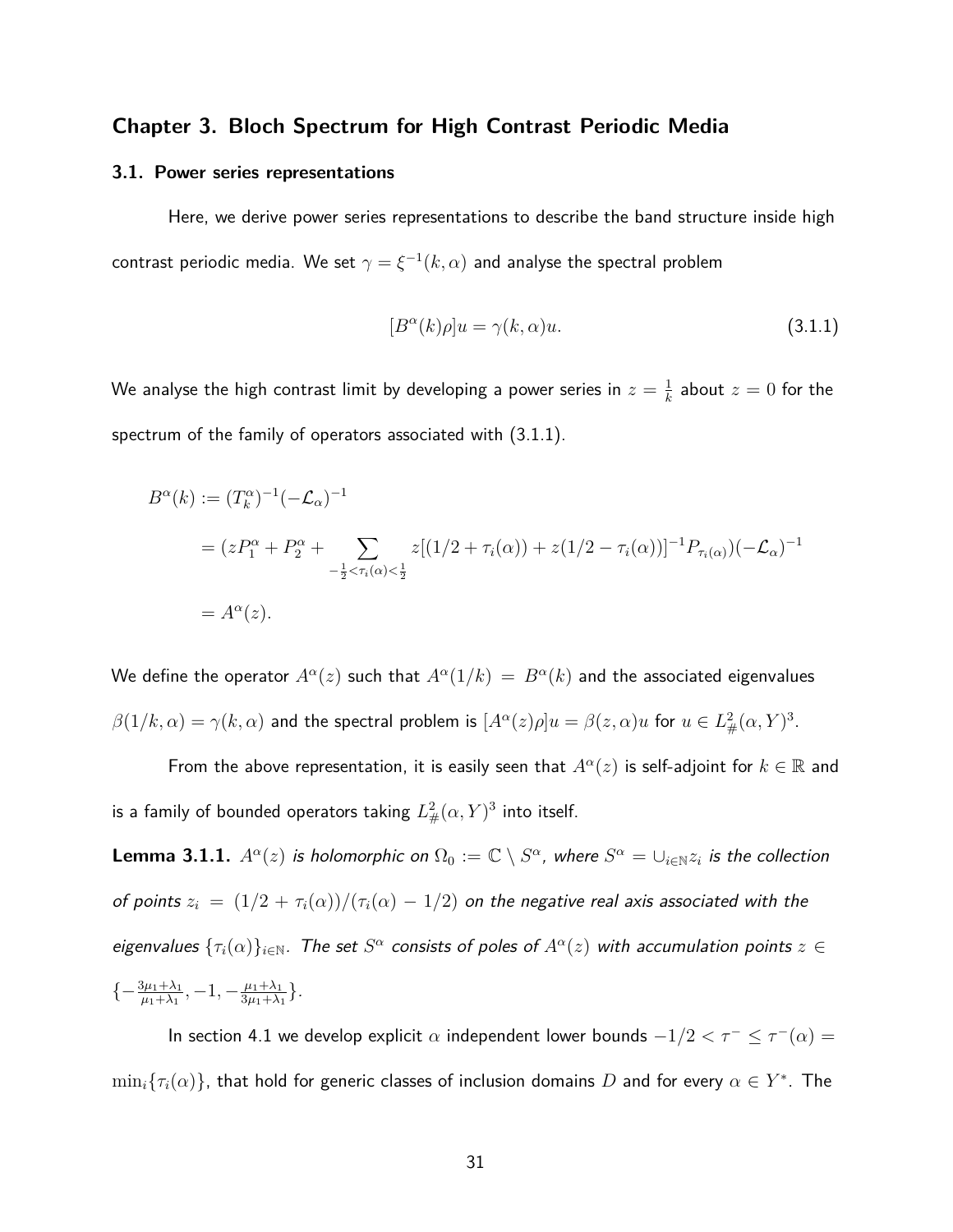$\mathsf{corresponding}$  upper bound  $z^+$  on  $S^\alpha$  is written

$$
\max_{i}\{z_{i}\} = \frac{\tau^{-}(\alpha) + 1/2}{\tau^{-}(\alpha) - 1/2} = z^{*} \leq z^{+} < 0.
$$
\n(3.1.2)

Let  $\beta_0^{\alpha}$   $\in$   $\sigma(A^{\alpha}(0) \rho)$  with spectral projection  $P(0)$ , and let  $\Gamma$  be a closed contour in  $\mathbb C$  enclosing  $\beta_0^\alpha$  but no other element in  $\sigma(A^\alpha(0)\,\rho).$  The spectral projection associated with  $\beta^{\alpha}(z) \in \sigma(A^{\alpha}(z) \rho)$  for  $\beta^{\alpha}(z) \in int(\Gamma)$  is denoted by  $P(z)$ . We write  $M(z)=P(z)L_{\#}^2(\alpha,Y)^3$  and suppose for the moment that  $\Gamma$  lies in the resolvent of  $A^\alpha(z)\,\rho$ and  $\dim(M(0) = \dim(M(z)) = m$ . Now define  $\hat{\beta}^{\alpha}(z) = \frac{1}{m} \operatorname{tr}(A^{\alpha}(z) \, \rho \, P(z)),$  the weighted mean of the eigenvalue group  $\{\beta_1^\alpha(z),\ldots\beta_m^\alpha(z)\}$  corresponding to  $\beta_0^\alpha=\beta_1^\alpha(0)=\cdots=\beta_m^\alpha(0).$ We write the weighted mean as

$$
\hat{\beta}^{\alpha}(z) = \beta_0^{\alpha} + \frac{1}{m} \operatorname{tr}[(A^{\alpha}(z) \rho - \beta_0^{\alpha}) P(z)]. \tag{3.1.3}
$$

Since  $A^{\alpha}(z)$  is analytic in a neighborhood of the origin we write

$$
A^{\alpha}(z) = A^{\alpha}(0) + \sum_{n=1}^{\infty} z^n A_n^{\alpha}.
$$
 (3.1.4)

The explicit form of the sequence  $\{A_{n}^{\alpha}\}_{n\in\mathbb{N}}$  will be given later. Define the resolvent of the  $\mathsf{operator}~A^\alpha(z) \, \rho \, \mathsf{by}$ 

$$
R(\zeta, z) = (A^{\alpha}(z) \rho - \zeta)^{-1},
$$

and expanding successively in Neumann series and power series as in [23] we obtain the resolvent as power series in *z* with coefficents depending on *ζ* and *ρ*

$$
R(\zeta, z) = R(\zeta, 0)[I + (A^{\alpha}(z) \rho - A^{\alpha}(0)\rho)R(\zeta, 0)]^{-1}
$$
  
=  $R(\zeta, 0) \sum_{p=0}^{\infty} [-(A^{\alpha}(z) \rho - A^{\alpha}(0) \rho)R(\zeta, 0)]^{p}$  (3.1.5)  
=  $R(\zeta, 0) + \sum_{n=1}^{\infty} z^{n} R_{n}(\zeta, \rho),$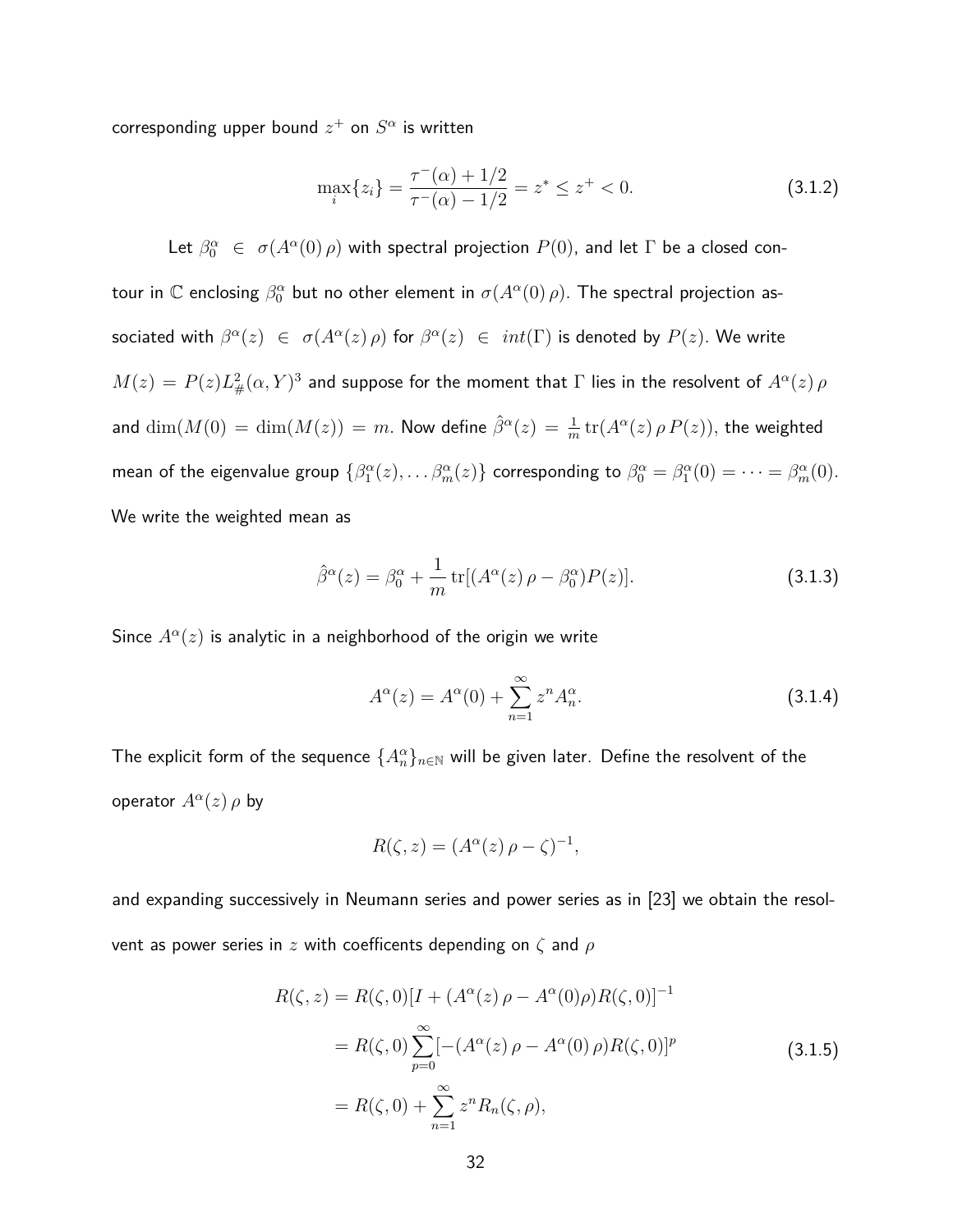where

$$
R_n(\zeta,\rho) = \sum_{\substack{k_1+\cdots+k_p=n\\k_j\geq 1}} (-1)^p R(\zeta,0) A_{k_1}^{\alpha} \rho R(\zeta,0) A_{k_2}^{\alpha} \rho R(\zeta,0) \cdots R(\zeta,0) A_{k_p}^{\alpha} \rho R(\zeta,0),
$$

where the sum is taken for all combinations of positive integers  $p$  and  $\{k_1, \ldots, k_p\}$  such that  $1 \leq p \leq n$ ,  $k_1 + \cdots + k_p = n$ . Application of the contour integral formula for spectral projections delivers the spectral projection

$$
P(z) = -\frac{1}{2\pi i} \oint_{\Gamma} R(\zeta, z) d\zeta
$$
  
= 
$$
P(0) + \sum_{n=1}^{\infty} z^n P_n
$$
 (3.1.6)

where  $P_n = -\frac{1}{2\pi}$  $\frac{1}{2\pi i}\oint_{\Gamma}R_n(\zeta,\rho)\,\,d\zeta.$  Now we develop the series for the weighted mean of the eigenvalue group associated with an eigenvalue  $\beta^{\alpha}_{0}$  of geometric multiplicity  $m_{\cdot}$  start with

$$
(A^{\alpha}(z)\,\rho - \beta_0^{\alpha})R(\zeta, z) = I + (\zeta - \beta_0^{\alpha})R(\zeta, z)
$$
\n(3.1.7)

and we have

$$
(A^{\alpha}(z)\,\rho - \beta_0^{\alpha})P(z) = -\frac{1}{2\pi i}\oint_{\Gamma} (\zeta - \beta_0^{\alpha})R(\zeta, z)\,d\zeta,\tag{3.1.8}
$$

so from (3.1.3)

$$
\hat{\beta}(z) - \beta_0^{\alpha} = -\frac{1}{2m\pi i} \operatorname{tr} \oint_{\Gamma} (\zeta - \beta_0^{\alpha}) R(\zeta, z) d\zeta.
$$
 (3.1.9)

Manipulation and integration by parts as in [23], Chap. 2, Sec. 2.2 yields

$$
\hat{\beta}(z) = \beta_0^{\alpha} + \sum_{n=1}^{\infty} z^n \beta_n^{\alpha},\tag{3.1.10}
$$

where

$$
\beta_n^{\alpha} = -\frac{1}{2m\pi i} \operatorname{tr} \sum_{\substack{k_1 + \dots + k_p = n \\ k_i \ge 1}} \frac{(-1)^p}{p} \oint_{\Gamma} A_{k_1}^{\alpha} \rho R(\zeta, 0) A_{k_2}^{\alpha} \rho R(\zeta, 0) \cdots A_{k_p}^{\alpha} \rho R(\zeta, 0) d\zeta, \quad (3.1.11)
$$

as before the sum is taken for all combinations of positive integers  $p$  and  $\{k_1, \ldots, k_p\}$  such that  $1 \le p \le n$ ,  $k_1 + \cdots + k_p = n$ .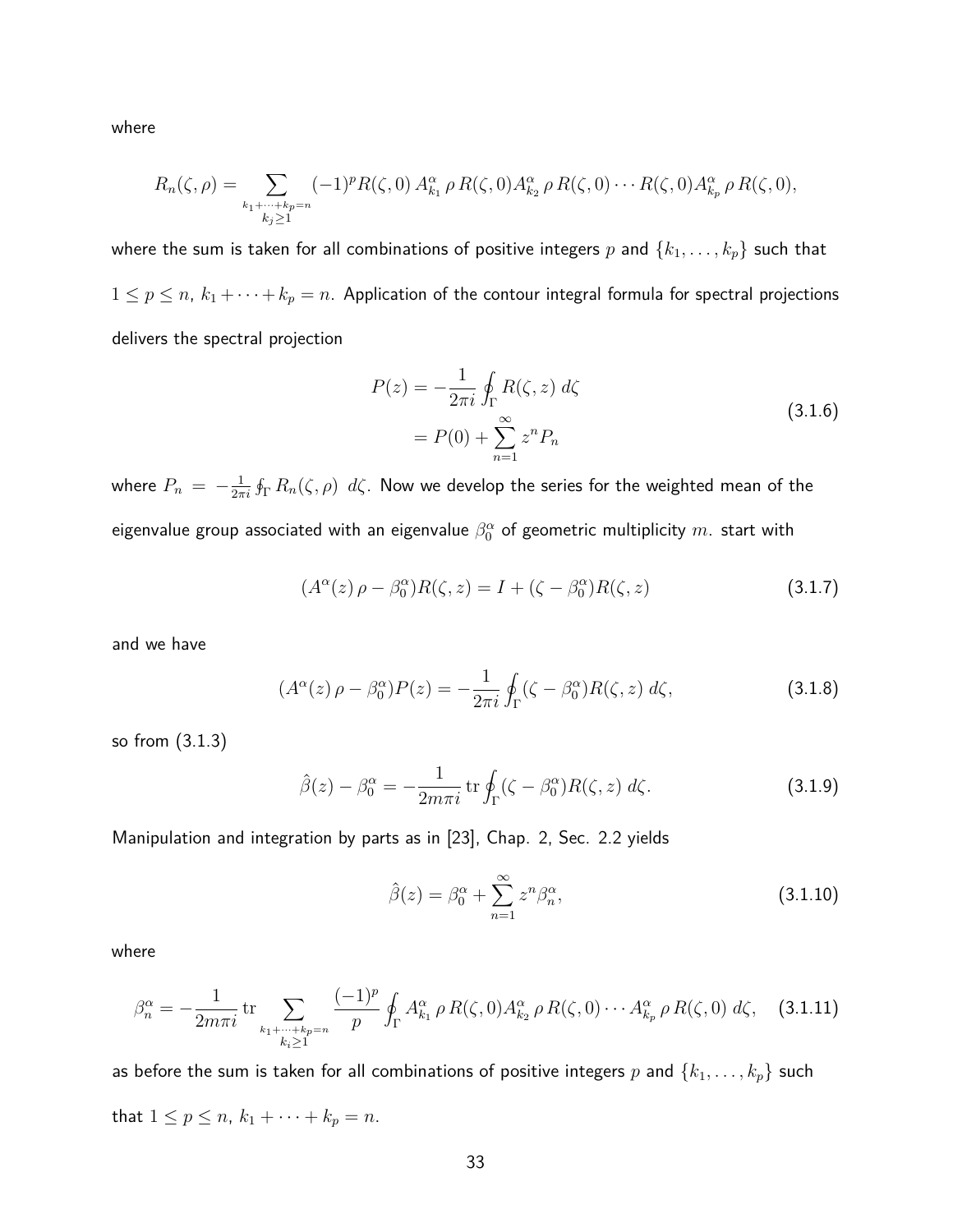#### **3.2. Spectrum in the high contrast limit: quasi-periodic case**

We now identify the limiting operator  $A^\alpha(0) \, \rho$  when  $\alpha \neq 0.$  Using the representation

$$
A^{\alpha}(z) = (zP_1^{\alpha} + P_2^{\alpha} + \sum_{-\frac{1}{2} < \tau_i(\alpha) < \frac{1}{2}} z[(1/2 + \tau_i(\alpha)) + z(1/2 - \tau_i(\alpha))]^{-1} P_{\tau_i(\alpha)} ( -\mathcal{L}_{\alpha})^{-1}, \tag{3.2.1}
$$

we see that

$$
A^{\alpha}(0)\,\rho = P_2^{\alpha}(-\mathcal{L}_{\alpha})^{-1}\,\rho. \tag{3.2.2}
$$

Denote the spectrum of  $A^{\alpha}(0)\rho$  by  $\sigma(A^{\alpha}(0)\rho)$ . The following theorem provides the explicit characterization of  $\sigma(A^\alpha(0)\rho)$ . Let  $-\mathcal{L}_D$  be the Lamé operator associated with the bilinear form  $\langle\cdot,\cdot\rangle$  defined on  $H^1_0(D)^3.$  Recall the density is piece wise constant taking the value  $\rho^1$  in  $D$  and  $\rho^2$  outside. Consider the Dirichlet eigenvalue problem

$$
\mathcal{L}_D u = \rho^1 \delta u \text{ for } \delta > 0 \text{ and } u \in H_0^1(D)^3. \tag{3.2.3}
$$

The operator −L*<sup>D</sup>* is invertable and the Dirichlet eigenvalues are given by the reciprocals of the discrete spectrum of  $(-\mathcal{L}_D)^{-1}\rho^1.$ 

#### **Theorem 3.2.1.**

$$
\sigma(A^{\alpha}(0)\rho) = \sigma\left((-\mathcal{L}_D)^{-1}\rho^1\right).
$$

Proof. First we show that the eigenvalue problem

$$
P_2^{\alpha}(-\mathcal{L}_{\alpha})^{-1}\rho^1 u = \eta u
$$

with  $\eta\in\sigma(A^\alpha(0)\rho)$  and eigenfunction  $u\in L^2_\#(\alpha,Y)^3$  is equivalent to finding  $\eta$  and  $u\in W^\alpha_2$ for which

$$
(\rho u, v) = \eta \langle u, v \rangle, \text{ for all } v \in W_2^{\alpha}.
$$
 (3.2.4)

To see (3.2.4), note that we have  $u = P_2^{\alpha} u$  and for  $v \in H^1_{\#}(\alpha, Y)^3$ ,

$$
\langle P_2^{\alpha}(-\mathcal{L}_{\alpha})^{-1}\rho u, v\rangle = \eta \langle u, v\rangle = \eta \langle P_2^{\alpha}u, v\rangle \tag{3.2.5}
$$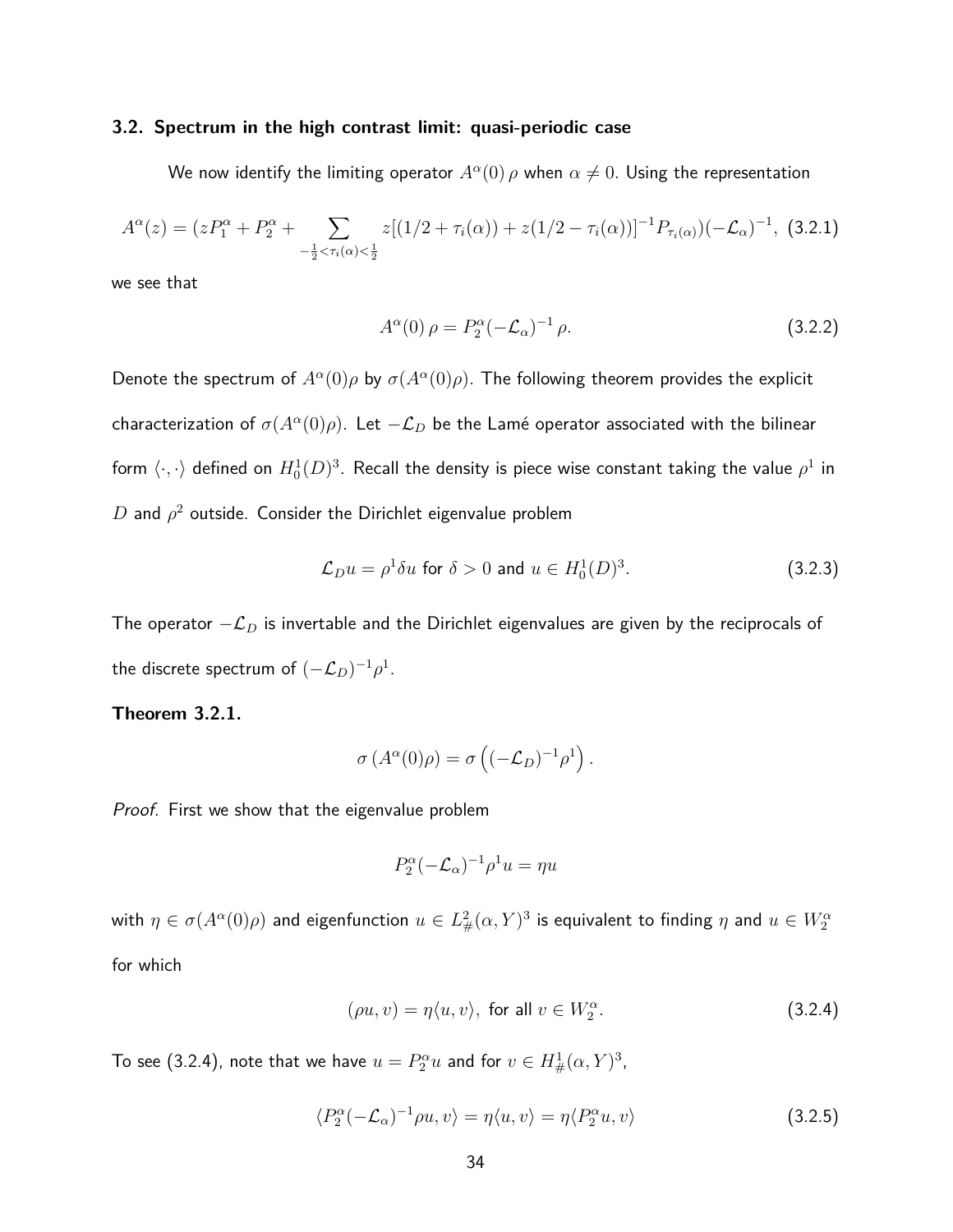hence

$$
\langle (-\mathcal{L}_{\alpha})^{-1} \rho u, P_2^{\alpha} v \rangle = \eta \langle u, P_2^{\alpha} v \rangle. \tag{3.2.6}
$$

 $\textsf{Since } \langle (-\mathcal{L}_\alpha)^{-1} \rho u, v \rangle = \int_Y \rho u \cdot \overline{v} \,\, dx = (\rho u, v) \text{ for any } u \in L^2_\#(\alpha, Y)^3) \text{ and } v \in H^1_\#(\alpha, Y)^3,$ equation (3.2.6) becomes

$$
(\rho u, P_2^{\alpha} v) = \eta \langle u, P_2^{\alpha} v \rangle,
$$
\n(3.2.7)

since  $P_2^\alpha$  is the projection of  $H^1_{\#}(\alpha,Y)^3$  onto  $W_2^\alpha$ , the equivalence follows.

We conclude by showing the set of eigenvalues for (3.2.4) is given by  $\sigma((-\mathcal{L}_D)^{-1}\rho^1).$ 

Let R be the space of rigid motions on  $Y \backslash D$  and note that the kernel of the symmetric gradient on  $Y\setminus D$  is  ${\mathcal R}.$  Define  $\tilde H_0^1(D)^3$  to be the subspace of functions  $H_0^1(D)^3$  extended by zero into  $Y\setminus D.$  Since  $W^\alpha_2\cap \mathcal{R}=0$  we see that  $W^\alpha_2=\tilde H_0^1(D)^3.$  Since  $P^\alpha_2v$  is supported in  $D$  (3.2.4) is

$$
\eta^{-1} \int_D \rho^1 u \cdot \overline{P_2^{\alpha} v} = \int_D \mathbf{C}^1 \mathcal{E}(u) : \overline{\mathcal{E}(P_2^{\alpha} v)} dx.
$$
 (3.2.8)

Now since  $P_2^\alpha:H^1_{\#}(\alpha,Y)^3\mapsto W_2^\alpha=\tilde{H}^1_0(D)^3$  is onto, it follows that  $\delta=\eta^{-1}$  is a eigenvalue of (3.2.3).  $\Box$ 

#### **3.3. Spectrum in the high contrast limit: periodic case**

For the periodic case,  $P^0_2$  is the projection onto  $W^0_2.$  The limiting operator is written

$$
A^{0}(0)\,\rho = P_{2}^{0}(-\mathcal{L}_{0})^{-1}\,\rho. \tag{3.3.1}
$$

Here the operator  $(-\mathcal{L}_0)^{-1}$  is compact and self-adjoint on  $L^2_{\#}(0,Y)^3$  and given by

$$
(-\mathcal{L}_0)^{-1}u(x) = -\int_Y \mathbf{G}^0(x, y)u(y) \, dy. \tag{3.3.2}
$$

Denote the spectrum of  $A^0(0)\rho$  by  $\sigma(A^0(0)\rho).$  To characterize this spectrum we introduce the effective mass tensor

$$
M(\nu) = I \int_Y \rho(x) dx - \nu \sum_{j \in \mathbb{N}} \frac{\int_D \rho^1 \overline{\psi}_j dx \otimes \int_D \rho^1 \psi_j dx}{\nu - \delta_j^*},
$$
(3.3.3)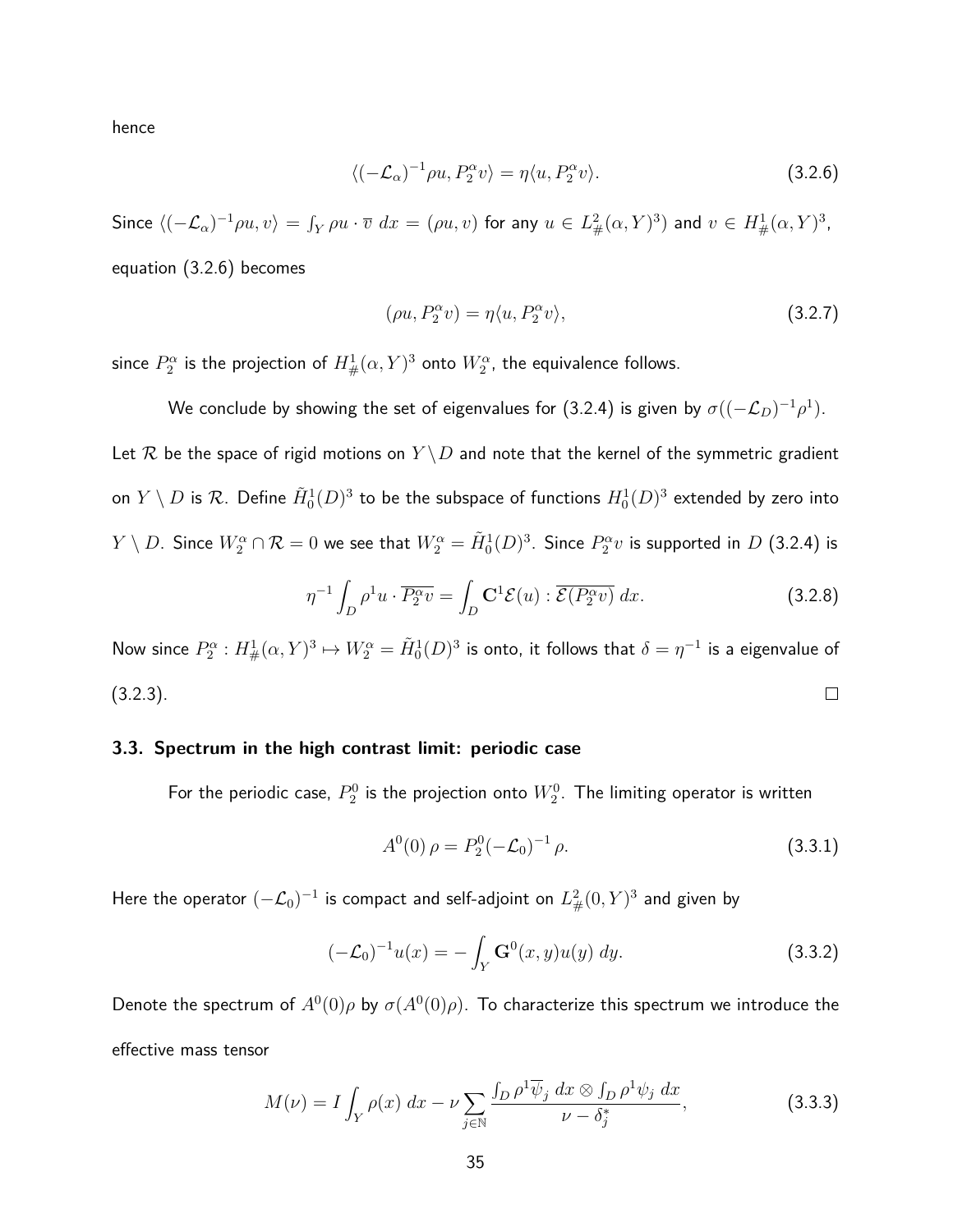where  $I$  is the  $3\times 3$  identity and  $\{\delta_j^*\}_{j\in\mathbb{N}}$  are the Dirichlet eigenvalues of  $(-\mathcal{L}_D)u\,=\,\rho^1\delta u$ ,  $u \in H^1_0(D)^3$  associated with eigenfunctions  $\psi_j$  for which  $\int_D \rho^1 \psi_j \ dx \neq 0.$ 

**Remark 3.3.1.** The effective mass tensor  $M(\nu)$  is precisely the effective mass tensor of the high contrast elastic metamaterial [40] and [10] associated with a sub-wavelength periodic lattice. Matrices of a similar type corresponding to the effective magnetic permeability tensor for photonic metamaterials with artificial magnetism are identified in [8], [9], and also appear in the homogenization theory of high contrast porous media [41].

Next we introduce the sequence of numbers  $\{\nu_j\}_{j\in\mathbb{N}}$  given by the positive roots  $\nu$  of the determinant of the effective mass matrix

$$
det\{M(\nu)\} = 0\tag{3.3.4}
$$

The following theorem provides the explicit characterization of  $\sigma(A^0(0)\rho)$ .

**Theorem 3.3.2.** Let  $\{(\delta_j')^{-1}\}_{j\in\mathbb{N}}$  denote the collection of eigenvalues for  $(-\mathcal{L}_D)^{-1}\rho^1$  associated with eigenfunctions  $\psi_j$  of (3.2.2) for which  $\int_D \rho^1 \psi_j = 0$ . Then  $\sigma(A^0(0)\rho) = \{(\delta_j')^{-1}\}_{j\in\mathbb{N}}\cup$  $\{\nu_j^{-1}\}_{j\in\mathbb{N}}$ .

Proof. We argue as in the previous section to find that the eigenvalue problem

$$
P_2^0(-\mathcal{L}_0)^{-1}\rho u=\eta u
$$

with  $\eta\in\sigma(A^0(0)\rho)$  and eigenfunction  $u\in L^2_\#(0,Y)^3$  is equivalent to finding  $\eta$  and  $u\in W^0_2$  for which

$$
(\rho u, v) = \eta \langle u, v \rangle, \text{ for all } v \in W_2^0.
$$
 (3.3.5)

We show that the eigenvalues  $\eta_j$  for  $(3.3.5)$  are given by the alternative:

$$
\eta_j = (\delta'_j)^{-1}, \text{ or } \eta_j = (\nu_j)^{-1}.
$$
 (3.3.6)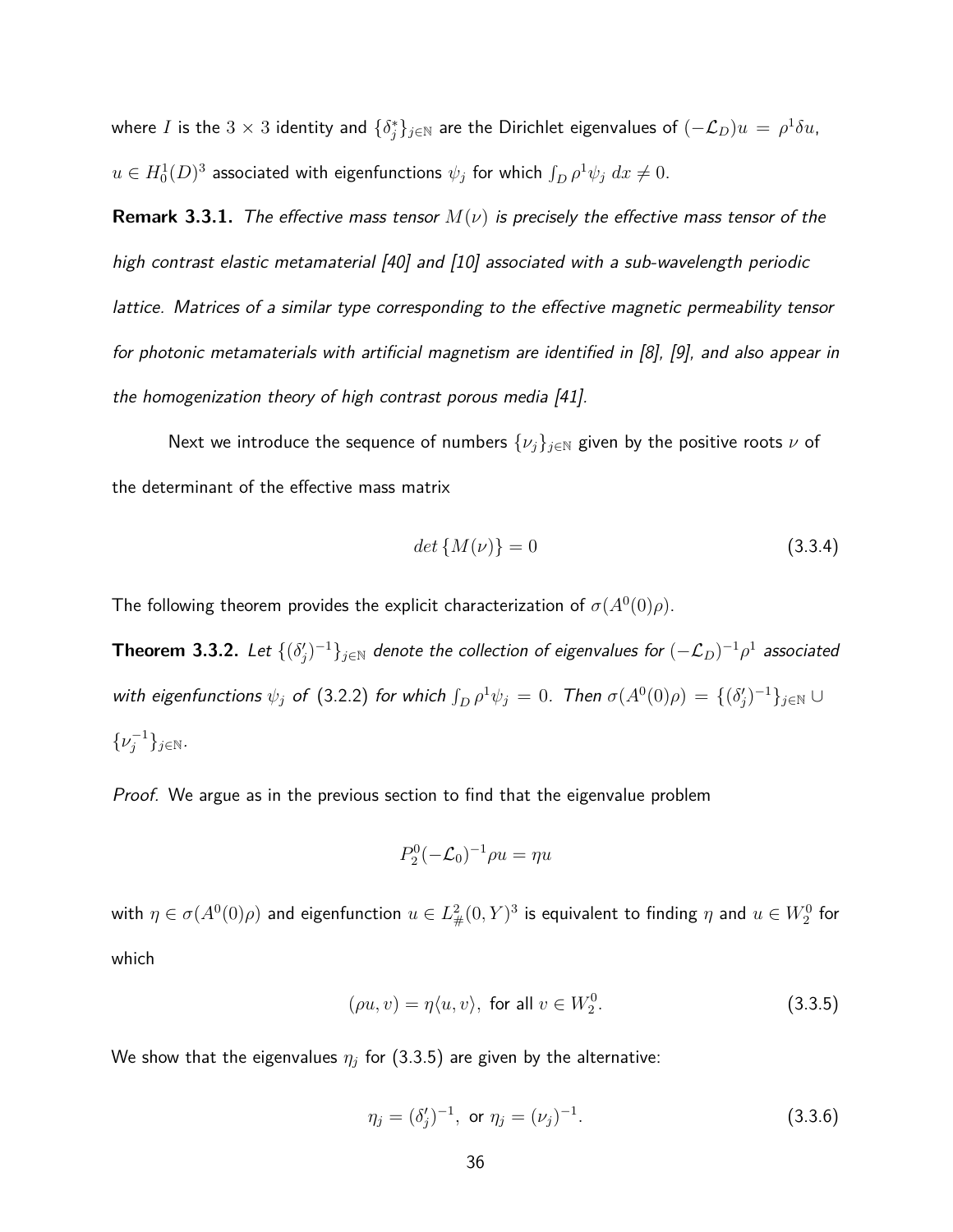From (2.1.14) we have the dichotomy:  $\int_D\tilde u\ dx=0$  and  $u=\tilde u\in \tilde H^1_0(D)^3$  or  $\int_D\tilde u\ dx\not=0$  and  $u=\tilde u-\gamma 1_Y$  with  $\gamma=\langle\rho\rangle^{-1}\int_D\rho^1\tilde u\;dx.$  For the first case that the eigenfunction belongs to  $\tilde{H}^1_0(D)^3$  and for  $v\in W^0_2$  given by

$$
v = \tilde{v} - \langle \rho \rangle^{-1} \Big( \int_D \rho^1 \tilde{v} \, dx \Big) 1_Y \text{ for } \tilde{v} \in \tilde{H}_0^1(D)^3 \tag{3.3.7}
$$

the problem (3.3.5) becomes

$$
\int_{D} \rho^1 u \cdot \overline{\tilde{v}} = \eta \int_{D} \mathbf{C}^1 \mathcal{E}(u) : \overline{\mathcal{E}(\tilde{v})} dx, \text{ for all } \tilde{v} \in \tilde{H}_0^1(D)^3,
$$
\n(3.3.8)

and we conclude that  $\tilde u$  is a Dirichlet eigenfunction with zero average over  $D$  so  $\eta\in\{\delta'^{-1}_j\}_{j\in\mathbb{N}}.$ For the second case, we have  $u\in W^0_2$  and again

$$
\int_{D} \rho^1 u \cdot \overline{\tilde{v}} = \eta \int_{D} \mathbf{C}^1 \mathcal{E}(u) : \overline{\mathcal{E}(\tilde{v})} dx, \text{ for all } \tilde{v} \in \tilde{H}_0^1(D)^3.
$$
 (3.3.9)

Writing  $u=\tilde u-\gamma 1_Y$  and integration by parts in (3.3.9) shows that  $\tilde u\in \tilde H_0^1(D)^3$  is the solution of

$$
\mathcal{L}_D \tilde{u} + \nu \rho^1 \tilde{u} = \nu \rho^1 \gamma \text{ for } x \in D.
$$
\n(3.3.10)

Since  $\tilde{u}\in \tilde{H}^{1}_{0}(D)^{3}$  we can write

$$
\tilde{u} = \sum_{j=1}^{\infty} c_j \psi_j \tag{3.3.11}
$$

where, *ψ<sup>j</sup>* are the Dirichlet eigenfunctions of (3.2.3) associated with eigenvalue *δ<sup>j</sup>* extended by zero to *Y* . Substitution of (3.3.11) into (3.3.10) yields

$$
\sum_{j=1}^{\infty} (-\delta_j \rho^1 + \nu \rho^1) c_j \psi_j = \nu \rho^1 \gamma.
$$
 (3.3.12)

Multiplying both sides of (3.3.12) by  $\overline{\psi}_k$  over  $D$  and  $\int_D \rho^1 \psi_i\cdot\overline{\psi}_j dx=\delta_{ij}$  shows that  $\tilde{u}$  is given by

$$
\tilde{u} = \nu \sum_{k \in \mathbb{N}} \frac{\gamma \cdot \int_D \rho^1 \overline{\psi}_k}{\nu - \delta_k^*} \psi_k,
$$
\n(3.3.13)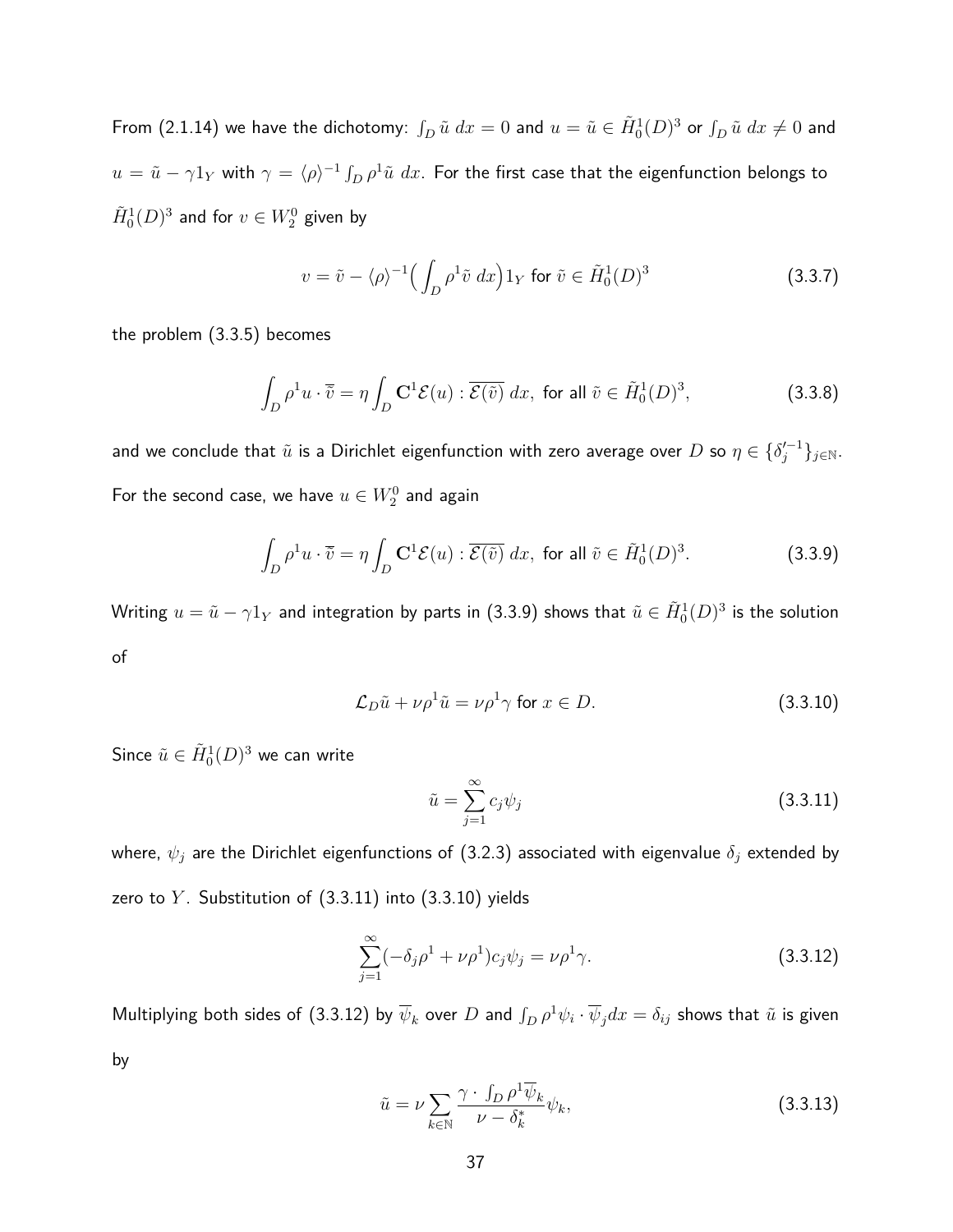where  $\delta_k^*$  correspond to Dirichlet eigenvalues associated with eigenfunctions for which  $\int_D \rho^1 \psi_k \ dx \neq 0$ . Hence

$$
u = \nu \sum_{k \in \mathbb{N}} \frac{\gamma \cdot \int_D \rho^1 \overline{\psi}_k}{\nu - \delta_k^*} \psi_k - \gamma.
$$
 (3.3.14)

To find  $\nu$ , we multiply both sides of (3.3.14) by  $\rho(x)$  and integrate both sides over Y to recover the identity

$$
\det\{M(\nu)\} = 0.\tag{3.3.15}
$$

Hence we conclude that  $\eta \in \{\nu_i^{-1}\}$  and the proof is complete.

We conclude with a varational characterization of the eigenvalues. Let  $\{\delta_j\}_{j\in\mathbb{N}}$  denote all the Dirichlet eigenvalues of  $(-\mathcal{L}_D)u=\rho^1\delta u, \ u\in H^1_0(D)^3,$  i.e.,  $\{\delta_j\}_{j\in\mathbb{N}}=\{\delta_j'\}_{j\in\mathbb{N}}\cup\{\delta_j^*\}_{j\in\mathbb{N}}.$ Then one readily obtains the min-max characterizations of  $\eta_j^{-1}$  and  $\delta_j$  given by

### **Lemma 3.3.3.**

$$
\delta_j = \min_{S^j \subseteq H_0^1(Y)^3} \left\{ \max_{0 \neq u \in S^j} \frac{\int_Y \mathbf{C}^1 \mathcal{E}(u) : \mathcal{E}(\overline{u}) dx}{(\rho u, u)} \right\} \tag{3.3.16}
$$

$$
\eta_j^{-1} = \min_{S^j \subseteq H_0^1(D)^3} \left\{ \max_{0 \neq u \in S^j} \frac{\int_Y \mathbf{C}^1 \mathcal{E}(u) : \mathcal{E}(\overline{u}) dx}{(\rho u, u) - \langle \rho \rangle^{-1} | \int_Y \rho u |^2} \right\} \tag{3.3.17}
$$

*Proof.* The min-max formulation for Dirichlet eigenvalues  $(3.3.16)$  is standard  $[23]$ . The second identity follows from the standard min-max formulation on noting that for  $u\in W_2^0$  that  $u\,=\,\tilde u\,-\langle\rho\rangle^{-1}\int_Y\rho\tilde u\,dx$  for  $\tilde u\,\in\, H^1_0(D)^3$  and  $0\,\leq\, (\rho u,u)\,=\, (\rho\tilde u,\tilde u)\,-\,\langle\rho\rangle^{-1}|\int_Y\rho\tilde u|^2$ , when  $\int_Y \rho \tilde{u} \, dx \neq 0.$  $\Box$ 

### **3.4. Radius of convergence and convergence rates**

Fix an inclusion geometry specified by the domain  $D$ . Suppose that  $\alpha \in Y^*$  and  $\alpha \neq 0$ . Recall from Theorem 3.2.1 that the spectrum of  $A^\alpha(0)\rho$  is  $\sigma((-\mathcal{L}_D)^{-1}\rho^1).$  Take  $\Gamma$  to be a closed contour in  $\mathbb C$  containing an eigenvalue  $\beta_j^\alpha(0)$  in  $\sigma((-{\cal L}_D)^{-1} \rho^1)$  but no other element of

 $\Box$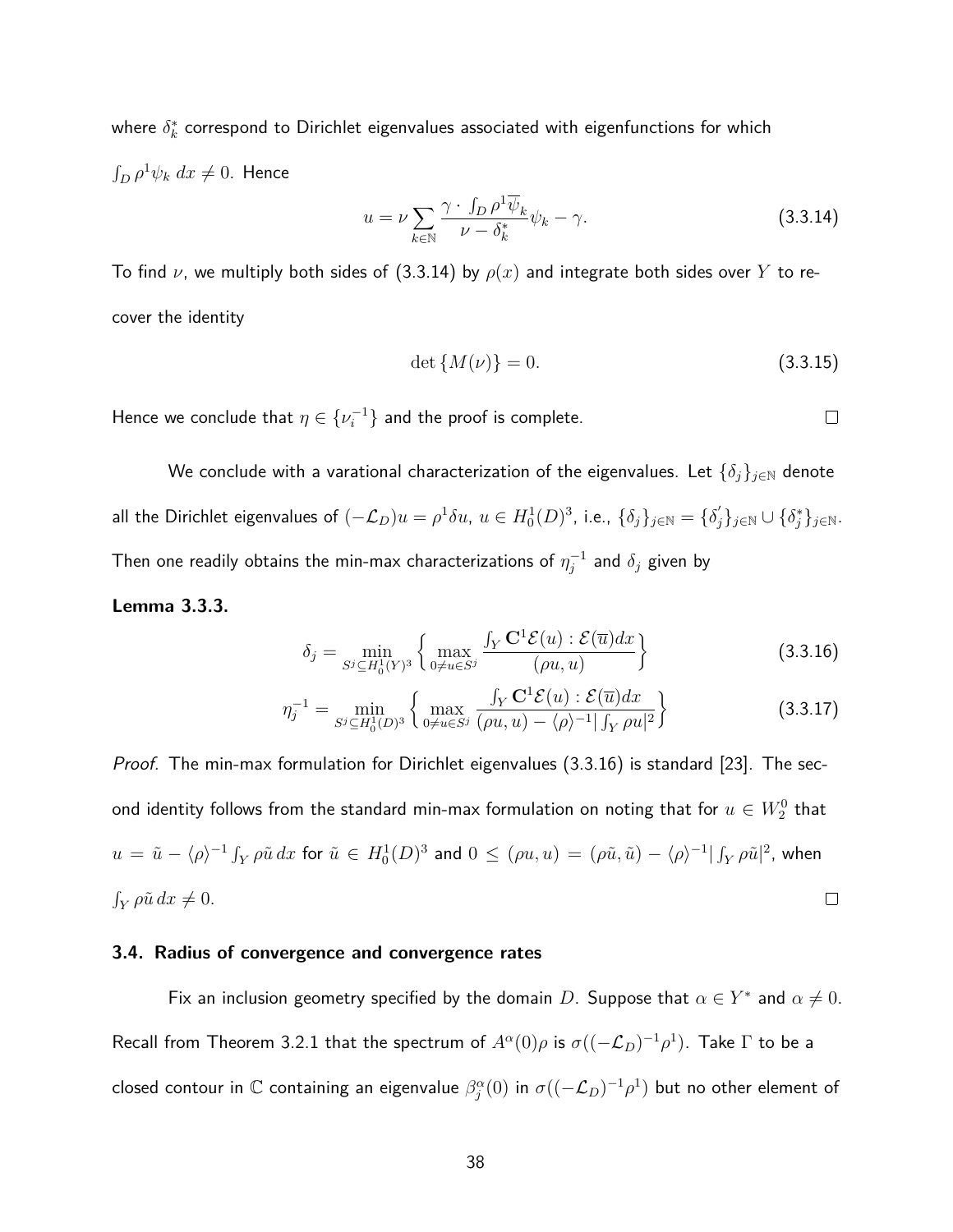

Figure 3.1. Γ

 $\sigma((-{\cal L}_D)^{-1}\rho^1).$  Define  $d$  to be the distance between  $Γ$  and  $\sigma((-{\cal L}_D)^{-1})\rho^1).$  i.e.,

$$
d = \text{dist}(\Gamma, \sigma((-\mathcal{L}_D)^{-1}\rho^1) = \inf_{\xi \in \Gamma} \{ \text{dist}(\Gamma, \sigma((-\mathcal{L}_D)^{-1}\rho^1). \}
$$
(3.4.1)

The component of the spectrum of  $A^\alpha(0)\rho$  inside  $\Gamma$  is precisely  $\beta_j^\alpha(0)$  and we denote this by  $\Sigma'(0)$ . The part of the spectrum of  $A^{\alpha}(0)\rho$  in the domain exterior to Γ is denoted by  $\Sigma''(0)$ and  $\Sigma''(0)=\sigma((- \mathcal{L}_D^{-1}) \rho^1) \setminus \beta_j^{\alpha}(0).$  The invariant subspace of  $A^\alpha(0) \rho$  associated with  $\Sigma'(0)$  is denoted by  $M'(0)$  with  $M'(0) = P(0)L^2_{\#}(\alpha, Y)^3$ .

Suppose the lowest quasi-periodic resonance eigenvalue for the domain *D* lies inside  $-1/2 < \tau^-(\alpha)$ . It is noted that in the sequel a large and generic class of domains are identified for which there exists  $\tau^-$ , independent of  $\alpha ~\in~ Y^*$  such that  $-1/2 ~<~ \tau^- ~\leq~ \tau^- (\alpha)$ . The corresponding upper bound on the set  $z \in S^\alpha$  for which  $A^\alpha(z) \rho$  is not invertible is given by

$$
z^* = \frac{\tau^-(\alpha) + 1/2}{\tau^-(\alpha) - 1/2} < 0,\tag{3.4.2}
$$

see 3.1.2. Now set

$$
r^* = \frac{\mu_1 |\alpha|^2 d |z^*|}{\frac{\|\rho\|_{L^\infty(Y)^3}}{1/2 - \tau^-(\alpha)} + \mu_1 |\alpha|^2 d}.
$$
 (3.4.3)

**Theorem 3.4.1.** Separation of spectra and radius of convergence for  $\alpha \in Y^*$ ,  $\alpha \neq 0$ . The following properties hold for inclusions with domains *D* that satisfy (3.4.2):

1. If  $|z| < r^*$  then  $\Gamma$  lies in the resolvent of both  $A^{\alpha}(0)\rho$  and  $A^{\alpha}(z)\rho$  and thus separates the spectrum of  $A^{\alpha}(z)\rho$  into two parts given by the components of spectrum of  $A^{\alpha}(z)\rho$  inside  $\Gamma$  denoted by  $\Sigma'(z)$  and components exterior to  $\Gamma$  denoted by  $\Sigma''(z)$ . The invariant subspace of  $A^{\alpha}(z)\rho$  associated with  $\Sigma'(z)$  is denoted by  $M'(z)$  with  $M'(z) = P(z)L_{\#}^{2}(\alpha, Y)^{3}.$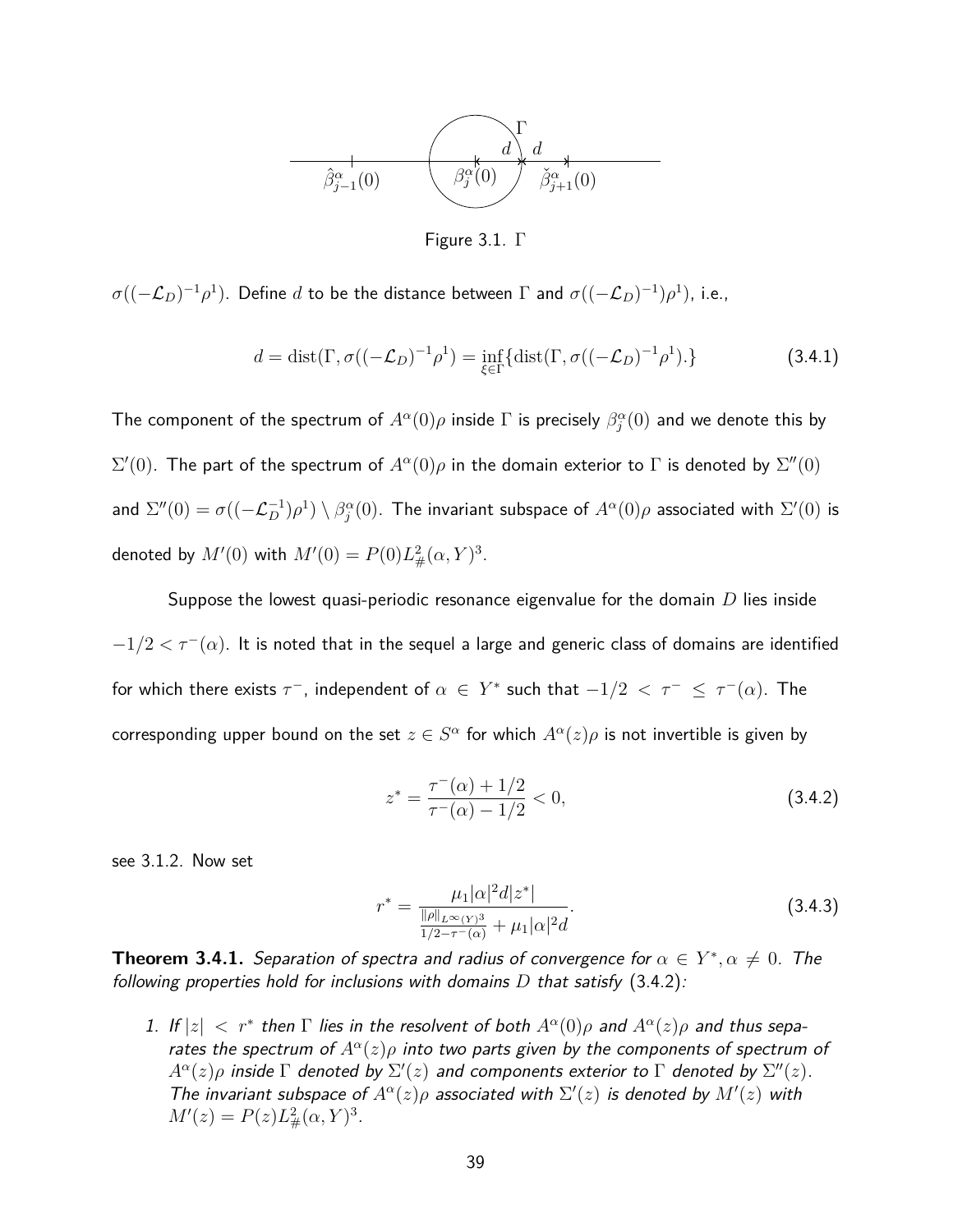2. The projection  $P(z)$  is holomorhic for  $|z| < r^*$  and  $P(z)$  is given by

$$
P(z) = -\frac{1}{2\pi i} \oint_{\Gamma} R(\zeta, z) d\zeta.
$$
 (3.4.4)

- 3. The spaces  $M'(z)$  and  $M'(0)$  are isomorphic for  $|z| < r^*$ .
- 4. The power series (3.1.10) converges uniformly for  $z \in \mathbb{C}$  inside  $|z| < r^*$ .

Suppose now  $\alpha = 0$ . Recall from Theorem 3.3.2 that the limit spectrum for  $A^{\alpha}(0)\rho$ is  $\sigma(A^\alpha(0)\rho)=\{(\delta_j')^{-1}\}_{j\in\mathbb{N}}\cup\{\nu_j^{-1}\}_{j\in\mathbb{N}}.$  For this case take  $\Gamma$  to be the closed contour in  $\mathbb C$  $\cos$  containing an eigenvalue  $\beta^0_j(0)$  in  $\sigma(A^0(0)\rho)$  but no other element of  $\sigma(A^0(0)\rho)$  and define

$$
d = \inf_{\zeta \in \Gamma} \{ \text{dist}(\zeta, \sigma(A^0(0)\rho) \}. \tag{3.4.5}
$$

Suppose the lowest quasi-periodic resonance eigenvalue for the domain *D* lies inside −1*/*2 *<*  $\tau^-(0) < 0$  and the corresponding upper bound on  $S^0$  is given by

$$
z^* = \frac{\tau^-(0) + 1/2}{\tau^-(0) - 1/2} < 0. \tag{3.4.6}
$$

Set

$$
r^* = \frac{4\pi^2 \mu_1 d|z^*|}{\frac{\|\rho\|_{L^\infty(Y)^3}}{1/2 - \tau^-(0)} + 4\pi^2 \mu_1 d}.
$$
 (3.4.7)

## **Theorem 3.4.2.** Separation of spectra and radius of convergence for  $\alpha = 0$ . The following properties hold for inclusions with domains *D* that satisfy (3.4.6):

- 1. If  $|z| < r^*$  then  $\Gamma$  lies in the resolvent of both  $A^0(0)\rho$  and  $A^0(z)\rho$  and thus separates the spectrum of  $A^0(z)\rho$  into two parts given by the components of spectrum of  $A^0(z) \rho$  inside  $\Gamma$  denoted by  $\Sigma'(z)$  and components exterior to  $\Gamma$  denoted by  $\Sigma''(z).$ The invariant subspace of  $A^0(z)\rho$  associated with  $\Sigma'(z)$  is denoted by  $M'(z)$  with  $M'(z) = P(z)L_{\#}^2(0, Y)^3$ .
- 2. The projection  $P(z)$  is holomorhic for  $|z| < r^*$  and  $P(z)$  is given by

$$
P(z) = -\frac{1}{2\pi i} \oint_{\Gamma} R(\zeta, z) d\zeta.
$$
 (3.4.8)

3. The spaces  $M'(z)$  and  $M'(0)$  are isomorphic for  $|z| < r^*$ .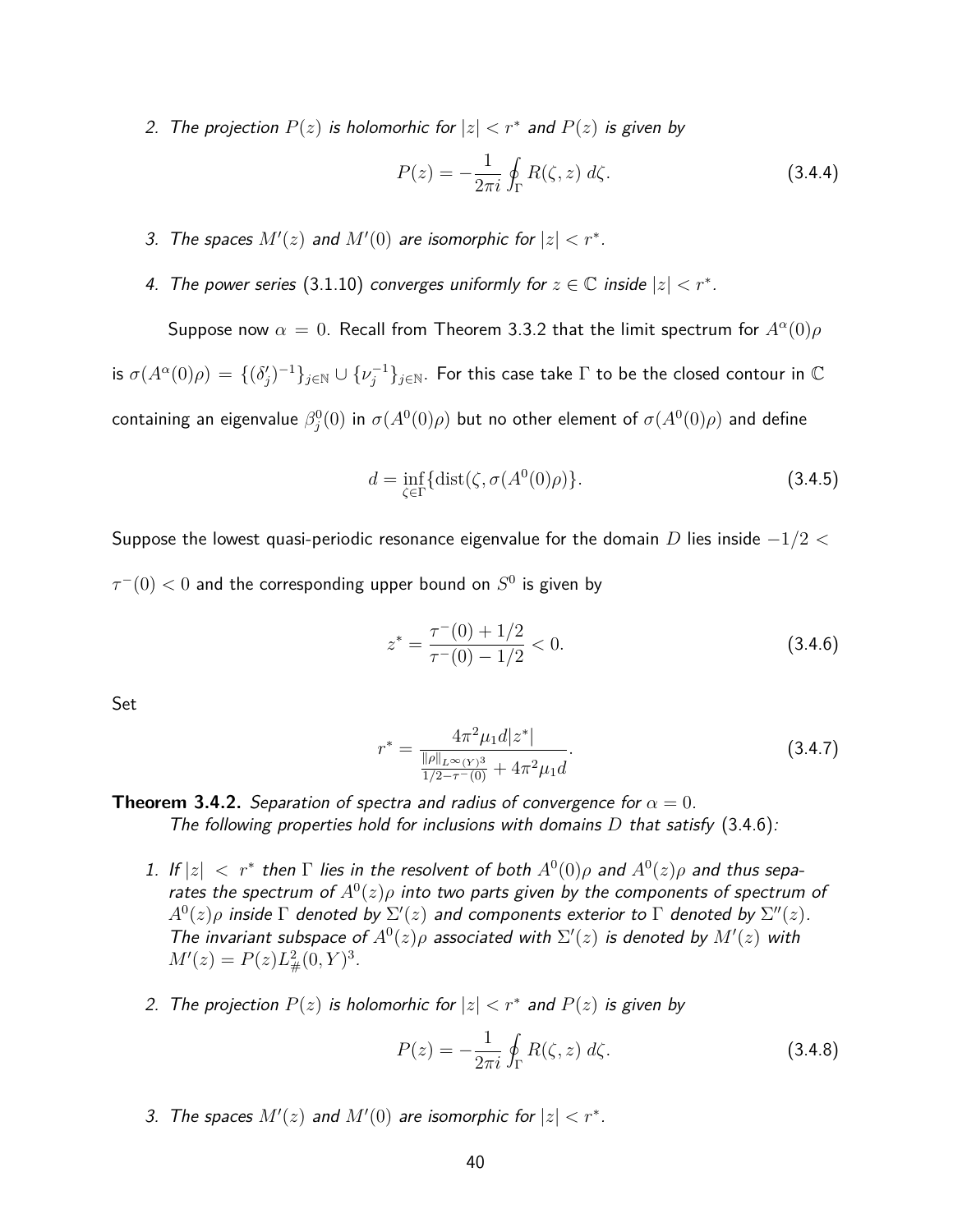4. The power series (3.1.10) converges uniformly for  $z \in \mathbb{C}$  inside  $|z| < r^*$ .

Next we provide an explicit representation of the integral operators appearing in the series expansion for the eigenvalue group.

**Theorem 3.4.3.** Representation of integral operators in the series expansion of eigenvalues.

Let  $P_3^\alpha$  be the projection onto the orthogonal complement of  $W_1^\alpha\oplus W_2^\alpha$  and let  $\tilde{I}$  denote the identity on  $H^{-1/2}(\partial D)^3$ , then the explicit representation for the operators  $A^\alpha_n$  in the expansion

 $(3.1.10)$ , $(3.1.11)$  is given by

$$
A_1^{\alpha} = \left[ \mathcal{S}_D^{\alpha} \left( (\tilde{\mathcal{K}}_D^{-\alpha})^* + \frac{1}{2} \tilde{I} \right)^{-1} (\mathcal{S}_D^{\alpha})^{-1} P_3^{\alpha} + P_1^{\alpha} \right] (-\mathcal{L}_{\alpha})^{-1} \text{ and}
$$
  
\n
$$
A_n^{\alpha} = \mathcal{S}_D^{\alpha} \left( (\mathcal{K}_D^{-\alpha})^* + \frac{1}{2} \tilde{I} \right)^{-1} (\mathcal{S}_D^{\alpha})^{-1} \left[ \mathcal{S}_D^{\alpha} \left( (\mathcal{K}_D^{-\alpha})^* - \frac{1}{2} \tilde{I} \right) \left( (\mathcal{K}_D^{-\alpha})^* + \frac{1}{2} \tilde{I} \right)^{-1} (\mathcal{S}_D^{\alpha})^{-1} \right]^{n-1} P_3^{\alpha} (-\mathcal{L}_{\alpha})^{-1}.
$$
\n(3.4.9)

**Theorem 3.4.4.** Error estimates for the eigenvalue expansion.

1. Let  $\alpha \neq 0$ , and suppose  $D, z^*$ , and  $r^*$  are as in Theorem 3.4.1. Then the following error estimate for the series  $(3.1.10)$  holds for  $|z| < r^*$ :

$$
\left|\hat{\beta}^{\alpha}(z) - \sum_{n=0}^{p} z^{n} \beta_{n}^{\alpha}\right| \leq \frac{d|z|^{p+1}}{(r^{*})^{p}(r^{*} - |z|)}.
$$
\n(3.4.10)

2. Let  $\alpha = 0$ , and suppose  $D, z^*$ , and  $r^*$  are as in Theorem 3.4.2. Then the following error estimate for the series  $(3.1.10)$  holds for  $|z| < r^*$ :

$$
\left|\hat{\beta}^{0}(z) - \sum_{n=0}^{p} z^{n} \beta_{n}^{0}\right| \leq \frac{d|z|^{p+1}}{(r^{*})^{p}(r^{*} - |z|)}.
$$
\n(3.4.11)

We summarize results in the following theorem.

**Theorem 3.4.5.** The Bloch eigenvalue problem (1.0.1) is defined for the coupling constant *k* extended into the complex plane and the operator  $u \mapsto \nabla \cdot (\mathbf{C}^1 \chi_D + \mathbf{C}^2 \chi_{Y \setminus D})\mathcal{E}(u)$  with domain  $H^1_{\#}(\alpha,Y)^3$  is holomorphic for  $k\in \mathbb{C}\setminus Z^{\alpha}$ . The associated Bloch spectra is given by the eigenvalues  $\xi_j(k,\alpha) = (\beta_j^{\alpha}(1/k))^{-1}$ , for  $j \in \mathbb{N}$ . For  $\alpha \in Y^*$  fixed, the eigenvalues are of finite multiplicity. Moreover for each *j* and  $\alpha \in Y^*$  the eigenvalue group is analytic within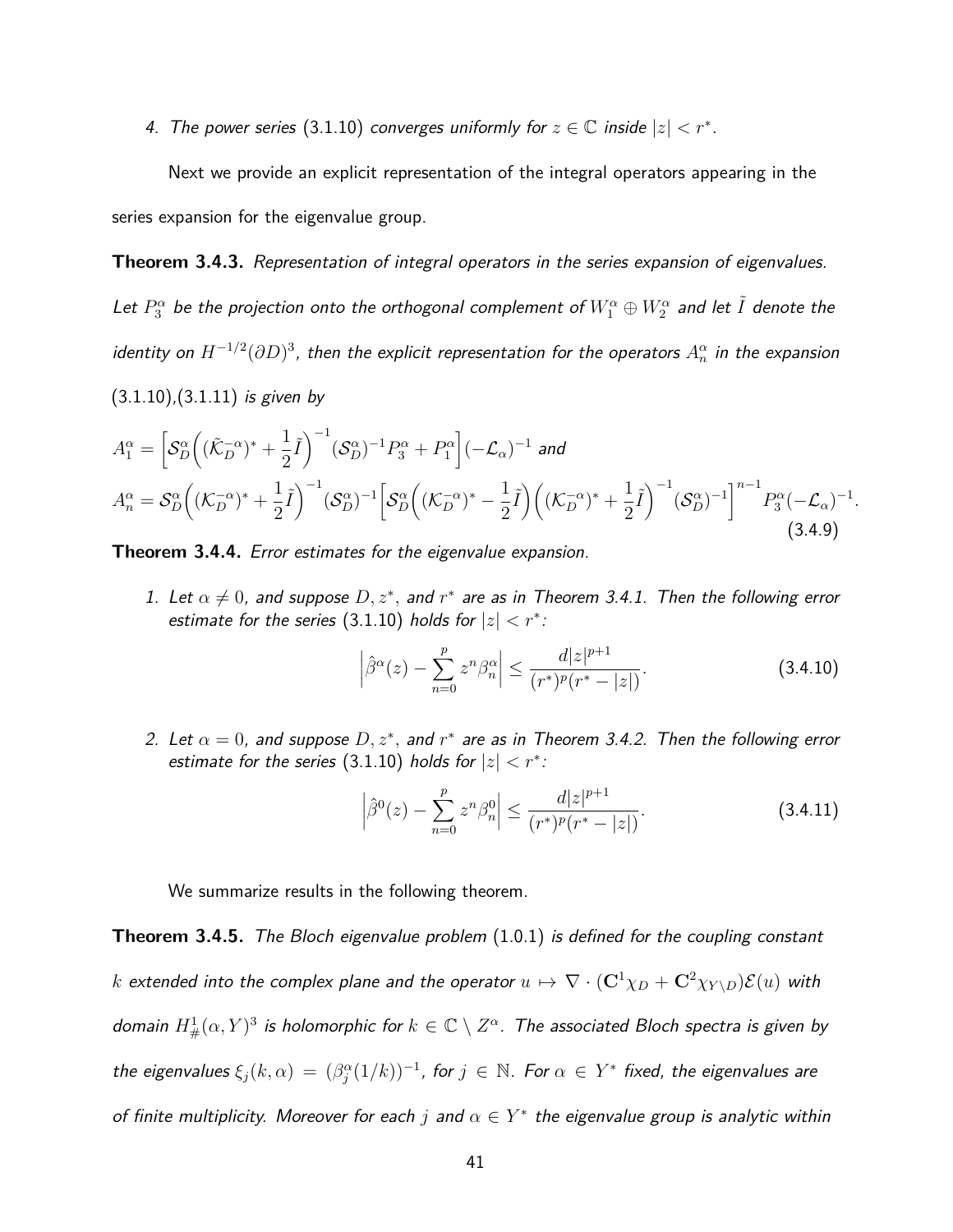a neighborhood of infinity containing the disk  $|k| > (r^*)^{-1}$  where  $r^*$  is given by (3.4.3) for  $\alpha\neq 0$  and by (3.4.7) for  $\alpha=0.$  When  $\beta_j^\alpha(0)$  is simple these conditions are sufficient for the separation of spectral branches of the dispersion relation for fixed quasi-momentum within a neighborhood of infinity containing the disk  $|k| > (r^*)^{-1}$ .

The proofs of Theorems 3.4.1, 3.4.2 and 3.4.4 are given in section 3.5. The proofs of Theorem 3.4.3 is given in section 5.

#### **3.5. Derivation of the convergence radius and the separation of spectra**

Here we prove Theorems 3.4.1 and 3.4.2. To begin, we suppose  $\alpha \neq 0$  and recall the Neumann series (3.1.5) and consequently (3.1.6) and (3.1.10) converge provided that

$$
\|(A^{\alpha}(z)\rho - A^{\alpha}(0)\rho)R(\zeta, 0)\|_{L[L_{\#}^{2}(\alpha, Y)^{3}: L_{\#}^{2}(\alpha, Y)^{3}]} < 1.
$$
\n(3.5.1)

Then we will compute an explicit upper bound  $B(\alpha, z)$  and identify a neighborhood of the origin on the complex plane for which

$$
\|(A^{\alpha}(z)\rho - A^{\alpha}(0)\rho)R(\zeta, 0)\|_{L[L_{\#}^{2}(\alpha, Y)^{3}: L_{\#}^{2}(\alpha, Y)^{3}]} < B(\alpha, z) < 1,
$$
\n(3.5.2)

holds for  $\zeta \in \Gamma$ . The inequality  $B(\alpha, z) < 1$  will be used first to derive a lower bound on the radius of convergence of the power series expansion of the eigenvalue group about  $z = 0$ . It will then be used to provide a lower bound on the neighborhood of  $z = 0$  where properties 1 through 3 of Theorem 3.4.1 hold.

We have the basic statement given by

$$
\| (A^{\alpha}(z)\rho - A^{\alpha}(0)\rho) R(\zeta, 0) \|_{L[L_{\#}^{2}(\alpha, Y)^{3}: L_{\#}^{2}(\alpha, Y)^{3}]} \le
$$
\n
$$
\| (A^{\alpha}(z) - A^{\alpha}(0)) \|_{L[L_{\#}^{2}(\alpha, Y)^{3}: L_{\#}^{2}(\alpha, Y)^{3}]} \| \rho \|_{L^{\infty}(Y)} \| R(\zeta, 0) \|_{L[L_{\#}^{2}(\alpha, Y)^{3}: L_{\#}^{2}(\alpha, Y)^{3}]}.
$$
\n(3.5.3)

Here  $\zeta \in \Gamma$  as defined in Theorem 3.4.1 and elementary arguments deliver the estimate

$$
||R(\zeta,0)||_{L[L^2_{\#}(\alpha,Y)^3:L^2_{\#}(\alpha,Y)^3]} \leq d^{-1},\tag{3.5.4}
$$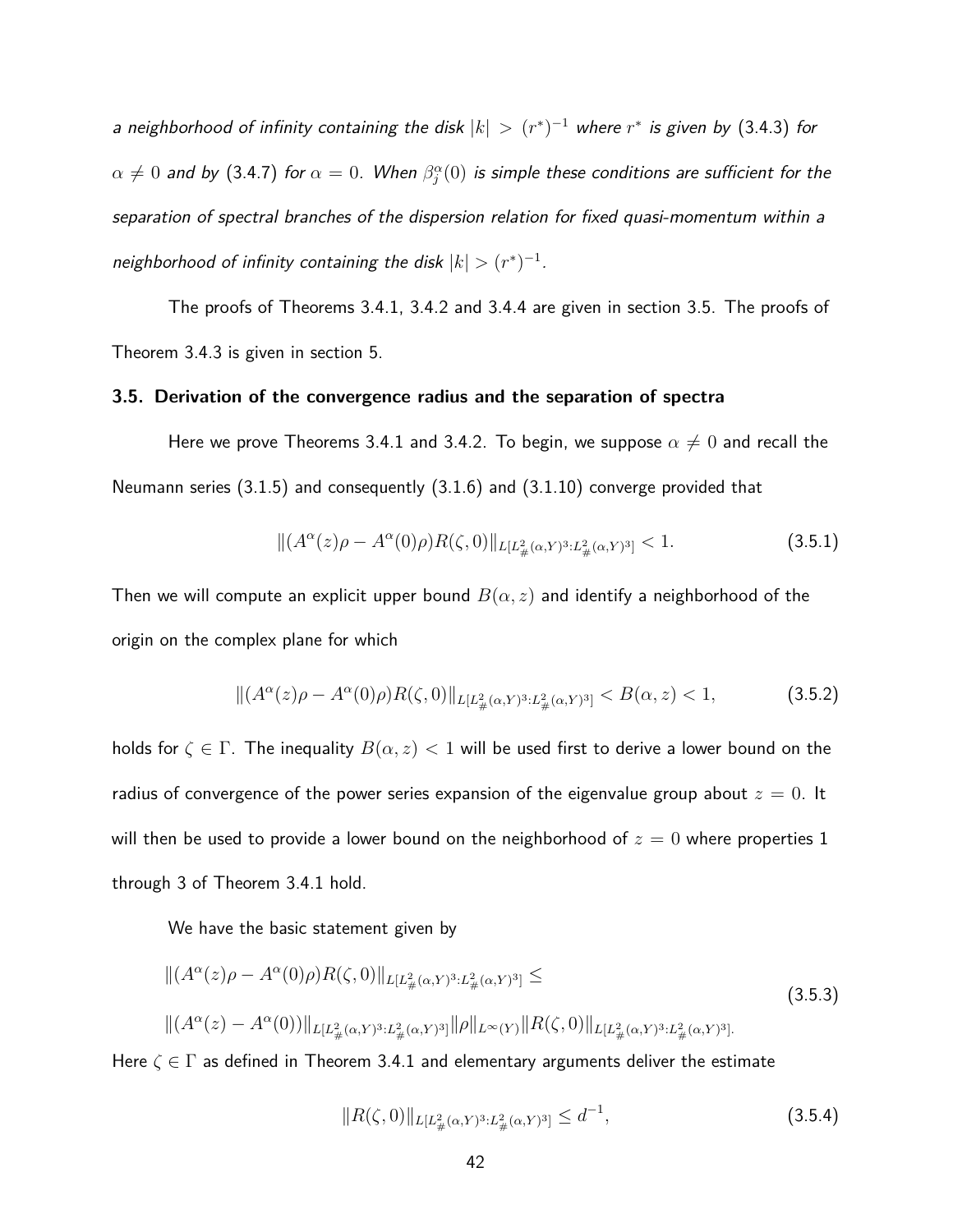where  $d$  is given by  $(3.4.1)$ .

Next we estimate  $\|(A^\alpha(z)-A^\alpha(0))\|_{L[L^2_{\#}(\alpha,Y)^3:L^2_{\#}(\alpha,Y)^3]}.$  Denote the energy seminorm of *u* by

$$
||u|| = \int_{Y} \mathbf{C}^{1} \mathcal{E}(u) : \overline{\mathcal{E}(u)} dx.
$$
 (3.5.5)

First we derive the Poincaré inequality between the spaces  $L^2_\#(\alpha,Y)^3$  and  $H^1_\#(\alpha,Y)^3$  for  $\alpha\neq 0$ 0:

#### **Lemma 3.5.1.**

$$
||u||_{L^{2}(Y)^{3}} \leq \frac{\alpha^{-1}}{\sqrt{\mu}_{1}}||u||. \tag{3.5.6}
$$

*Proof.* Let  $u \in L^2_{\#}(\alpha, Y)^3$ . Set  $\xi = 2\pi n + \alpha$  and let

$$
-l^{-1}(\xi)v \cdot \overline{v} = -(-\frac{1}{\mu_1 |\xi|^2} (I - \frac{\lambda_1 + \mu_1}{\lambda_1 + 2\mu_1} \frac{(\xi \otimes \xi)}{|\xi|^2}))v \cdot \overline{v}
$$

$$
= \frac{1}{\mu_1 |\xi|^2} (I - \frac{\lambda_1 + \mu_1}{\lambda_1 + 2\mu_1} \frac{(\xi \otimes \xi)}{|\xi|^2}))v \cdot \overline{v},
$$

then

$$
\begin{aligned} ((-\mathcal{L}_{\alpha})^{-1}u, u) &= \int_{Y} ((-\mathcal{L}_{\alpha})^{-1}u(x) \cdot \overline{u(x)} \, dx \\ &= \int_{Y} (-\int_{Y} \mathbf{G}^{\alpha}(x, y)u(y) \, dy) \cdot \overline{u(x)} \, dx \\ &= \int_{Y} (-\int_{Y} (\sum_{n \in \mathbb{Z}^{3}} l^{-1}(\xi) e^{i\xi \cdot (x-y)}) u(y) \, dy) \cdot \overline{u(x)} \, dx \\ &= (\sum_{n \in \mathbb{Z}^{3}} -l^{-1}(\xi) \widehat{u(\xi)} \cdot \overline{\widehat{u(\xi)}}. \end{aligned}
$$

We obtain an upper bound on the quadratic form  $-l^{-1}(\xi)u(\xi)\cdot u(\xi)$ . Without loss of generality

choose the basis 
$$
a_1 := \frac{\xi}{|\xi|} = (1, 0, 0), a_2 := (0, 1, 0), a_3 := (0, 0, 1)
$$
 and set  $c := \frac{\lambda_1 + \mu_1}{\lambda_1 + 2\mu_1}$ . Then

$$
\frac{1}{\mu_1|\xi|^2}(I - \frac{\lambda_1 + \mu_1}{\lambda_1 + 2\mu_1} \frac{(\xi \otimes \xi)}{|\xi|^2})) = \frac{1}{\mu_1|\xi|^2}((1 - c)a_1 \otimes a_1 + a_2 \otimes a_2 + a_3 \otimes a_3)
$$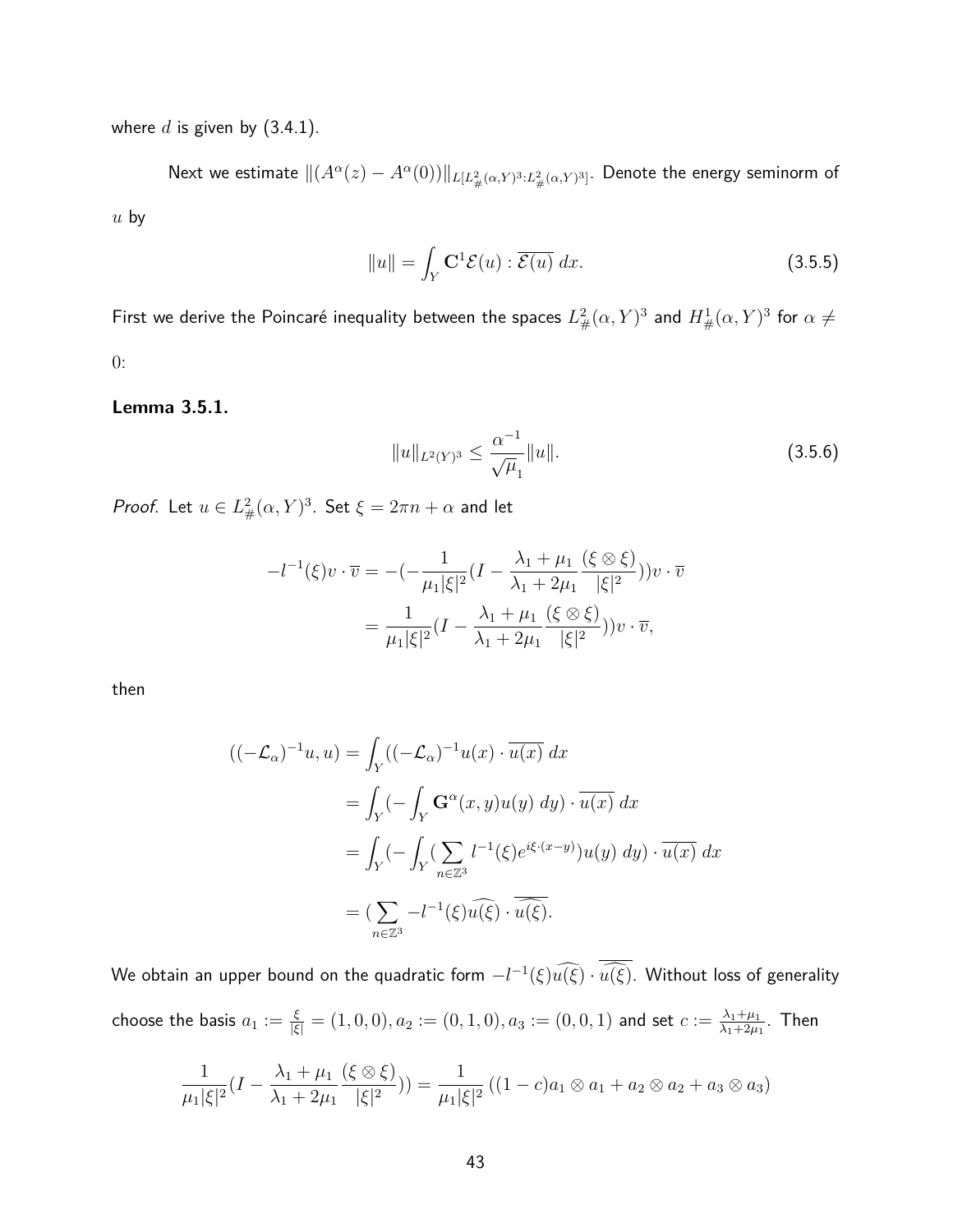Since  $0 \leq c \leq 1$ , we have  $0 \leq 1 - c \leq 1$ . Thus

$$
\frac{1}{\mu_1 |\xi|^2} (I - \frac{\lambda_1 + \mu_1}{\lambda_1 + 2\mu_1} \frac{(\xi \otimes \xi)}{|\xi|^2})) v \cdot \overline{v} \le \frac{1}{\mu_1 |\xi|^2} |v|^2.
$$

Hence we obtain the upper bound

$$
((-\mathcal{L}_{\alpha})^{-1}u, u) = \left(\sum_{n \in \mathbb{Z}^3} -l^{-1}(\xi)\widehat{u(\xi)} \cdot \widehat{u(\xi)} \le \sum_{n \in \mathbb{Z}^3} \frac{1}{\mu_1 |\xi|^2} |\widehat{u(\xi)}|^2
$$
  

$$
\le \frac{1}{\mu_1 |\alpha|^2} \sum_{n \in \mathbb{Z}^3} |\widehat{u(\xi)}|^2
$$
  

$$
= \frac{1}{\mu_1 |\alpha|^2} ||u||_{L^2(Y)^3}^2.
$$
 (3.5.7)

Let  $v\in L^2_\#(\alpha,Y)^3.$  Then notice that

$$
\langle (-\mathcal{L}_{\alpha})^{-1}v, v \rangle = \int_{Y} \mathbf{C}^{1} \mathcal{E}((-\mathcal{L}_{\alpha})^{-1}v) : \overline{\mathcal{E}(v)} dx
$$
  

$$
= \int_{Y} -\nabla \cdot \mathbf{C}^{1} \mathcal{E}((-\mathcal{L}_{\alpha})^{-1}v) \cdot \overline{v} dx
$$
  

$$
= \int_{Y} -\mathcal{L}_{\alpha}((-\mathcal{L}_{\alpha})^{-1}v) \cdot \overline{v} dx
$$
  

$$
= \int_{Y} v \cdot \overline{v} dx = ||v||_{L^{2}(Y)^{3}}.
$$

Now, from the Cauchy inequality we have

$$
||v||_{L^{2}(Y)^{3}}^{2} = \langle (-\mathcal{L}_{\alpha})^{-1}v, v \rangle \le ||(-\mathcal{L}_{\alpha})^{-1}v|| ||v||.
$$
 (3.5.8)

Applying (3.5.7) we get

$$
\|(-\mathcal{L}_{\alpha})^{-1}v\| = \langle (-\mathcal{L}_{\alpha})^{-1}v, (-\mathcal{L}_{\alpha})^{-1}v \rangle^{1/2} = ((-\mathcal{L}_{\alpha})^{-1}v, v)^{1/2} \le \frac{\alpha^{-1}}{\sqrt{\mu}_1} \|v\|_{L^2(Y)^3}
$$
(3.5.9)

and the Poincare inequality follows from (3.5.8) and (3.5.9).

To obtain the Poincare estimate for  $\alpha = 0$ , we replace  $\xi = 2\pi n$  in the above proof. Then following will be the corresponding inequality for (3.5.7).

$$
((-\mathcal{L}_0)^{-1}u, u) \le \sum_{n \in \mathbb{Z}^3 \backslash {\{0\}} } \frac{1}{\mu_1 |\xi|^2} |\widehat{u(\xi)}|^2 \le \sum_{n \in \mathbb{Z}^3 \backslash {\{0\}} } \frac{1}{\mu_1 |2\pi n|^2} |\widehat{u(\xi)}|^2
$$

 $\Box$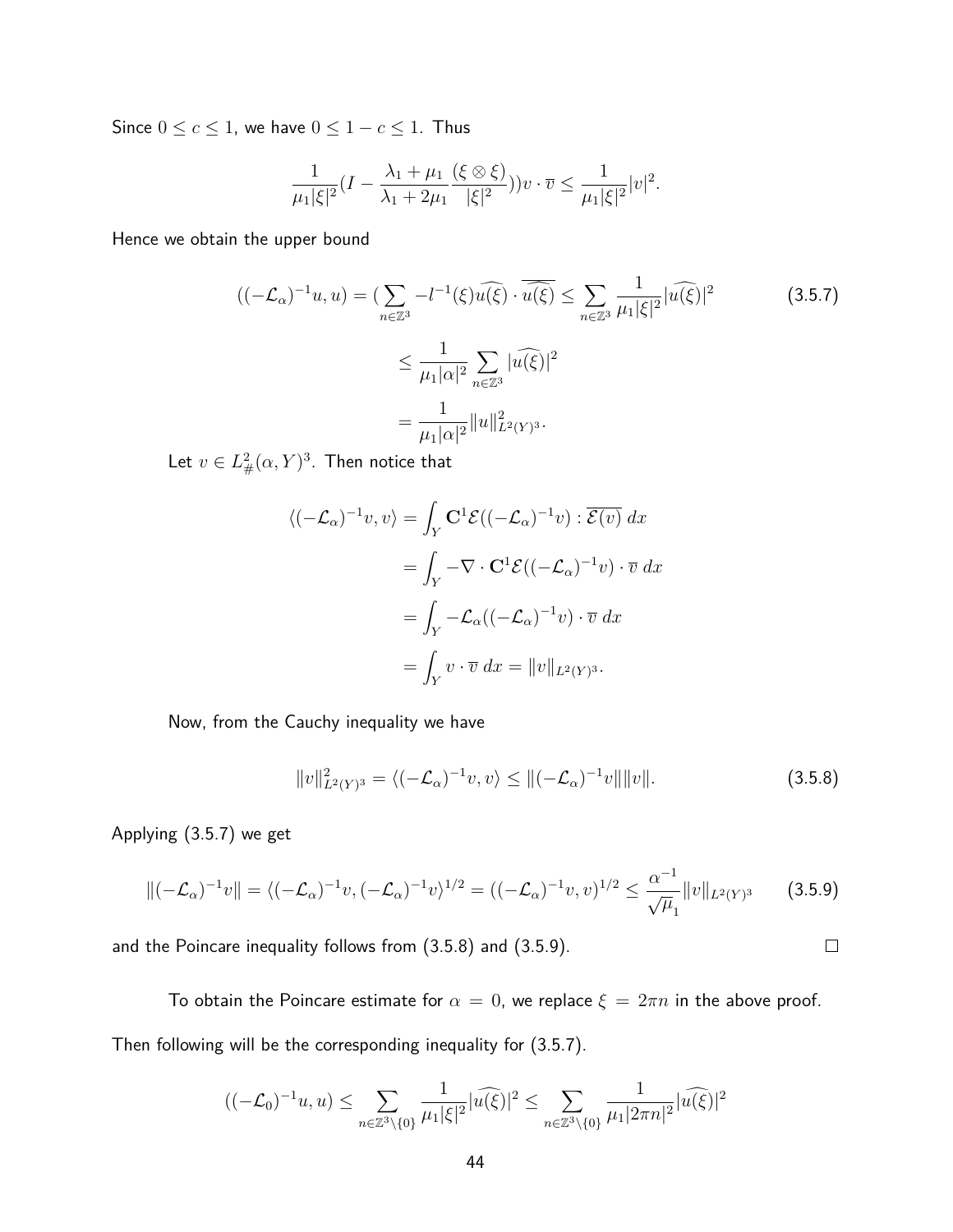$$
\leq \frac{1}{4\pi^2 \mu_1} \sum_{n \in \mathbb{Z}^3 \setminus \{0\}} |\widehat{u(\xi)}|^2
$$

$$
= \frac{1}{4\pi^2 \mu_1} \|u\|_{L^2(Y)^3}^2.
$$

Hence for  $\alpha = 0$ , the Poincare inequality becomes

$$
||v||_{L^2(Y)^3} \leq \frac{1}{2\pi\sqrt{\mu}_1} ||v||.
$$

For any  $v \in L^2_{\#}(\alpha,Y)^3$ , we apply (3.5.6) to find

$$
\| (A^{\alpha}(z) - A^{\alpha}(0))v \|_{L^{2}(Y)^{3}}
$$
\n
$$
\leq \frac{|\alpha|^{-1}}{\sqrt{\mu_{1}}} \| (A^{\alpha}(z) - A^{\alpha}(0))v \|
$$
\n
$$
\leq \frac{|\alpha|^{-1}}{\sqrt{\mu_{1}}} \| ((T_{k}^{\alpha})^{-1} - P_{2}^{\alpha}) (-\mathcal{L}_{\alpha})^{-1} v \|
$$
\n
$$
\leq \frac{|\alpha|^{-1}}{\sqrt{\mu_{1}}} \| ((T_{k}^{\alpha})^{-1} - P_{2}^{\alpha}) \|_{L[H_{\#}^{1}(\alpha, Y)^{3}:H_{\#}^{1}(\alpha, Y)^{3}]} \| (-\mathcal{L}_{\alpha})^{-1} v \|.
$$
\n(3.5.10)

Applying (3.5.9) and (3.5.10) delivers the upper bound:

$$
\| (A^{\alpha}(z) - A^{\alpha}(0)) \|_{L[L_{\#}^{2}(\alpha, Y)^{3}: L_{\#}^{2}(\alpha, Y)^{3}]} \n\leq \frac{|\alpha|^{-2}}{\mu_{1}} \| ((T_{k}^{\alpha})^{-1} - P_{2}^{\alpha}) \|_{L[H_{\#}^{1}(\alpha, Y)^{3}: H_{\#}^{1}(\alpha, Y)^{3}]}.
$$
\n(3.5.11)

The next step is to obtain an upper bound on  $\|((T_k^\alpha)^{-1}-P_2^\alpha)\|_{L[H^1_{\#}(\alpha,Y)^3:H^1_{\#}(\alpha,Y)^3]}$ . For all  $v\in H^1_{\#}(\alpha,Y)^3$ , we have

$$
\frac{\|((T_k^{\alpha})^{-1} - P_2^{\alpha})v\|}{\|v\|} \le |z|\{w_1 + \sum_{i=1}^n \tilde{w}_i|(1/2 + \tau_i(\alpha)) + z(1/2 - \tau_i(\alpha))|^{-2}\}^{1/2}.
$$
 (3.5.12)

where  $w_1 := \frac{\|P_1^{\alpha}v\|^2}{\|v\|^2}$  $\frac{P_{1}^{\alpha}v\|^{2}}{\|v\|^{2}}, \tilde{w}_{i} := \frac{\|P_{\tau_{i}(\alpha)}v\|^{2}}{\|v\|^{2}}$  $\frac{|\nabla_i(\alpha)|^2}{\|v\|^2}$ , and  $w_1 + \sum_{i=1}^n \tilde{w}_i \leq 1.$  Thus maximizing the right hand

side is equivalent to calculating

$$
\max_{w_1 + \sum_{i=1}^n \tilde{w}_i \le 1} \{w_1 + \sum_{i=1}^n \tilde{w}_i | (1/2 + \tau_i(\alpha)) + z(1/2 - \tau_i(\alpha))|^{-2} \}^{1/2}
$$
(3.5.13)  
= sup{1, |(1/2 + \tau\_i(\alpha)) + z(1/2 - \tau\_i(\alpha))|^{-2} }<sup>1/2</sup>.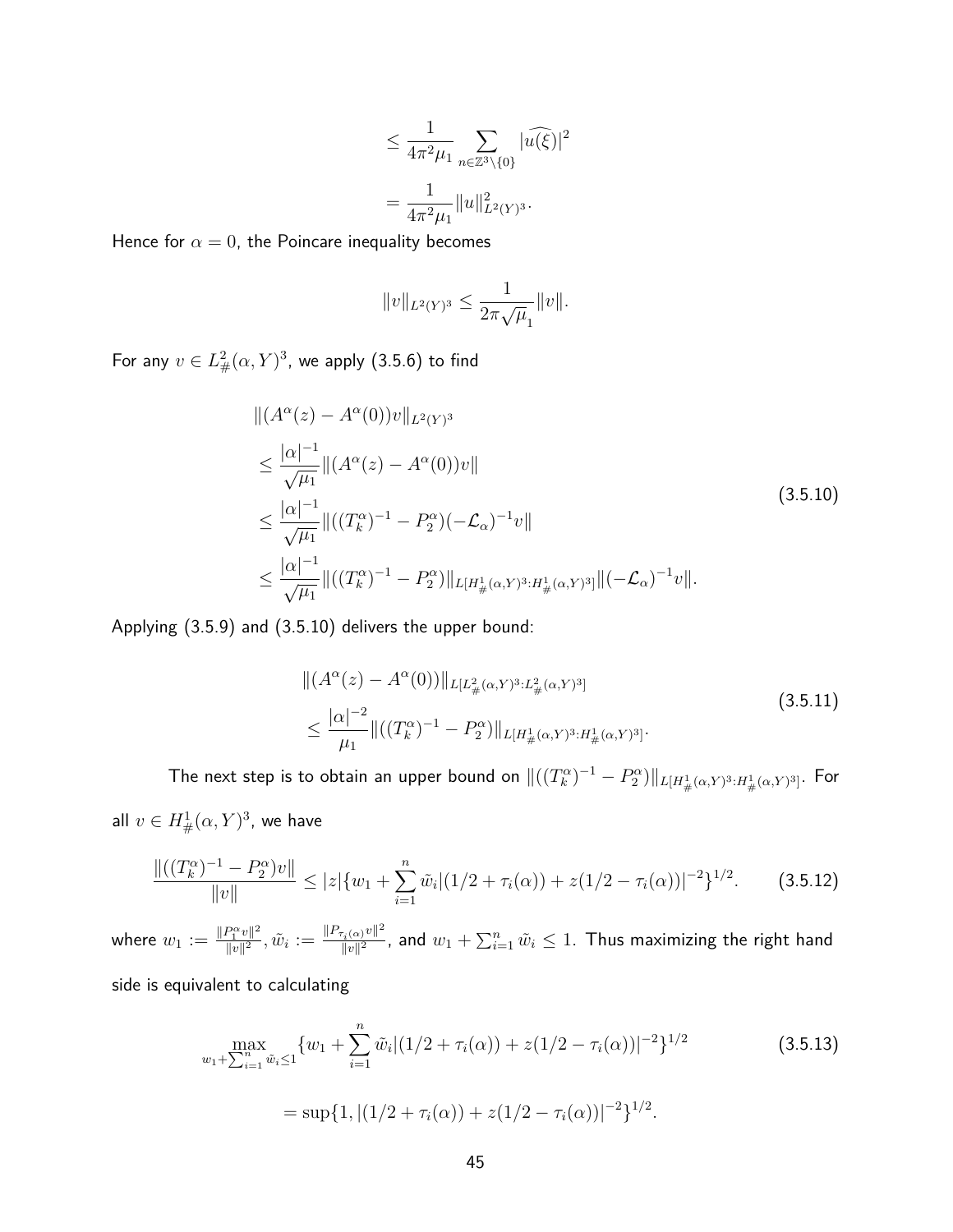Hence we maximize the function

$$
f(x) = |\frac{1}{2} + x + z(\frac{1}{2} - x)|^{-2}
$$
 (3.5.14)

 $\text{over } x \in [\tau^-(\alpha), \tau^+(\alpha)]$  for  $z$  in a neighborhood about the origin. Let  $\text{Re}(z) = u$ ,  $\text{Im}(z) = v$ and we write

$$
f(x) = |\frac{1}{2} + x + (u + iv)(\frac{1}{2} - x)|^{-2}
$$
  
=  $((\frac{1}{2} + x + u(\frac{1}{2} - x))^2 + v^2(\frac{1}{2} - x)^2)^{-1}$  (3.5.15)  

$$
\leq (\frac{1}{2} + x + u(\frac{1}{2} - x))^{-2} = g(\text{Re}(z), x),
$$

to get the bound

$$
\|(T_k^{\alpha})^{-1} - P_2^{\alpha}\|_{L[H^1_{\#}(\alpha, Y)^3 : H^1_{\#}(\alpha, Y)^3]} \le |z| \sup \{1, \sup_{x \in [\tau^-(\alpha), \tau^+(\alpha)]} g(u, x)\}^{1/2} \}.
$$
 (3.5.16)

We now examine the poles of  $g(u, x)$  and the sign of its partial derivative  $\partial_x g(u, x)$  when  $|u|$ 

1. If Re(z) = u is fixed, then 
$$
g(u, x) = (\frac{1}{2} + x + u(\frac{1}{2} - x))^{-2}
$$
 has a pole when  $(\frac{1}{2} + x) + u(\frac{1}{2} - x) =$ 

0*.* For *u* fixed this occurs when

$$
\hat{x} = \hat{x}(u) = \frac{1}{2} \left( \frac{1+u}{u-1} \right). \tag{3.5.17}
$$

On the other hand if, *x* is fixed, *g* has a pole at

$$
u = \frac{\frac{1}{2} + x}{x - \frac{1}{2}}.\tag{3.5.18}
$$

The sign of *∂xg* is determined by the formula

$$
\partial_x g(u, x) = N/D,\tag{3.5.19}
$$

where  $N=-2(1-u)^2x-(1-u^2)$  and  $D=((\frac{1}{2}+x+u(\frac{1}{2}-x))^4\geq 0.$  Calculation shows that  $\partial_x g < 0$  for  $x > \hat{x}$ , i.e. *g* is decreasing on $(\hat{x}, \infty)$ . Similarly,  $\partial_x g > 0$  for  $x < \hat{x}$  and *g* is increasing on  $(-\infty, \hat{x})$ .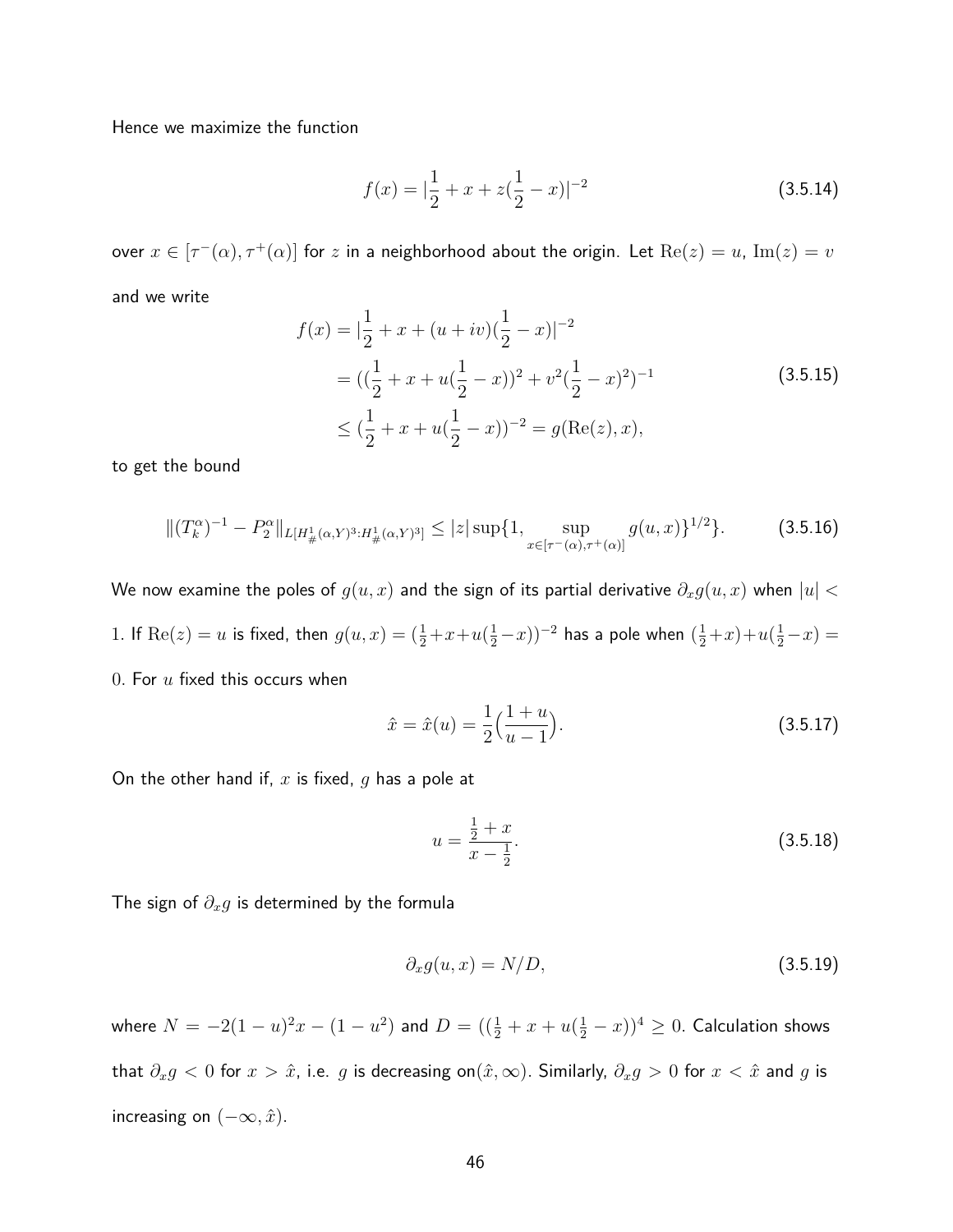Now we identify all  $u = \text{Re}(z)$  for which  $\hat{x} = \hat{x}(u)$  satisfies

$$
\hat{x} < \tau^-(\alpha) < 0. \tag{3.5.20}
$$

For such *u*, the function  $g(u, x)$  will be decreasing on  $[\tau^-(\alpha), \tau^+(\alpha)]$ , so that  $g(u, \tau^-(\alpha)) \ge$  $g(u, x)$  for all  $x \in [\tau^-(\alpha), \tau^-]$ , providing an upper bound for (3.5.16).

**Lemma 3.5.2.** The set  $U$  of  $u \in \mathbb{R}$  for which  $-\frac{1}{2} < \hat{x}(u) < \tau^{-}(\alpha) < 0$  is given by

$$
U := [z^*, 1]
$$

where

$$
-\frac{(\mu_1 + \lambda_1)}{(3\mu_1 + \lambda_1)} \le z^* := \frac{\tau^-(\alpha) + \frac{1}{2}}{\tau^-(\alpha) - \frac{1}{2}} < 0.
$$

*Proof.* Noting  $\hat{x} = \hat{x}(u) = \frac{1}{2}$  $\left( \frac{1+u}{u} \right)$ *u*−1 , we invert and write

$$
u = \frac{\frac{1}{2} + \hat{x}}{\hat{x} - \frac{1}{2}}
$$
 (3.5.21)

We now show that

$$
z^* \le u \le 1\tag{3.5.22}
$$

for  $\hat{x} \leq \tau^-(\alpha)$ . Set  $h(\hat{x}) = \frac{\frac{1}{2} + \hat{x}}{\hat{x} - 1}$  $\frac{\frac{1}{2}+x}{x-\frac{1}{2}}$ . Then

$$
h'(\hat{x}) = \frac{-1}{(\hat{x} - \frac{1}{2})^2},\tag{3.5.23}
$$

and so  $h$  is decreasing on  $(-\infty, \frac{1}{2})$  $(\frac{1}{2})$ . Since  $\tau^-(\alpha) < \frac{1}{2}$  $\frac{1}{2}, h$  attains a minimum over  $(-\infty, \tau^-(\alpha)]$ at  $x = \tau^-(\alpha)$ . Thus  $\hat{x}(u) \leq \tau^-(\alpha)$  implies

$$
z^* = \frac{\tau^-(\alpha) + \frac{1}{2}}{\tau^-(\alpha) - \frac{1}{2}} \le u \le 1
$$
\n(3.5.24)

as desired.

 $\Box$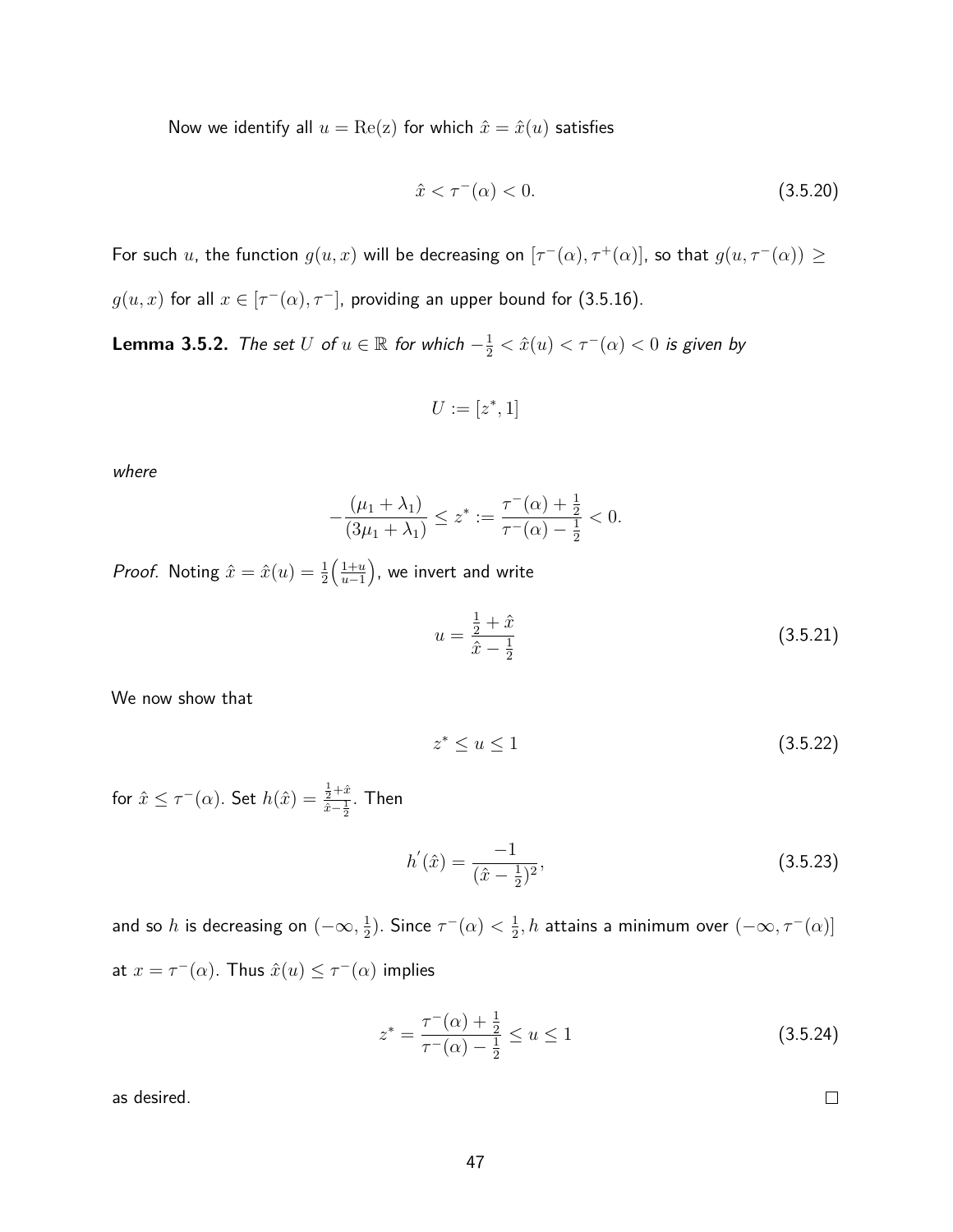Combining Lemma (3.5.2) with inequality (3.5.16), noting that  $-|z| \leq \text{Re}(z) \leq |z|$  and on rearranging terms we obtain the following corollary.

**Corollary 3.5.3.** For  $|z| < |z^*|$ :

$$
\|(A^{\alpha}(z) - A^{\alpha}(0))\|_{L[L_{\#}^{2}(\alpha, Y)^{3}:L_{\#}^{2}(\alpha, Y)^{3}]}\leq \frac{|\alpha|^{-2}}{\mu_{1}}|z|(-|z| - z^{*})^{-1}(\frac{1}{2} - \tau^{-}(\alpha))^{-1}.
$$
 (3.5.25)

From Corollary 3.5.3, (3.5.3), (3.5.4) we easily seen that

$$
\| (A^{\alpha}(z)\rho - A^{\alpha}(0)\rho) R(\zeta, 0) \|_{L[L_{\#}^{2}(\alpha, Y)^{3}: L_{\#}^{2}(\alpha, Y)^{3}]} \leq
$$
\n
$$
B(\alpha, z) = \frac{|\alpha|^{-2}}{\mu_{1}} |z|(-|z| - z^{*})^{-1} \left(\frac{1}{2} - \tau^{-}(\alpha)\right)^{-1} d^{-1} \|\rho\|_{L^{\infty}(Y)^{3}}.
$$
\n(3.5.26)

a straight forward calculation shows that  $B(\alpha, z) < 1$  for

$$
|z| < r^* := \frac{\mu_1 |\alpha|^2 d |z^*|}{\frac{\|\rho\|_{L^\infty(Y)^3}}{\frac{1}{2} - \tau^-(\alpha)} + \mu_1 |\alpha|^2 d} \tag{3.5.27}
$$

and property 4 of Theorem 3.4.1 is established since  $r^* < |z^*|$ . Now we establish properties 1 through 3 of Theorem 3.4.1. First note that inspection of (3.1.5) shows that if (3.5.1) holds and if  $\zeta \in \mathbb{C}$  belong to the resolvent of  $A^{\alpha}(0)\rho$  then it also belongs to the resolvent of  $A^{\alpha}(z)\rho$ . Since (3.5.1) holds for  $\zeta \in \Gamma$  and  $|z| < r^*$ , property 1 of Theorem 3.4.1 follows. Formula (3.1.6) shows that  $P(z)$  is analytic in a neighborhood of  $z = 0$  determined by the condition that (3.5.1) holds for  $\zeta \in \Gamma$ . The set  $|z| < r^*$  lies inside the neighborhood and property 2 of Theorem (3.4.1) is proved. The isomorphimsm expressed in property 3 of Theorem (3.4.1) follows directly from Lemma 4.10 of ([23], Chapter I §4) which is also valid for Banach space.

The proof of Theorem 3.4.2 proceed along identical lines. To prove Theorem 3.4.2, we need the following Poincare inequality between  $L^2_{\#}(0,Y)^3$  and  $H^1_{\#}(0,Y)^3.$ 

#### **Lemma 3.5.4.**

$$
||v||_{L^{2}(Y)^{3}} \leq \frac{1}{2\pi\sqrt{\mu}_{1}}||v||. \tag{3.5.28}
$$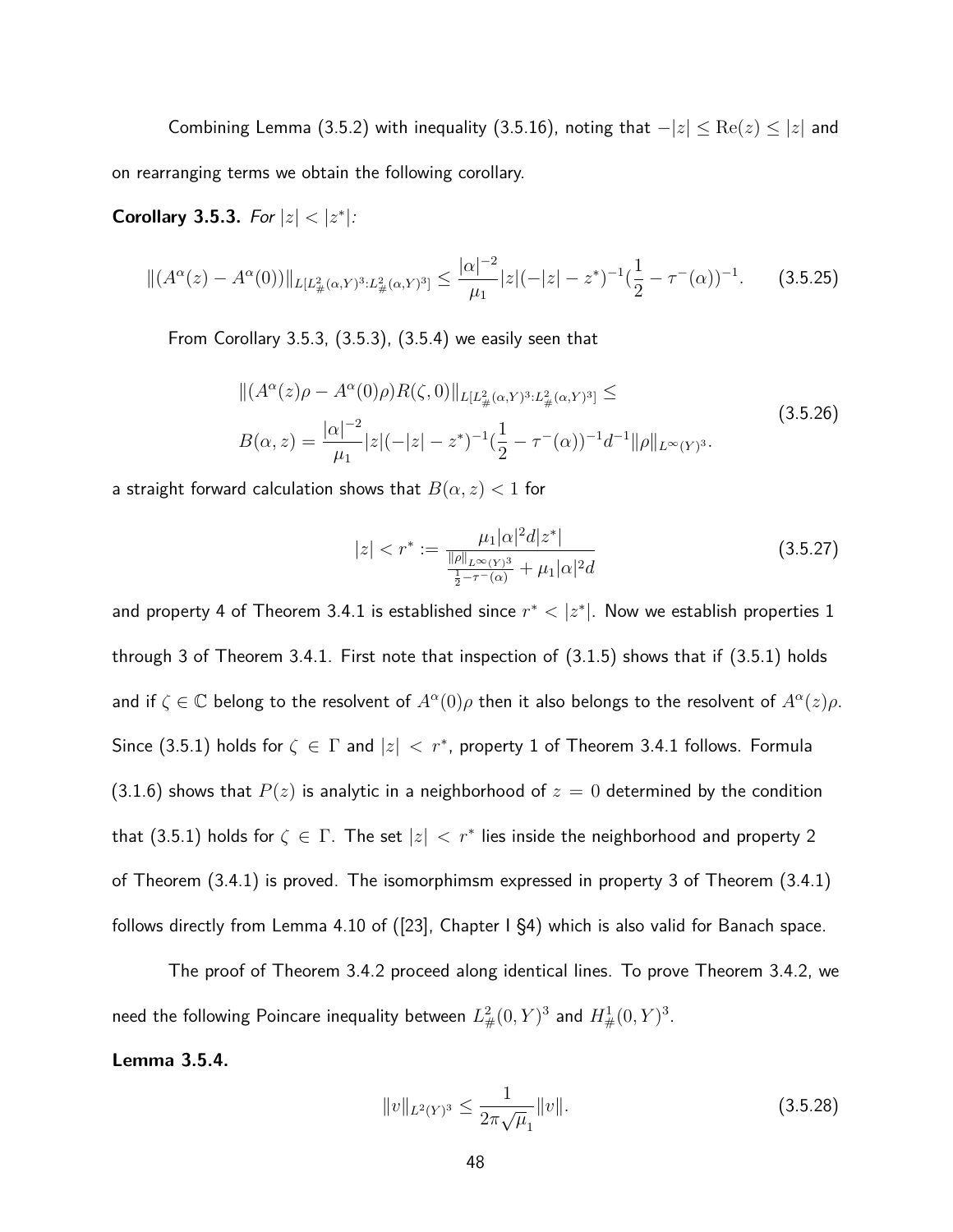This inequality is established using (3.5.12) and proceeding using the same steps as in the proof of Lemma 3.5.1. Using (3.5.28) in place of (3.5.6) we argue as in the proof of Theorem 3.4.1 to show that

$$
\| (A^{0}(z)\rho - A^{0}(0)\rho)R(\zeta, 0) \|_{L[L_{\#}^{2}(0,Y)^{3}: L_{\#}^{2}(0,Y)^{3}]} < 1
$$
\n(3.5.29)

holds provided  $|z| < r^*$ , where  $r^*$  is given by (3.4.7). This establishes Theorem 3.4.2.

The error estimates presented in Theorem 3.4.4 are easily recovered from the arguments in([23] Chapter II, §3); for completeness we restate them here. We begin with the following application of Cauchy inequalities to the coefficients  $\beta_n^{\alpha}$  of  $(3.1.10)$  from  $([23]$  Chapter II, §3, pg 88):

$$
|\beta_n^{\alpha}| \le d(r^*)^{-n}.\tag{3.5.30}
$$

It follows immediately that, for  $|z| < r^*$ ,

$$
\left|\hat{\beta}^{\alpha}(z) - \sum_{n=0}^{p} z^{n} \beta_{n}^{\alpha}\right| \leq \sum_{n=p+1}^{\infty} |z|^{n} |\beta_{n}^{\alpha}| \leq \frac{d|z|^{p+1}}{(r^{*})^{p}(r^{*} - |z|)}.
$$
\n(3.5.31)

completing the proof.

For completeness we establish the boundedness and compactness of the operator  $B^{\alpha}(k)$ .

**Theorem 3.5.5.** The operator  $B^{\alpha}(k) : L^2_{\#}(\alpha, Y)^3 \mapsto H^1_{\#}(\alpha, Y)^3$  is bounded for  $k \notin Z$ .

We first prove the result for  $\alpha \neq 0$ . Let  $v \in L^2_{\#}(\alpha, Y)^3$ . Then,

$$
||B^{\alpha}(k)v|| = ||(T_k^{\alpha})^{-1}(-\mathcal{L}_{\alpha})^{-1}v||
$$
  
\n
$$
\leq ||(T_k^{\alpha})^{-1}||_{L[H_{\#}^1(\alpha,Y)^3:H_{\#}^1(\alpha,Y)^3]}||(-\mathcal{L}_{\alpha})^{-1}v||
$$
\n
$$
\leq \frac{\alpha^{-1}}{\sqrt{\mu_1}}||(T_k^{\alpha})^{-1}||_{L[H_{\#}^1(\alpha,Y)^3:H_{\#}^1(\alpha,Y)^3]}||v||_{L^2(Y)^3},
$$
\n(3.5.32)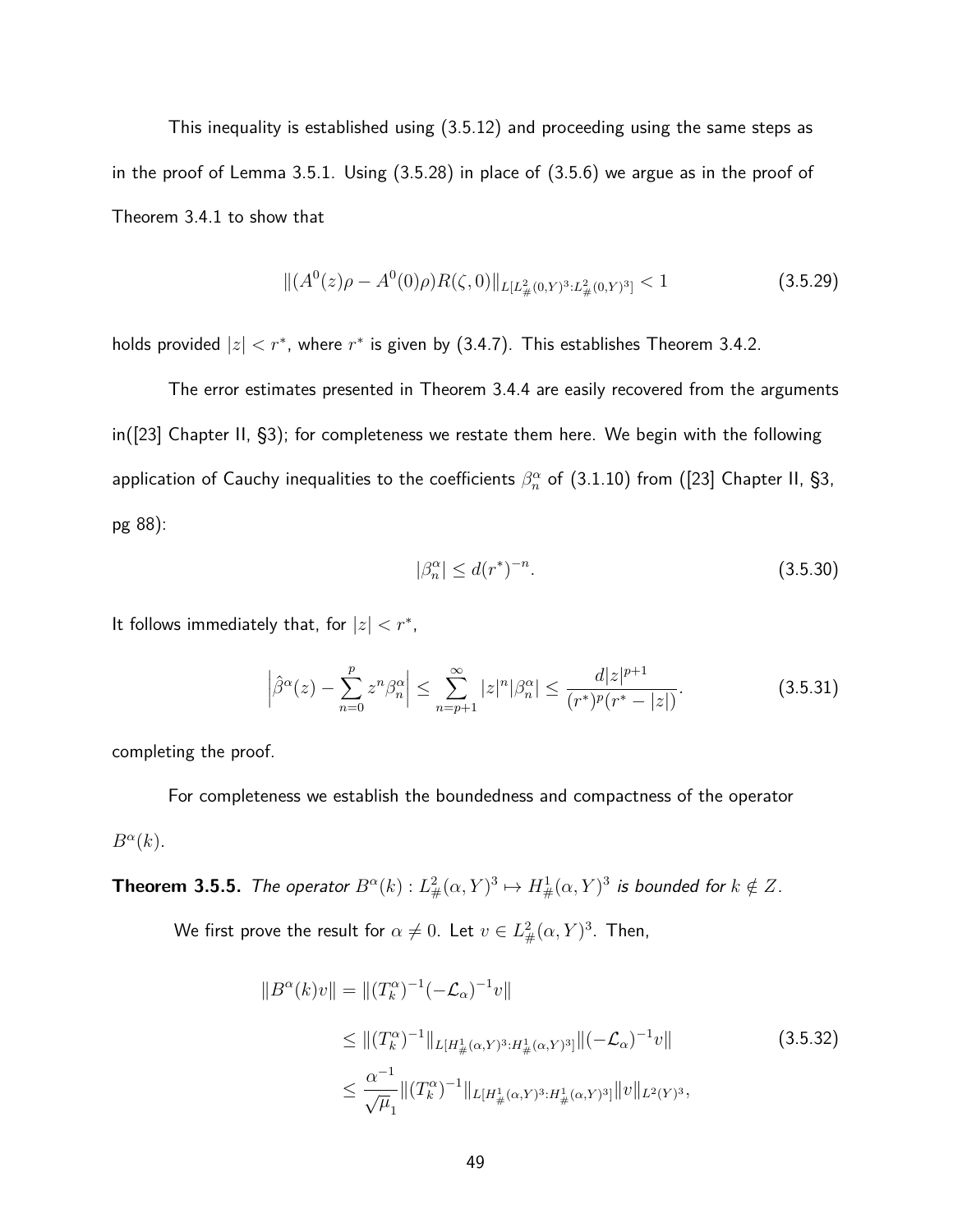where the last inequality follows from (3.5.9). Now we need to find an upper estimate for  $\|(T_k^\alpha)^{-1}\|_{L[H^1_{\#}(\alpha, Y)^3:H^1_{\#}(\alpha, Y)^3]}.$  Observe that

$$
\frac{\|(T_k^{\alpha})^{-1}v\|}{\|v\|} \leq \{|z|^2w_1+w_2+|z|^2\sum_{i=1}^{\infty}|(1/2+\tau_i(\alpha))+z(1/2-\tau_i(\alpha))|^{-2}\tilde{w}_i\}^{1/2},\qquad(3.5.33)
$$

where  $w_1 := \frac{\|P_1v\|^2}{\|v\|^2}$  $\frac{P_1v\|^2}{\|v\|^2}, w_2 := \frac{\|P_2v\|^2}{\|v\|^2}$  $\frac{P_2v\|^2}{\|v\|^2},\tilde{w}_i:=\frac{\|P_{\tau_i(\alpha)}v\|^2}{\|v\|^2}$  $\frac{||v_i(\alpha)^v||^2}{||v||^2}$ . Now Notice that  $w_1+w_2+\sum_{i=1}^\infty \tilde{w}_i=0$ 

1, and therefore we obtain the upper estimate

$$
\frac{\|(T_k^{\alpha})^{-1}v\|}{\|v\|} \le M \tag{3.5.34}
$$

where

$$
M = \max\{1, |z|^2, \sup_i\{|(1/2 + \tau_i(\alpha)) + z(1/2 - \tau_i(\alpha))|^{-1}\}\},\tag{3.5.35}
$$

and this completes the proof. For  $\alpha = 0$  case, the proof is similar.

**Remark 3.5.6.** The Poincare inequalities (3.5.6) and (3.5.28) together with Theorem 3.5.5 show that  $B^\alpha(k): L^2_\#(\alpha, Y)^3 \mapsto L^2_\#(\alpha, Y)^3$  is a bounded linear operator mapping  $L^2_\#(\alpha, Y)^3$ into itself. The compact embedding of  $H^1_{\#}(\alpha,Y)^3$  into  $L^2_{\#}(\alpha,Y)^3$  shows the operator is compact on  $L^2_{\#}(\alpha, Y)^3$  .

#### **3.6. Emergence of band gaps in the high contrast limit**

In this section we identify conditions which are sufficient for the emergence of band gaps for sufficiently large contrast. Here the contrast *k* is real and taken to be in the interval  $1 \leq k < \infty$ . We order the Dirichlet spectrum of the inclusion *D* by minmax and  $0 < \delta_1 \leq$  $\delta_2\leq\cdots\delta_j\leq\delta_{j+1}\cdots$  ,  $\delta_j\to\infty$  as  $j\to\infty$ . Let  $\{\delta'_j\}_{j=1}^\infty$  be the Dirichlet eigenvalues associated with zero average eigenfunctions and let  $\{\delta_j^*\}_{j=1}^\infty$  be the Dirichlet eigenvalues for which there are non-zero average eigenfunctions. Recall the limit spectra defined in Theorem 3.3.2

$$
\sigma(A^0(0)\rho) = \{ (\delta'_j)^{-1} \}_{j=1}^{\infty} \cup \{ \nu_j^{-1} \}_{j=1}^{\infty},
$$
\n(3.6.1)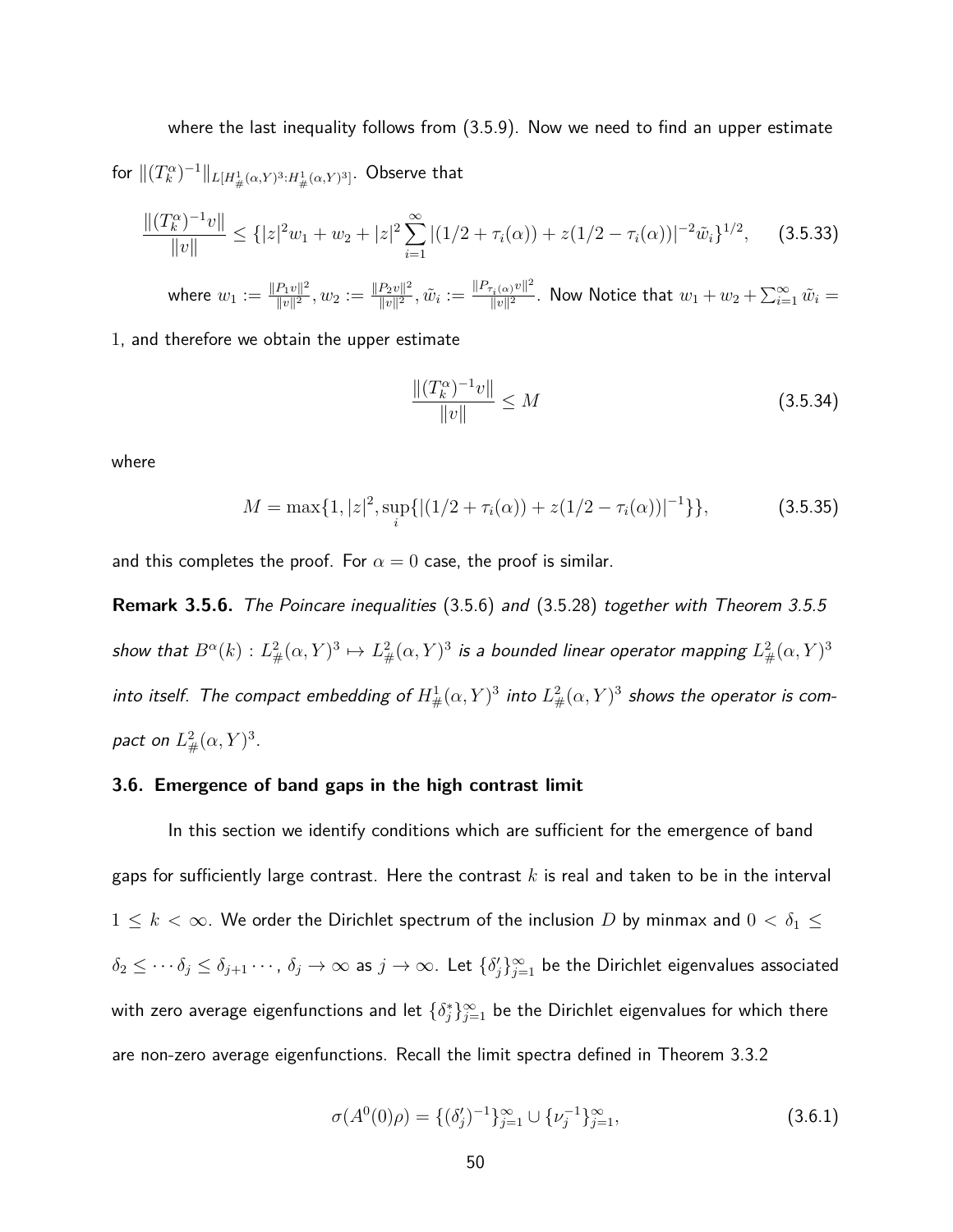and  $\{\nu_j\}_{j\in\mathbb{N}}$  are the positive roots of (3.3.4). The eigenspaces of elements of  $\sigma(A^0(0)\rho)$  are orthogonal to the 3 dimensional space of rigid translations. Let  $\omega_j = \lim_{k \to \infty} \xi_{j+3}(k,0)$  and from Theorem 3.3.2 and (3.3.6) one has the alternative  $\omega_j = \delta_j'$  or  $\omega_j = \nu_j.$  In what follows we assume that the inclusions are in the class  $P_{\theta}$ . We have the interlacing theorem.

#### **Theorem 3.6.1.**

$$
\delta_j \le \omega_j \le \delta_{j+3}.\tag{3.6.2}
$$

One can characterize pass bands in the high contrast limit. Set

$$
a_j(k) = min_{\alpha \in Y^*} \xi_j(k, \alpha), \qquad b_j(k) = max_{\alpha \in Y^*} \xi_j(k, \alpha), \tag{3.6.3}
$$

The pass band for  $k < \infty$  is given by  $[a_j(k), b_j(k)]$  and

**Theorem 3.6.2.**

$$
\lim_{k \to \infty} [a_j(k), b_j(k)] = [\omega_j, \delta_{j+3}],
$$
\n(3.6.4)

here  $\lim_{k\to\infty} [a_j(k), b_j(k)]$  can reduce to the single point  $\omega_j = \delta_{j+3}$ , and the band structure in the high contrast limit  $k \to \infty$  is given by

$$
[0, \delta_1] \cup [0, \delta_2] \cup [0, \delta_3] \bigcup_{j \ge 1} [\omega_j, \delta_{j+3}]. \tag{3.6.5}
$$

A criterion for band gap opening now follows.

**Theorem 3.6.3** (**Criterion for band gap opening).** A band gap exists if

$$
\delta_{j+2} < \omega_j. \tag{3.6.6}
$$

Lemma 3.3.3 together with Theorem 3.6.3 shows that the band gap increases with decreasing *ρ*2, this is consistent with the two dimensional result of [1] and the experimental findings of [17]. Theorem 3.6.1, Theorem 3.6.2 and the band gap criterion are established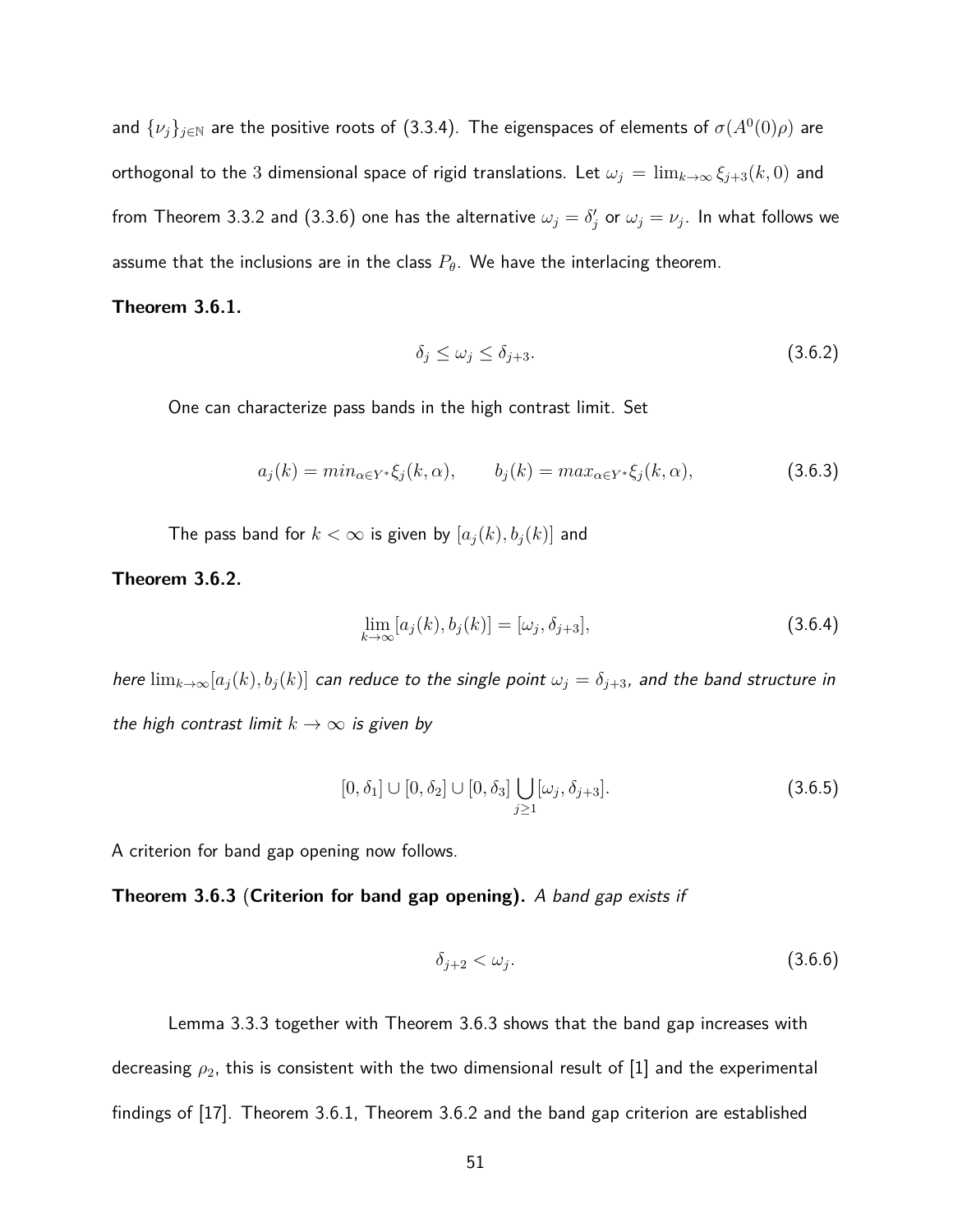in [1] and [2] for the two dimensional case. The variational arguments of [1] together with Lemma 3.3.3 can be readily used to prove Theorem 3.6.1 in the three dimensional case. We now provide the proof of Theorem 3.6.2 in three dimensions using the Lipschitz continuity of the eigenvalues  $\xi_j(k,\alpha)$  about  $\alpha=0$  for fixed *k*. Using the minmax formulation of eigenvalues one deduces as in [12] that

$$
|\xi_{j+3}(k,0) - \xi_{j+3}(k,\alpha)| < Ck|\alpha|,\tag{3.6.7}
$$

where *C* is independent of  $\alpha$  and  $k$ . Equation (3.4.11) of Theorem 3.4.4 gives the convergence

$$
|\omega_j - \xi_{j+3}(k,0)| < C \frac{d}{k(r^* - (1/k))}.\tag{3.6.8}
$$

So given any  $\epsilon > 0$  we can find a pair  $(k', \alpha') \in \mathbb{R}^+ \times Y^*$  such that

$$
|\omega_j - \xi_{j+3}(k', \alpha')| < \epsilon. \tag{3.6.9}
$$

On the other hand from the minmax formulation  $\xi_{j+3}(k,\alpha)$  is monotone increasing with  $k$  and for  $\alpha \neq 0$ , we have from Theorem 3.4.4 that  $\xi_{j+3}(k,\alpha) \to \delta_{j+3}$  as  $k \to \infty$ . So Theorem 3.6.2 follows immediately from (3.6.9) and these observations.

In closing we show that the symmetry of inclusion domains *D* provides a new condition on the interlacing of  $\{\nu_j\}_{j=1}^{\infty}$  and  $\{\delta_j^*\}_{j=1}^{\infty}$ .

**Theorem 3.6.4.** Suppose *D* is invariant under the cubic group of rotations then we have the interlacing

$$
\nu_{j-1} < \delta_j^* < \nu_j. \tag{3.6.10}
$$

*Proof.* Since *D* is invariant under the cubic group of rotations  $M(\nu) = \lambda(\nu)I$ , where *I* is the  $3\times 3$  identity. Here  $\lambda(\nu)$  is a real valued function of  $\nu$  and  $\det\{M(\nu)\}=\lambda^3(\nu)$  so  $\nu_j$  are the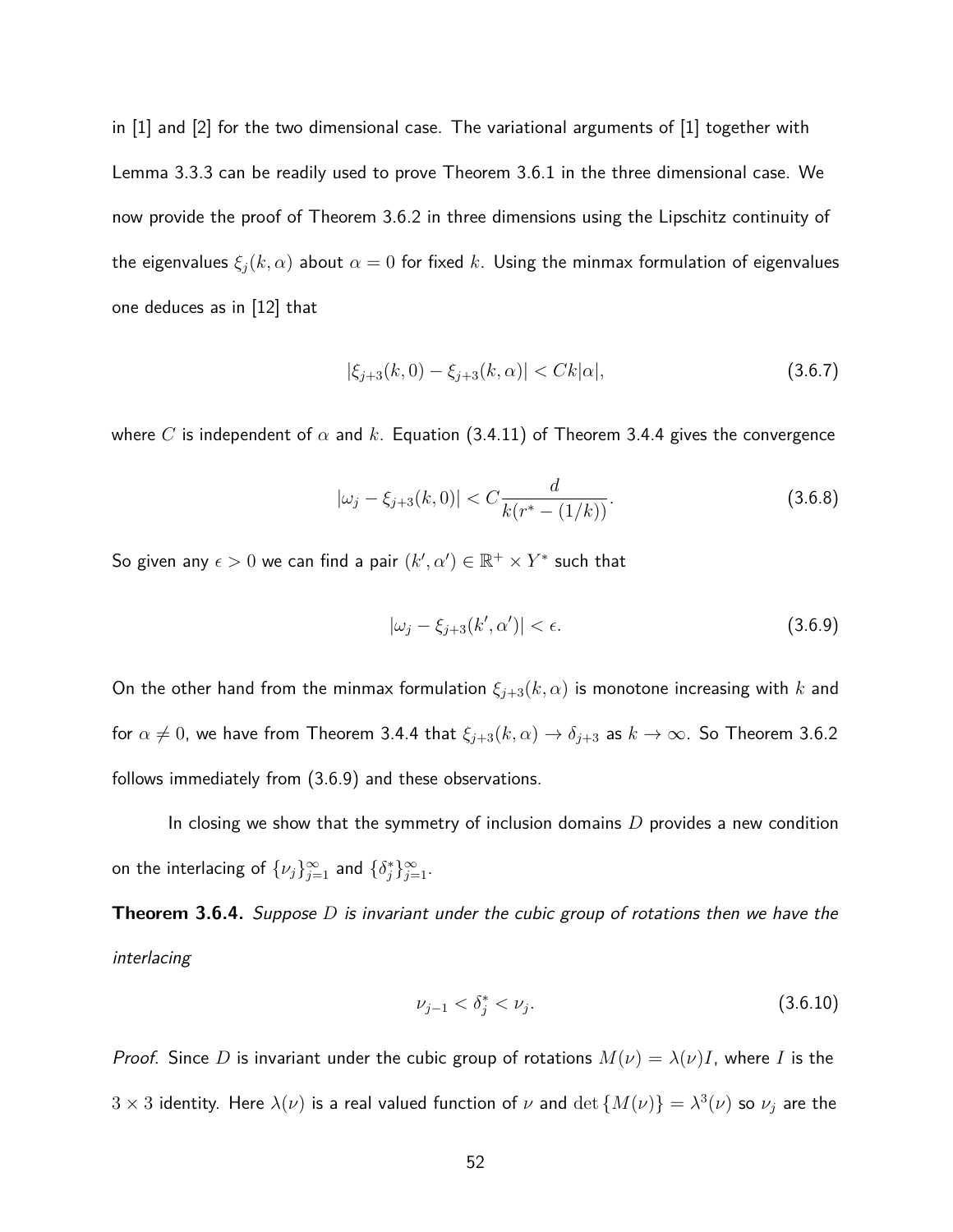roots of the equation  $\lambda(\nu)=0.$  For any constant vector  $\vec{v}$  in  $\mathbb{R}^3$  we have

$$
\lambda(\nu) = \frac{M(\nu)\vec{v} \cdot \vec{v}}{|\vec{v}|^2} = \int_Y \rho(x) \, dx - \nu \sum_{j \in \mathbb{N}} \frac{a_j^2}{\nu - \delta_j^*},\tag{3.6.11}
$$

where  $a_j^2=|\int_D\rho^1\psi_j\ dx\cdot\vec{v}|^2/|\vec{v}|^2>0$  and  $\delta_j^*$  are only associated with nonzero mean eigenfunc- $\lambda$  tions. For  $\delta^*_{j-1} < \nu < \delta^*_j$ , calculation shows  $-\infty < \lambda(\nu) < \infty$ , with  $\lambda'(\nu) > 0$ . From this we conclude  $\delta^*_j < \nu_j < \delta^*_{j+1}$  and we have the interlacing  $\nu_{j-1} < \delta^*_j < \nu_j.$  Thus a Dirichlet eigenvalue associated with non zero mean eigenfunctions always lies strictly between successive  $\Box$ roots  $\nu_{j-1}$  and  $\nu_j$ .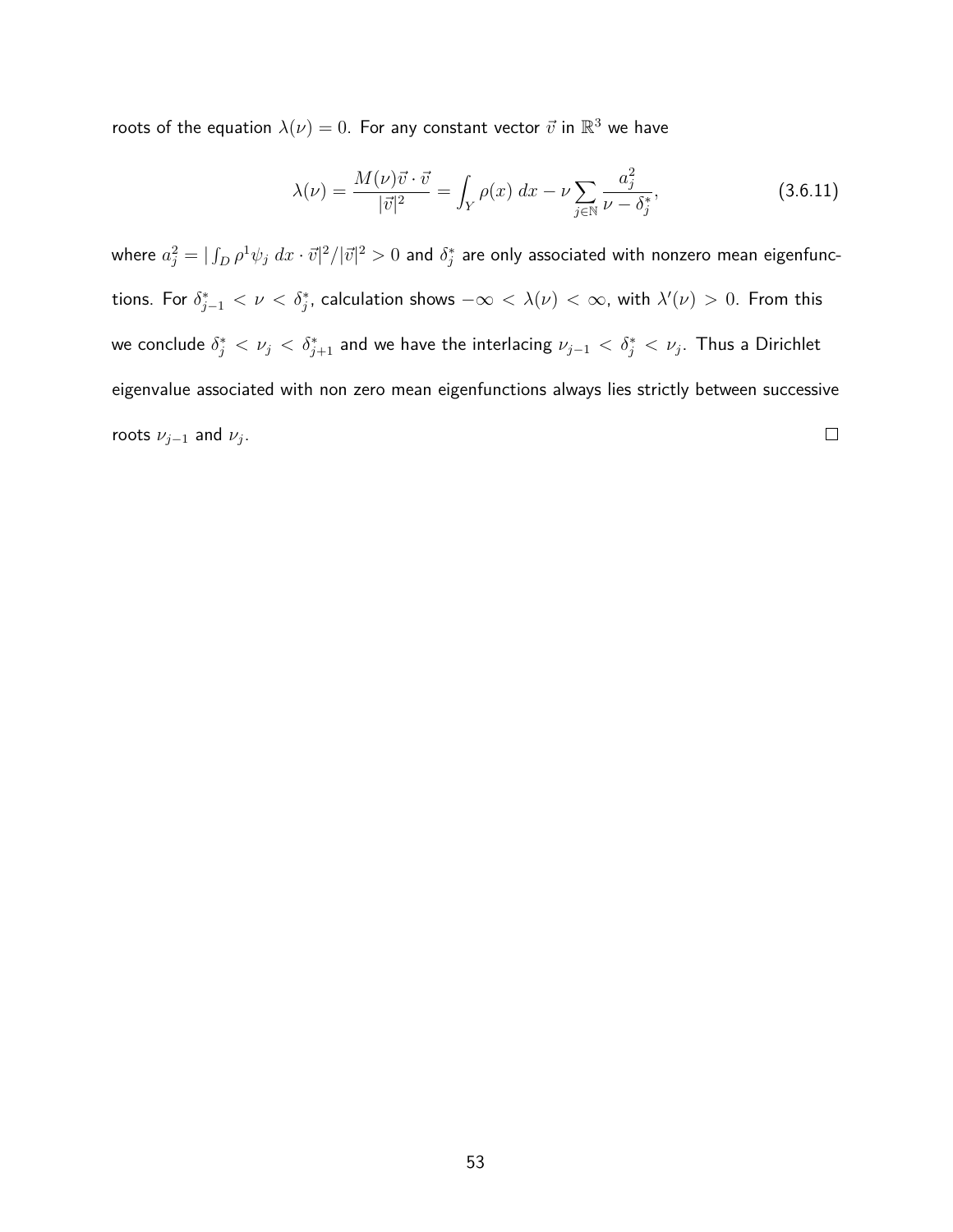## **Chapter 4. Periodic Scatters of General Shapes**

#### **4.1. Bounds on quasi-periodic resonances**

In this section we identify an explicit condition on the inclusion geometry that guarantees a lower bound  $\tau^-$  on the quasi-periodic spectra that holds uniformly for  $\alpha \in Y^*.$ 

$$
-\frac{1}{2} < \tau^- \leq \tau^-(\alpha) = \min_i \{\tau_i\} \leq \frac{1}{2},
$$

This provides a lower bound on the structural spectra  $\cup_{\alpha\in Y^*}\{\tau_i(\alpha)\}_{i=1}^\infty$  that is strictly greater than  $-1/2$ .

To begin, note if  $(\tau,w)$  is an eigenpair of  $T^\alpha|_{W^\alpha_3}$  and  $v\in H^1_\#(\alpha,Y)^3$  then,

$$
\frac{1}{2} \int_{Y \setminus D} \mathbf{C}^1 \mathcal{E}(w) : \overline{\mathcal{E}(v)} dx - \frac{1}{2} \int_D \mathbf{C}^1 \mathcal{E}(w) : \overline{\mathcal{E}(v)} dx = \tau \int_Y \mathbf{C}^1 \mathcal{E}(w) : \overline{\mathcal{E}(v)} dx. \tag{4.1.1}
$$

 $\mathsf{Adding}~ \frac{1}{2}\int_Y \mathbf{C}^1 \mathcal{E}(w) : \overline{\mathcal{E}(v)} \; dx$  to both sides yields

$$
\int_{Y \setminus D} \mathbf{C}^1 \mathcal{E}(w) : \overline{\mathcal{E}(v)} dx = (\tau + \frac{1}{2}) \int_Y \mathbf{C}^1 \mathcal{E}(w) : \overline{\mathcal{E}(v)} dx.
$$
 (4.1.2)

The lower bound is obtained by showing that there exists a  $p~>~0$  such that  $\tau_i + \frac{1}{2}~\geq~p$ independent of  $i \in \mathbb{N}$  and  $\alpha \in Y^*$ .

**Theorem 4.1.1.** Let  $\tau^-(\alpha)$  be the lowest eigenvalue of  $T^\alpha$  in  $W^\alpha_3\subset H^1_\#(\alpha,Y)^3$ . Suppose there is a  $\theta > 0$  independent of  $\alpha \in Y^*$  such that for all  $v \in W_3^{\alpha}$  we have

$$
\int_{Y \setminus D} \mathbf{C}^1 \mathcal{E}(v) : \overline{\mathcal{E}(v)} dx \ge \theta \int_D \mathbf{C}^1 \mathcal{E}(v) : \overline{\mathcal{E}(v)} dx.
$$
\n(4.1.3)

Let  $p = \min\{\frac{1}{2}$  $\frac{1}{2}, \frac{\theta}{2}$  $\frac{\theta}{2}$ }. Then  $\tau^-(\alpha) + \frac{1}{2} \geq p$  for all  $\alpha \in Y^*$ .

*Proof.* We prove by contradiction, so in addition to (4.1.3), we suppose that  $\tau^-(\alpha)+\frac{1}{2}< p$  for some  $\alpha \in Y^*$ . Then  $\tau^-(\alpha) + \frac{1}{2} < \frac{1}{2}$  $\frac{1}{2}$  and  $\tau^-(\alpha) + \frac{1}{2} < \frac{\theta}{2}$  $\frac{\theta}{2}.$  Let  $u^-$  be the eigenvector of  $T$  with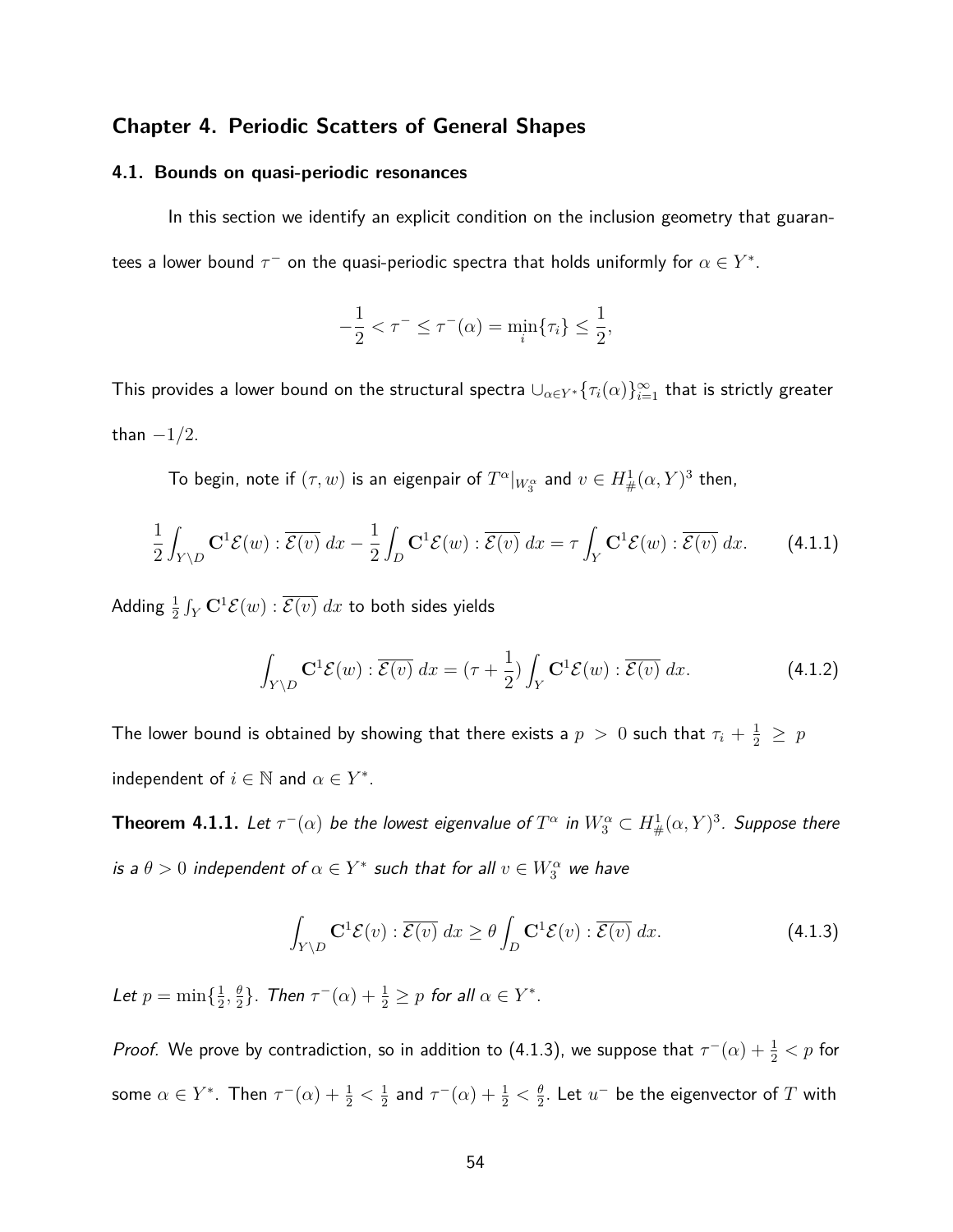eigenvalue  $\tau^-(\alpha)$ , normalized so that  $\|u^-\|=1.$  Then we obtain

$$
\int_{Y \setminus D} \mathbf{C}^1 \mathcal{E}(u^-) : \overline{\mathcal{E}(u^-)} \, dx < \frac{1}{2} \tag{4.1.4}
$$

and

$$
\frac{\theta}{2} > \int_{Y \setminus D} \mathbf{C}^1 \mathcal{E}(u^-) : \overline{\mathcal{E}(u^-)} dx \ge \theta \int_D \mathbf{C}^1 \mathcal{E}(u^-) : \overline{\mathcal{E}(u^-)} dx. \tag{4.1.5}
$$

This gives

$$
\int_{D} \mathbf{C}^{1} \mathcal{E}(u^{-}) : \overline{\mathcal{E}(u^{-})} dx < \frac{1}{2}.
$$
\n(4.1.6)

Inequalities (4.1.4) and (4.1.6) yield

$$
\int_Y \mathbf{C}^1 \mathcal{E}(u^-) : \overline{\mathcal{E}(u^-)} dx = ||u^-||^2 < 1.
$$

This is a contradiction since  $||u^-|| = 1$ .

Clearly the parameter *θ* is a geometric descriptor for *D*. We define the class of inclusion configurations for which the structural spectra is bounded strictly above −1*/*2.

**Definition 4.1.2.** The class of periodic distributions of inclusions for which Theorem 4.1.1 holds for a fixed positive value of  $\theta$  is denoted by  $P_\theta$ . The structural spectra  $\cup_{\alpha\in Y^*}\{\tau_i(\alpha)\}_{i=1}^\infty$  for this class is bounded above  $-1/2$  so  $z^* < 0$  is uniformly bounded away from zero for  $\alpha \in Y^*$ .

With this definition we have the corollary given by:

**Corollary 4.1.3.** For every inclusion domain *D* belonging to *P<sup>θ</sup>* Theorems 3.4.1 through 3.4.5 hold with  $z^*$  replaced with  $z_\theta^+$  given by

$$
z_{\theta}^{+} = \frac{\tau^{-} + 1/2}{\tau^{-} - 1/2} < 0,\tag{4.1.7}
$$

where  $\tau^- = \min\{\frac{1}{2}$  $\frac{1}{2}$ ,  $\frac{\theta}{2}$  $\frac{\theta}{2}$ } -  $\frac{1}{2}$ .  $\Box$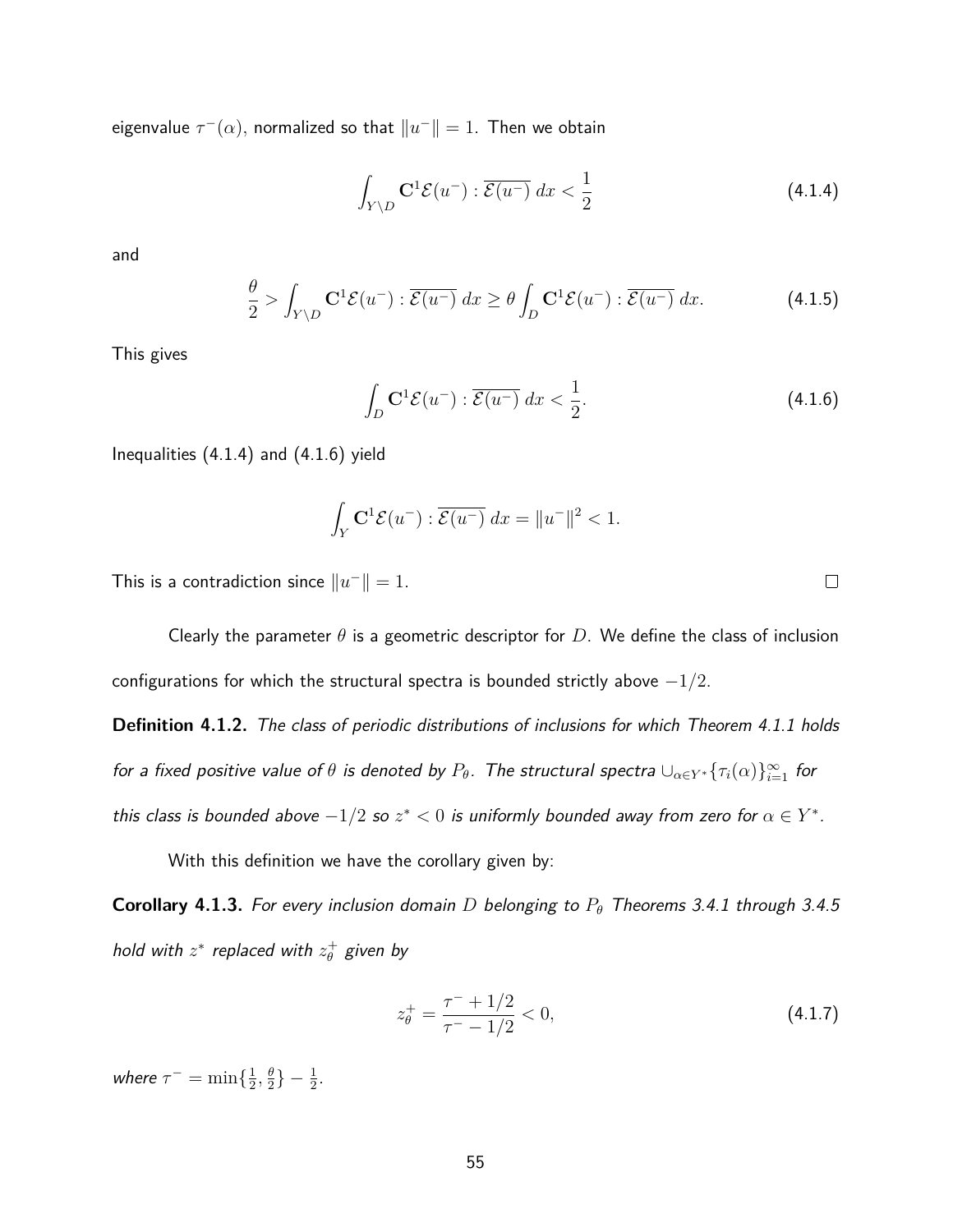Now we introduce a wide class of inclusion shapes belonging to  $P_\theta$  for a given  $\theta > 0$ . Consider an inclusion domain *D* with smooth *C* <sup>∞</sup> boundary. Suppose we can surround the inclusion with a security layer  $R$  of given thickness such that their union  $D\cup R\ =\ D'$  is contained inside the interior of *Y*. We show next that there is a  $\theta > 0$  that will depend on *R* and  $D$  but be independent of  $\alpha \in Y^*.$  Given  $f' \in H^1(R)^3$  there is a bounded linear extension  $\mathcal{L} \circ \mathcal{L} \circ \mathcal{L} \circ \mathcal{L} \circ \mathcal{L} \circ \mathcal{L} \circ \mathcal{L} \circ \mathcal{L} \circ \mathcal{L} \circ \mathcal{L} \circ \mathcal{L} \circ \mathcal{L} \circ \mathcal{L} \circ \mathcal{L} \circ \mathcal{L} \circ \mathcal{L} \circ \mathcal{L} \circ \mathcal{L} \circ \mathcal{L} \circ \mathcal{L} \circ \mathcal{L} \circ \mathcal{L} \circ \mathcal{L} \circ \mathcal{L} \circ \mathcal{L} \circ \mathcal{L} \circ \mathcal{L} \circ \mathcal{$ [30]. Hence there is a positive constant *C<sup>e</sup>* depending only on *D* and *R* such that

$$
||E(f')||_{H^{1}(D)^{3}}^{2} \leq C_{e}||f'||_{H^{1}(R)^{3}}^{2}.
$$
\n(4.1.8)

The space of rigid body motions on *R* is written  $\mathcal{R} = \{u(x) = Qx + c \; ; \; x \in R, \; Q \in SO^3, c \in \mathcal{R} \}$  $\mathbb{R}^3\}$  and its projection with respect to the  $L^2(R)^3$  norm is written  $\mathbb{P}_\mathcal{R}.$  Now choose  $u\in W_3^\alpha$ and consider  $u - \mathbb{P}_{\mathcal{R}}u$  restricted to  $R$ , and we have the inequalities:

$$
\frac{1}{\beta} \int_D \mathbf{C}^1 \mathcal{E} E(u - \mathbb{P}_{\mathcal{R}} u) : \overline{\mathcal{E} E(u - \mathbb{P}_{\mathcal{R}} u)} dy \le ||E(u - \mathbb{P}_{\mathcal{R}} u)||_{H^1(D)^3}^2 \le C_e ||u - \mathbb{P}_{\mathcal{R}} u||_{H^1(R)^3}^2.
$$
\n(4.1.9)

To obtain the first inequality we use  $\gamma <$  C<sup>1</sup>  $< \beta$  in the sense of quadratic forms, see (1.0.3). On applying Korn and Poincare inequalities to the right hand side (see, e.g., [14] pg. 117) delivers positive constants  $K$  and  $C$  independent of  $\alpha \in Y^*$  such that

$$
||u - \mathbb{P}_{\mathcal{R}}u||_{H^1(R)^3}^2 \le K\left(\int_R |u - \mathbb{P}_{\mathcal{R}}u|^2 \, dw + \int_R \mathcal{E}(u) : \overline{\mathcal{E}(u)} \, dx\right),\tag{4.1.10}
$$

and

$$
||u - \mathbb{P}_{\mathcal{R}}u||_{L^{2}(R)^{3}}^{2} \leq C \int_{R} \mathcal{E}(u) : \overline{\mathcal{E}(u)} dx,
$$
\n(4.1.11)

Noting that  $u\in W_3^\alpha$  satisfies  $\mathcal{L}u=0$  in  $D$  we see that it is a minimizer of the elastic energy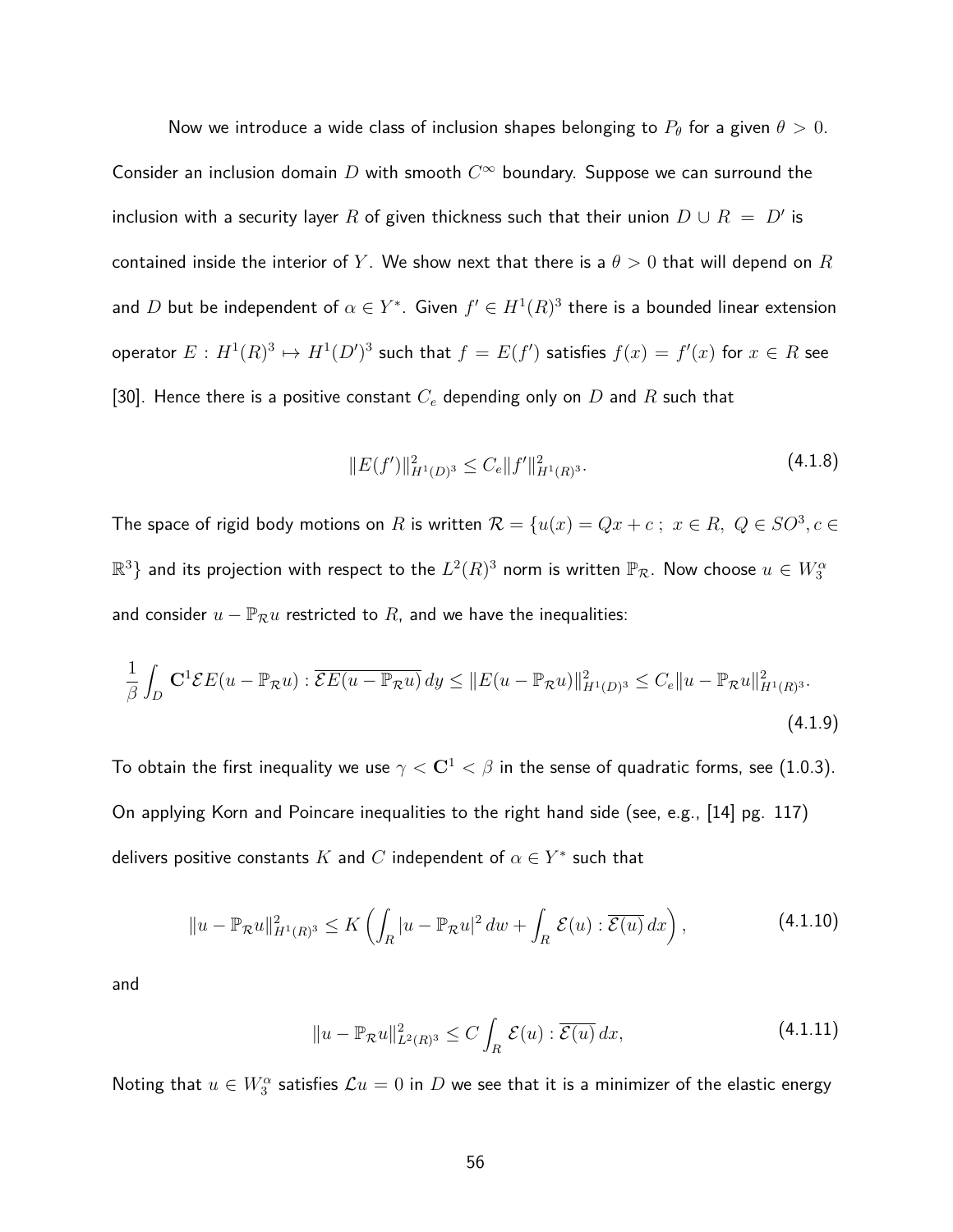on *D* for boundary data  $u - \mathbb{P}_R u$  on  $\partial D$  hence

$$
\frac{1}{\beta} \int_{D} \mathbf{C}^{1} \mathcal{E}(u) : \overline{\mathcal{E}(u)} dy \leq C_{e} \|u - \mathbb{P}_{\mathcal{R}} u\|_{H^{1}(R)^{3}}^{2}.
$$
\n(4.1.12)

Application of (4.1.10), (4.1.11), (4.1.12), and (1.0.3) gives

$$
\theta \int_{D} \mathbf{C}^{1} \mathcal{E}(u) : \overline{\mathcal{E}(u)} dy \le \int_{R} \mathbf{C}^{1} \mathcal{E}(u) : \overline{\mathcal{E}(u)} dy,
$$
\n(4.1.13)

with  $\theta$  independent of  $\alpha \in Y^*$  and  $\theta = \frac{\gamma}{\beta K C}$  $\frac{\gamma}{\beta KC_e(1+C)}$  and it follows that

$$
\theta \int_{D} \mathbf{C}^{1} \mathcal{E}(u) : \overline{\mathcal{E}(u)} dy \le \int_{Y \setminus D} \mathbf{C}^{1} \mathcal{E}(u) : \overline{\mathcal{E}(u)} dy,
$$
\n(4.1.14)

# **4.2. Radius of convergence and rates of convergence for dispersions of spherical inclusions**

We now provide an example where the radius of convergence and separation of spectra given by Theorems 3.4.1 and 3.4.2 is determined explicitly by the radii of each inclusion, the minimum distance seperating each inclusion and the Dirichlet spectra of the inclusions. We display this for crystals in  $\mathbb{R}^3$  with period cell containing a of spherical inclusion  $D$  of radius  $a$ surrounded by a buffer shell *R* of inner radius *a* and outer radius *b*. The spherical inclusion can be located any where inside the unit cell provided that the buffer shell is also interior to the unit cell. This is a specific example of the *P<sup>θ</sup>* type geometry, see Figure 4.1 introduced in the work of [6].

Let *q* denote the ratio between inner and outer radius and to illustrate the ideas we choose  $q = 0.5$ . Table 2 of [6] delivers  $\theta = 1/2$  consequently  $\tau^+ = -0.25$  and together with (4.1.7) gives  $|z^*|\leq \frac{\tau^-+1/2}{1/2-\tau^-}=1/3.$  From Section 3.2 we have that the limit spectrum  $\sigma(A^{\alpha}(0)\rho)$  is given by the reciprocal of the Dirichlet eigenvalues of

$$
\mathcal{L}_D u = \rho^1 \hat{\eta} u \text{ for } \hat{\eta} > 0 \text{ and } u \in H_0^1(D)^3. \tag{4.2.1}
$$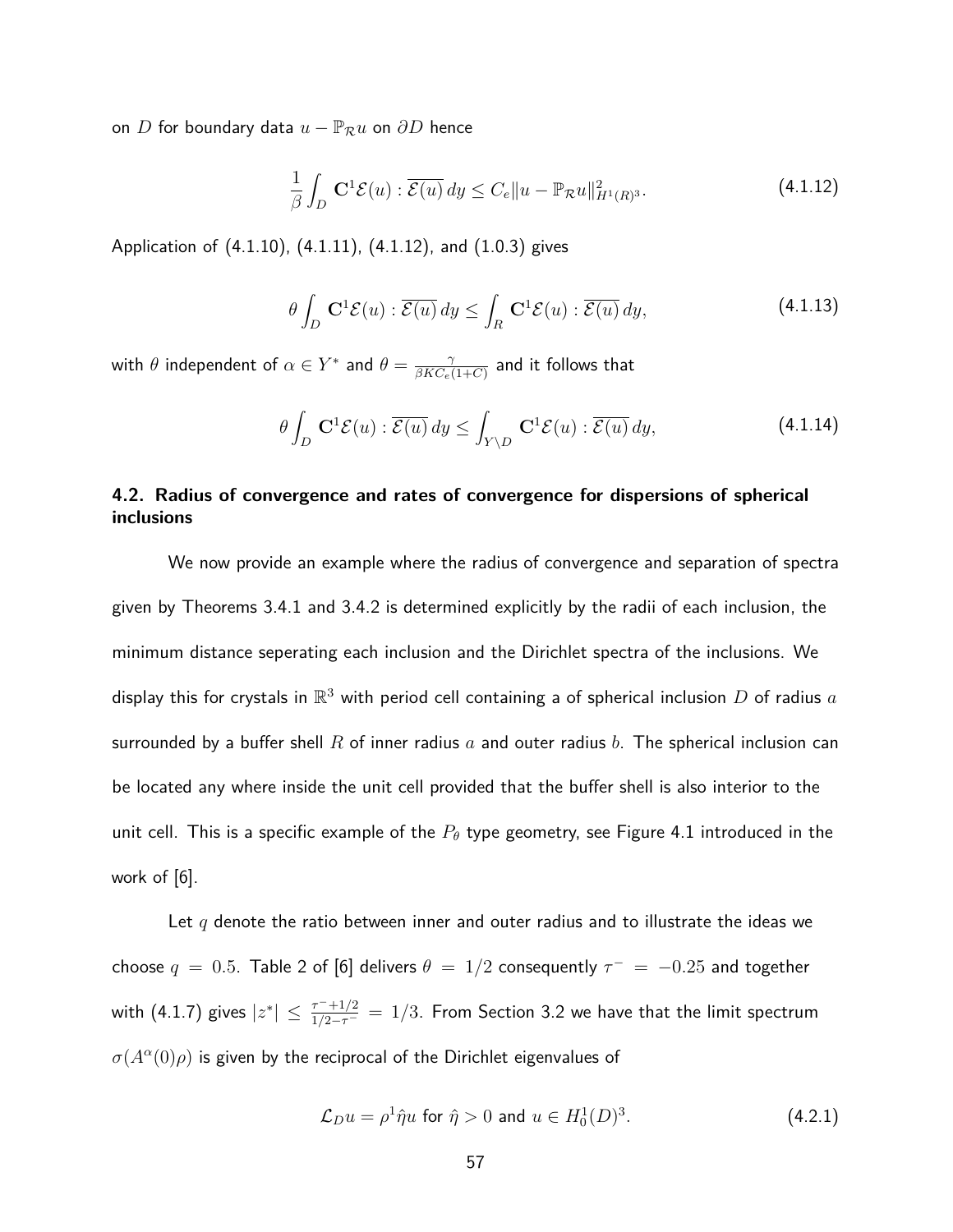

Figure 4.1. The shaded region is the inclusion of radius *a* surrounded by a shell of thickness *a* and outer radius 2*a*.

 $\mathsf{W}\mathsf{e}$  set  $\eta_j = \hat{\eta}_j^{-1}$ , and write this as  $\sigma(A^\alpha(0)\rho) = \{\eta_j\}_{j=1}^\infty.$  Let  $\eta_j\in\sigma(A^\alpha(0)\rho)$  and let  $\tilde{\eta}$  be the minimizer of  $\min_{j,j'\in\mathbb{N}}|\eta_j-\eta_{j'}|$ . Then  $d=\frac{1}{2}$  $\frac{1}{2}|\eta_j-\tilde{\eta}|.$  Substitution of  $d$  and  $z^*$  into (3.4.3) shows that the radius of convergence *r* ∗ is defined explicitly in terms of the physical geometry of the inclusions and the Dirichlet spectra of the inclusions and is given by

$$
r^* = \frac{\mu_1|\alpha|^2|\eta_j - \tilde{\eta}|}{8\rho' + 3\mu_1|\alpha|^2|\eta_j - \tilde{\eta}|} \text{ for } \alpha \neq 0.
$$
 (4.2.2)

From Section 3.3, theorem 3.3.2 the spectra is discrete and  $\sigma(A^0(0)\rho)=\{(\delta_j')^{-1}\}_{j\in\mathbb{N}}\cup\{\nu_j^{-1}\}_{j\in\mathbb{N}}.$ We denote generic elements of this discrete spectra as  $\gamma_j$  and for a fixed element  $\gamma_j$  we let  $\tilde{\gamma}$ be the minimizer of  $\min_{j,j'\in\mathbb{N}}|\gamma_j-\gamma_{j'}|$ . Then  $d=\frac{1}{2}$  $\frac{1}{2}|\gamma_j-\tilde{\gamma}|.$  Substitution of  $d$  and  $z^*$  into  $(3.4.7)$  shows that the radius of convergence  $r^*$  is defined explicitly in terms of the physical geometry of the inclusions and the Dirichlet spectra of the inclusions and is given by

$$
r^* = \frac{\pi^2 \mu_1 |\gamma_j - \tilde{\gamma}|}{2\rho' + 3\pi^2 \mu_1 |\gamma_j - \tilde{\gamma}|} \text{ for } \alpha = 0.
$$
 (4.2.3)

The convergence rates are given by Theorem 3.4.4 using.the values of *r* <sup>∗</sup> given by (4.2.2) and (4.2.3)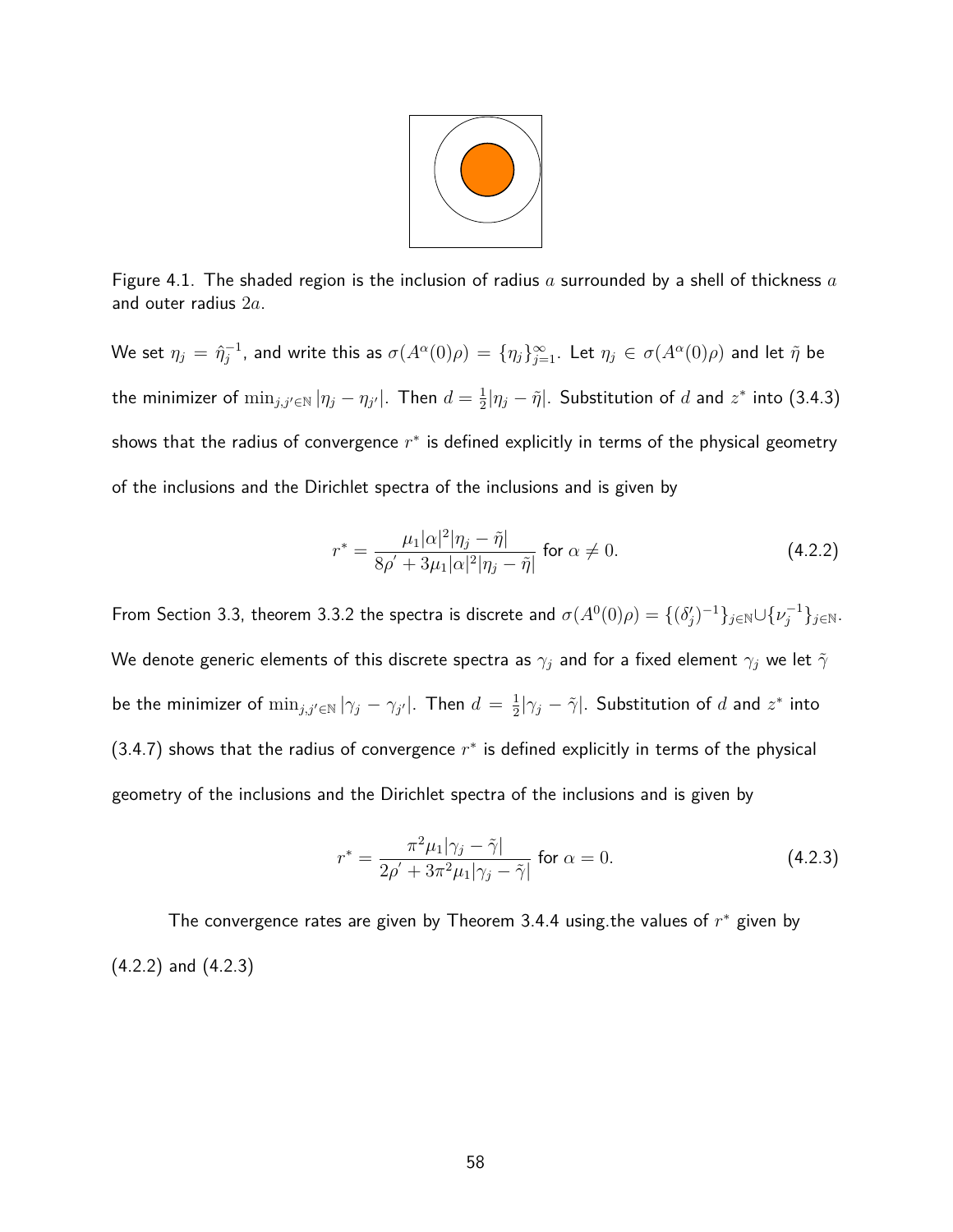# **Chapter 5. Layer Potential Representation of Operators in Power Series**

## **5.1. Deriving representations**

In this section we identify explicit formulas for the operators  $A^\alpha_n$  appearing in the power series (3.1.11). It is shown that  $A^{\alpha}_{n}, n \, \neq \, 0$  can be expressed in terms of integral operators associated with layer potentials and we establish Theorem 3.4.3.

Recall that  $A^{\alpha}(z) - A^{\alpha}(0)$  is given by

$$
(zP_1^{\alpha} + \sum_{-\frac{1}{2} < \tau_i(\alpha) < \frac{1}{2}} z[(1/2 + \tau_i(\alpha)) + z(1/2 - \tau_i(\alpha))]^{-1} P_{\tau_i(\alpha)}(-\mathcal{L}_{\alpha})^{-1}.
$$
 (5.1.1)

Notice that

$$
[(1/2 + \tau_i(\alpha)) + z(1/2 - \tau_i(\alpha))]^{-1} = (\tau_i(\alpha) + 1/2)^{-1} \sum_{n=0}^{\infty} z^n \left(\frac{\tau_i(\alpha) - 1/2}{\tau_i(\alpha) + 1/2}\right)^n, \tag{5.1.2}
$$

therefore

$$
A^{\alpha}(z) - A^{\alpha}(0) = (zP_1^{\alpha} + \sum_{n=1}^{\infty} z^n \sum_{-\frac{1}{2} < \tau_i(\alpha) < \frac{1}{2}} (\tau_i(\alpha) + 1/2)^{-1} \left(\frac{\tau_i(\alpha) - 1/2}{\tau_i(\alpha) + 1/2}\right)^{n-1} P_{\tau_i(\alpha)} P_3^{\alpha} \left| (-\mathcal{L}_{\alpha})^{-1} \right]
$$
\n(5.1.3)

It follows that

$$
A_1^{\alpha} = [P_1^{\alpha} + \sum_{-\frac{1}{2} < \tau_i(\alpha) < \frac{1}{2}} (\tau_i(\alpha) + 1/2)^{-1} P_{\tau_i(\alpha)} P_3^{\alpha}] (-\mathcal{L}_{\alpha})^{-1}.\tag{5.1.4}
$$

and

$$
A_n^{\alpha} = \left[ \sum_{-\frac{1}{2} < \tau_i(\alpha) < \frac{1}{2}} (\tau_i(\alpha) + 1/2)^{-1} \left( \frac{\tau_i(\alpha) - 1/2}{\tau_i(\alpha) + 1/2} \right)^{n-1} P_{\tau_i(\alpha)} P_3^{\alpha} \right] (-\mathcal{L}_{\alpha})^{-1} . \tag{5.1.5}
$$

recall also that we have the resolution of the identity

$$
I_{H^1_{\#}(\alpha,Y)^3} = P_1^{\alpha} + P_2^{\alpha} + P_3^{\alpha} \text{ with } P_3^{\alpha} = \sum_{-\frac{1}{2} < \tau_i(\alpha) < \frac{1}{2}} P_{\tau_i(\alpha)},\tag{5.1.6}
$$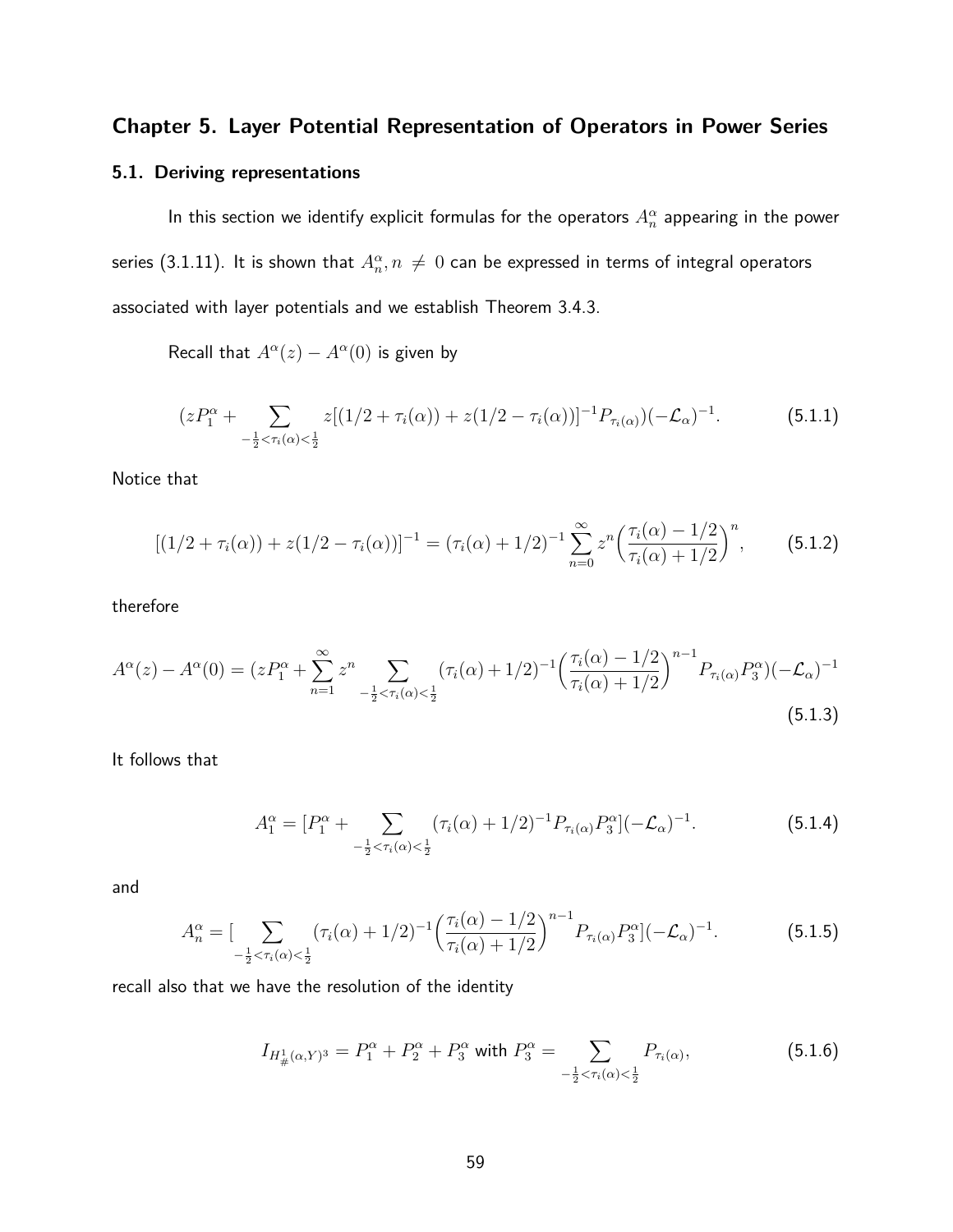and the spectral representation

$$
\langle T^{\alpha}u, v \rangle = \langle (\mathcal{S}_D^{\alpha}(\mathcal{K}_D^{-\alpha})^*(\mathcal{S}_D^{\alpha})^{-1}) P_3^{\alpha} u + \frac{1}{2} P_1^{\alpha} u - \frac{1}{2} P_2^{\alpha} u, v \rangle
$$
  
= 
$$
\langle \sum_{-\frac{1}{2} < \tau_i(\alpha) < \frac{1}{2}} \tau_i(\alpha) P_{\tau_i(\alpha)} u + \frac{1}{2} P_1^{\alpha} u - \frac{1}{2} P_2^{\alpha} u, v \rangle. \tag{5.1.7}
$$

Adding  $\frac{1}{2} I$  to both sides of the above equation, we obtain

$$
\langle (T^{\alpha}u + \frac{1}{2}I)u, v \rangle = \langle \left( \sum_{-\frac{1}{2} < \tau_i(\alpha) < \frac{1}{2}} (\tau_i(\alpha) + \frac{1}{2})P_{\tau_i(\alpha)} + P_1^{\alpha} u, v \rangle \right)
$$
  

$$
= \langle \left( (\mathcal{S}_D^{\alpha}(\mathcal{K}_D^{-\alpha})^*(\mathcal{S}_D^{\alpha})^{-1} + \frac{1}{2}P_3^{\alpha} P_3^{\alpha} + P_1^{\alpha} u, v \right) \rangle
$$
  

$$
= \langle \left( [\mathcal{S}_D^{\alpha}((\mathcal{K}_D^{-\alpha})^* + \frac{1}{2}\tilde{I})(\mathcal{S}_D^{\alpha})^{-1} P_3^{\alpha} + P_1^{\alpha} u, v \right), \rangle
$$
(5.1.8)

where  $\tilde{I}$  is the identity on  $H^{-1/2}(\partial D)^3.$  Now from (5.1.8) we see that

$$
\sum_{-\frac{1}{2} < \tau_i(\alpha) < \frac{1}{2}} (\tau_i(\alpha) + \frac{1}{2})^{-1} P_{\tau_i(\alpha)} P_3^{\alpha} = (\mathcal{S}_D^{\alpha} (\mathcal{K}_D^{-\alpha})^* (\mathcal{S}_D^{\alpha})^{-1} + \frac{1}{2} P_3^{\alpha})^{-1} P_3^{\alpha}
$$
\n
$$
= [\mathcal{S}_D^{\alpha} ((\mathcal{K}_D^{-\alpha})^* + \frac{1}{2}\tilde{I})(\mathcal{S}_D^{\alpha})^{-1}]^{-1} P_3^{\alpha}
$$
\n
$$
= \mathcal{S}_D^{\alpha} ((\mathcal{K}_D^{-\alpha})^* + \frac{1}{2}\tilde{I})^{-1} (\mathcal{S}_D^{\alpha})^{-1} P_3^{\alpha}
$$
\n(5.1.9)

Using the first line of (5.1.4) and (5.1.9), we obtain

$$
A_1^{\alpha} = \left[ \mathcal{S}_D^{\alpha} \left( (\mathcal{K}_D^{-\alpha})^* + \frac{1}{2} \tilde{I} \right)^{-1} (\mathcal{S}_D^{\alpha})^{-1} P_3^{\alpha} + P_1^{\alpha} \right] (-\mathcal{L}_{\alpha})^{-1}.
$$
 (5.1.10)

For higher order terms, by the mutual orthogonality of the projections  $P_{\tau_i(\alpha)}$ , we have that

$$
\sum_{-\frac{1}{2}<\tau_i(\alpha)<\frac{1}{2}} (\tau_i(\alpha)+1/2)^{-1} \left(\frac{\tau_i(\alpha)-1/2}{\tau_i(\alpha)+1/2}\right)^{n-1} P_{\tau_i(\alpha)} \n= \Big( \sum_{-\frac{1}{2}<\tau_i(\alpha)<\frac{1}{2}} (\tau_i(\alpha)+1/2)^{-1} P_{\tau_i(\alpha)} \Big) \Big( \sum_{-\frac{1}{2}<\mu_i<\frac{1}{2}} \left(\frac{\tau_i(\alpha)-1/2}{\tau_i(\alpha)+1/2}\right) P_{\tau_i(\alpha)} \Big)^{n-1} \n= \Big( \sum_{-\frac{1}{2}<\tau_i(\alpha)<\frac{1}{2}} (\tau_i(\alpha)+1/2)^{-1} P_{\tau_i(\alpha)} \Big) \Big( \sum_{-\frac{1}{2}<\tau_i(\alpha)<\frac{1}{2}} (\tau_i(\alpha)-1/2) P_{\tau_i(\alpha)} \Big)^{n-1} \Big( \sum_{-\frac{1}{2}<\tau_i(\alpha)<\frac{1}{2}} (\tau_i(\alpha)+1/2) P_{\tau_i(\alpha)} \Big)^{1} \n= 5.1.11
$$

1−*<sup>n</sup>*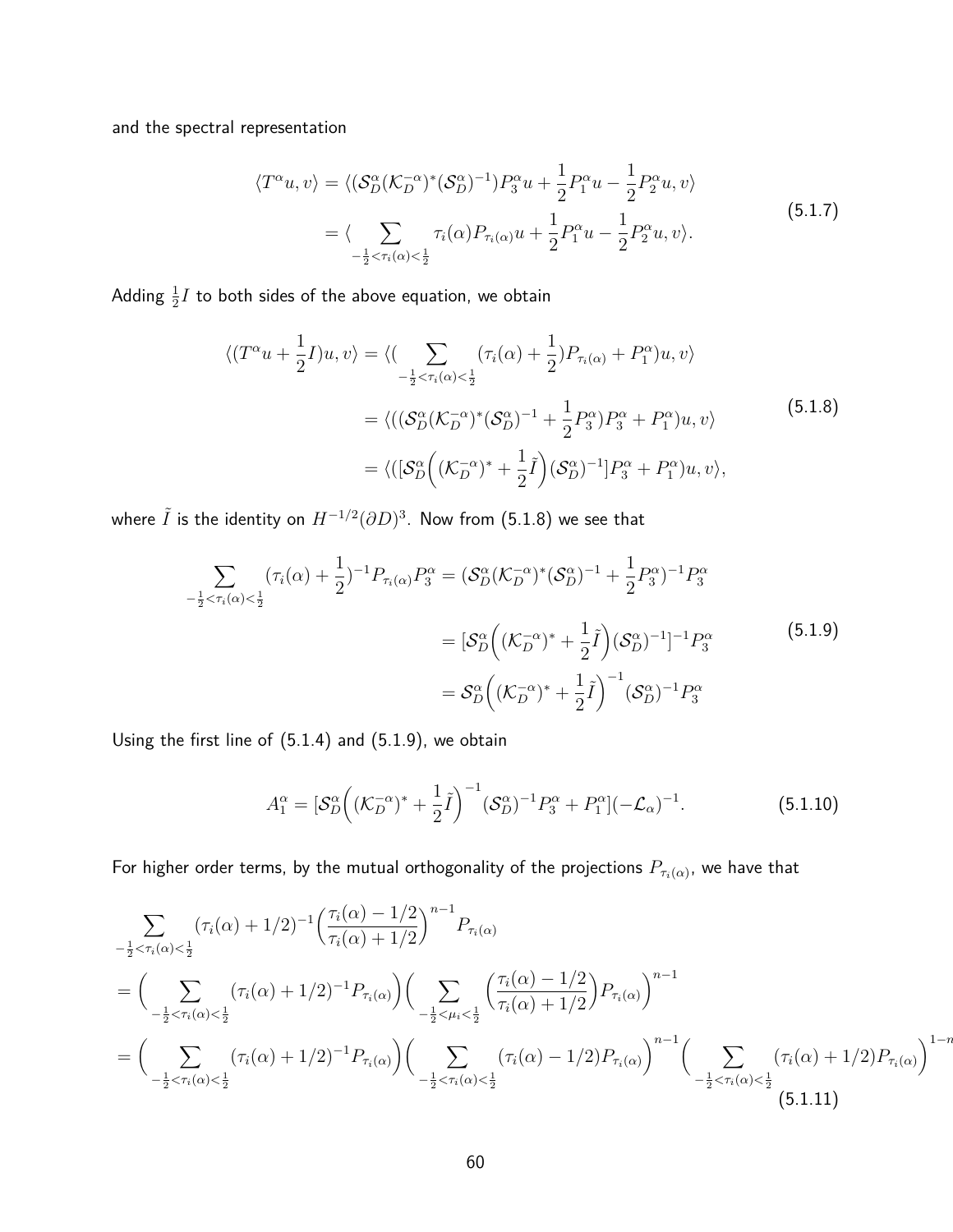As above, we have that

$$
\begin{aligned}\n&\left(\sum_{-\frac{1}{2}<\tau_i(\alpha)<\frac{1}{2}} (\tau_i(\alpha)+1/2)^{-1}P_{\tau_i(\alpha)}\right) = \mathcal{S}_D^{\alpha}\Big((\mathcal{K}_D^{-\alpha})^* + \frac{1}{2}\tilde{I}\Big)^{-1}(\mathcal{S}_D^{\alpha})^{-1}P_3^{\alpha}, \\
&\left(\sum_{-\frac{1}{2}<\tau_i(\alpha)<\frac{1}{2}} (\tau_i(\alpha)+1/2)P_{\tau_i(\alpha)}\right) = \mathcal{S}_D^{\alpha}\Big((\mathcal{K}_D^{-\alpha})^* + \frac{1}{2}\tilde{I}\Big)(\mathcal{S}_D^{\alpha})^{-1}P_3^{\alpha},\n\end{aligned} \tag{5.1.12}
$$
\n
$$
\left(\sum_{-\frac{1}{2}<\tau_i(\alpha)<\frac{1}{2}} (\tau_i(\alpha)-1/2)P_{\tau_i(\alpha)}\right) = \mathcal{S}_D^{\alpha}\Big((\mathcal{K}_D^{-\alpha})^* - \frac{1}{2}\tilde{I}\Big)(\mathcal{S}_D^{\alpha})^{-1}P_3^{\alpha}.
$$

Combining (5.1.12), (5.1.11), and (5.1.4) we obtain the layer-potential representation for  $A_n^{\alpha}$ ,

$$
A_n^{\alpha} = \mathcal{S}_D^{\alpha} \left( (\mathcal{K}_D^{-\alpha})^* + \frac{1}{2} \tilde{I} \right)^{-1} (\mathcal{S}_D^{\alpha})^{-1} \left[ \mathcal{S}_D^{\alpha} \left( (\mathcal{K}_D^{-\alpha})^* - \frac{1}{2} \tilde{I} \right) \left( (\mathcal{K}_D^{-\alpha})^* + \frac{1}{2} \tilde{I} \right)^{-1} (\mathcal{S}_D^{\alpha})^{-1} \right]^{n-1} P_3^{\alpha} (-\mathcal{L}_{\alpha})^{-1}.
$$
\n
$$
(5.1.13)
$$

# **5.2. Explicit first order correction to the Bloch band structure in the high contrast limit**

In this section we develop explicit formulas for the second term in the power series

$$
\beta_j^{\alpha}(z) = \beta_j^{\alpha}(0) + z\beta_{j,1}^{\alpha} + z^2\beta_{j,2}^{\alpha} + \cdots
$$
 (5.2.1)

for simple eigenvalues. We use analytic representation of  $A^\alpha(z)$  and the Cauchy Integral Formula to represent  $\beta_{j,1}^{\alpha}$ 

$$
\beta_{j,1}^{\alpha} = \frac{1}{2\pi im} \operatorname{tr} \oint_{\Gamma} A_1^{\alpha} \rho R(0,\zeta) d\zeta
$$
  
\n
$$
= \frac{1}{2\pi im} \operatorname{tr} (A_1^{\alpha} \rho \oint_{\Gamma} R(0,\zeta) d\zeta)
$$
  
\n
$$
= \frac{1}{m} \operatorname{tr} (A_1^{\alpha} \rho P(0)) = \frac{1}{m} \sum_{k=1}^{m} \langle \varphi_k, A_1^{\alpha} \rho P(0) \varphi_k \rangle_{L^2_{\#}(\alpha,Y)^3}
$$
\n(5.2.2)

Here  $P(0)$  is the  $L^2_{\#}(\alpha,Y)^3$  projection onto the eigenspace corresponding to the Dirichelt eigenvalue  $(\beta_j^{\alpha}(0))^{-1}$  of  $-\mathcal{L}_D.$  For simple eigenvalue consider the normalized eigenvector  $P(0)\varphi = \varphi$  and

$$
\beta_{j,1}^{\alpha} = \langle \varphi, A_1^{\alpha} \rho P(0) \rangle_{L^2_{\#}(\alpha, Y)^3}
$$
\n(5.2.3)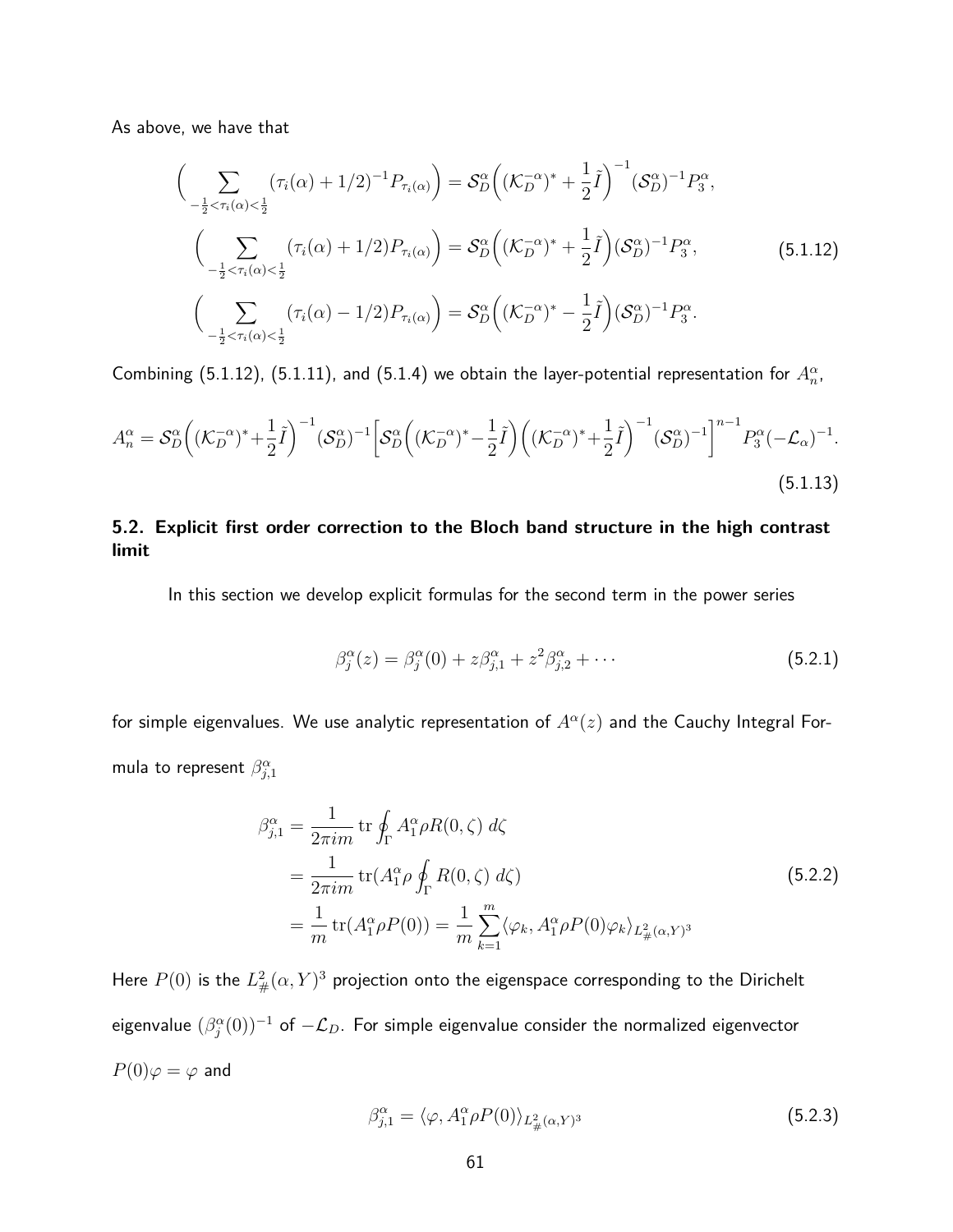We apply the integral operator representation of  $A_1^\alpha$  to deliver an explicit formula for the first order term  $\beta^{\alpha}_{j,1}$  in the series for  $\beta^{\alpha}_j(z)$ . The explicit formula is given by the following theorem.

**Theorem 5.2.1.** Let  $\beta_j^{\alpha}(z)$  be an eigenvalue of  $A^{\alpha}(z)\rho$ . Then for  $|z| < r^*$  there is a  $\beta_j(0) \in$  $\sigma(-\mathcal{L}_D^{-1})\rho^1$  with corresponding eigenfunction  $\varphi_j$  such that

$$
\beta_j^{\alpha}(z) = \beta_j^{\alpha}(0) + z \left(\frac{\beta_j(0)}{\rho^1}\right)^2 \int_{Y \setminus D} \mathbf{C}^1 \mathcal{E}(v) : \overline{\mathcal{E}(v)} dx + z^2 \beta_{j,2}^{\alpha} + \cdots
$$
 (5.2.4)

where *v* takes *α*−quasi periodic boundary conditions on *∂Y* , and L*v* = 0 in *Y* \ *D*, and takes the Neumann boundary conditions on *∂D* given by

$$
n \cdot \mathbf{C}^1 \mathcal{E}(v)|_{\partial D^+} = n \cdot \mathbf{C}^1 \mathcal{E}(\varphi)|_{\partial D^-},
$$

**Remark 5.2.2.** From Theorem 3.4.5, we have eigenvalues  $\xi_j^{\alpha}(k) = (\beta_j^{\alpha}(1/k))^{-1}$ , for  $j \in \mathbb{N}$ . The high coupling limit expansion for  $\xi_j^{\alpha}(k)$  is written in terms of the expansion  $\beta_j^{\alpha}(z) =$  $\beta_j(0) + z\beta_{j,1}^{\alpha} + \cdots$  as

$$
\xi_j^{\alpha}(k) = (\beta_j(0))^{-1} - \frac{1}{k} (\beta_j(0))^{-2} \beta_{j,1}^{\alpha} + \cdots
$$
  
=  $\xi_j(0) - \frac{1}{k \beta_1^2} \int_{Y \setminus D} \mathbf{C}^1 \mathcal{E}(v) : \overline{\mathcal{E}(v)} + \cdots,$  (5.2.5)

where  $\xi_j(0) = (\beta_j(0))^{-1}$  is the  $j^{th}$  Dirichlet eigenvalue for the homogeneous Lamé operator in *D*. This is consistent with the formula for the leading order terms presented in [2] for 2 dimensional elasticity.

Proof. Recall from the previous section that

*A*

$$
A_1^{\alpha} = \left[ S_D^{\alpha} \left( (\tilde{\mathcal{K}}_D^{-\alpha})^* + \frac{1}{2} \tilde{I} \right)^{-1} (\mathcal{S}_D^{\alpha})^{-1} P_3^{\alpha} + P_1^{\alpha} \right] (-\mathcal{L}_{\alpha})^{-1}
$$
  
=  $K_1^{\alpha} (-\mathcal{L}_{\alpha})^{-1},$  (5.2.6)

where  $K_1^{\alpha} := \mathcal{S}_D^{\alpha}$  $\left( (\tilde{\mathcal{K}}_D^{-\alpha})^* + \frac{1}{2} \right)$  $\frac{1}{2}\widetilde{I}\Bigr)^{-1}(\mathcal{S}_D^\alpha)^{-1}P_3^\alpha+P_1^\alpha.$  Moreover,

$$
(-\mathcal{L}_{\alpha})^{-1}f = -\int_{Y} \mathbf{G}^{\alpha}(x, y)f(y)dy.
$$
 (5.2.7)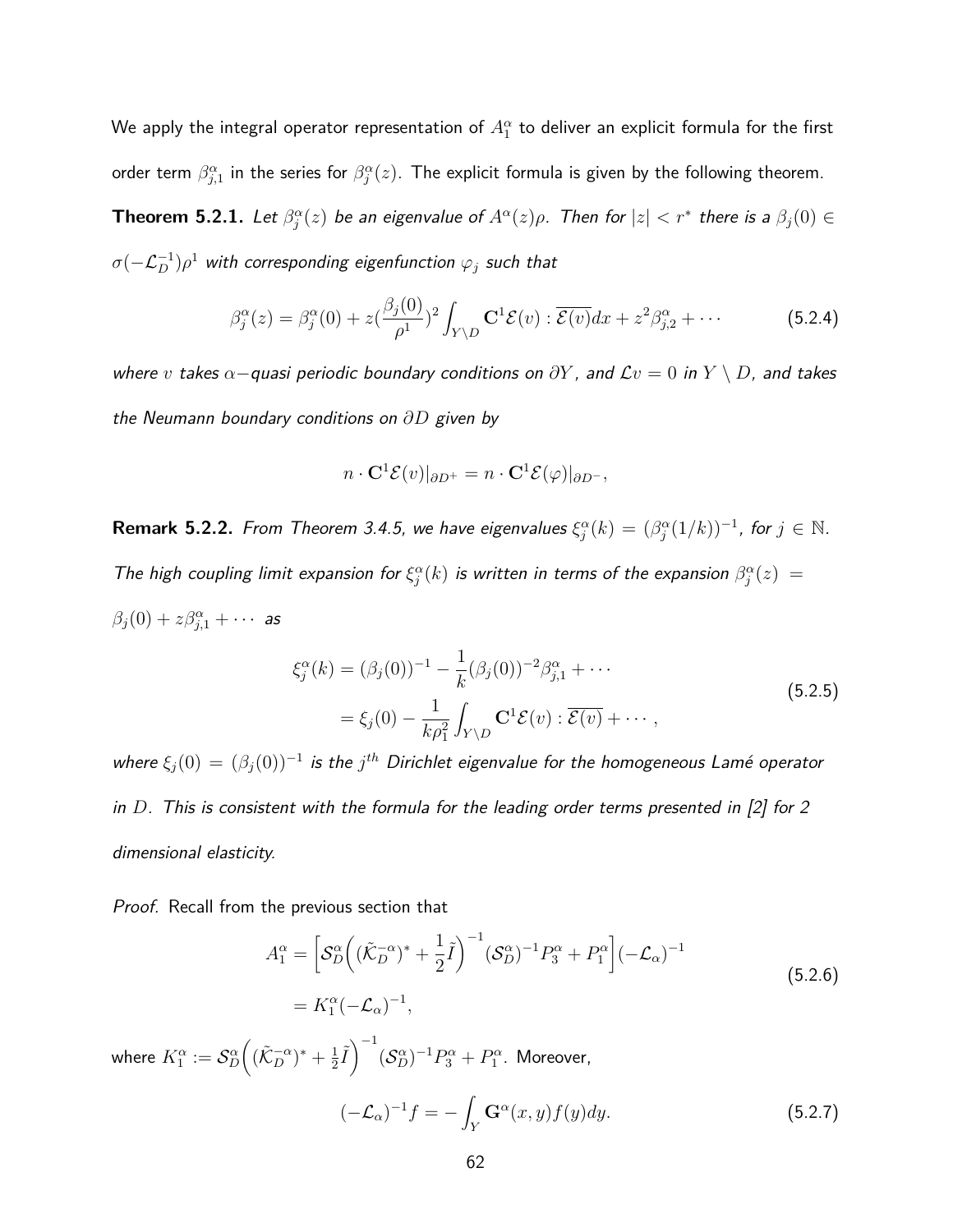Since  $\varphi$  is a Dirichlet eigenvector of the Lamé operator defined on *D* with eigenvalue  $(\beta_j(0))^{-1}$ and  $\varphi = 0$  in  $Y \setminus D$ , we have

$$
\varphi = -\frac{\beta_j(0)}{\rho^1} \chi_D(-\mathcal{L}\varphi). \tag{5.2.8}
$$

Now from (5.2.8)

$$
(-\mathcal{L}_{\alpha})^{-1}\varphi = -\frac{\beta_j(0)}{\rho^1} \int_Y \mathbf{G}^{\alpha}(x, y) \chi_D(\mathcal{L}\varphi) dy
$$
  
= 
$$
-\frac{\beta_j(0)}{\rho^1} \int_D \mathbf{G}^{\alpha}(x, y) (\mathcal{L}_y \varphi) dy
$$
 (5.2.9)

Using integration by parts and adopting index notation where repeated indices indicate summation we get for each component

$$
\begin{aligned} \left[ (-\mathcal{L}_{\alpha})^{-1} \varphi \right]_i &= -\frac{\beta_j(0)}{\rho^1} \left( \int_D \partial_j (\mathbf{G}^{\alpha}(x, y)_{ik} \mathbf{C}^1 \mathcal{E}(\varphi)_{kj}) dy - \int_D \mathbf{C}^1 \mathcal{E}(\varphi)_{kj} : (\mathcal{E}(\mathbf{G}^{\alpha}(x, y)_i))_{kj} dy \right) \\ &= -\frac{\beta_j(0)}{\rho^1} (\mathcal{S}^{\alpha}_D [\partial_n \varphi]_{\partial D^-}]_i(x) - R(x)_i) \end{aligned}
$$

where the last equality follows from the divergence theorem and definition of the single layer potential  $\mathcal{S}_D^\alpha$  and

$$
R(x)_i = \int_D \mathbf{C}^1 \mathcal{E}(\varphi)_{kj} : (\mathcal{E}(\mathbf{G}^\alpha(x, y)_i))_{kj} dy). \tag{5.2.10}
$$

Hence

$$
[A_1^{\alpha}\varphi]_i = \frac{\beta_j(0)}{\rho^1} K_1^{\alpha} (\mathcal{S}_D^{\alpha}[\partial_n \varphi]_{\partial D^-}]_i(x) - R(x)_i). \tag{5.2.11}
$$

Now we apply the definition of  $K_1^\alpha$  and compute  $P_1^\alpha R(x)$  and  $P_3^\alpha R(x)$ . Integrating by parts,

we find

$$
R(x)_i = \int_D \mathbf{C}^1 \mathcal{E}(\varphi)_{kj} : (\mathcal{E}(\mathbf{G}^{\alpha}(x, y)_i))_{kj} dy
$$
  
\n
$$
= \int_D (\mathcal{E}(\mathbf{G}^{\alpha}(x, y)_i))_{kj} : \mathbf{C}^1 \mathcal{E}(\varphi)_{kj} dy
$$
  
\n
$$
= \int_D \partial_j (\mathbf{C}^1 \mathcal{E}(\mathbf{G}^{\alpha}(x, y)_i)_{kj}) \varphi_k) dy - \int_D -\partial_j (\mathbf{C}^1 \mathcal{E}(\mathbf{G}^{\alpha}(x, y)_i)_{kj} \varphi_k dy)
$$
  
\n
$$
= \varphi(x)_i.
$$
\n(5.2.12)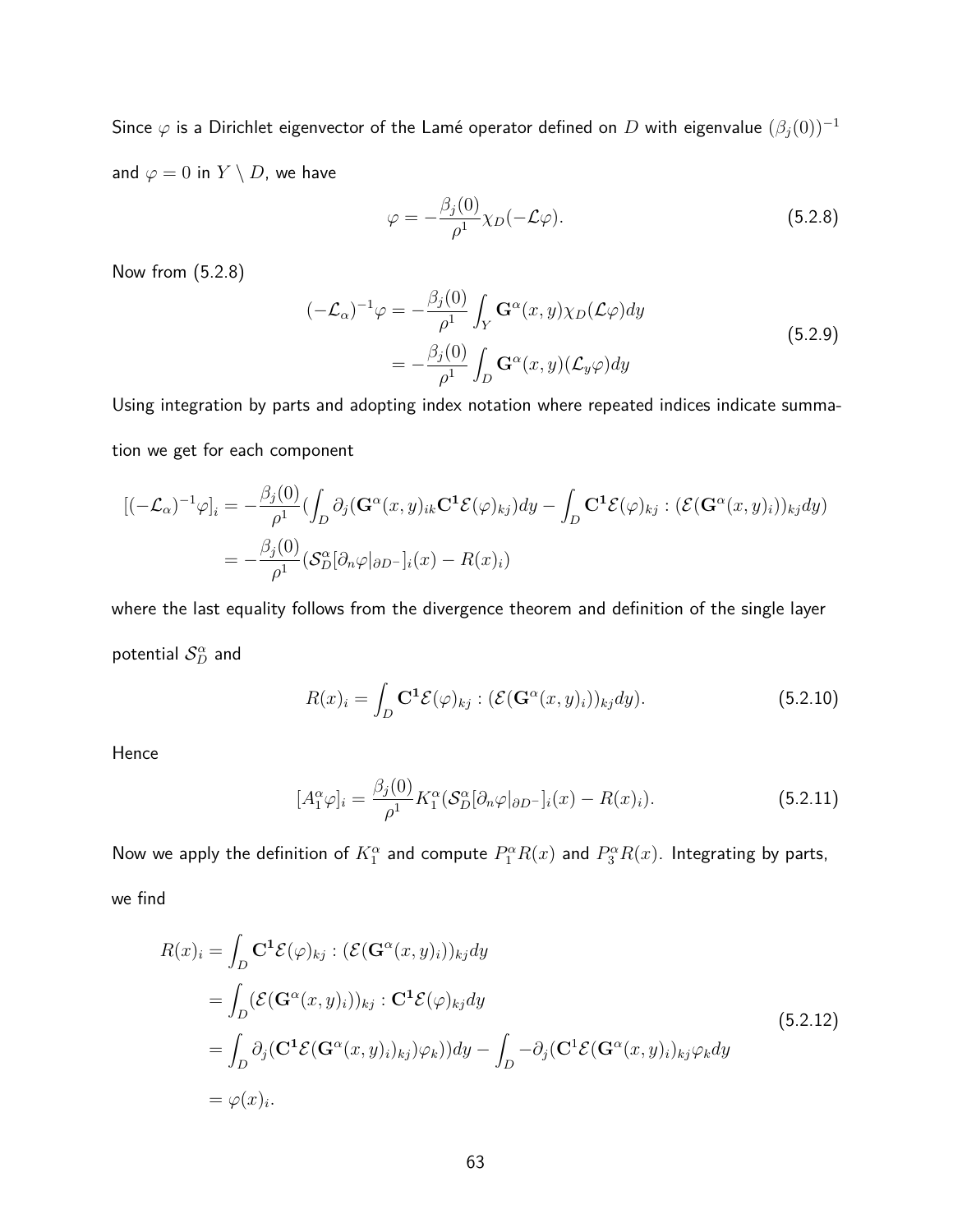Thus  $P_1^{\alpha}R(x) = P_3^{\alpha}R(x) = 0$  since  $\varphi \in W_2^{\alpha}$ . Then we obtain

$$
\beta_{j,1}^{\alpha} = \text{tr}(A_1^{\alpha} \rho P(0)) = \langle \varphi, A_1^{\alpha} \rho P(0) \rangle_{L^2_{\#}(\alpha, Y)^3} \n= \langle \varphi, -\frac{\beta_j(0)}{\rho^1} S_D^{\alpha}((\tilde{\mathcal{K}}_D^{-\alpha})^* + \frac{1}{2}\tilde{I})^{-1}[\partial_n \varphi|_{\partial D^-}] \rangle_{L^2_{\#}(\alpha, Y)^3}
$$
\n(5.2.13)

Let  $v\in H^1_{\#}(\alpha,Y)^3$  be defined

$$
v := \mathcal{S}_D^{\alpha} \Big( (\tilde{\mathcal{K}}_D^{-\alpha})^* + \frac{1}{2} \tilde{I} \Big)^{-1} [\partial_n \varphi |_{\partial D^-}]. \tag{5.2.14}
$$

Then  $\mathcal{L}v = 0$  in D and  $Y \setminus D$ , and

$$
n \cdot \mathbf{C}^1 \mathcal{E}(v)|_{\partial D^+} = n \cdot \mathbf{C}^1 \mathcal{E}(\varphi)|_{\partial D^-}.
$$
 (5.2.15)

Then we have

$$
\beta_{j,1}^{\alpha} = -\frac{\beta_j(0)}{\rho^1} \langle \varphi, v \rangle = -(\frac{\beta_j(0)}{\rho^1})^2 \int_D v(\mathcal{L}\overline{\varphi}) dy
$$
  
\n
$$
= -(\frac{\beta_j(0)}{\rho^1})^2 (\int_{\partial D} n \cdot \mathbf{C}^1 \mathcal{E}(\varphi)|_{\partial D} - \overline{v} d\sigma - \int_D \mathbf{C}^1 \mathcal{E}(\varphi) : \overline{\mathcal{E}(v)} dx)
$$
(5.2.16)  
\n
$$
= -(\frac{\beta_j(0)}{\rho^1})^2 (\int_{\partial D} n \cdot \mathbf{C}^1 \mathcal{E}(v)|_{\partial D} + \overline{v} d\sigma - \int_D \mathbf{C}^1 \mathcal{E}(\varphi) : \overline{\mathcal{E}(v)} dx)
$$

Last an integration by parts yields

$$
\int_{D} \mathbf{C}^{1} \mathcal{E}(\varphi) : \overline{\mathcal{E}(v)} dx = \int_{D} \mathbf{C}^{1} \overline{\mathcal{E}(v)} : \mathcal{E}(\varphi) dx
$$
\n
$$
= \int_{D} \nabla \cdot (\mathbf{C}^{1} \overline{\mathcal{E}(v)} \varphi) - \mathcal{L} \overline{v} \varphi \qquad (5.2.17)
$$
\n
$$
= n \cdot \mathbf{C}^{1} \overline{\mathcal{E}(v)} |_{\partial D^{-}} \varphi d\sigma = 0.
$$

Combining this result with the last line of (5.2.16) and integrating by parts a one time provides a representation of the second term in (5.2.1)

$$
\beta_{j,1}^{\alpha} = \left(\frac{\beta_j(0)}{\rho^1}\right)^2 \int_{Y \backslash D} \mathbf{C}^1 \mathcal{E}(v) : \overline{\mathcal{E}(v)} dx,\tag{5.2.18}
$$

and the theorem follows.

 $\Box$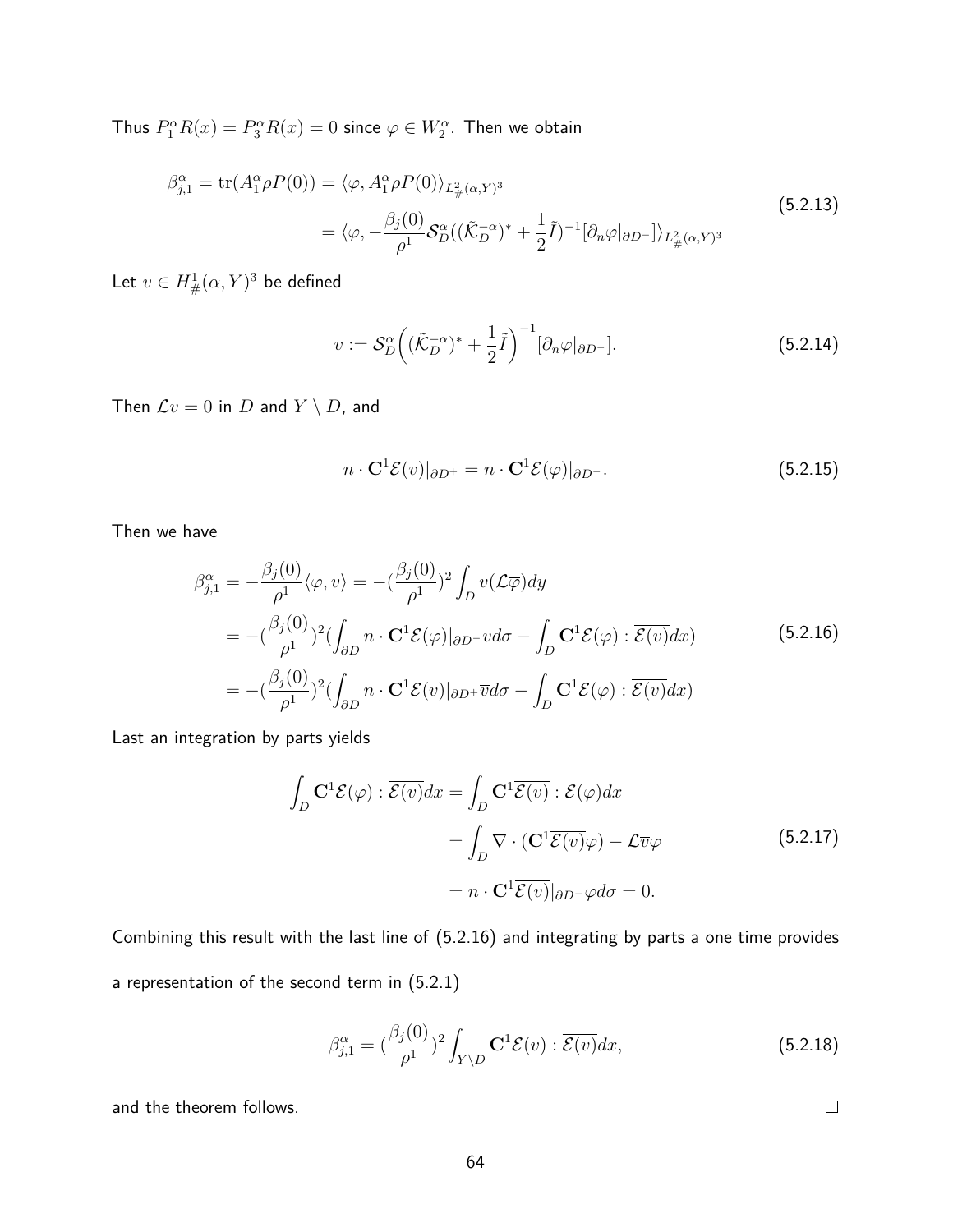# **Bibliography**

- [1] H. Ammari, H. Kang, H. Lee. Layer Potential Techniques in Spectral Analysis. American Mathematical Society, Providence, RI, 2009.
- [2] H. Ammari, H. Kang, H. Lee. Asymptotic analysis of high-contrast phononic crystals and a criterion for the band gap opening. Arch. Rational Mech.Anal. 193:679–714, 2009.
- [3] A. Avila, G. Griso, B. Miara, and E. Rohan. Multiscale modeling of elastic waves: Theoretical justification and numerical simulation of band gaps. Multiscale Modeling  $&$  Simulation, SIAM, 7:1–21, 2008.
- [4] K. Ando and H. Kang and Y. Miyanishi. Elastic Neumann-Poincaré operators on three dimensional smooth domains: Polynomal compactness and spectral structure. International Mathematics Research Notices, 12:3883-3900, 2019.
- [5] K. Ando and Y.G. Ji and H. Kang and K. Kim. Spectral properties of the Neumann-Poincaré operator and cloaking by anomalous localized resonance for the elasto-static system. European J.Appl.Math. 29:189-225, 2018.
- [6] O.P. Bruno and P.H. Leo. On the Stiffness of materials containing a disordered array of microscopic holes or hard inclusions. Arch. Rational Mech.Anal. 121:303–338, 1993.
- [7] O.P. Bruno. The effective conductivity of strongly heterogeneous composites. *Proceedings:* Mathematical and Physical Sciences, 433:353–381, 1991.
- [8] G. Bouchitté and D. Felbacq, Homogenization near resonances and artificial magnetism from dielectrics. C. R. Acad. Sci. Paris, Ser. I 339:377–382, 2004.
- [9] G. Bouchitté, C. Bourel, and D. Felbacq. Homogenization near resonances and artificial magnetism in three dimensional dielectric metamaterials. Archive for Rational Mechanics and Analysis, 225(3):1233–1277, 2017.
- [10] C. Comi and J.-J. Marigo. Homogenization approach and Bloch-Floquet theory for bandgap prediction in 2D locally resonant metamaterials. J. of Elasticity, 139:61–90 2020.
- $[11]$  Y. Chen and R. Lipton. Resonance and double negative behavior in metamaterials. Arch. Rational Mech. Anal., 209:835–868, 2013.
- [12] C. Conca and and M. Vanninathan. Homogenization of periodic structures via Bloch decomposition. SIAM J. Appl. Math., 57(6):1639–1659, 1997.
- [13] G. Dell'Antonio, R. Figari and E. Orlandi. An approach through orthogonal projections to the study of inhomogeneous or random media with linear response. Annales de l'I.H.P. Physique théorique,  $144:1-28$ , 1986.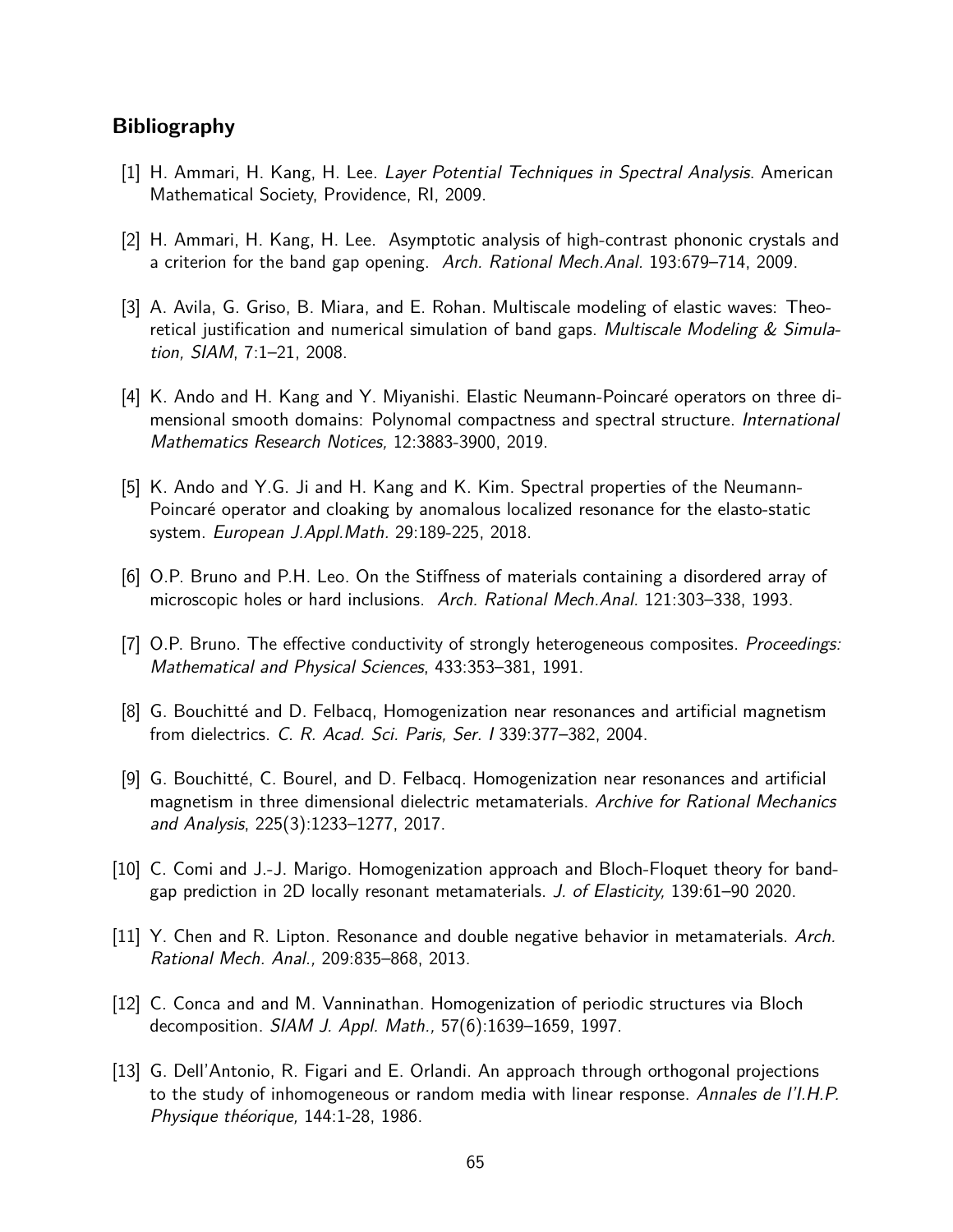- [14] G. Duvaut and J.L. Lions. Inequalities in Mechanics and Physics. Springer-Verlag, Berlin, Heidelberg, New York, 1976.
- [15] Y. Deng and H. Li and H. Liu. On spectral properties of Neumann-Poincaré operator and plasmonic resonances in 3D elastostatics. Journal of Sperctral Theory, 9(3):767-789, 2019.
- [16] E. N. Economou and M. M. Sigalas. Classical wave propagation in periodic structures: Cermet versus network topology, Phys. Rev. B 48, 13434, 1993
- [17] E. N. Economou and M. M. Sigalas. Stop bands for elastic waves in periodic composite materials. J. Accoust. Soc. Am., 95(4):1734–1740, 1994.
- [18] R. Hempel and K. Lienau, Spectral properties of periodic media in the large coupling limit, Comm. Part. Diff. Equat. 25:1445–1470, 2000.
- [19] D. Khavinson, M. Putinar, and H. Shapiro. Poincaré's variational problem in potential theory. Archive for Rational Mechanics and Analysis, 185:143–184, 2007.
- [20] Y. Kantor and D. Bergman, Elastostatic resonances a new approach to the calculation of the effective elastic constants of composites, Journal of Mechanics and Physics of Solids Vol.30:355-376, 1982.
- [21] T. Kato. On the convergence of the perturbation method, 1. Progr. Theor. Phys., 4:514- 523, 1949.
- [22] T. Kato. On the convergence of the perturbation method, 2. Progr. Theor. Phys., 5:95- 101, 1950.
- [23] T. Kato. Perturbation Theory for Linear Operators. Springer, Berlin, Heidelberg, Germany, 1995.
- [24] M. S. Kushwaha, P. Halevi, L. Dobrzynski, and B. Djafari-Rouhani. Acoustic band structure of periodic elastic composites. Physics Review Letters, 71(13):2022–2025, 1993.
- [25] F. Li and Y. Wang. Elastic wave propagation and localization in band gap materials: a review, Sci. China Phys. Mech. Astron. 55:1734–1746, 2012.
- [26] R. Lipton and R. Perera. Bloch spectra for high contrast elastic media, arXiv:2110.08405v2.
- [27] R. Lipton and R. Viator. Bloch waves in crystals and periodic high contrast media. ESAIM: Mathematical Modeling and Numerical Analysis, 51:889–918, 2017.
- [28] R. Lipton and R. Viator. Creating Band Gaps in Periodic Media. *SIAM Multiscale Model.*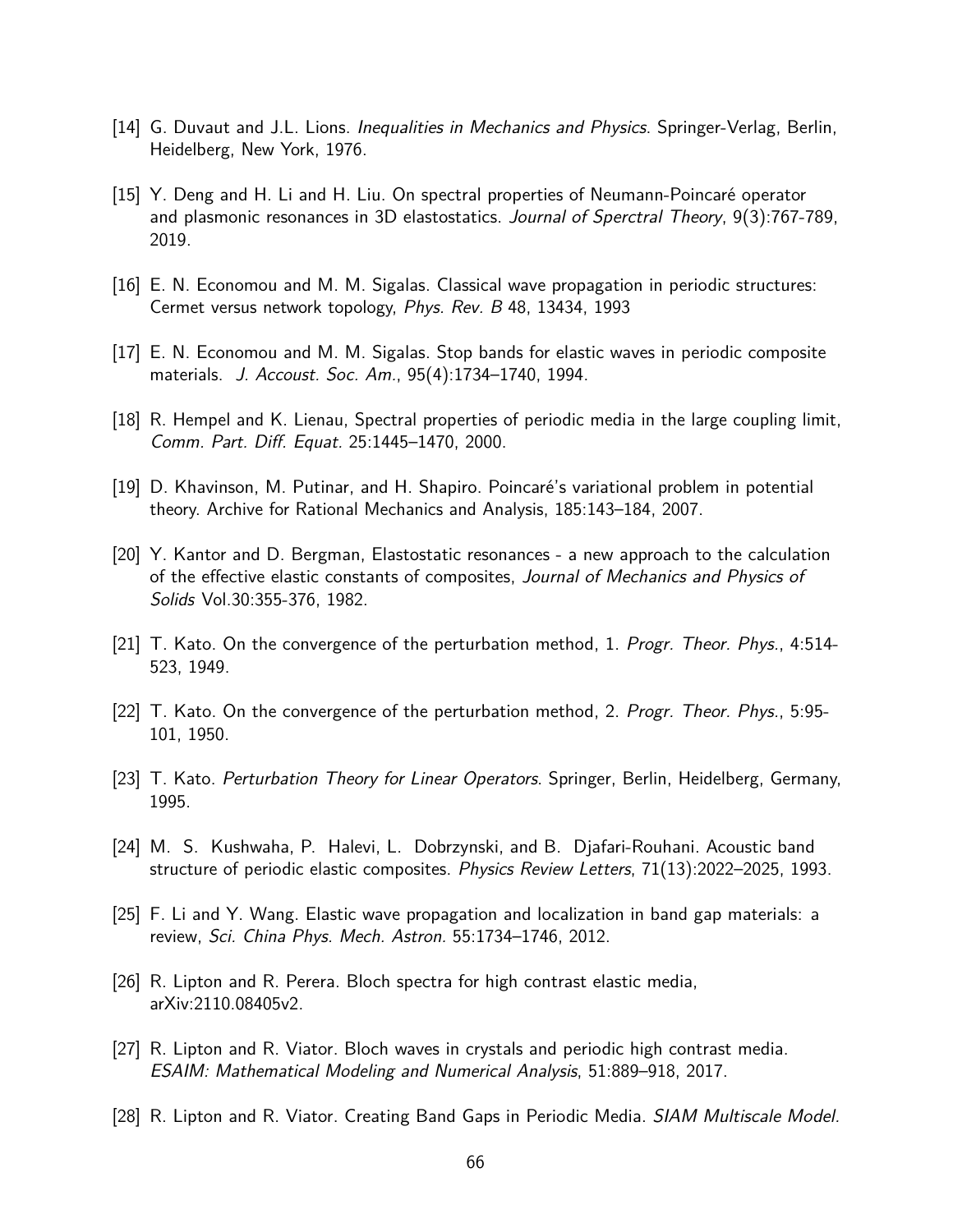Simul., 15(4):1612–1650, 2017.

- [29] G.W. Milton. The Theory of Composites. Cambridge University Press, Cambridge, 2002.
- [30] J. Necas. Les Méthodes Directes en Théorie des Equations Elliptiques. Paris. Maison et Cie, 1967.
- [31] M. Reed and B. Simon. Methods of Modern Mathematical Physics, Vol.1: Analysis, Academic Press, New York, 1980.
- [32] E. Rohan, B. Miara, and F. Seifrt. Numerical simulation of acoustic band gaps in homogenized elastic composites. International Journal of Engineering Science, 47:573–594, 2009.
- [33] S. P. Fortes, R. P. Lipton, and S. P. Shipman. Sub-wavelength plasmonic crystals: dispersion relations and effective Properties. Proc. R. Soc. Lond. A Mat., 2010.
- [34] S. P. Fortes, R. P. Lipton, and S. P. Shipman. Convergent power series for fields in positive or negative high-contrast periodic media. Communications in Partial Differential Equations, Vol. 36 Issue(6): 1016-1043, 2011.
- [35] S. P, Shipman. Power series for waves in micro-resonator arrays. Proceedings of the 13th International Conference on Mathematical Methods in Electrodynamic Theory, MMET 10, Kyiv, Ukraine, September 6–8, IEEE, 2010.
- [36] M. M. Siglas and N. Garcia. Theoretical study of three dimensional elastic band gaps with the finite-difference time-domain method. Journal of Applied Physics 87, 3122, 2000.
- [37] O. Sigmund and J. S. Jensen. Systematic design of phononic band-gap materials and structures by topology optimization, Phil. Trans. R. Soc. London, A 361:1001–1019, 2003.
- [38] V. P. Smyshlyaev. Propagation and localization of elastic waves in highly anisotropic periodic composites via two-scale homogenization, Mechanics of Materials, 41:434–447, 2009
- [39] J. Vasseur, P. Deymier, G. Frantziskonis, G. Hong, B. Djafari-Rouhani, and L. Dobrzynski. Experimental evidence for the existence of absolute acoustic band gaps in two-dimensional periodic composite media, . Phys. Condens. Matter, 10:6051–6064, 1998.
- [40] J. Vondrejc, E. Rohan, J. Heczko. Shape optimization of phononic band gap structures using the homogenization approach. International Journal of Solids and Structures. Vol.113-114:147-168, 2017.
- [41] V.V. Zhikov. On Spectrum Gaps of Some Divergent Elliptic Operators with Periodic Coefficients. St. Petersburg Math. J., 16:773-790, 2005.